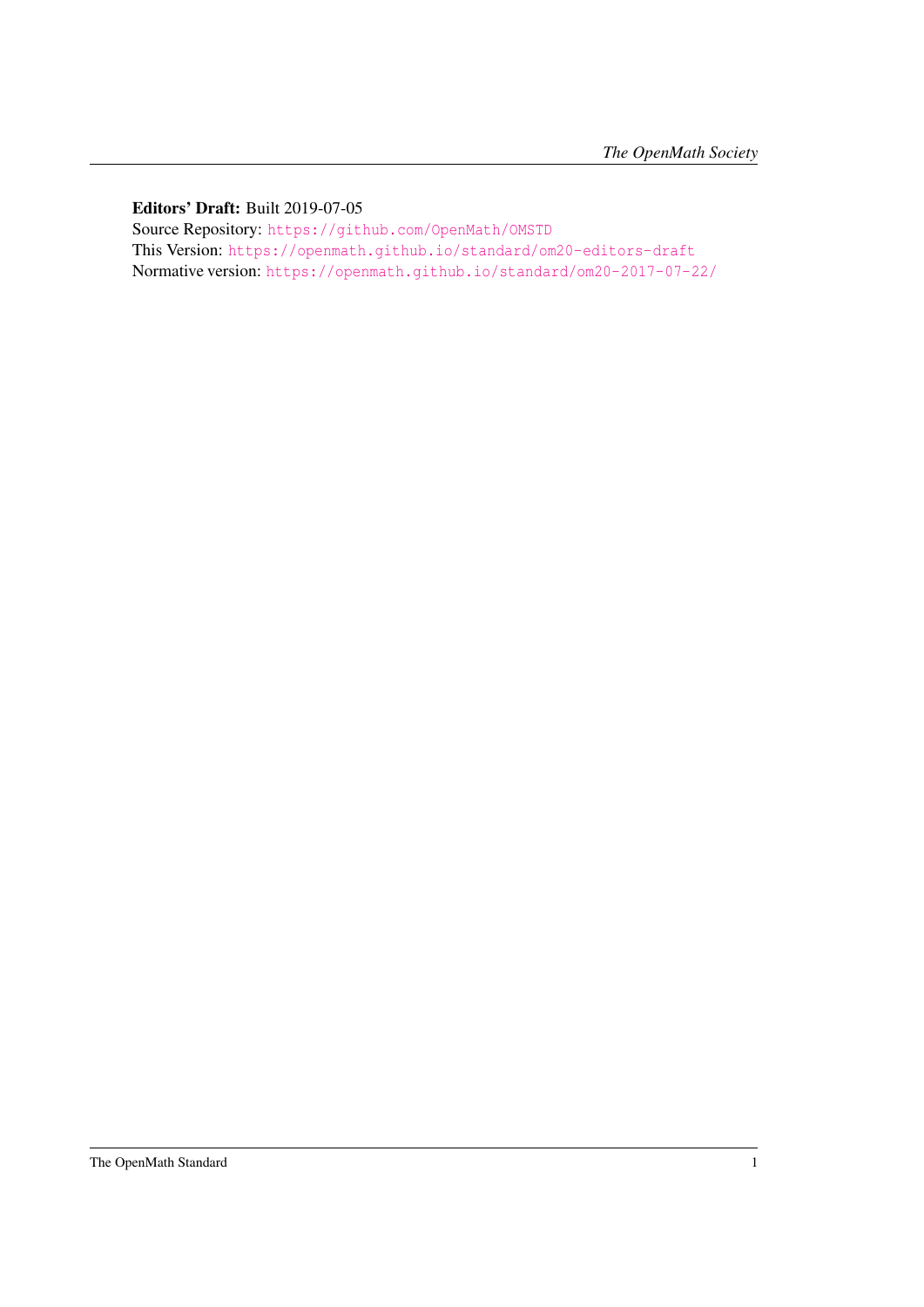Version: 2.0r2 Date: September 2017



# The OpenMath Standard

# The OpenMath Society

Editors

S.Buswell, O.Caprotti, D.P.Carlisle, M.C.Dewar, M.Gaëtano, M.Kohlhase, J.H.Davenport (revision 1) and P.D.F.Ion (revision 1)

# Editors' Draft: Built 2019-07-05

Source Repository: <https://github.com/OpenMath/OMSTD> This Version: <https://openmath.github.io/standard/om20-editors-draft> Normative version: <https://openmath.github.io/standard/om20-2017-07-22/>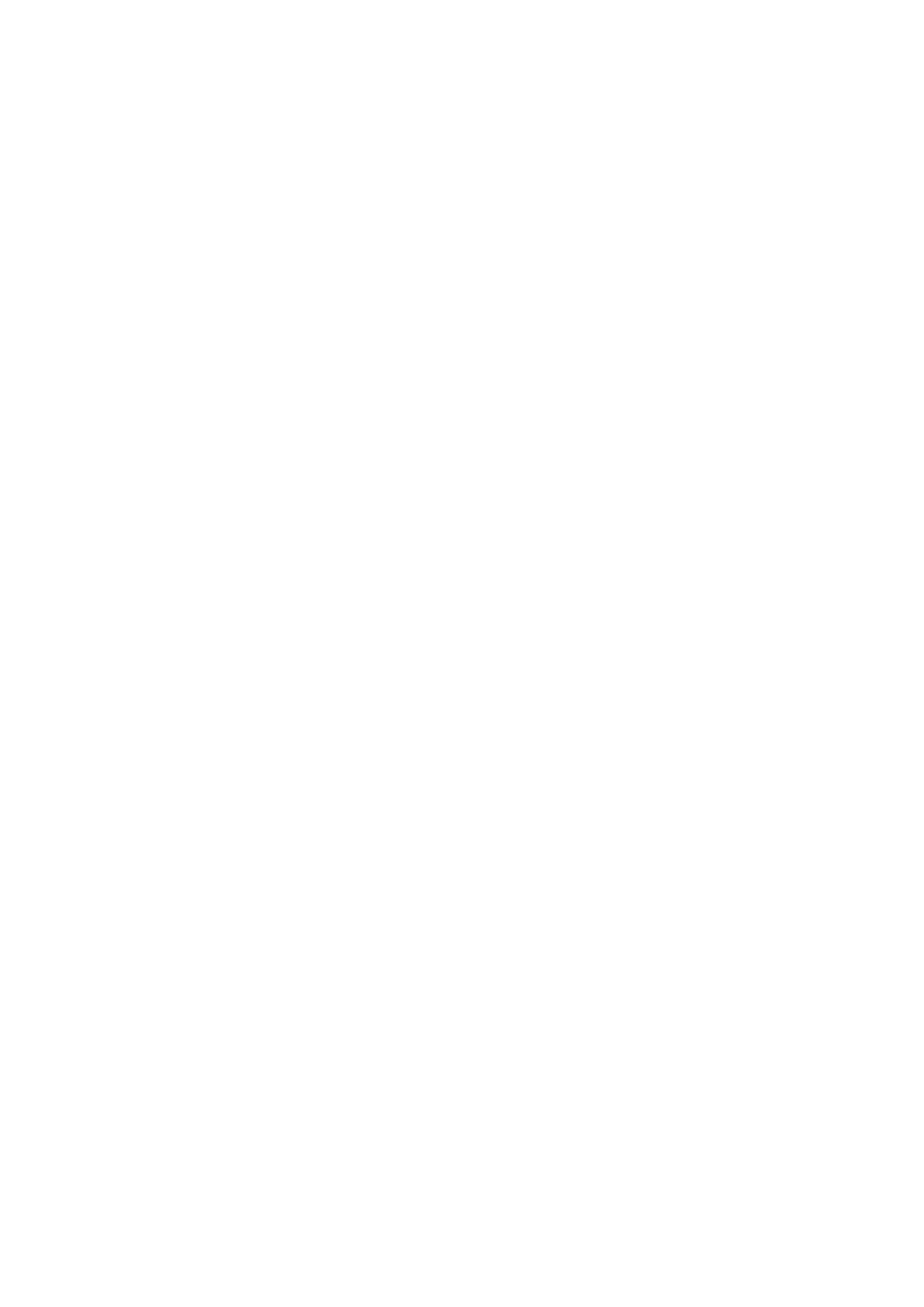#### Abstract

This document describes version 2 revision 1 of *OpenMath*: a standard for the representation and communication of mathematical objects. This revision clarifies the first *OpenMath* 2.0 [\[13\]](#page-138-0). *OpenMath* allows the *meaning* of an object to be encoded rather than just a visual representation. It is designed to allow the free exchange of mathematical objects between software systems and human beings. On the worldwide web it is designed to allow mathematical expressions embedded in web pages to be manipulated and used in computations in a meaningful and correct way. It is designed to be machine-generatable and machine-readable, rather than written by hand.

The *OpenMath* Standard is the official reference for the *OpenMath* language and has been approved by the *OpenMath* Society. It is not intended as an introductory document or a user's guide, for the latest available material of this nature, and the latest version of the standard, please consult the *OpenMath* web-site at [http://www.openmath.org.](http://www.openmath.org)

This document includes an overview of the *OpenMath* architecture, an abstract description of *OpenMath* objects and two mechanisms for producing concrete encodings of such objects. The first, in XML (either innate or Strict Content MathML), is designed primarily for use on the web, in documents, and for applications which want to mix *OpenMath* as a content representation with MathML as a presentation format. The second, a binary format, is designed for applications which wish to exchange very large objects, or a lot of data as efficiently as possible. This document also includes a description of Content Dictionaries - the mechanism by which the meaning of a symbol in the *OpenMath* language is encoded, as well as an XML encoding for them. Finally it includes guidelines for the development of *OpenMath*-compliant applications. Further background on *Open-Math* and guidelines for its use in applications may be found in the accompanying Primer [\[14\]](#page-138-1).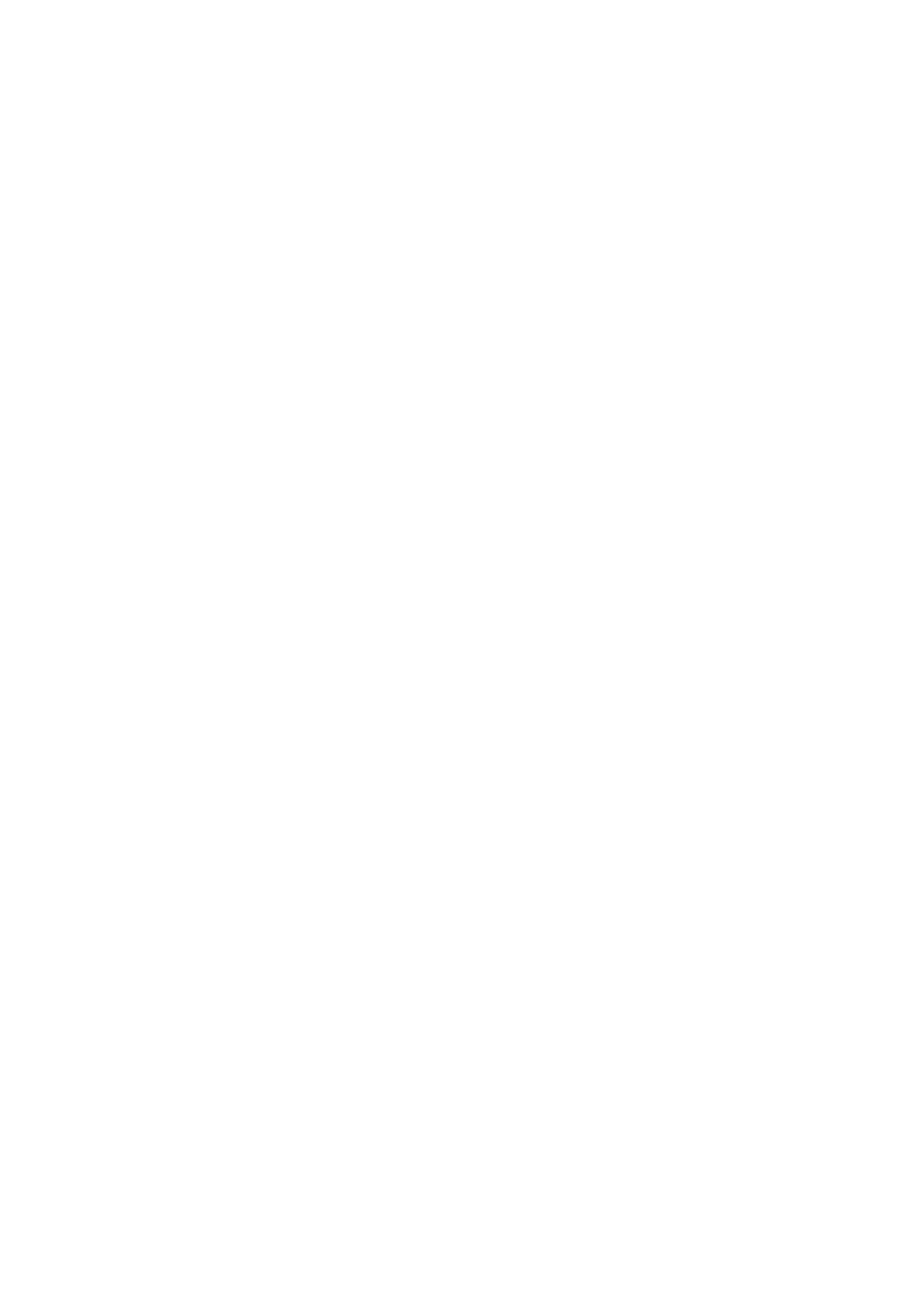#### Change-marked edition notes

This edition contains colour coded change markings relative to the OpenMath 1.0 document. . .

- New text is marked in green.
- Deleted text is marked in red.
- Changed paragraphs of text (especially for r1) are marked in blue.

#### Sections with modified text

[1.2](#page-10-0) *OpenMath* Objects and Encodings [3.3](#page-42-0) The JSON encoding [3.4](#page-54-0) Summary [H.6](#page-136-0) Changes in 2.0 Revision 3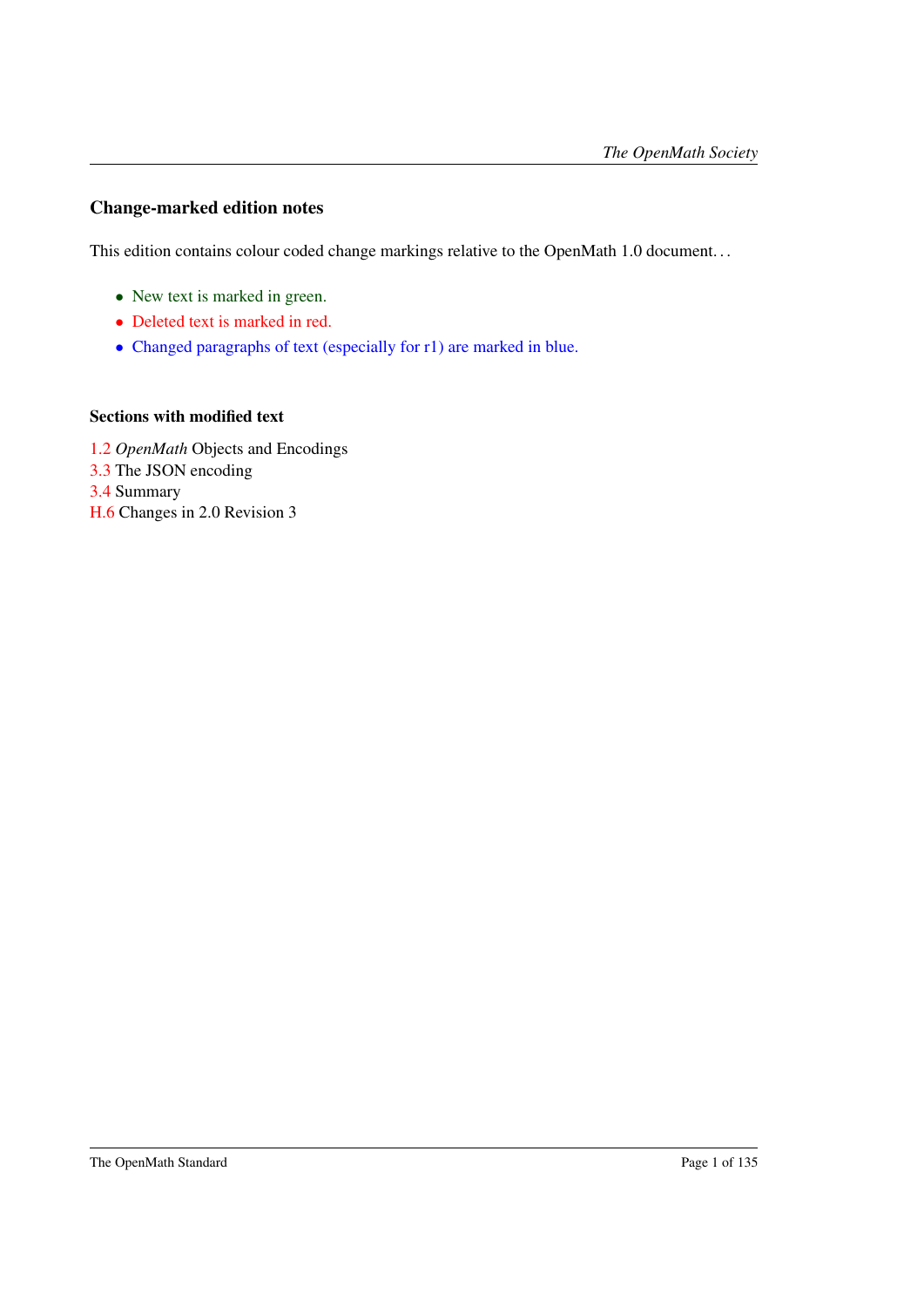# **Contents**

| $\mathbf{1}$   |                   |                         | <b>Introduction to OpenMath</b>                                                  | 6  |  |  |  |  |
|----------------|-------------------|-------------------------|----------------------------------------------------------------------------------|----|--|--|--|--|
|                | 1.1<br>1.2<br>1.3 |                         |                                                                                  |    |  |  |  |  |
|                |                   |                         |                                                                                  |    |  |  |  |  |
|                |                   |                         |                                                                                  |    |  |  |  |  |
|                | 1.4               |                         |                                                                                  |    |  |  |  |  |
|                | 1.5               |                         |                                                                                  | 8  |  |  |  |  |
| $\overline{2}$ |                   | <b>OpenMath Objects</b> |                                                                                  | 10 |  |  |  |  |
|                | 2.1               |                         |                                                                                  | 10 |  |  |  |  |
|                |                   | 2.1.1                   |                                                                                  | 10 |  |  |  |  |
|                |                   | 2.1.2                   |                                                                                  | 11 |  |  |  |  |
|                |                   | 2.1.3                   |                                                                                  | 11 |  |  |  |  |
|                |                   | 2.1.4                   |                                                                                  | 12 |  |  |  |  |
|                | $2.2^{\circ}$     |                         |                                                                                  | 13 |  |  |  |  |
|                | 2.3               |                         |                                                                                  | 16 |  |  |  |  |
|                | 2.4               |                         |                                                                                  | 18 |  |  |  |  |
|                |                   |                         |                                                                                  |    |  |  |  |  |
| $\mathbf{3}$   |                   |                         | <b>OpenMath Encodings</b>                                                        | 19 |  |  |  |  |
|                | 3.1               |                         |                                                                                  | 19 |  |  |  |  |
|                |                   | 3.1.1                   |                                                                                  | 20 |  |  |  |  |
|                |                   | 3.1.2                   |                                                                                  | 22 |  |  |  |  |
|                |                   | 3.1.3                   |                                                                                  | 27 |  |  |  |  |
|                |                   |                         | 3.1.3.1                                                                          | 28 |  |  |  |  |
|                |                   |                         | 3.1.3.2                                                                          | 29 |  |  |  |  |
|                |                   | 3.1.4                   |                                                                                  | 29 |  |  |  |  |
|                | 3.2               |                         |                                                                                  | 30 |  |  |  |  |
|                |                   | 3.2.1                   |                                                                                  | 30 |  |  |  |  |
|                |                   | 3.2.2                   |                                                                                  | 30 |  |  |  |  |
|                |                   | 3.2.3                   |                                                                                  | 35 |  |  |  |  |
|                |                   | 3.2.4                   |                                                                                  | 35 |  |  |  |  |
|                |                   |                         | 3.2.4.1<br>Sharing in Objects beginning with the identifier $[24] \ldots \ldots$ | 35 |  |  |  |  |
|                |                   |                         | Sharing with References (beginning with $[24+64]$ )<br>3.2.4.2                   | 36 |  |  |  |  |
|                |                   | 3.2.5                   |                                                                                  | 37 |  |  |  |  |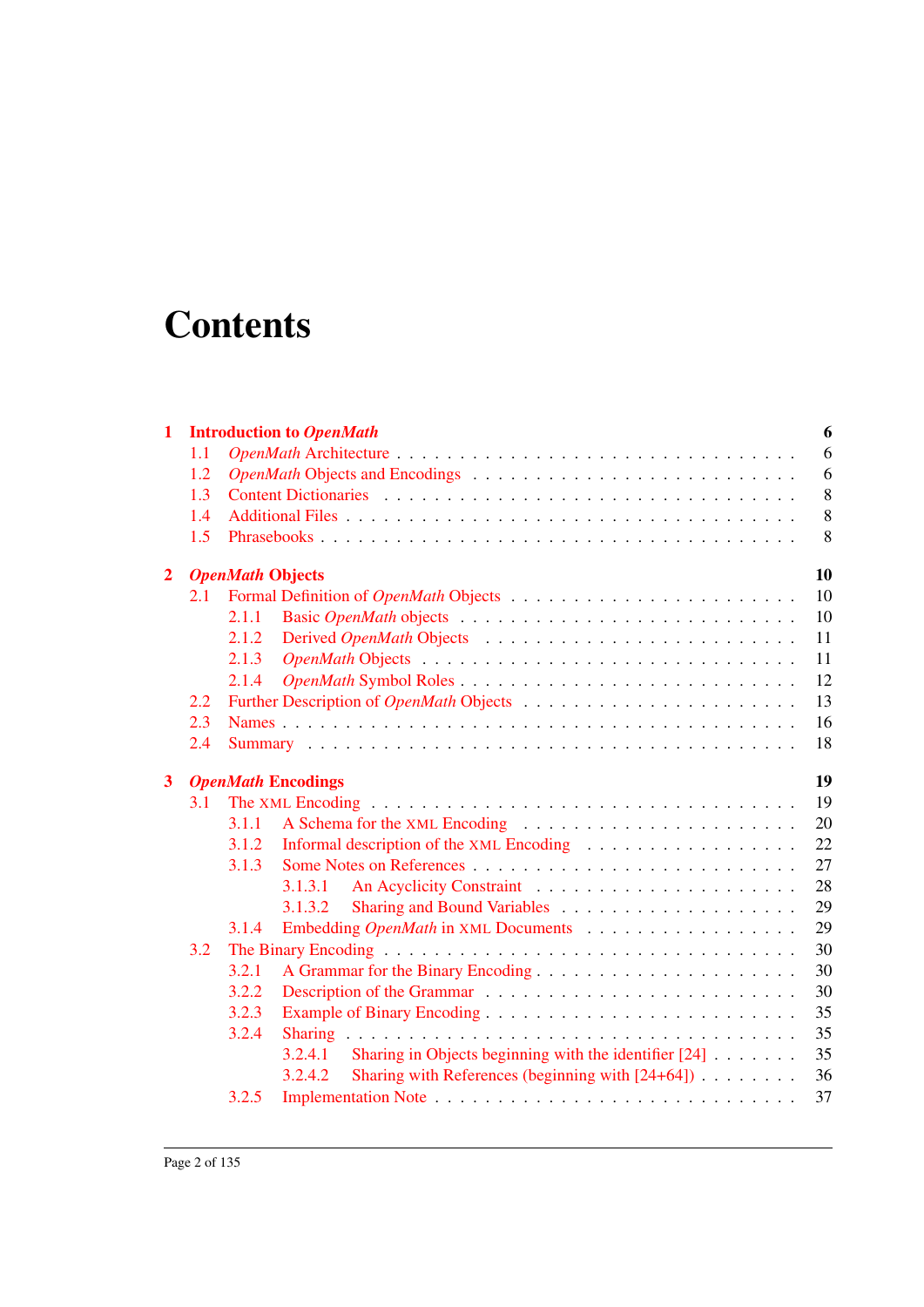|   |     | 3.2.6<br>Relation to the <i>OpenMath</i> 1 binary encoding  |  |  |  | 38 |
|---|-----|-------------------------------------------------------------|--|--|--|----|
|   | 3.3 |                                                             |  |  |  | 38 |
|   |     | 3.3.1                                                       |  |  |  | 39 |
|   |     | 3.3.2                                                       |  |  |  | 39 |
|   |     | 3.3.3                                                       |  |  |  | 40 |
|   |     | 3.3.4                                                       |  |  |  | 40 |
|   |     | 3.3.5                                                       |  |  |  | 41 |
|   |     | 3.3.5.1                                                     |  |  |  | 41 |
|   |     | 3.3.5.2                                                     |  |  |  | 41 |
|   |     | 3.3.5.3                                                     |  |  |  | 42 |
|   |     | 3.3.6                                                       |  |  |  | 42 |
|   |     | 3.3.6.1                                                     |  |  |  | 42 |
|   |     | 3.3.6.2                                                     |  |  |  | 43 |
|   |     | 3.3.6.3                                                     |  |  |  | 43 |
|   |     |                                                             |  |  |  |    |
|   |     | 3.3.7                                                       |  |  |  | 43 |
|   |     | 3.3.7.1                                                     |  |  |  | 43 |
|   |     | 3.3.7.2                                                     |  |  |  | 44 |
|   |     | 3.3.8<br><b>Strings</b>                                     |  |  |  | 44 |
|   |     | 3.3.9                                                       |  |  |  | 45 |
|   |     | 3.3.10                                                      |  |  |  | 45 |
|   |     | 3.3.11                                                      |  |  |  | 46 |
|   |     |                                                             |  |  |  | 47 |
|   |     |                                                             |  |  |  | 48 |
|   |     |                                                             |  |  |  | 50 |
|   | 3.4 |                                                             |  |  |  | 50 |
| 4 |     | <b>Content Dictionaries</b>                                 |  |  |  | 51 |
|   | 4.1 |                                                             |  |  |  | 51 |
|   | 4.2 |                                                             |  |  |  | 52 |
|   |     | 4.2.1                                                       |  |  |  | 53 |
|   |     | 4.2.2                                                       |  |  |  | 54 |
|   | 4.3 |                                                             |  |  |  | 54 |
|   |     | The Relax NG Schema for Content Dictionaries<br>4.3.1       |  |  |  | 54 |
|   |     | Further Description of the CD Schema<br>4.3.2               |  |  |  | 55 |
|   | 4.4 |                                                             |  |  |  | 57 |
|   |     | 4.4.1                                                       |  |  |  | 57 |
|   |     | 4.4.1.1<br>Abstract Specification of a Signature Dictionary |  |  |  | 57 |
|   |     | 4.4.1.2<br>A Relax NG Schema for a Signature Dictionary     |  |  |  | 57 |
|   |     | 4.4.1.3                                                     |  |  |  | 59 |
|   |     | 4.4.2                                                       |  |  |  | 59 |
|   |     | 4.4.2.1                                                     |  |  |  | 59 |
|   |     | 4.4.2.2                                                     |  |  |  |    |
|   |     | Further Requirements of a CDGroup                           |  |  |  | 61 |
|   | 4.5 |                                                             |  |  |  | 62 |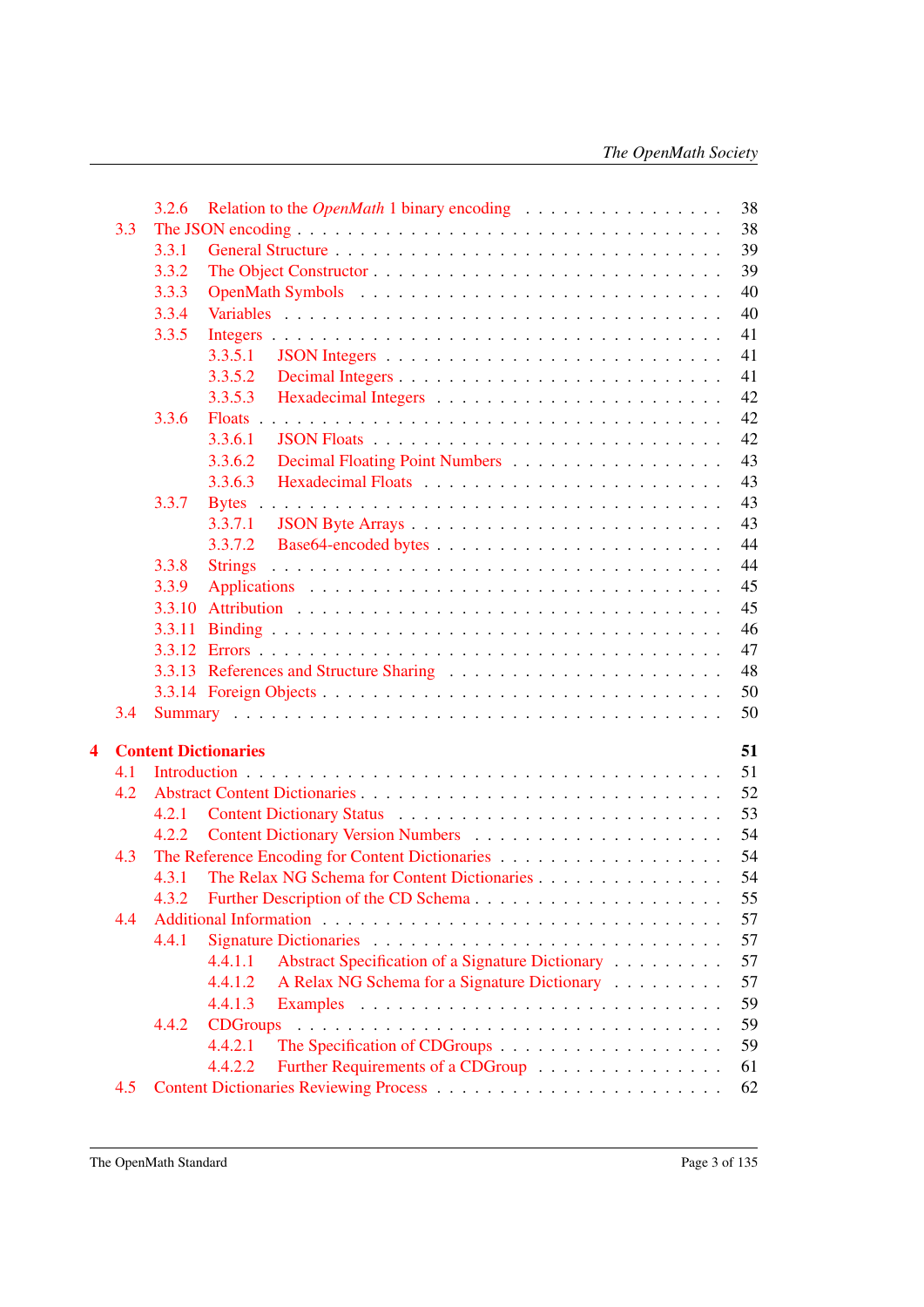| $\overline{5}$ | <b>OpenMath Compliance</b>                                                                                                                                                                                                     | 63  |
|----------------|--------------------------------------------------------------------------------------------------------------------------------------------------------------------------------------------------------------------------------|-----|
|                | 5.1                                                                                                                                                                                                                            | 63  |
|                | 5.1.1                                                                                                                                                                                                                          | 63  |
|                |                                                                                                                                                                                                                                | 63  |
|                | Decimal versus Hexadecimal Float Representation<br>5.1.1.2                                                                                                                                                                     | 63  |
|                | 5.2                                                                                                                                                                                                                            | 64  |
|                | 5.3                                                                                                                                                                                                                            | 65  |
|                | 5.4                                                                                                                                                                                                                            | 67  |
|                | 5.5                                                                                                                                                                                                                            | 67  |
|                | <b>A</b> CD Files                                                                                                                                                                                                              | 68  |
|                | A.1                                                                                                                                                                                                                            | 69  |
|                | A.2                                                                                                                                                                                                                            | 75  |
|                | A.3                                                                                                                                                                                                                            | 94  |
|                | A.4                                                                                                                                                                                                                            | 98  |
|                | A.5                                                                                                                                                                                                                            | 103 |
| B.             | <b>OpenMath Schema in Relax NG XML Syntax (Normative)</b>                                                                                                                                                                      | 106 |
| $\mathbf C$    | <b>Restricting the OpenMath Schema (Non-Normative)</b>                                                                                                                                                                         | 112 |
| D              | <b>OpenMath Schema in XSD Syntax (Non-Normative)</b>                                                                                                                                                                           | 114 |
| E              | <b>OpenMath DTD (Non-Normative)</b>                                                                                                                                                                                            | 119 |
| F              | <b>OpenMath .d.ts (Normative)</b>                                                                                                                                                                                              | 123 |
|                | <b>G</b> OpenMath .json Schema (Non-Normative)                                                                                                                                                                                 | 125 |
|                | H Changes between OpenMath 1.1 and OpenMath 2 (Non-Normative)                                                                                                                                                                  | 126 |
|                | H. I                                                                                                                                                                                                                           | 127 |
|                |                                                                                                                                                                                                                                | 128 |
|                |                                                                                                                                                                                                                                | 129 |
|                | H.4 Changes in 2.0 Revision 1 matrix of the contract of the contract of the contract of the contract of the contract of the contract of the contract of the contract of the contract of the contract of the contract of the co | 130 |
|                | H.5 Changes in 2.0 Revision 2 $\ldots \ldots \ldots \ldots \ldots \ldots \ldots \ldots \ldots \ldots \ldots$                                                                                                                   | 131 |
|                | H.6 Changes in 2.0 Revision 3                                                                                                                                                                                                  |     |
| 1              | <b>Bibliography</b>                                                                                                                                                                                                            | 133 |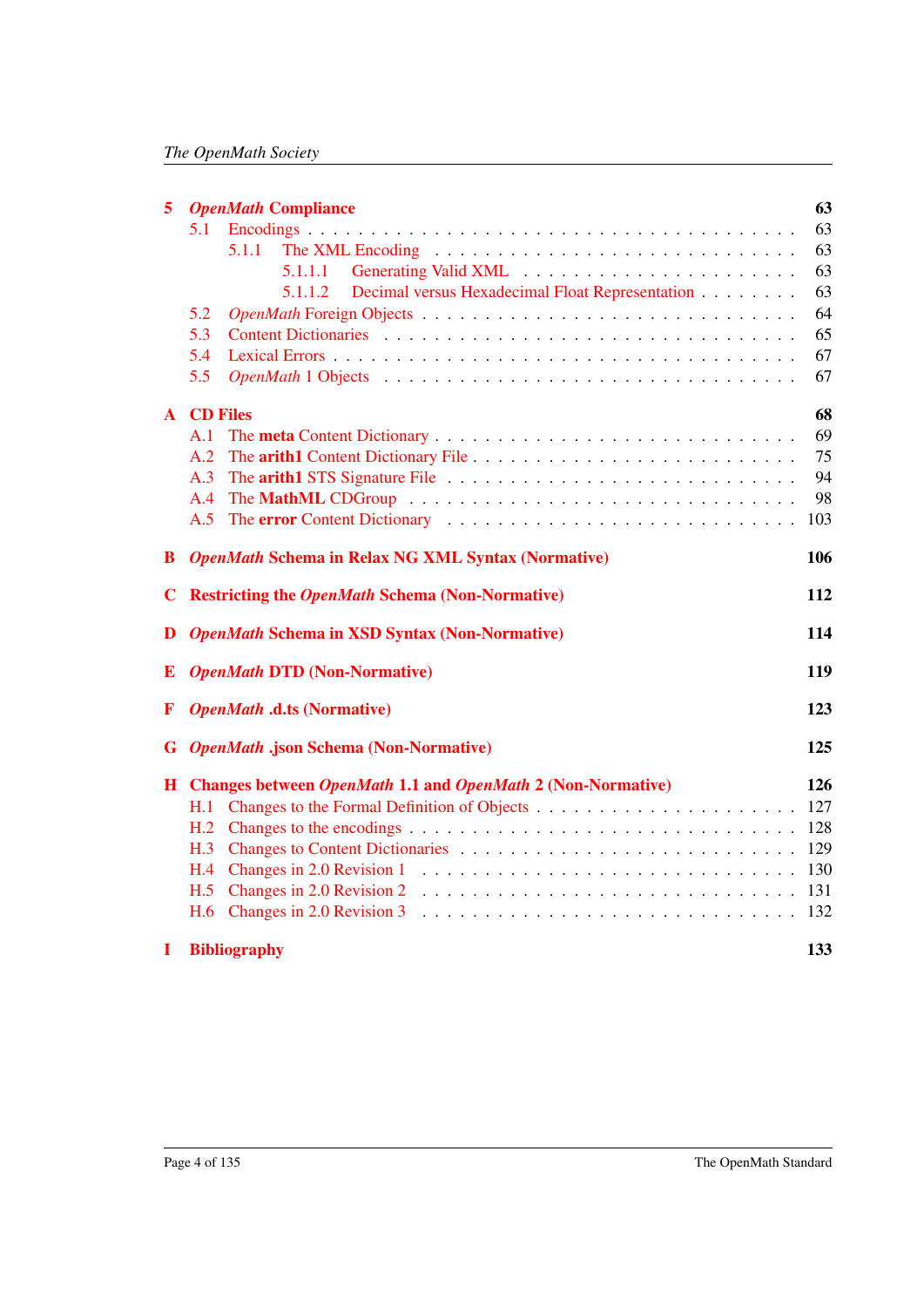# List of Figures

| 2.1 | The <i>OpenMath</i> application and binding objects for $sin(x)$ and $\lambda x.x + 2$ in tree-like |    |
|-----|-----------------------------------------------------------------------------------------------------|----|
| 3.1 |                                                                                                     | 27 |
| 3.2 | Sharing between <i>OpenMath</i> objects (A cycle of order 2).                                       | 28 |
| 3.3 | Grammar of the binary encoding of <i>OpenMath</i> objects.                                          | 31 |
| 3.4 |                                                                                                     | 33 |
| 3.5 | A Simple example of the <i>OpenMath</i> binary encoding.                                            | 36 |
|     | 3.6 A binary encoding of the <i>OpenMath</i> object from Figure 3.1.                                | 37 |
|     |                                                                                                     |    |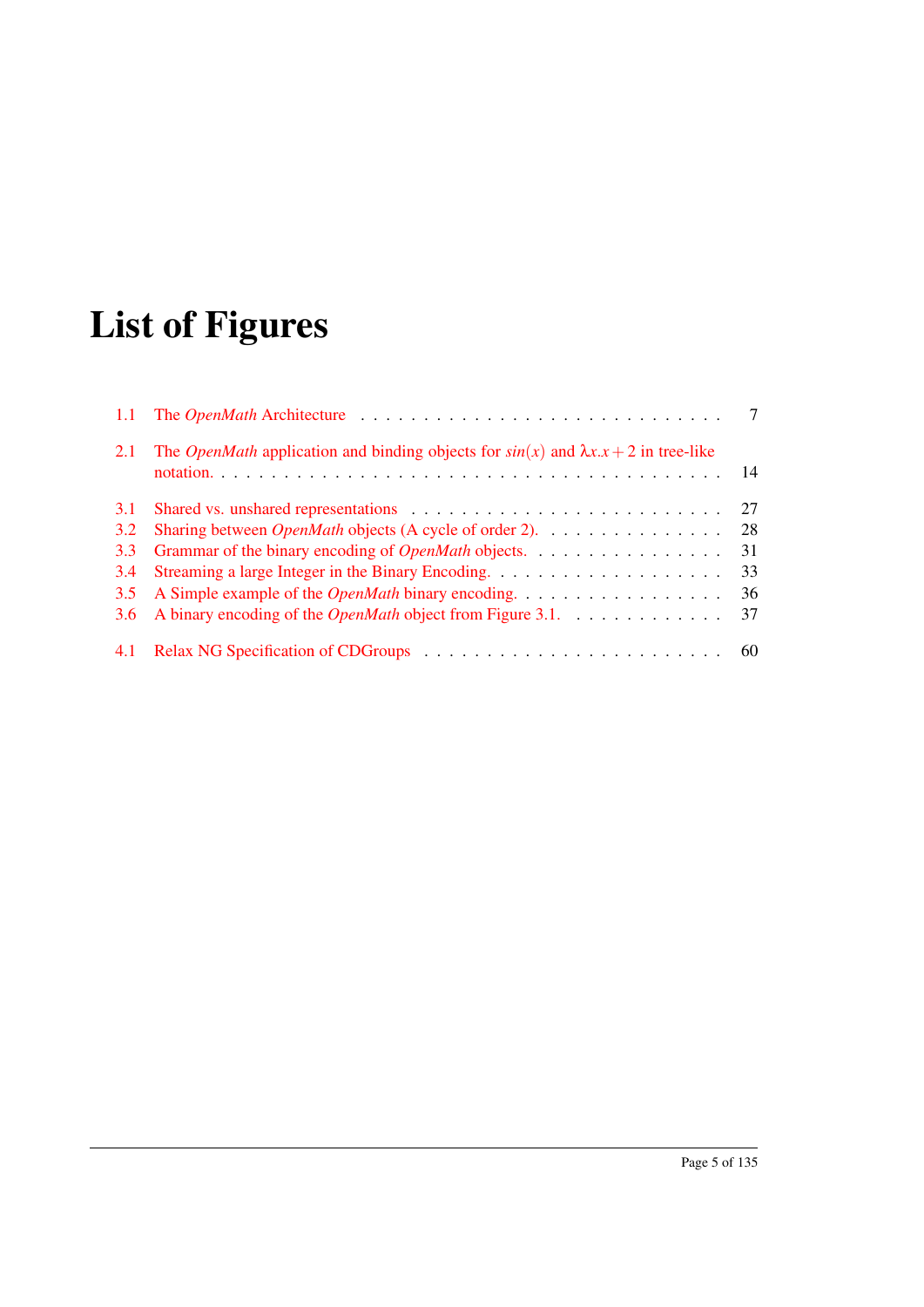# <span id="page-10-1"></span>Chapter 1

# Introduction to *OpenMath*

This chapter briefly introduces *OpenMath* concepts and notions that are referred to in the rest of this document.

### <span id="page-10-2"></span>1.1 *OpenMath* Architecture

The architecture of *OpenMath* is described in Figure [1.1](#page-11-0) and summarizes the interactions among the different *OpenMath* components. There are three layers of representation of a mathematical object. The first is a private layer that is the internal representation used by an application. The second is an abstract layer that is the representation as an *OpenMath* object. Note that these two layers may, in some cases, be the same. The third is a communication layer that translates the *OpenMath* object representation into a stream of bytes. An application dependent program manipulates the mathematical objects using its internal representation, it can convert them to *OpenMath* objects and communicate them by using the byte stream representation of *OpenMath* objects.

This standard does not describe the mechanisms by which software systems may offer, or make use of, computational services. The currently-suggested mechanism is the Symbolic Computation Software Composability Protocol (SCSCP) [\[8\]](#page-137-1).

## <span id="page-10-0"></span>1.2 *OpenMath* Objects and Encodings

*OpenMath* objects are representations of mathematical entities that can be communicated among various software applications in a meaningful way, that is, preserving their "semantics".

*OpenMath* objects and encodings are described in detail in Chapter [2](#page-14-0) and Chapter [3.](#page-23-0)

The standard endorSses two encodings in XML (an innate one described here, and one in Strict Content MathML)and, a binary format and a JSON encoding. At the time of writing, these are the encodings supported by most existing *OpenMath* tools and applications, however they are not the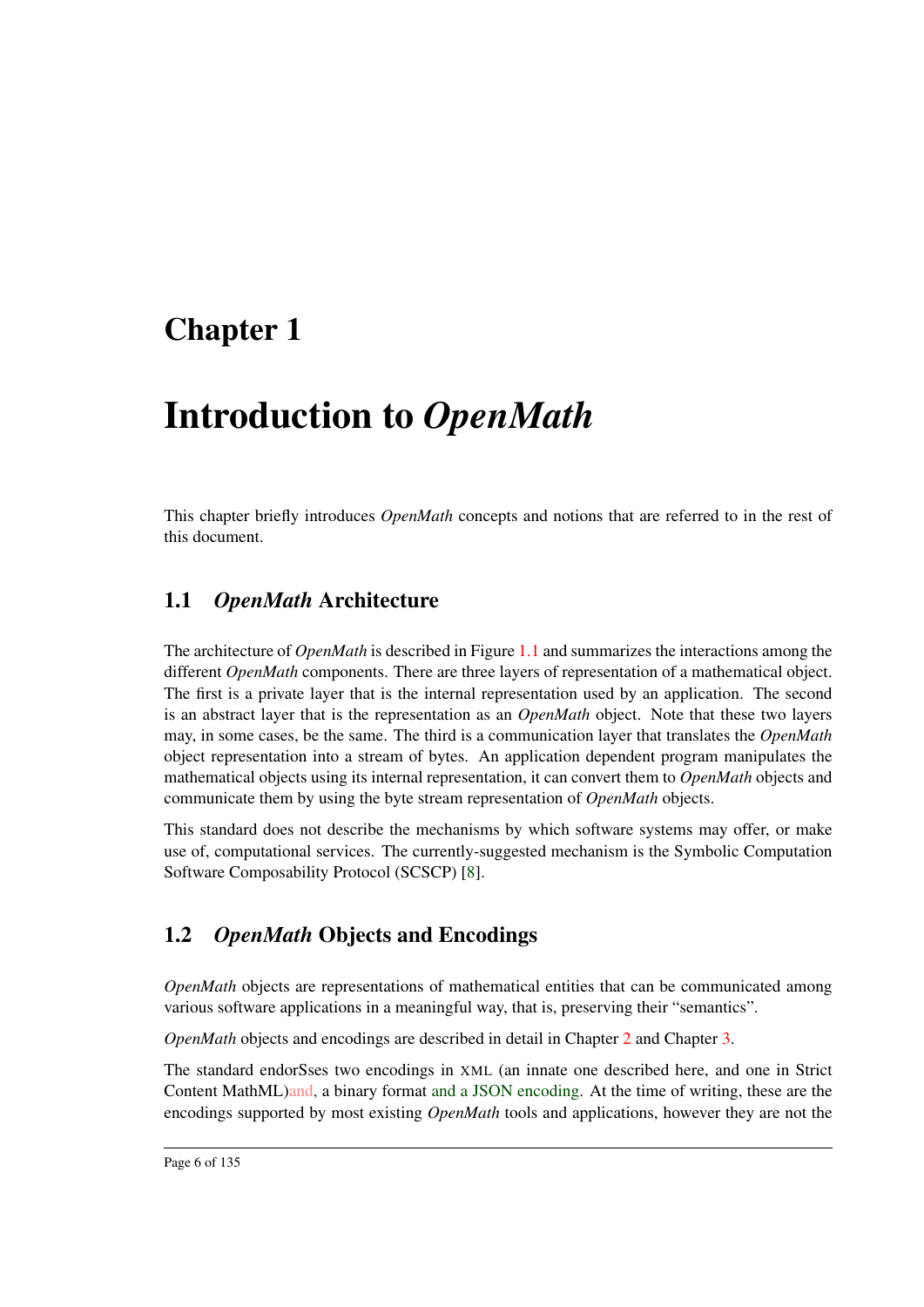

<span id="page-11-0"></span>Figure 1.1: The *OpenMath* Architecture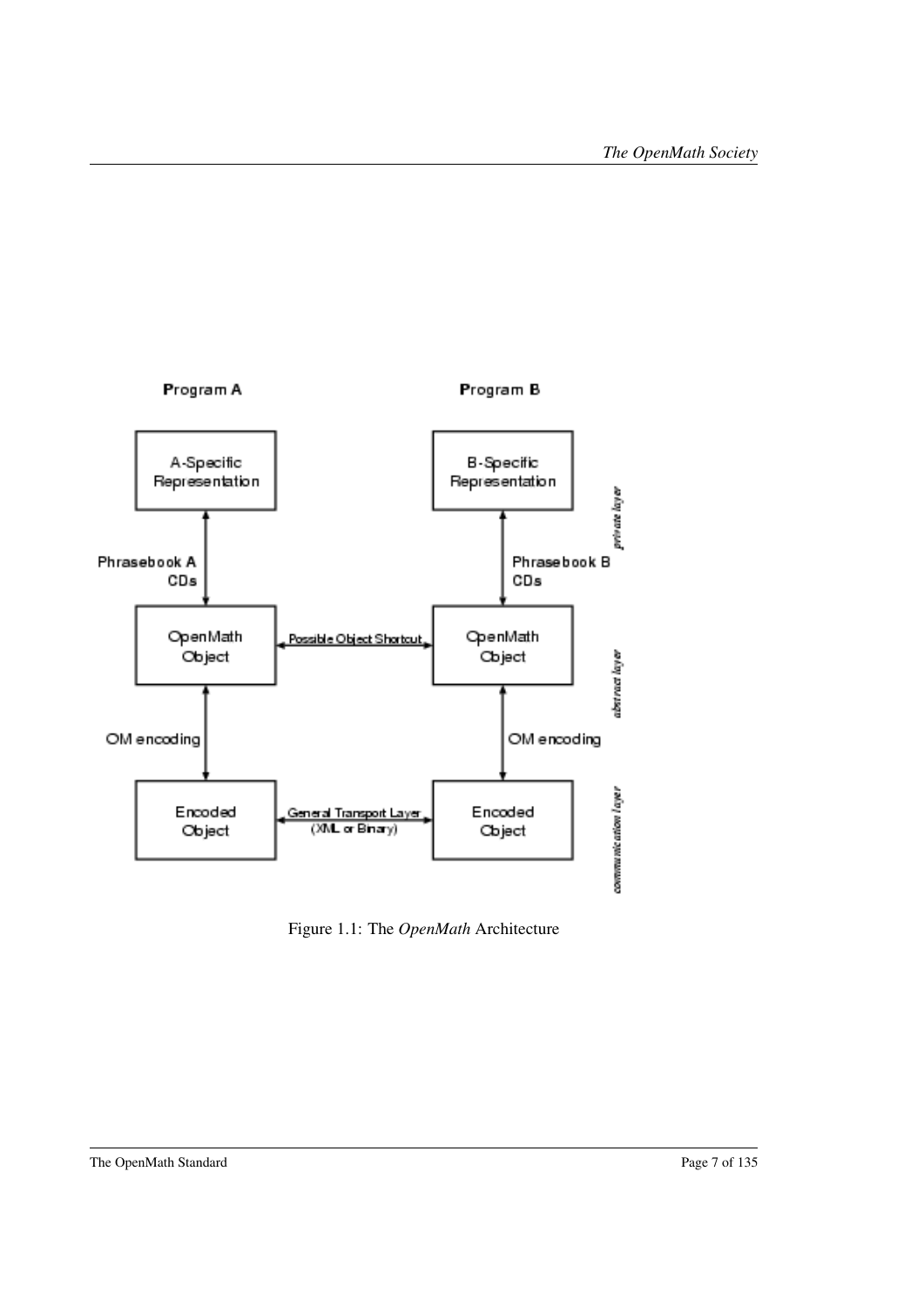only possible encodings of *OpenMath* objects. Users who wish to define their own encoding, are free to do so provided that there is a well-defined correspondence between the new encoding and the abstract model defined in Chapter [2.](#page-14-0)

# <span id="page-12-0"></span>1.3 Content Dictionaries

Content Dictionaries (CDs) are used to assign informal and formal semantics to all symbols used in the *OpenMath* objects. They define the symbols used to represent concepts arising in a particular area of mathematics.

The Content Dictionaries are public, they represent the actual common knowledge among *Open-Math* applications. Content Dictionaries fix the "meaning" of objects independently of the application. The application receiving the object may then recognize whether or not, according to the semantics of the symbols defined in the Content Dictionaries, the object can be transformed to the corresponding internal representation used by the application.

# <span id="page-12-1"></span>1.4 Additional Files

Several additional files are related to Content Dictionaries. Signature Dictionaries contain the signatures of symbols defined in some *OpenMath* Content Dictionary and their format is endorsed by this standard.

Furthermore, the standard fixes how to define a specific set of Content Dictionaries as a CDGroup.

Auxiliary files that define presentation and rendering or that are used for manipulating and processing Content Dictionaries are not discussed by the standard.

## <span id="page-12-2"></span>1.5 Phrasebooks

The conversion of an *OpenMath* object to/from the internal representation in a software application is performed by an interface program called a *Phrasebook*. The translation is governed by the Content Dictionaries and the specifics of the application. It is envisioned that a software application dealing with a specific area of mathematics declares which Content Dictionaries it understands. As a consequence, it is expected that the Phrasebook of the application is able to translate *Open-Math* objects built using symbols from these Content Dictionaries to/from the internal mathematical objects of the application.

*OpenMath* objects do not specify any computational behaviour, they merely represent mathematical expressions. Part of the *OpenMath* philosophy is to leave it to the application to decide what it does with an object once it has received it. *OpenMath* is not a query or programming language. Because of this, *OpenMath* does not prescribe a way of forcing "evaluation" or "simplification" of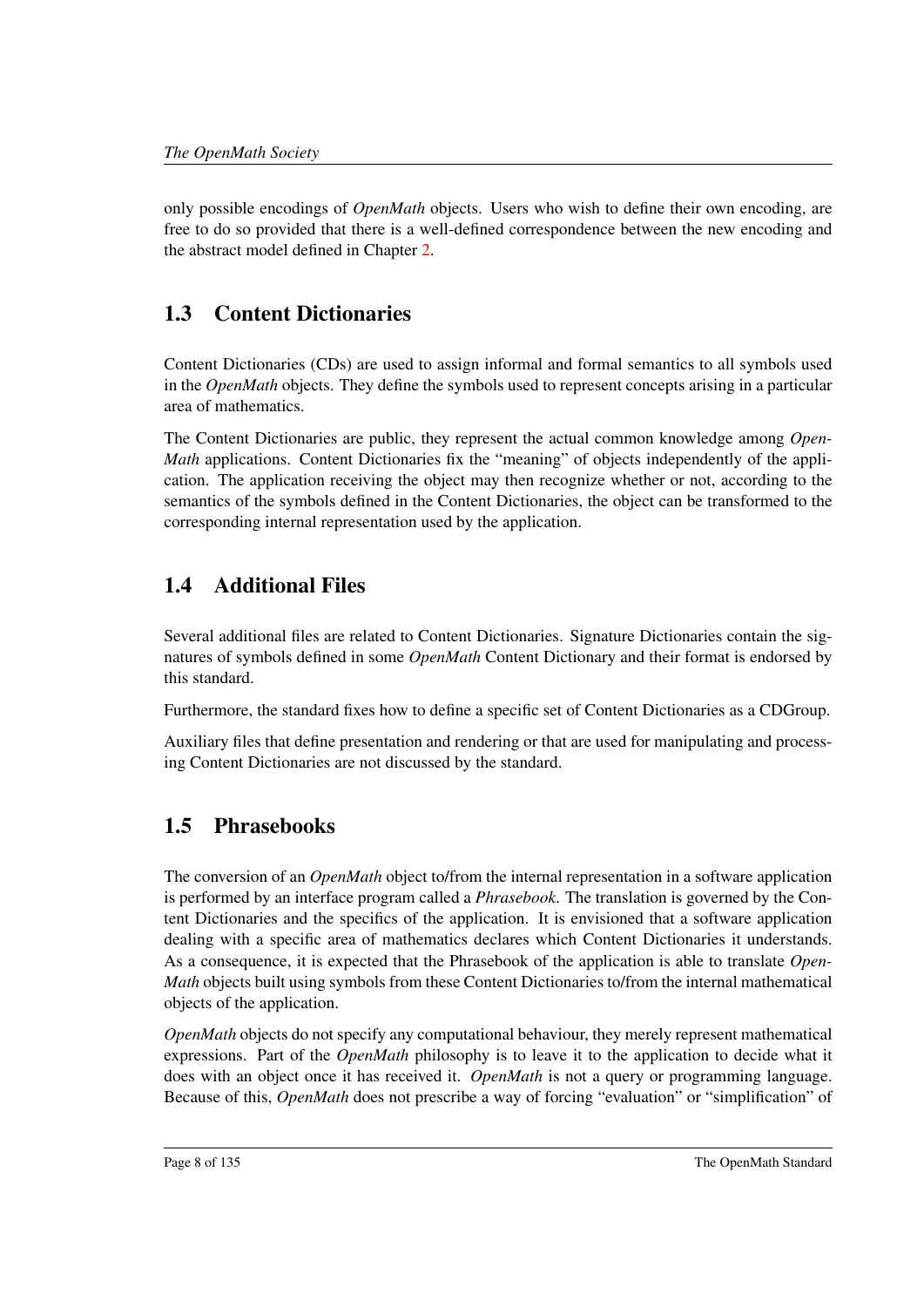objects like  $2+3$  or  $sin(\pi)$ . Thus, the same object  $2+3$  could be transformed to 5 by a computer algebra system, or displayed as  $2+3$  by a typesetting tool. For such a query/programming language, the OpenMath Society recommends the Symbolic Computation Software Composability Protocol (SCSCP) [\[8\]](#page-137-1).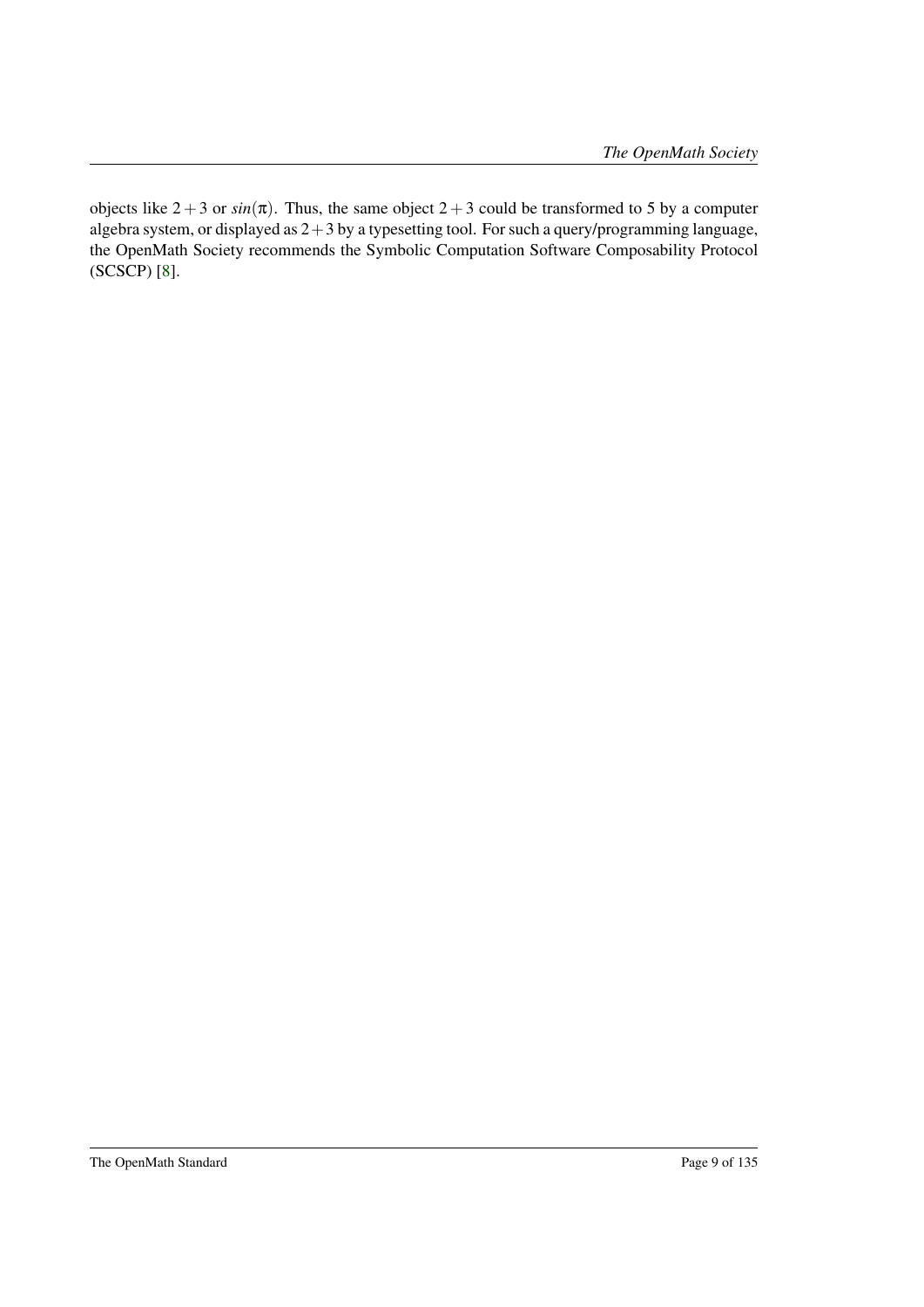# <span id="page-14-0"></span>Chapter 2

# *OpenMath* Objects

In this chapter we provide a self-contained description of *OpenMath* objects. We first do so by means of an abstract grammar description (Section [2.1\)](#page-14-1) and then give a more informal description (Section [2.2\)](#page-17-0).

## <span id="page-14-1"></span>2.1 Formal Definition of *OpenMath* Objects

*OpenMath* represents mathematical objects as terms or as labelled trees that are called *OpenMath* objects or *OpenMath* expressions. The definition of an abstract *OpenMath* object is then the following.

#### <span id="page-14-2"></span>2.1.1 Basic *OpenMath* objects

The Basic *OpenMath* Objects form the leaves of the *OpenMath* Object tree. A Basic *OpenMath* Object is of one of the following.

• (i) Integer.

Integers in the mathematical sense, with no predefined range. They are "infinite precision" integers (also called "bignums" in computer algebra).

• (ii) IEEE floating point number.

Double precision floating-point numbers following the IEEE 754-1985 standard [\[26\]](#page-139-0).

• (iii) Character string.

A Unicode Character string. This also corresponds to "characters" in XML.

• (iv) Bytearray.

A sequence of bytes.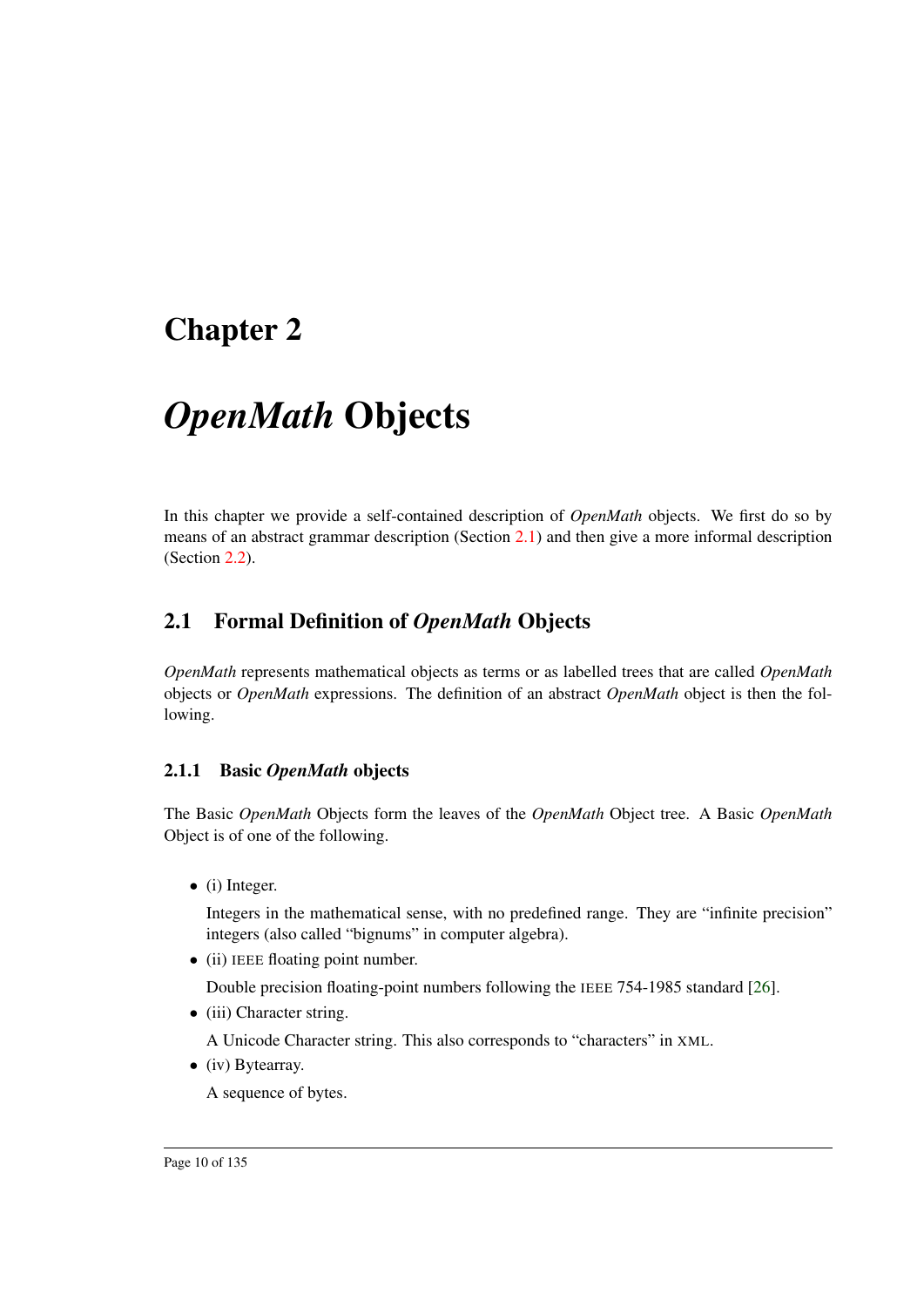$\bullet$  (v) Symbol.

A Symbol encodes three fields of information, a *symbol name*, a *Content Dictionary name*, and (optionally) a *Content Dictionary base URI*, The name of a symbol is a sequence of characters matching the regular expression described in Section [2.3.](#page-20-0) The Content Dictionary is the location of the definition of the symbol, consisting of a name (a sequence of characters matching the regular expression described in Section [2.3\)](#page-20-0) and, optionally, a unique prefix called a *cdbase* which is used to disambiguate multiple Content Dictionaries of the same name. There are other properties of the symbol that are not explicit in these fields but whose values may be obtained by inspecting the Content Dictionary specified. These include the symbol definition, formal properties and examples and, optionally, a *Role* which is a restriction on where the symbol may appear in an *OpenMath* object. The possible roles are described in Section [2.1.4.](#page-16-0)

• (vi) Variable.

A Variable must have a *name* which is a sequence of characters matching a regular expression, as described in Section [2.3.](#page-20-0)

### <span id="page-15-0"></span>2.1.2 Derived *OpenMath* Objects

Derived *OpenMath* objects are currently used as a way by which non-*OpenMath* data is embedded inside an *OpenMath* object. A derived *OpenMath* object is built as follows:

• (i) If *A* is *not* an *OpenMath* object, then foreign(*A*) is an *OpenMath foreign object*. An *OpenMath* foreign object may optionally have an *encoding* field which describes how its contents should be interpreted.

### <span id="page-15-1"></span>2.1.3 *OpenMath* Objects

*OpenMath* objects are built recursively as follows.

- (i) Basic *OpenMath* objects are *OpenMath* objects. (Note that derived *OpenMath* objects are *not OpenMath* objects, but are used to construct *OpenMath* objects as described below.)
- (ii) If  $A_1, \ldots, A_n$  ( $n > 0$ ) are *OpenMath* objects, then

$$
\mathbf{application}(A_1, \ldots, A_n)
$$

is an *OpenMath application object*.

• (iii) If  $S_1, \ldots, S_n$  are *OpenMath* symbols, and *A* is an *OpenMath* object, and  $A_1, \ldots, A_n$  $(n > 0)$  are *OpenMath* objects or *OpenMath* derived objects, then

$$
\mathbf{attribution}(A, S_1 \ A_1, \ \ldots \ , S_n \ A_n)
$$

is an *OpenMath attribution object*.

The OpenMath Standard Page 11 of 135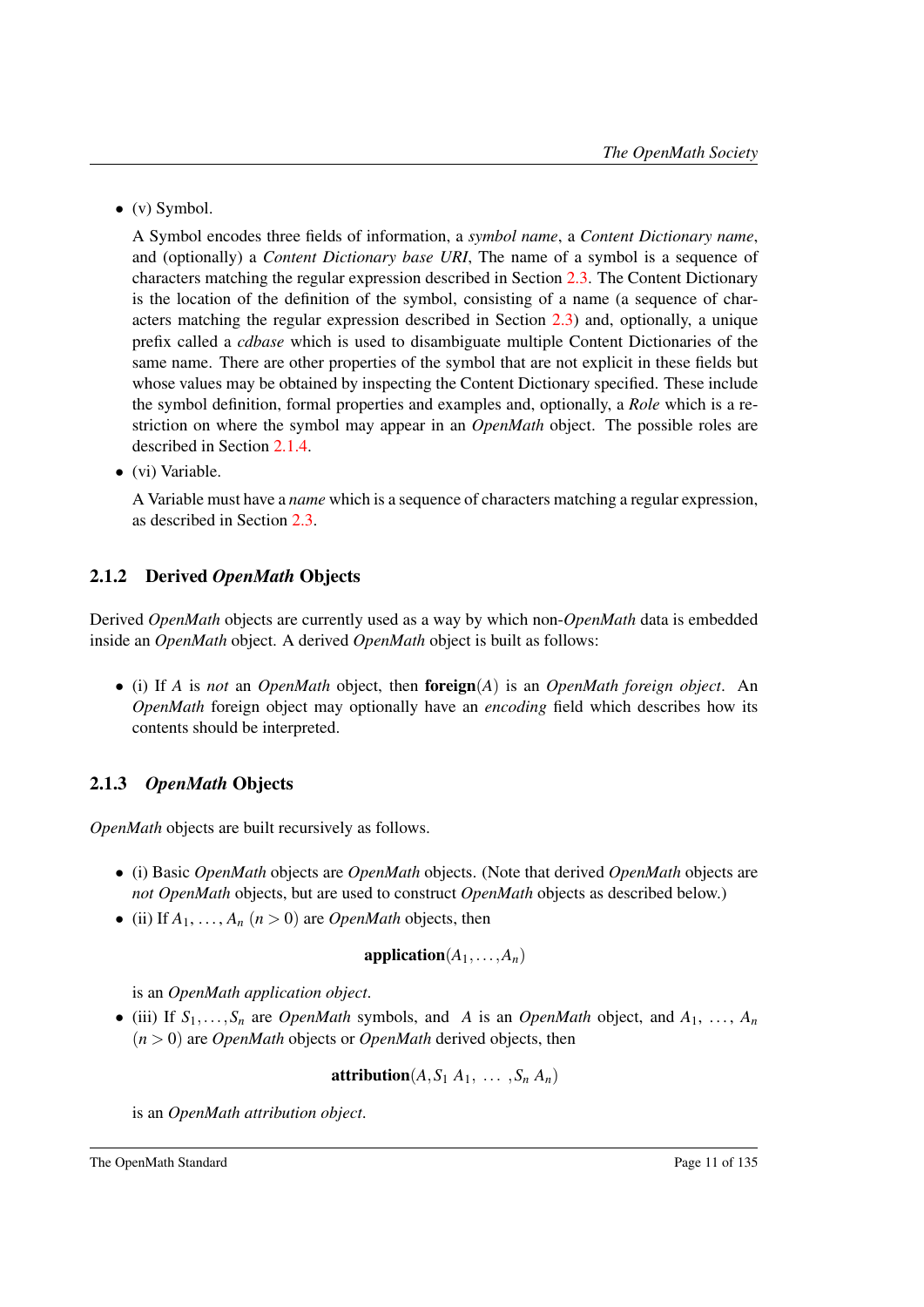*A* is the object *stripped of attributions*.  $S_1, \ldots, S_n$  are referred to as *keys* and  $A_1, \ldots, A_n$ as their associated *values*. If, after recursively applying stripping to remove attributions, the resulting un-attributed object is a variable, the original attributed object is called an *attributed variable*.

• (iv) If *B* and *C* are *OpenMath* objects, and  $v_1, \ldots, v_n$  ( $n \ge 0$ ) are *OpenMath* variables or attributed variables, then

 $\text{binding}(B, v_1, \ldots, v_n, C)$ 

is an *OpenMath binding object. B* is called the *binder*,  $v_1, \ldots, v_n$  are called *variable bindings*, and *C* is called the *body* of the binding object above. To distinguish the two different ways how variable objects are used, any variable object that is not a variable binding is called a *variable reference*.

• (v) If *S* is an *OpenMath* symbol and  $A_1, \ldots, A_n$  ( $n \ge 0$ ) are *OpenMath* objects or *OpenMath* derived objects, then

$$
error(S, A_1, \ldots, A_n)
$$

is an *OpenMath error object*.

*OpenMath* objects that are constructed via rules (ii) to (v) are jointly called compound OpenMath objects

#### <span id="page-16-0"></span>2.1.4 *OpenMath* Symbol Roles

We say that an *OpenMath* symbol is used to *construct* an *OpenMath* object if it is the first child of an *OpenMath* application, binding or error object, or an even-indexed child of an *OpenMath* attribution object (i.e. the *key* in a *(key, value)* pair). The *role* of an *OpenMath* symbol is a restriction on how it may be used to construct a compound *OpenMath* object and, in the case of the key in an attribution object, a clarification of how that attribution should be interpreted. The possible roles are:

- (i) *binder* The symbol may appear as the first child of an *OpenMath* binding object.
- (ii) *attribution* The symbol may be used as key in an *OpenMath* attribution object, i.e. as the first element of a (key, value) pair, or in an equivalent context (for example to refer to the value of an attribution). This form of attribution may be ignored by an application, so should be used for information which does not change the meaning of the attributed *OpenMath* object.
- (iii) *semantic-attribution* This is the same as *attribution* except that it modifies the meaning of the attributed *OpenMath* object and thus cannot be ignored by an application, without changing the meaning.
- (iv) *error* The symbol may appear as the first child of an *OpenMath* error object.
- (v) *application* The symbol may appear as the first child of an *OpenMath* application object.
- (vi) *constant* The symbol cannot be used to construct an *OpenMath* compound object.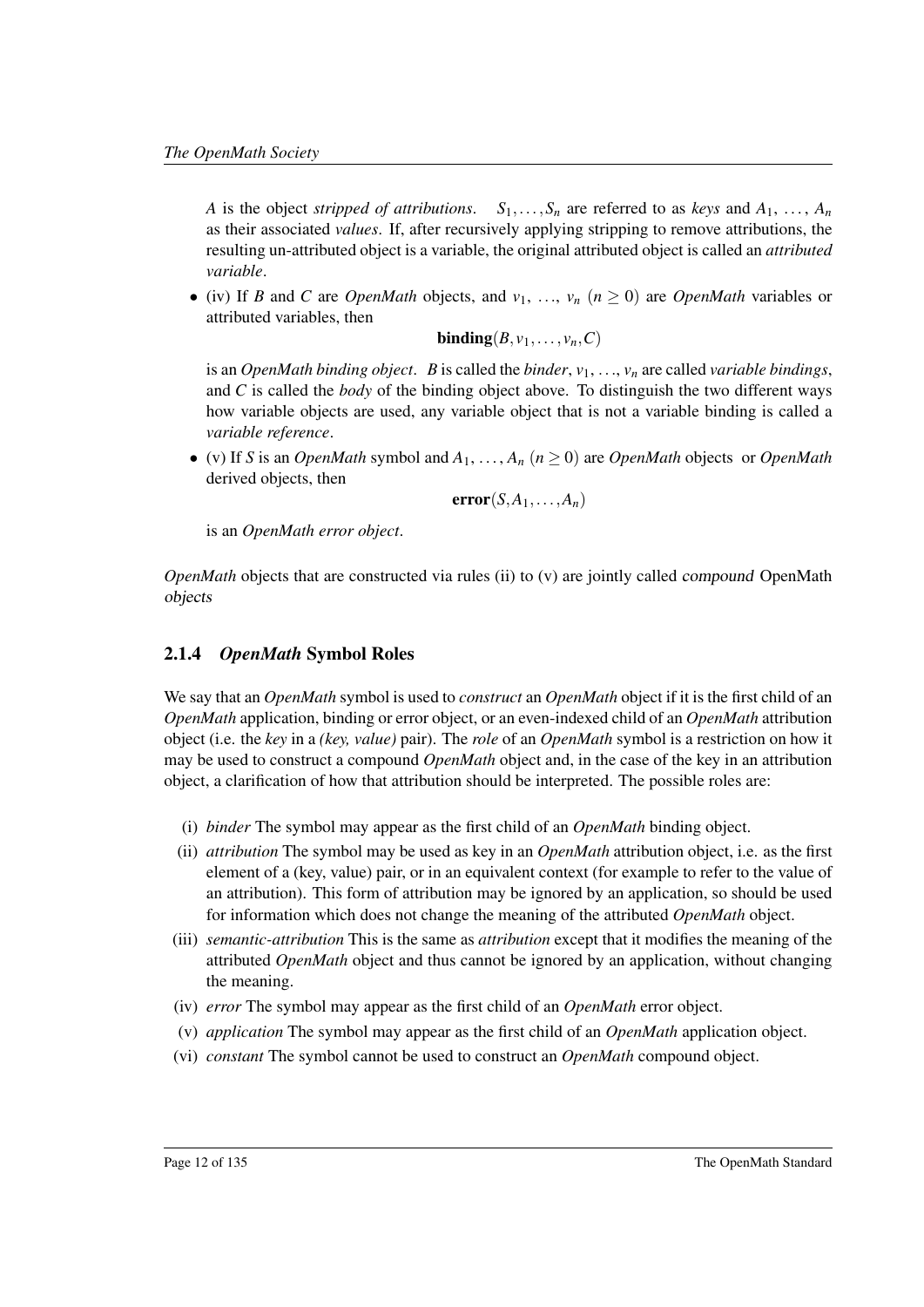A symbol cannot have more than one role and cannot be used to construct a compound *OpenMath* object in a way which requires a different role (using the definition of construct given earlier in this section). This means that one cannot use a symbol which binds some variables to construct, say, an application object. However it does not prevent the use of that symbol as an *argument* in an application object (where by argument we mean a child with index greater than 1).

If no role is indicated then the symbol can be used anywhere. Note that this is not the same as saying that the symbol's role is *constant*.

## <span id="page-17-0"></span>2.2 Further Description of *OpenMath* Objects

Informally, an *OpenMath* object can be viewed as a tree and is also referred to as a term. The objects at the leaves of *OpenMath* trees are called basic objects. The basic objects supported by *OpenMath* are:

Integer Arbitrary Precision integers.

- Float *OpenMath* floats are IEEE 754 Double precision floating-point numbers. Other types of floating point number may be encoded in *OpenMath* by the use of suitable content dictionaries.
- Character strings are sequences of characters. These characters come from the Unicode standard [\[16\]](#page-138-2).
- Bytearrays are sequences of bytes. There is no "byte" in *OpenMath* as an object of its own. However, a single byte can of course be represented by a bytearray of length 1. The difference between strings and bytearrays is the following: a character string is a sequence of bytes with a fixed interpretation (as characters, Unicode texts may require several bytes to code one character), whereas a bytearray is an uninterpreted sequence of bytes with no intrinsic meaning. Bytearrays could be used inside *OpenMath* errors to provide information to, for example, a debugger; they could also contain intermediate results of calculations, or "handles" into computations or databases.
- Symbols are uniquely defined by the Content Dictionary in which they occur and by a name. The form of these definitions is explained in Chapter [4.](#page-55-0) Each symbol has no more than one definition in a Content Dictionary. Many Content Dictionaries may define differently a symbol with the same name (e.g. the symbol union is defined as associative-commutative set theoretic union in a Content Dictionary set1 but another Content Dictionary, multiset1 might define a symbol union as the union of multi-sets).
- Variables are meant to denote parameters, variables or indeterminates (such as bound variables of function definitions, variables in summations and integrals, independent variables of derivatives).

Derived *OpenMath* objects are constructed from non-*OpenMath* data. They differ from bytearrays in that they can have any structure. Currently there is only one way of making a derived *OpenMath* object.

The OpenMath Standard Page 13 of 135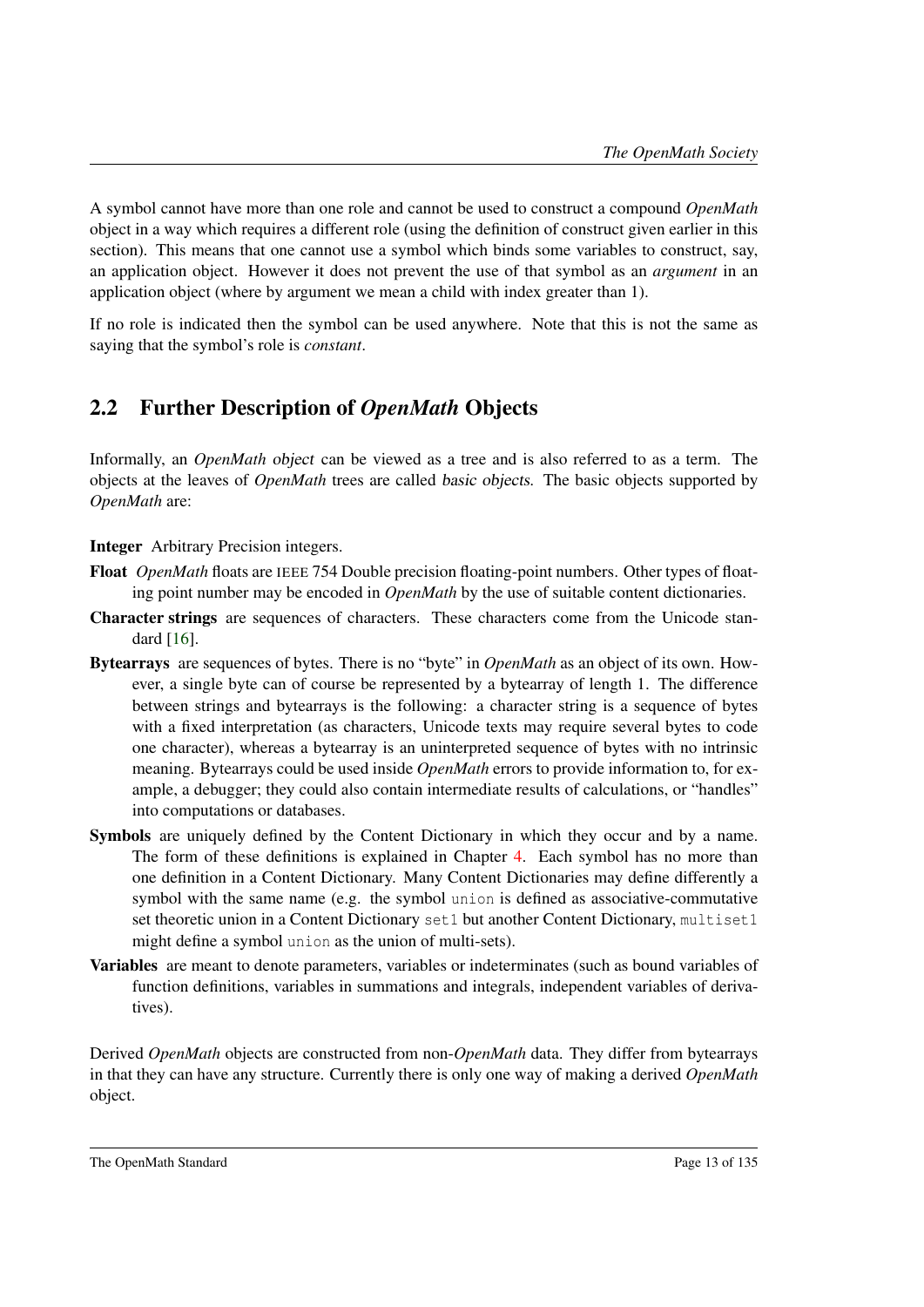

<span id="page-18-0"></span>Figure 2.1: The *OpenMath* application and binding objects for  $sin(x)$  and  $\lambda x.x + 2$  in tree-like notation.

Foreign is used to import a non-*OpenMath* object into an *OpenMath* attribution. Examples of its use could be to annotate a formula with a visual or aural rendering, an animation, etc. They may also appear in *OpenMath* error objects, for example to allow an application to report an error in processing such an object.

The four following constructs can be used to make compound *OpenMath* objects out of basic or derived *OpenMath* objects.

- Application constructs an *OpenMath* object from a sequence of one or more *OpenMath* objects. The first child of an application is referred to as its "head" while the remaining objects are called its "arguments". An *OpenMath* application object can be used to convey the mathematical notion of application of a function to a set of arguments. For instance, suppose that the *OpenMath* symbol *sin* is defined in a suitable Content Dictionary, then **application**( $sin, x$ ) is the abstract *OpenMath* object corresponding to *sin*(*x*). More generally, an *OpenMath* application object can be used as a constructor to convey a mathematical object built from other objects such as a polynomial constructed from a set of monomials. Constructors build inhabitants of some symbolic type, for instance the type of rational numbers or the type of polynomials. The rational number, usually denoted as 1/2, is represented by the *OpenMath* application object application(*Rational*,1,2). The symbol *Rational* must be defined, by a Content Dictionary, as a constructor symbol for the rational numbers.
- **Binding** objects are of the form **binding** $(B, v_1, \ldots, v_n, C)$ . The *scope* of a variable binding  $v_i$  (1 <  $i \leq n$ ) is constituted by the body *C* together with the attribute values of subsequent variable bindings  $v_j$  with  $i < j \le n$ . A variable reference R is "bound" by the variable binding B, if B is the closest variable binding for the same name that has *R* in its scope. A variable reference that is not bound by any variable binding is called a "free variable". Note that the binder itself is not part of the scope of any of its bound variables. In particular, no variable references in *B* can be bound by any of the variable bindings  $v_i$ . Binding objects are allowed to have no bound variables, but the binder object and the body should be present.

Binding can be used to express functions or logical statements. The function  $\lambda x.x + 2$ , in which the variable x is bound by  $\lambda$ , corresponds to a binding object having as binder the *OpenMath* symbol *lambda*:

 $\text{binding}(lambda, x, \text{application}(plus, x, 2)).$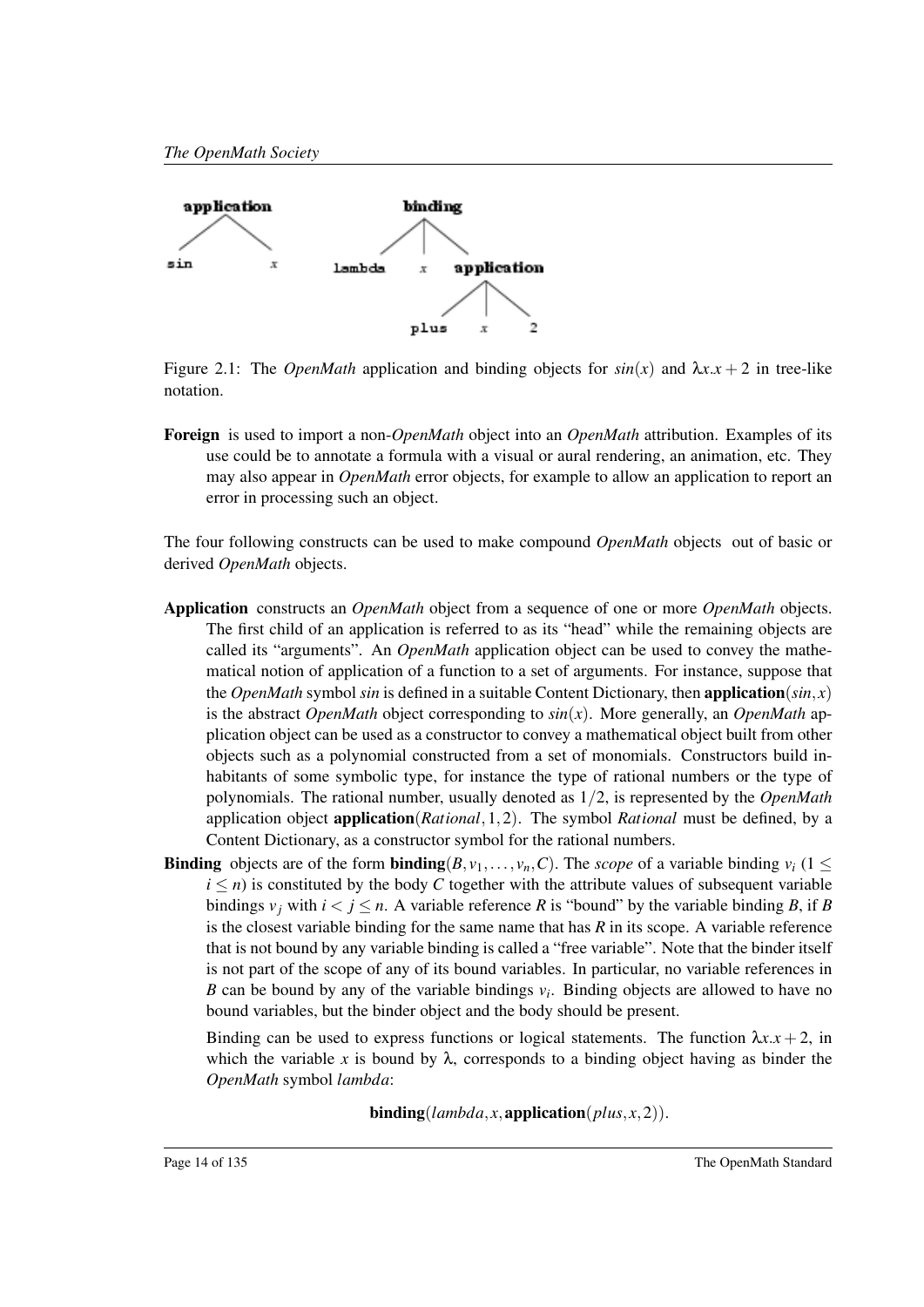Phrasebooks are allowed to use α*-conversion* (also called *alphabetic renaming*) in order to avoid clashes of variable names: the variable in a variable binding can be replaced by a *new variable*, i.e. one that does not occur anywhere in the scope of the binding, if all variable references it binds are replaced accordingly: Suppose Ω contains an occurrence of the object **binding**( $B, \vec{v}, x, \vec{w}, C$ ) where  $\vec{v}$  and  $\vec{w}$  are (possibly empty) sequences of bound, possibly attributed variables and *x* is a variable. This object **binding**( $B, \vec{v}, x, \vec{w}, C$ ) can be replaced in  $\Omega$ by **binding** $(B, \vec{v}, y, \vec{w}', C')$  where *y* is a *new variable*, i.e. one that does not occur anywhere in  $\vec{w}$  or *C* and  $\vec{w'}$  and *C'* are obtained from  $\vec{w}$  and *C*, by replacing each free occurrence of *x* by *y*. If instead of *x* in Ω, we have an attributed variable **attribution**(*x*, $\vec{a}$ ), then instead of *y* we must have **attribution** $(v, \vec{a})$  This operation preserves the semantics of the object  $\Omega$ . In the above example, a phrasebook is thus allowed to transform the object to, e.g.

 $\mathbf{binding}(lambda,z,\mathbf{application}(plus,z,2)).$ 

Note that repeated variable bindings of the same variable in a binding object are allowed, but make little sense semantically and are therefore discouraged: the first binding binds only references in the subsequent bindings up to and including the next binding for the same name. Therefore, an *OpenMath* application may choose to α-convert all but the last binding to new variables. Concretely, the following replacement is carried out until there are no more bound variable duplications:

$$
\mathbf{binding}(B,\vec{u},x,\vec{v},y,\vec{w},C) \longrightarrow \mathbf{binding}(B,\vec{u},x',\vec{v'},y',\vec{w},C)
$$

where *x* and *y* are (possibly attributed) variables with the same head *z*, the heads of bound (attributed) variables in  $\vec{u}$  are all different from *z*, and  $\vec{x}$ ,  $\vec{y}$ , and  $\vec{v}$  are obtained from *x*, *y*, and  $\vec{v}$  by replacing *z* with a variable *z*<sup>'</sup> that does not occur in *x*, *y*,  $\vec{u}$ ,  $\vec{v}$ ,  $\vec{w}$ , and *C*.

Attribution decorates an object (called the "syntactic head" of the attribution) with a sequence of one or more pairs made up of an *OpenMath* symbol, the "attribute", and an associated object, the "value of the attribute". The value of the attribute can be an *OpenMath* attribution object itself. As an example of this, consider the *OpenMath* objects representing groups, automorphism groups, and group dimensions. It is then possible to attribute an *OpenMath* object representing a group by its automorphism group, itself attributed by its dimension.

*OpenMath* objects can be attributed with *OpenMath* foreign objects, which are containers for non-*OpenMath* structures. For example a mathematical expression could be attributed with its spoken or visual rendering.

Composition of attributions, as in

attribution(attribution( $A, S_1, A_1, \ldots, S_h, A_h$ ),  $S_{h+1}, A_{h+1}, \ldots, S_n, A_n$ )

is semantically equivalent to a single attribution, that is

 $\mathbf{a}$  **Attribution**(*A, S*<sub>1</sub> *A*<sub>1</sub>,...*,S*<sub>*h*</sub> *A*<sub>*h*</sub>,*S*<sub>*h*+1</sub> *A*<sub>*h*+1</sub>,...*,S*<sub>*n*</sub> *A*<sub>*n*</sub>).

The OpenMath Standard Page 15 of 135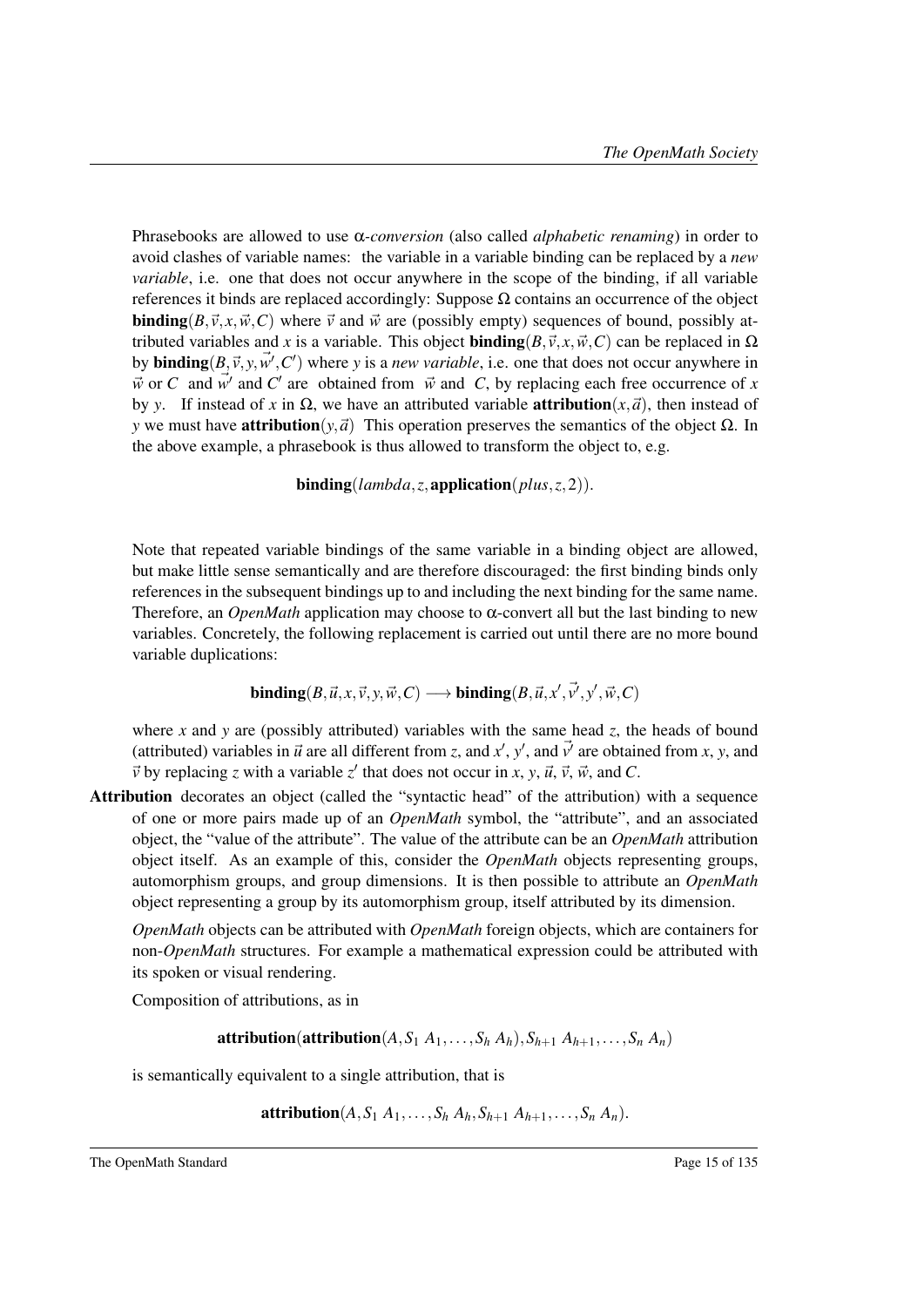The operation that produces an object with a single layer of attribution is called *flattening*. The "head" of an attribution is the syntactic head of the fully (recursively) flattened version.

Multiple attributes with the same name are allowed. While the order of the given attributes does not imply any notion of priority, potentially it could be significant. For instance, consider the case in which  $S_h = S_n$  ( $h < n$ ) in the example above. Then, the object is to be interpreted as if the value  $A_n$  overwrites the value  $A_h$ . (*OpenMath* however does not mandate that an application preserves the attributes or their order.)

Attribution acts as either adornment annotation or as semantical annotation. When the key has role *attribution*, then replacement of the attributed object by the object itself is not harmful and preserves the semantics. When the key has role *semantic-attribution* then the attributed object is modified by the attribution and cannot be viewed as semantically equivalent to the stripped object. If the attribute lacks the role specification then attribution is acting as adornment annotation.

Objects can be decorated in a multitude of ways. An example of the use of an adornment attribution would be to indicate the colour in which an *OpenMath* object should be displayed, for example attribution(*A*, *colour red*). Note that both *A* and *red* are arbitrary *OpenMath* objects whereas *colour* is a symbol. An example of the use of a semantic attribution would be to indicate the type of an object. For example the object **attribution** $(A, type t)$  represents the judgment stating that object *A* has type *t*. Note that both *A* and *t* are arbitrary *OpenMath* objects whereas *type* is a symbol.

Error is made up of an *OpenMath* symbol and a sequence of zero or more *OpenMath* objects. This object has no direct mathematical meaning. Errors occur as the result of some treatment on an *OpenMath* object and are thus of real interest only when some sort of communication is taking place. Errors may occur inside other objects and also inside other errors. Error objects might consist only of a symbol as in the object: error(*S*).

### <span id="page-20-0"></span>2.3 Names

The names of symbols, variables and content dictionaries must conform to the production Name specified in the following grammar (which is identical to that for XML names in XML 1.1, [\[21\]](#page-138-3)). Informally speaking, a name is a sequence of Unicode [\[16\]](#page-138-2) characters which begins with a letter and cannot contain certain punctuation and combining characters. The notation  $\#x$ ... represents the hexadecimal value of the encoding of a Unicode character. Some of the character values or *code points* in the following productions are currently unassigned, but this is likely to change in the future as Unicode evolves<sup>[1](#page-20-1)</sup>.

<span id="page-20-1"></span><sup>&</sup>lt;sup>1</sup> We note that in XML 1 the name production explicitly listed the characters that were allowed, so all the characters added in versions of Unicode after 2.0 (which amounted to tens of thousands of characters) were not allowed in names.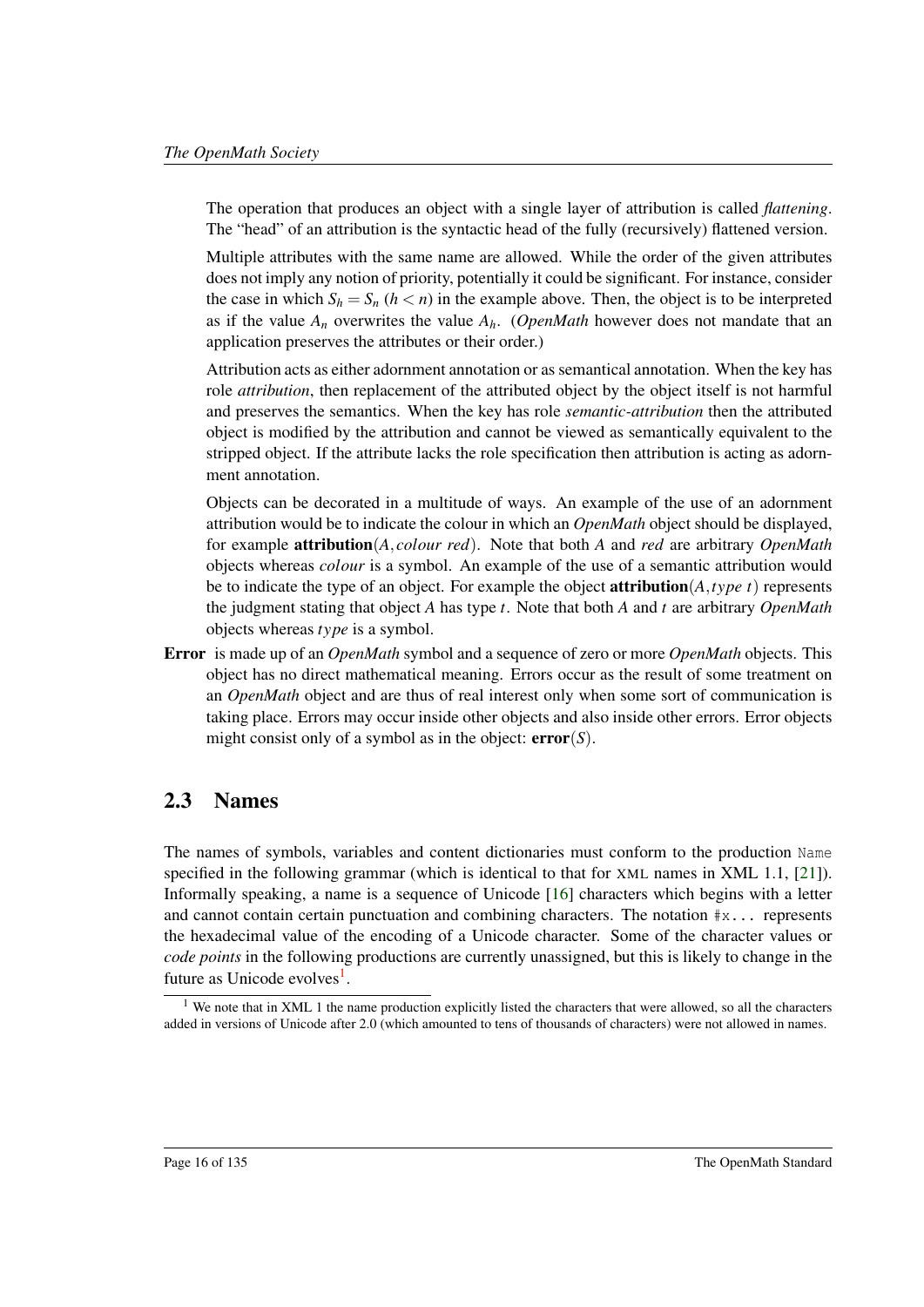| Name          |                   | $\longrightarrow$ NameStartChar (NameChar)*                                                                                 |
|---------------|-------------------|-----------------------------------------------------------------------------------------------------------------------------|
| NameStartChar |                   | $\rightarrow$ ":" $\lceil$ [A-Z] $\lceil$ "_" $\lceil$ [a-z] $\lceil$ [#xC0-#xD6] $\lceil$ [#xD8-#xF6] $\lceil$             |
|               |                   | $[#xF8 - #x2FF]$   $[#x370 - #x37D]$   $[#x37F - #x1FFF]$                                                                   |
|               |                   | $[\frac{\text{H}x200C}{\text{H}x200D}]$   $[\frac{\text{H}x2070}{\text{H}x218F}]$   $[\frac{\text{H}x2C00}{\text{H}x2FEF}]$ |
|               |                   | [#x3001-#xD7FF]   [#xF900-#xFDCF]   [#xFDF0-#xFFFD]                                                                         |
|               |                   | $[#x10000 - #xEFFFF]$                                                                                                       |
| NameChar      | $\longrightarrow$ | NameStartChar   "-"   "."   [0-9]   #xB7   [#x0300-#x036F]                                                                  |
|               |                   | $[#x203F - #x2040]$                                                                                                         |

CD Base A cdbase is interpreted as an IRI [\[10\]](#page-138-4), which specifies how strings are encoded and interpreted as URL. Applications should ignore any white space surrounding the URL.

Note on content dictionary names It is a common convention to store a Content Dictionary in a file of the same name, which can cause difficulties on many file systems. If this convention is to be followed then *OpenMath recommends* that the name be restricted to the subset of the above grammar which is a legal POSIX [\[9\]](#page-137-2) filename, namely:

| Name  | $\rightarrow$ (PosixLetter $ \cdot $ ) (Char)*                    |
|-------|-------------------------------------------------------------------|
| Char  | $\rightarrow$ PosixLetter   Digit   '.'   '-'   '_'               |
|       | PosixLetter $\rightarrow$ 'a'   'b'      'z'   'A'   'B'      'Z' |
| Digit | $\rightarrow$ '0'   '1'      '9'                                  |

Canonical URIs for Symbols To facilitate the use of *OpenMath* within a URI-based framework (such as RDF [\[25\]](#page-139-1) or OWL [\[24\]](#page-139-2)), we provide the following scheme for constructing a canonical URI for an *OpenMath* Symbol:

URI = cdbase-value +  $\prime$ / $\prime$  + cd-value +  $\prime$ # $\prime$  + name-value

So for example the URI for the symbol with cdbase <http://www.openmath.org/cd>.cd transc1 and name sin is:

```
http://www.openmath.org/cd/transc1#sin
```
In particular, this now allows us to refer uniquely to an *OpenMath* symbol from a MathML-2 document [\[22\]](#page-138-5) (see [\[23\]](#page-138-6) section 4.2.3 for MathML-3):

```
<mathml:csymbol xmlns:mathml="http://www.w3.org/1998/Math/MathML/"
                definitionURL="http://www.openmath.org/cd/transc1#sin">
 <mo> sin </mo>
</mathml:csymbol>
```
The OpenMath Standard Page 17 of 135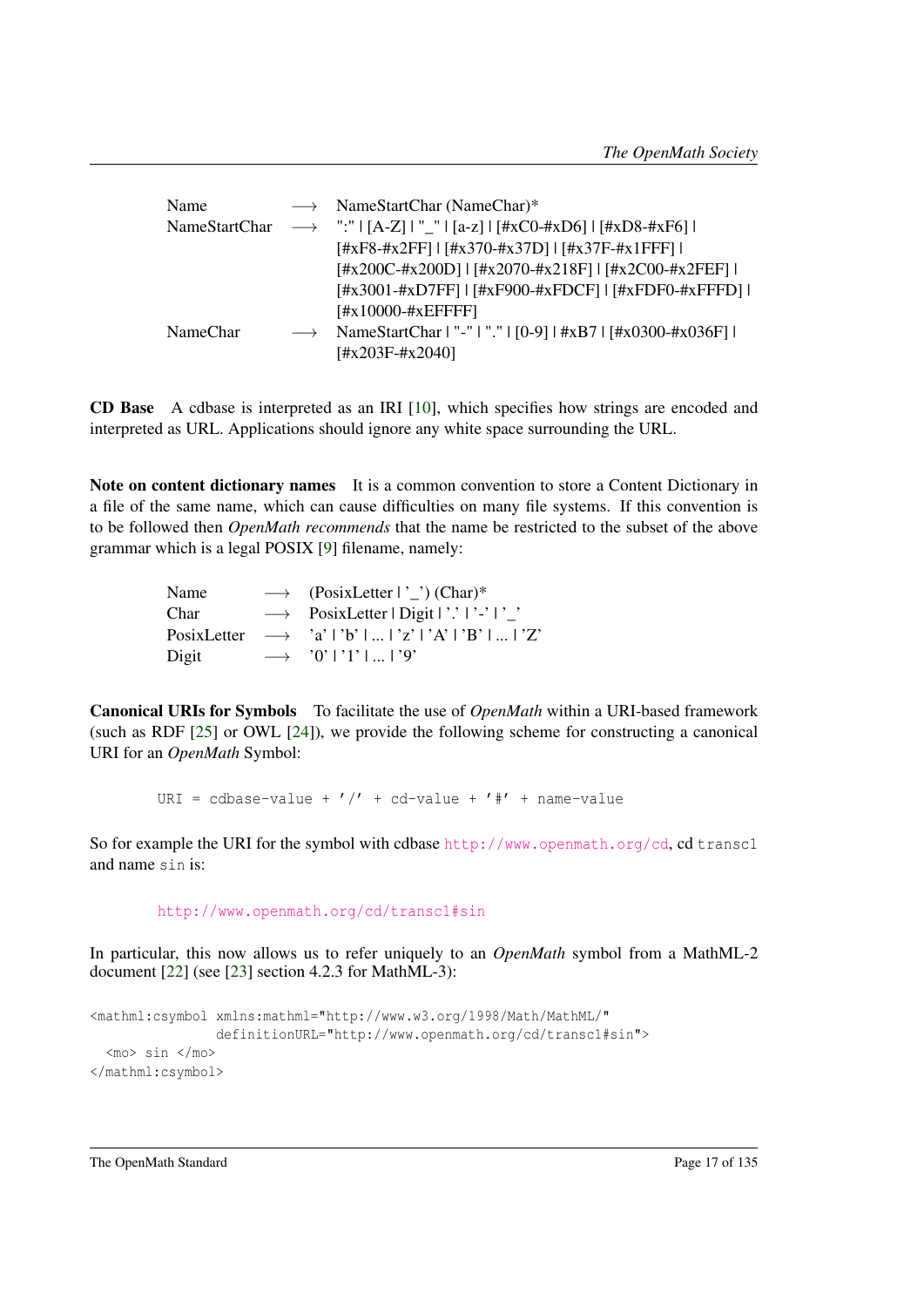## <span id="page-22-0"></span>2.4 Summary

- *OpenMath* supports basic objects like integers, symbols, floating-point numbers, character strings, bytearrays, and variables.
- *OpenMath* compound objects are of four kinds: applications, bindings, errors, and attributions.
- *OpenMath* objects may be attributed with non-*OpenMath* objects via the use of foreign *Open-Math* objects.
- *OpenMath* objects have the expressive power to cover all areas of computational mathematics.

Observe that an *OpenMath* application object is viewed as a "tree" by software applications that do not understand Content Dictionaries, whereas a Phrasebook that understands the semantics of the symbols, as defined in the Content Dictionaries, should interpret the object as functional application, constructor, or binding accordingly. Thus, for example, for some applications, the *OpenMath* object corresponding to  $2+5$  may result in a command that writes 7.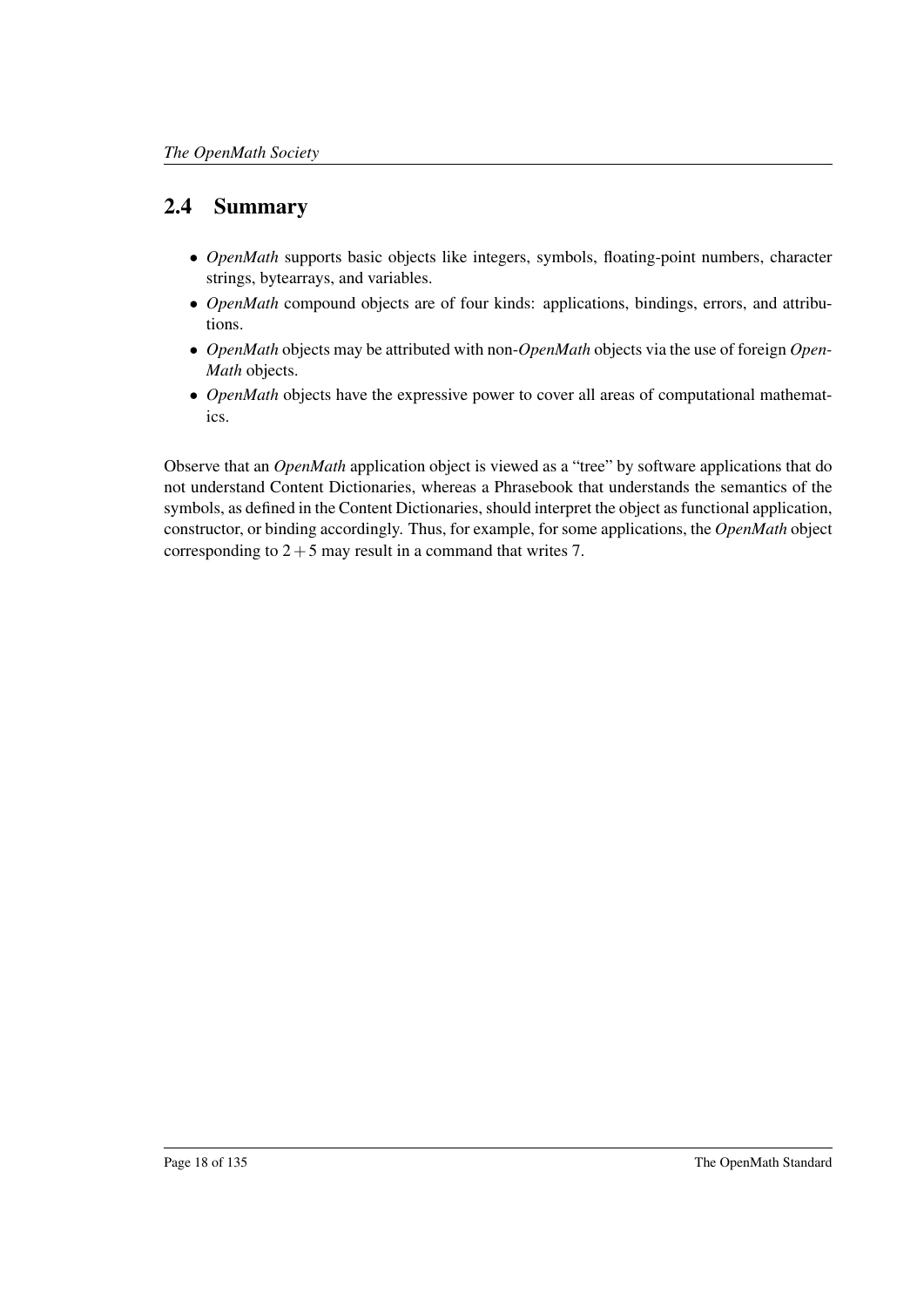# <span id="page-23-0"></span>Chapter 3

# *OpenMath* Encodings

In this chapter, two encodings are defined that map between *OpenMath* objects and byte streams. These byte streams constitute a low level representation that can be easily exchanged between processes (via almost any communication method) or stored and retrieved from files. In addition, OpenMath can be represented in Strict Content MathML, as described in Section 4.1.3 of [\[23\]](#page-138-6).

The first encoding is the innate character-based encoding in XML format. In previous versions of the *OpenMath* Standard this encoding was a restricted subset of the full legal XML syntax. In this version, however, we have removed all these restrictions so that the earlier encoding is a strict subset of the existing one. The XML encoding can be used, for example, to send *OpenMath* objects via email, cut-and-paste, etc. and to embed *OpenMath* objects in XML documents or to have *OpenMath* objects processed by XML-aware applications.

The second encoding is a binary encoding that is meant to be used when the compactness of the encoding is important (inter-process communications over a network is an example).

Note that these two encodings are sufficiently different for auto-detection to be effective: an application reading the bytes can very easily determine which encoding is used. In the case of the MathML encoding, the reading application should already be expecting MathML.

## <span id="page-23-1"></span>3.1 The XML Encoding

This encoding has been designed with two main goals in mind:

- 1. to provide an encoding that uses common character sets (so that it can easily be included in most documents and transport protocols) and that is both readable and writable by a human.
- 2. to provide an encoding that can be included (embedded) in XML documents or processed by XML-aware applications.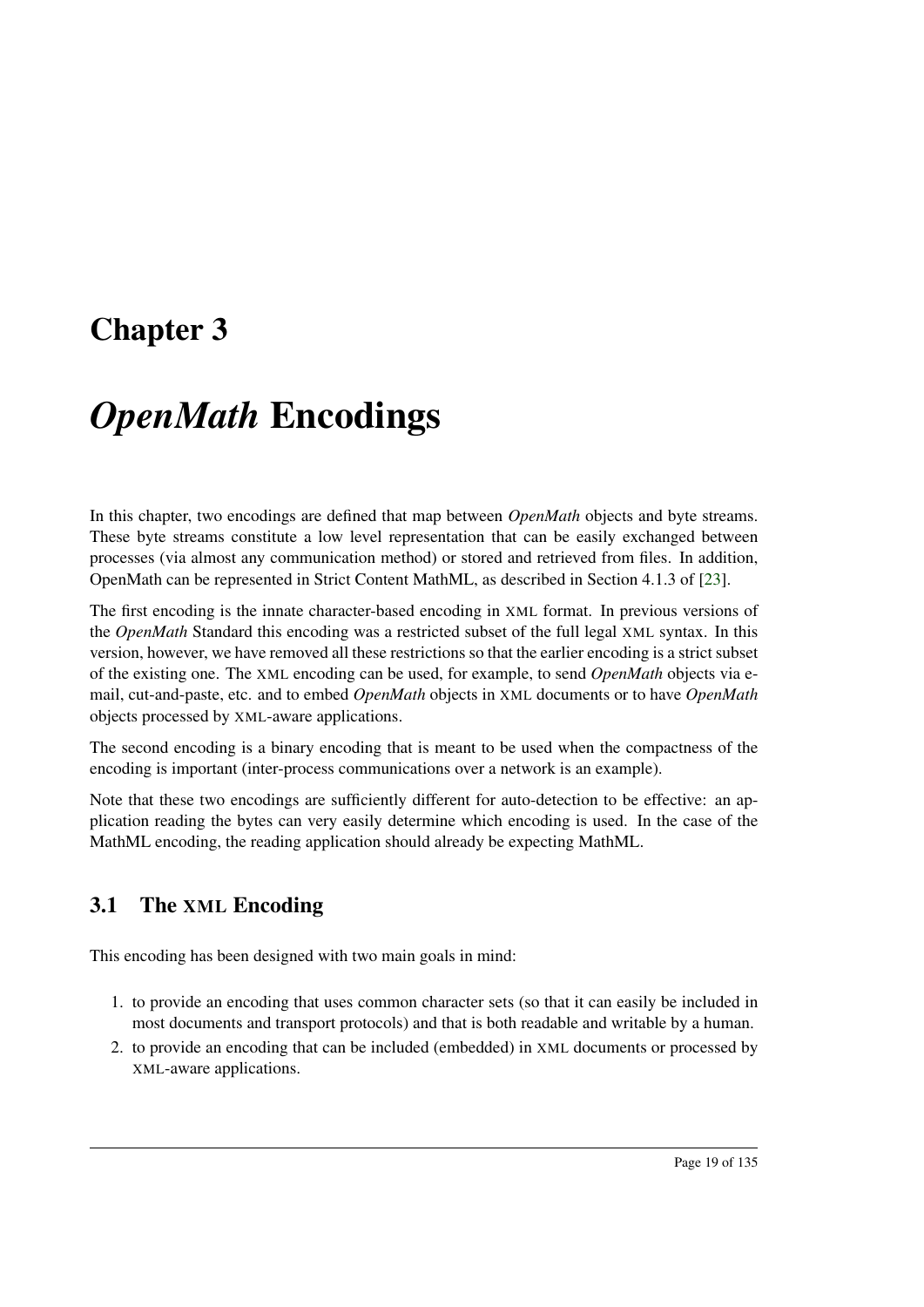#### <span id="page-24-0"></span>3.1.1 A Schema for the XML Encoding

The XML encoding of an *OpenMath* object is defined by the Relax NG schema [\[12\]](#page-138-7) given below. Relax NG has a number of advantages over the older XSD Schema format [\[17\]](#page-138-8), in particular it allows for tighter control of attributes and has a modular, extensible structure. Although we have made the XML form, which is given in Appendix [B,](#page-110-0) normative, it is generated from the compact syntax given below. It is also very easy to restrict the schema to allow a limited set of *OpenMath* symbols as described in Appendix [C.](#page-116-0)

Standard tools exist for generating a DTD or an XSD schema from a Relax NG Schema. Examples of such documents are given in Appendix [E](#page-123-0) and Appendix [D,](#page-118-0) respectively.

```
# RELAX NG Schema for OpenMath 2
# Revision 2: Corrected regex for OMI to match the documented standard and allow hex
default namespace om = "http://www.openmath.org/OpenMath"
start = OMOBJ
# OpenMath object constructor
OMOBJ = element OMOBJ { compound.attributes,
                        attribute version { xsd:string }?,
attribute cdgroup { xsd:anyURI}?,
                        omel }
# Elements which can appear inside an OpenMath object
omel =
 OMS | OMV | OMI | OMB | OMSTR | OMF | OMA | OMBIND | OME | OMATTR |OMR
# things which can be variables
omvar = OMV | attvar
attvar = element OMATTR { common.attributes,(OMATP , (OMV | attvar))}
cdbase = attribute cdbase { xsd:anyURI}?
# attributes common to all elements
common.attributes = (attribute id { xsd:ID })?
# attributes common to all elements that construct compount OM objects.
compound.attributes = common.attributes,cdbase
# symbol
OMS = element OMS { common.attributes,
                    attribute name { xsd:NCName},
                    attribute cd { xsd:NCName},
```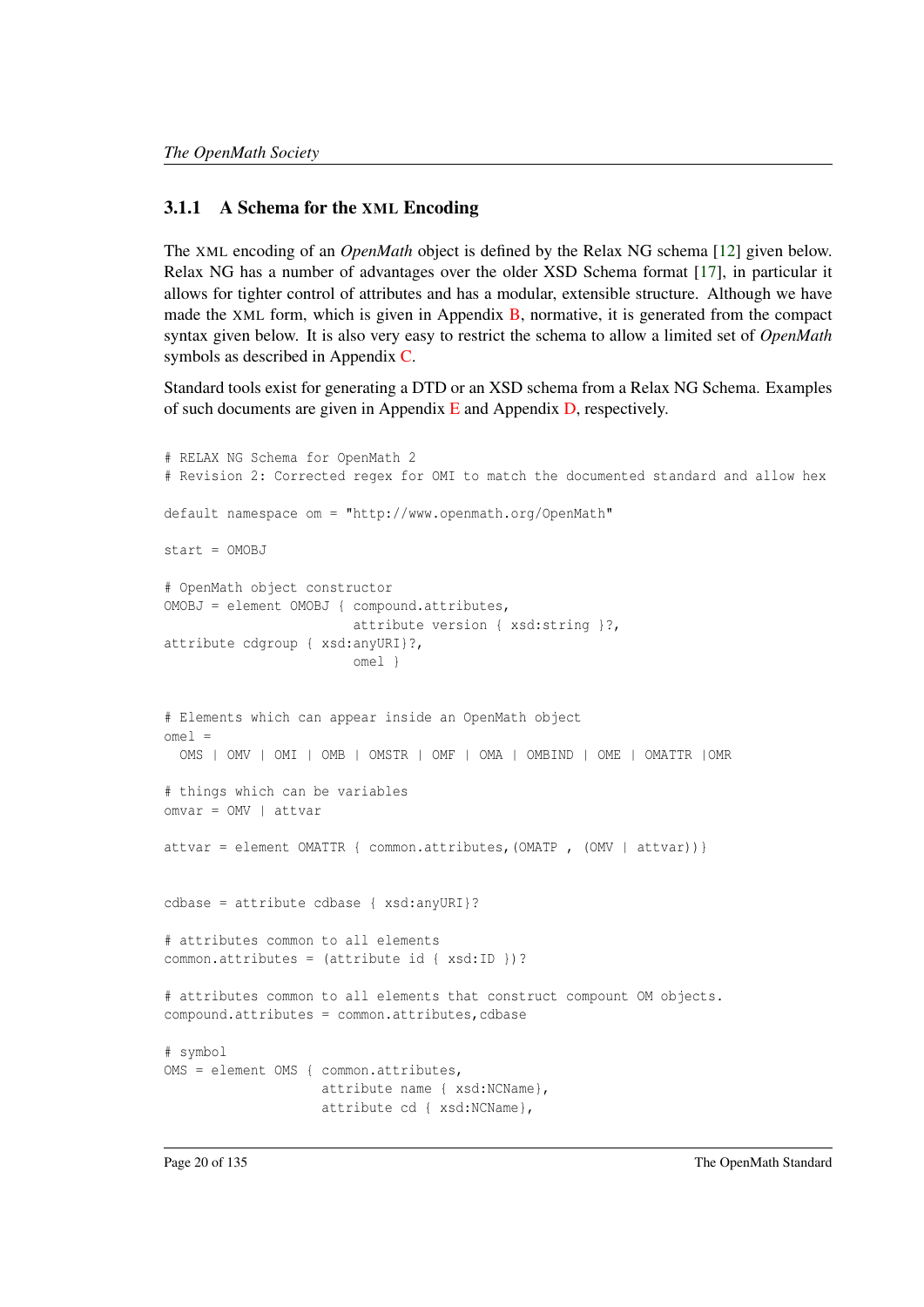```
cdbase }
# variable
OMV = element OMV { common.attributes,
                    attribute name { xsd:NCName} }
# integer
OMI = element OMI { common.attributes,
                    xsd:string [pattern = "\s*-?((\s*[0-9])+|x(\s*[0-9A-F])+)\s*"]# byte array
OMB = element OMB { common.attributes, xsd:base64Binary }
# string
OMSTR = element OMSTR { common.attributes, text }
# IEEE floating point number
OMF = element OMF { common.attributes,
                    ( attribute dec { xsd:double } |
                      attribute hex { xsd:string {pattern = "[0-9A-F]+"}) }
# apply constructor
OMA = element OMA { compound.attributes, omel+ }
# binding constructor
OMBIND = element OMBIND { compound.attributes, omel, OMBVAR, omel }
# variables used in binding constructor
OMBVAR = element OMBVAR { common.attributes, omvar+ }
# error constructor
OME = element OME { compound.attributes, OMS, (omel|OMFOREIGN)* }
# attribution constructor and attribute pair constructor
OMATTR = element OMATTR { compound.attributes, OMATP, omel }
OMATP = element OMATP { compound.attributes, (OMS, (omel | OMFOREIGN) )+ }
# foreign constructor
OMFOREIGN = element OMFOREIGN {
    compound.attributes, attribute encoding {xsd:string}?,
   (omel|notom)* }
# Any elements not in the om namespace
# (valid om is allowed as a descendant)
notom =(element * - om.* {attribute * { text } *, (omel|notom) * }
   | text)
# reference constructor
```
The OpenMath Standard Page 21 of 135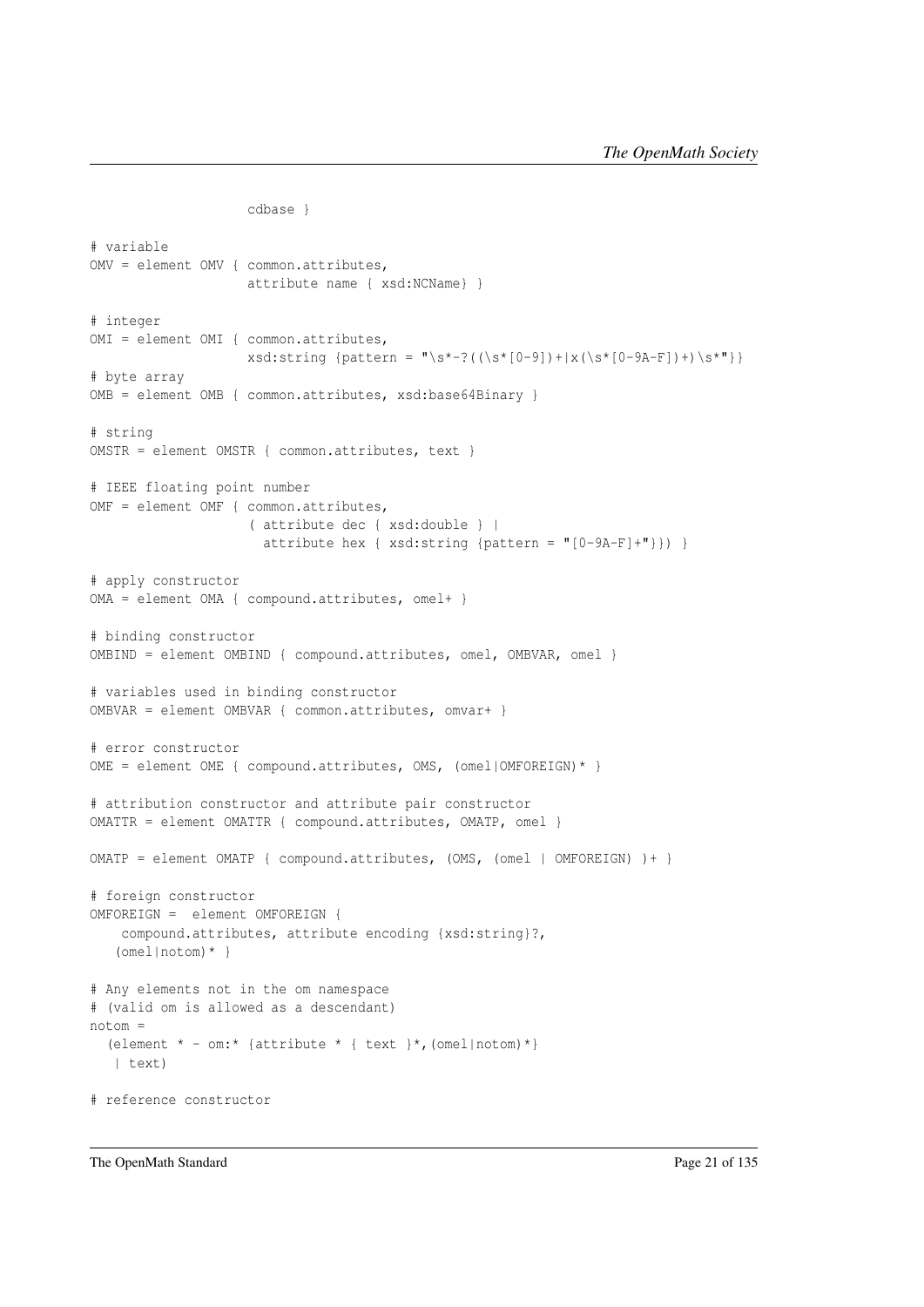```
OMR = element OMR { common.attributes,
                    attribute href { xsd:anyURI }
                  }
```
Note: In the original edition of OpenMath 2.0 as published, names are specified as being of the xsd:NCName type. When the original edition of OpenMath 2.0 was published, W3C Schema types were defined in terms of XML 1 [\[19\]](#page-138-9). This limited the characters allowed in a name to a subset of the characters available in Unicode 2.0, which was far more restrictive than the definition for an *OpenMath* name given in Section [2.3.](#page-20-0) The situation has changed with the appearance of XML 1.0 5th edition, and more specifically erratum NE17 in [\[20\]](#page-138-10), and there is no known contradiction remaining.

### <span id="page-26-0"></span>3.1.2 Informal description of the XML Encoding

An encoded *OpenMath* object is placed inside an OMOBJ element. This element can contain the elements (and integers) described above. It can take an optional version (XML) attribute which indicates to which version of the *OpenMath* standard it conforms. In previous versions of this standard this attribute did not exist, so any *OpenMath* object without such an attribute must conform to version 1 (or equivalently 1.1) of the *OpenMath* standard. Objects which conform to the description given in this document should have version="2.0". If the version attribute is not present, the document format embedding the OMOBJ may provide a method for determining version information (the XML encoding for *OpenMath* content dictionaries does, for instance). The OMOBJ element can also take an optional cdgroup attribute, which specifies a CD group file that acts as a catalogue of CD bases for locating OpenMath content dictionaries of OMS elements in this OMOBJ element. When no cdgroup attribute is explicitly specified, the document format embedding this OMOBJ element may provide a method for determining CD bases. Otherwise the system must determine a CD base; in the absence of specific information <http://www.openmath.org/cd> is assumed as the CD base for all OMS elements.

We briefly discuss the XML encoding for each type of *OpenMath* object starting from the basic objects.

Integers are encoded using the OMI element around the sequence of their digits in base 10 or 16 (most significant digit first). White space may be inserted between the characters of the integer representation, this will be ignored. After ignoring white space, integers written in base 10 match the regular expression  $-?[0-9]+$ . Integers written in base 16 match  $-?x[0-9A-F]+$ . The integer 10 can be thus encoded as  $\langle$ OMI $>$  10  $\langle$ /OMI $>$  or as  $\langle$ OMI $>$  xA  $\langle$ /OMI $>$  but neither  $\langle$  OMI >  $+10 \langle$   $\langle$  OMI > nor  $\langle$  OMI >  $+xA \langle$  OMI > can be used.

The negative integer  $-120$  can be encoded as either as decimal < $OMI > -120$  </ $OMI >$  or as hexadecimal  $\langle OMI \rangle$  -x78  $\langle OMI \rangle$ .

Symbols are encoded using the OMS element. This element has three (XML) attributes cd, name, and cdbase. The value of cd is the name of the Content Dictionary in which the symbol is defined and the value of name is the name of the symbol. The optional cdbase attribute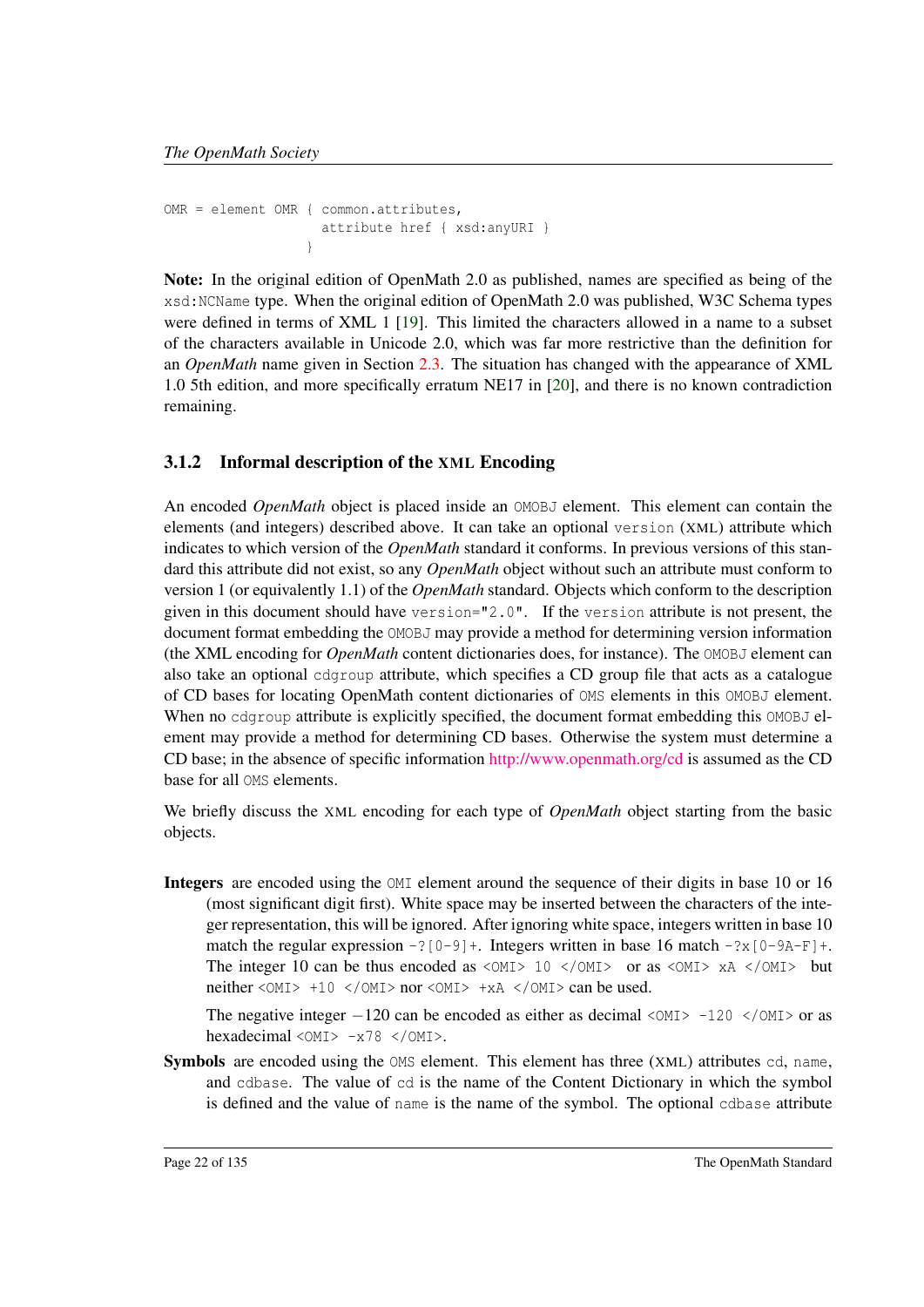is a URI that can be used to disambiguate between two content dictionaries with the same name. If a symbol does not have an explicit cdbase attribute, then it inherits its cdbase from the first ancestor in the XML tree with one, should such an element exist. If no CD base can be determined in this way, then it is determined by the catalog induced by the CD group determined for the OMOBJ. Should this be impossible, the CD base defaults to <http://www.openmath.org/cd>. In this document we have tended to omit the cdbase for clarity. For example:

```
<OMS cdbase="http://www.openmath.org/cd" cd="transc1" name="sin"/>
```
is the encoding of the symbol named sin in the Content Dictionary named transc1, which is part of the collection maintained by the *OpenMath* Society.

As described in Section [2.3,](#page-20-0) the three attributes of the OMS can be used to build a URI reference for the symbol, for use in contexts where URI-based referencing mechanisms are used. For example the URI for the above symbol is [http://www.openmath.org/cd/transc1#](http://www.openmath.org/cd/transc1#sin) [sin](http://www.openmath.org/cd/transc1#sin).

Note that the role attribute described in Section [2.1.4](#page-16-0) is contained in the Content Dictionary and is not part of the encoding of a symbol, also the cdbase attribute need not be explicit on each OMS as it is inherited from any ancestor element.

- Variables are encoded using the OMV element, with only one (XML) attribute, name, whose value is the variable name. For instance, the encoding of the object representing the variable  $x$  is: <OMV name="x"/>
- Floating-point numbers are encoded using the OMF element that has either the (XML) attribute dec or the (XML) attribute hex. The two (XML) attributes cannot be present simultaneously. The value of dec is the floating-point number expressed in base 10, using the common syntax:

 $(-?)$  ( $[0-9]+)$ ?("." $[0-9]+)$ ?( $[ee]$  $(-?)$  $[0-9]+)$ ?. or one of the special values: INF, -INF or NaN.

The value of hex is a base 16 representation of the 64 bits of the IEEE Double. Thus the number represents mantissa, exponent, and sign in network byte order. This consists of a string of 16 digits 0-9, A-F.

For example, both <OMF dec="1.0e-10"/> and <OMF hex="3DDB7CDFD9D7BDBB"/> are valid representations of the floating point number  $1 \times 10^{-10}$ .

The symbols INF, -INF and NaN represent positive and negative infinity, and *not a number* as defined in [\[26\]](#page-139-0). Note that while infinities have a unique representation, it is possible for NaNs to contain extra information about how they were generated and if this informations is to be preserved then the hexadecimal representation must be used. For example <OMF hex="FFF8000000000000"/> and <OMF hex="FFF8000000000001"/> are both hexadecimal representations of NaNs.

Character strings are encoded using the OMSTR element. Its content is a Unicode text. Note that as always in XML the characters  $\lt$  and  $\&$  need to be represented by the entity references  $\< 1$ t; and  $\&$ ; respectively.

The OpenMath Standard Page 23 of 135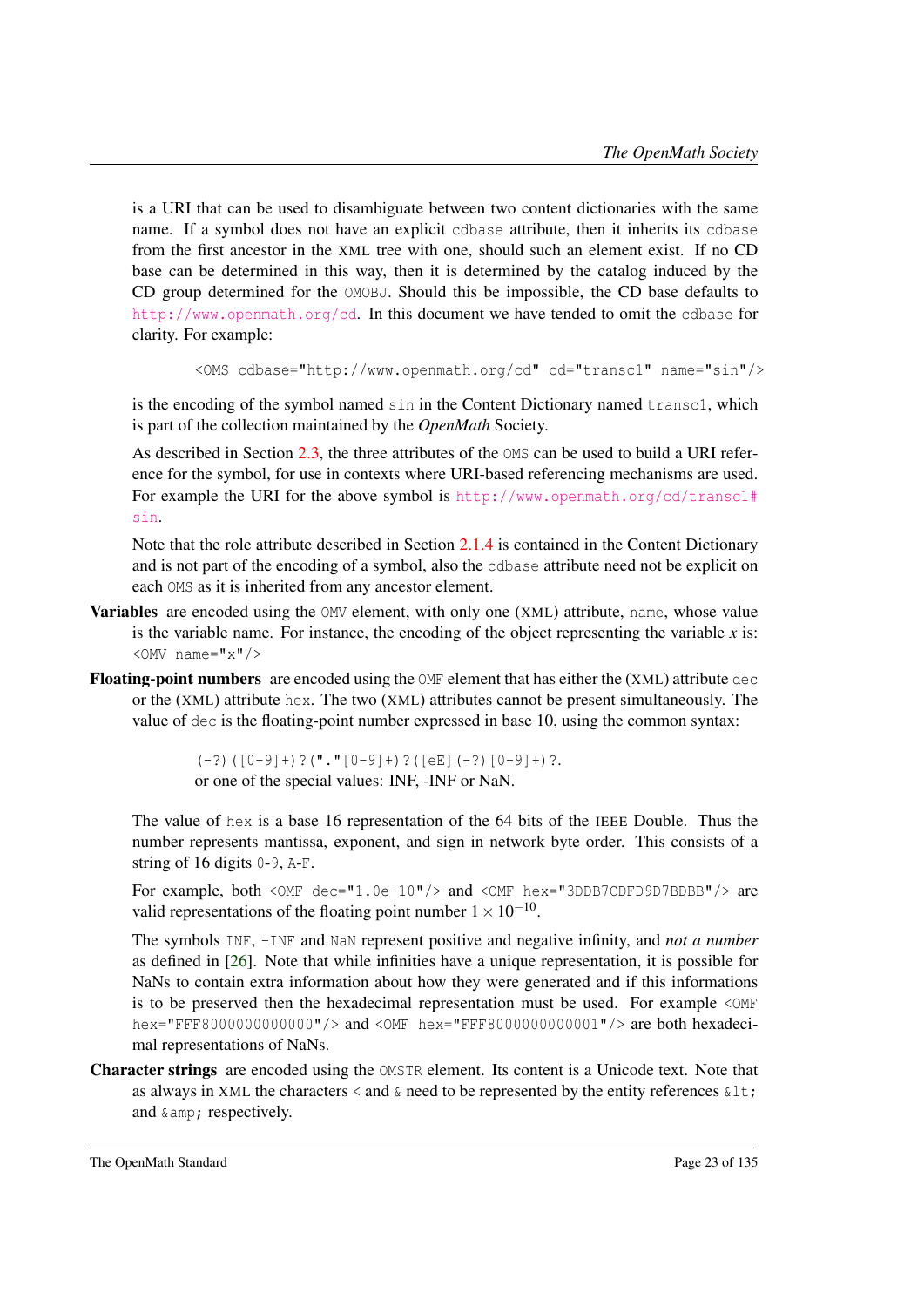- Bytearrays are encoded using the OMB element. Its content is a sequence of characters that is a base64 encoding of the data. The base64 encoding is defined in RFC 2045 [\[4\]](#page-137-3). Basically, it represents an arbitrary sequence of octets using 64 "digits" (A through  $Z$ , a through  $Z$ , 0 through  $9$ ,  $+$  and  $\ell$ , in order of increasing value). Three octets are represented as four digits (the = character is used for padding at the end of the data). All line breaks and carriage return, space, form feed and horizontal tabulation characters are ignored. The reader is referred to [\[4\]](#page-137-3) for more detailed information.
- Applications are encoded using the OMA element. The application whose head is the *OpenMath* object  $e_0$  and whose arguments are the *OpenMath* objects  $e_1, \ldots, e_n$  is encoded as  $\langle OMA \rangle$   $C_0$  $C_1 \ldots C_n$  </OMA> where  $C_i$  is the encoding of  $e_i$ .

For example, **application**( $sin, x$ ) is encoded as:

```
< OMA<OMS cd="transc1" name="sin"/>
  \langleOMV name="x"/>
</OMA>
```
provided that the symbol sin is defined to be a function symbol in a Content Dictionary named transc1.

Binding is encoded using the OMBIND element. The binding by the *OpenMath* object *b* of the *OpenMath* variables  $x_1, x_2, \ldots, x_n$  in the object *c* is encoded as <OMBIND> *B* <OMBVAR>  $X_1 \ldots$  $X_n$  </OMBVAR>  $C$  </OMBIND> where  $B$ ,  $C$ , and  $X_i$  are the encodings of  $b$ ,  $c$  and  $x_i$ , respectively.

For instance the encoding of **binding**( $lambda, x$ , application( $sin, x$ )) is:

```
<OMBIND>
  <OMS cd="fns1" name="lambda"/>
  <OMBVAR><OMV name="x"/></OMBVAR>
  <OMA>
    <OMS cd="transc1" name="sin"/>
    \langleOMV name="x"/>
  </OMA>
</OMBIND>
```
Binders are defined in Content Dictionaries, in particular, the symbol lambda is defined in the Content Dictionary fns1 for functions over functions.

Attributions are encoded using the OMATTR element. If the *OpenMath* object *e* is attributed with  $(s_1, e_1), \ldots, (s_n, e_n)$  pairs (where  $s_i$  are the attributes), it is encoded as <OMATTR> <OMATP>  $S_1$  *C*<sub>1</sub> ...  $S_n$  *C*<sub>*n*</sub> </OMATP> *E* </OMATTR> where  $S_i$  is the encoding of the symbol  $s_i$ , *C<sub>i</sub>* of the object  $e_i$  and  $E$  is the encoding of  $e$ .

Examples are the use of attribution to decorate a group by its automorphism group:

```
<OMATTR>
 <OMATP>
    <OMS cd="groups" name="automorphism_group" />
    [..group-encoding..]
```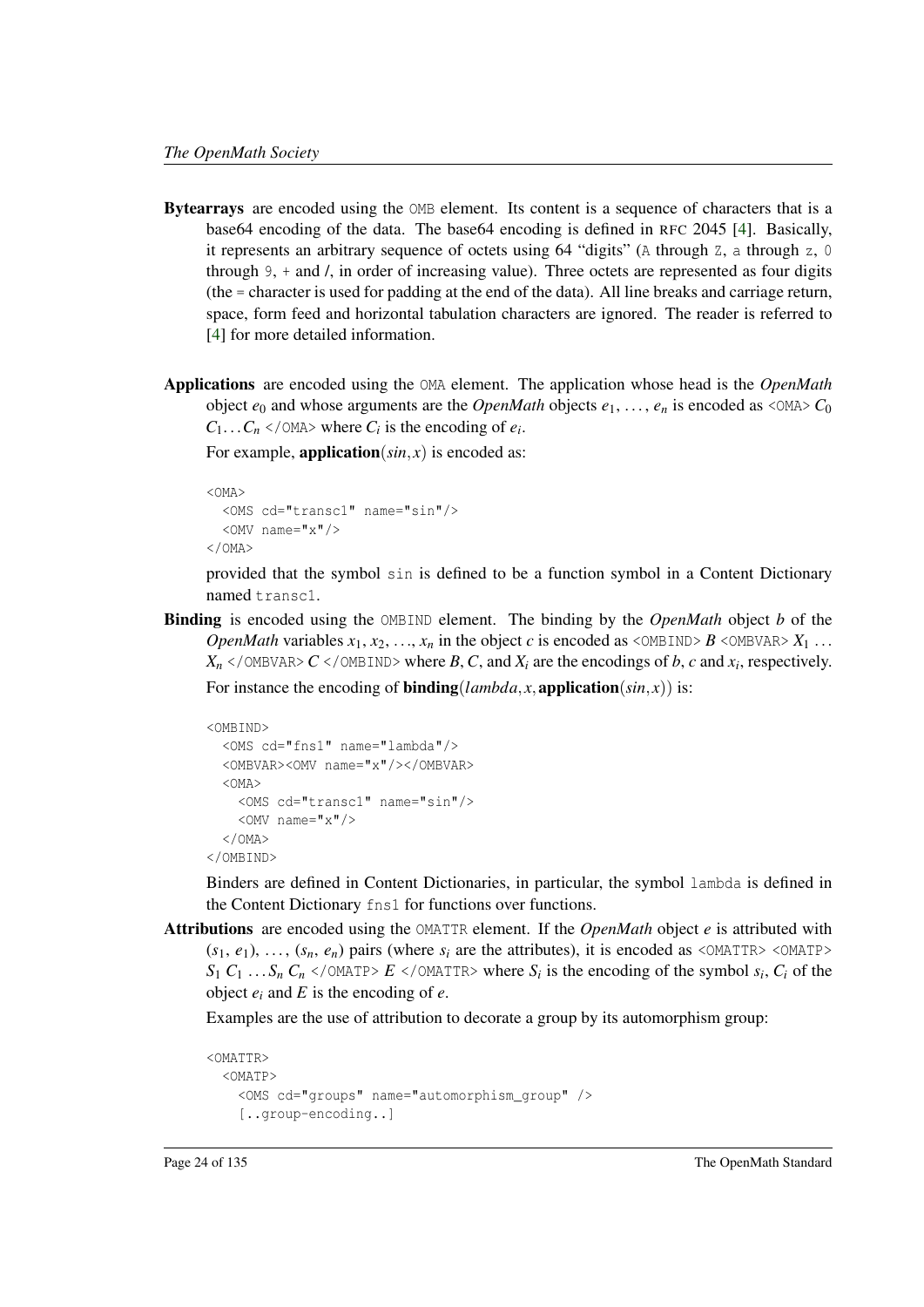```
</OMATP>
 [..group-encoding..]
</OMATTR>
```
or to express the type of a variable:

```
<OMATTR>
  <OMATP>
    <OMS cd="ecc" name="type" />
    <OMS cd="ecc" name="real" />
  </OMATP>
  <OMV name="x" />
</OMATTR>
```
Foreign Objects A special use of attributions is to associate non-*OpenMath* data with an *Open-Math* object. This is done using the OMFOREIGN element. The children of this element must be well-formed XML. For example the attribution of the *OpenMath* object  $sin(x)$  with its representation in Presentation MathML is:

```
<OMATTR>
  <OMATP>
    <OMS cd="annotations1" name="presentation-form"/>
    <OMFOREIGN encoding="MathML-Presentation">
      <math xmlns="http://www.w3.org/1998/Math/MathML">
        <mi>sin</mi><mfenced><mi>x</mi></mfenced>
      \langle/math>
    </OMFOREIGN>
  </OMATP>
  < \capMA><OMS cd="transc1" name="sin"/>
  \langleOMV name="x"/>
  </OMA>
</OMATTR>
```
Of course not everything has a natural XML encoding in this way and often the contents of a OMFOREIGN will just be data or some kind of encoded string. For example the attribution of the previous object with its LATEX representation could be achieved as follows:

```
<OMATTR>
  <OMATP>
   <OMS cd="annotations1" name="presentation-form"/>
   <OMFOREIGN encoding="text/x-latex">\sin(x)</OMFOREIGN>
  </OMATP>
  < OMA ><OMS cd="transc1" name="sin"/>
    <OMV name="x"/>
  </OMA>
</OMATTR>
```
For a discussion on the use of the encoding attribute see Section [5.2.](#page-68-0)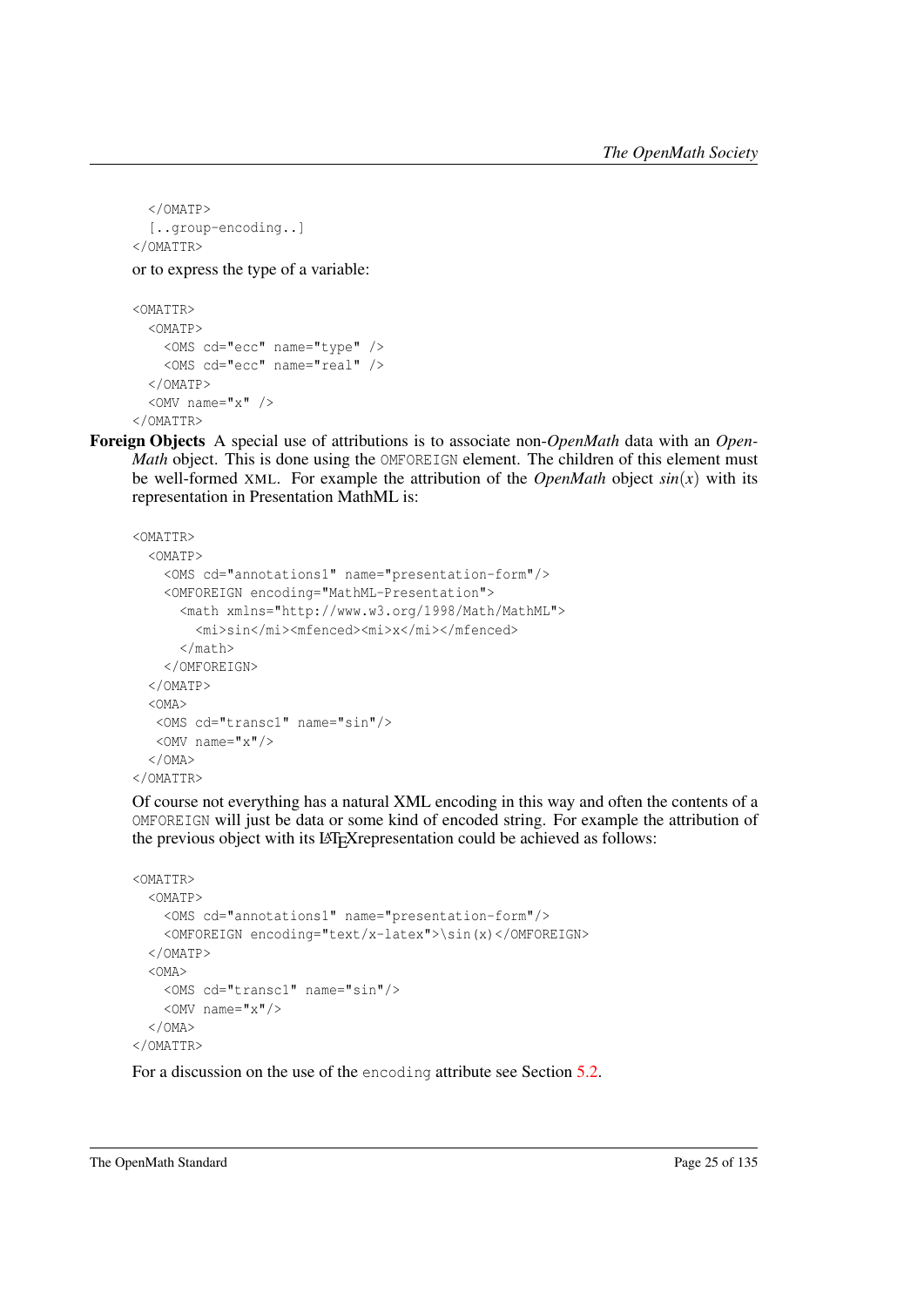Errors are encoded using the OME element. The error whose symbol is *s* and whose arguments are the *OpenMath* objects or *OpenMath* derived objects  $e_1, \ldots, e_n$  is encoded as  $\langle \text{OME} \rangle C_s$  $C_1 \ldots C_n$  </OME> where  $C_s$  is the encoding of *s* and  $C_i$  the encoding of  $e_i$ .

If an aritherror Content Dictionary contained a DivisionByZero symbol, then the object  $error(DivisionByZero, application(divide, x, 0))$  would be encoded as follows:

```
<OME>
  <OMS cd="aritherror" name="DivisionByZero"/>
  < \capMA><OMS cd="arith1" name="divide" />
    \langleOMV name="x"/>
    <OMI> 0 </OMI>
  \langle/OMA\langle / \cap ME >
```
If a mathml Content Dictionary contained an unhandled\_csymbol symbol, then an *Open-Math* to MathML translator might return an error such as:

```
<OME>
  <OMS cd="mathml" name="unhandled_csymbol"/>
  <OMFOREIGN encoding="MathML-Content">
    <mathml:csymbol xmlns:mathml="http://www.w3.org/1998/Math/MathML/"
                     definitionURL="http://www.nag.co.uk/Airy#A">
      <mathml:mo>Ai</mathml:mo>
    </mathml:csymbol>
  </OMFOREIGN>
 \langle/\capMF\rangle
```
Note that it is possible to embed fragments of valid *OpenMath* inside an OMFOREIGN element but that it cannot contain invalid *OpenMath*. In addition, the arguments to an OMERROR must be well-formed XML. If an application wishes to signal that the *OpenMath* it has received is invalid or is not well-formed then the offending data must be encoded as a string. For example:

```
<OME>
  <OMS cd="parser" name="invalid_XML"/>
  <OMSTR>
    &ltOMA&qt; <OMS name="cos" cd="transc1"&qt;
      \text{all}; OMV name="v"&qt; </OMA&qt;
  </OMSTR>
 </OME>
```
Note that the "<" and ">" characters have been escaped as is usual in an XML document.

References *OpenMath* integers, symbols, variables, floating point numbers, character strings, bytearrays, applications, binding, attributions, error, and foreign objects can also be encoded as an empty OMR element with an href attribute whose value is the value of a URI referencing an id attribute of an *OpenMath* object of that type. The *OpenMath* element represented by this OMR reference is a copy of the *OpenMath* element referenced href attribute. Note that this copy is *structurally equal*, but not identical to the element referenced. These URI references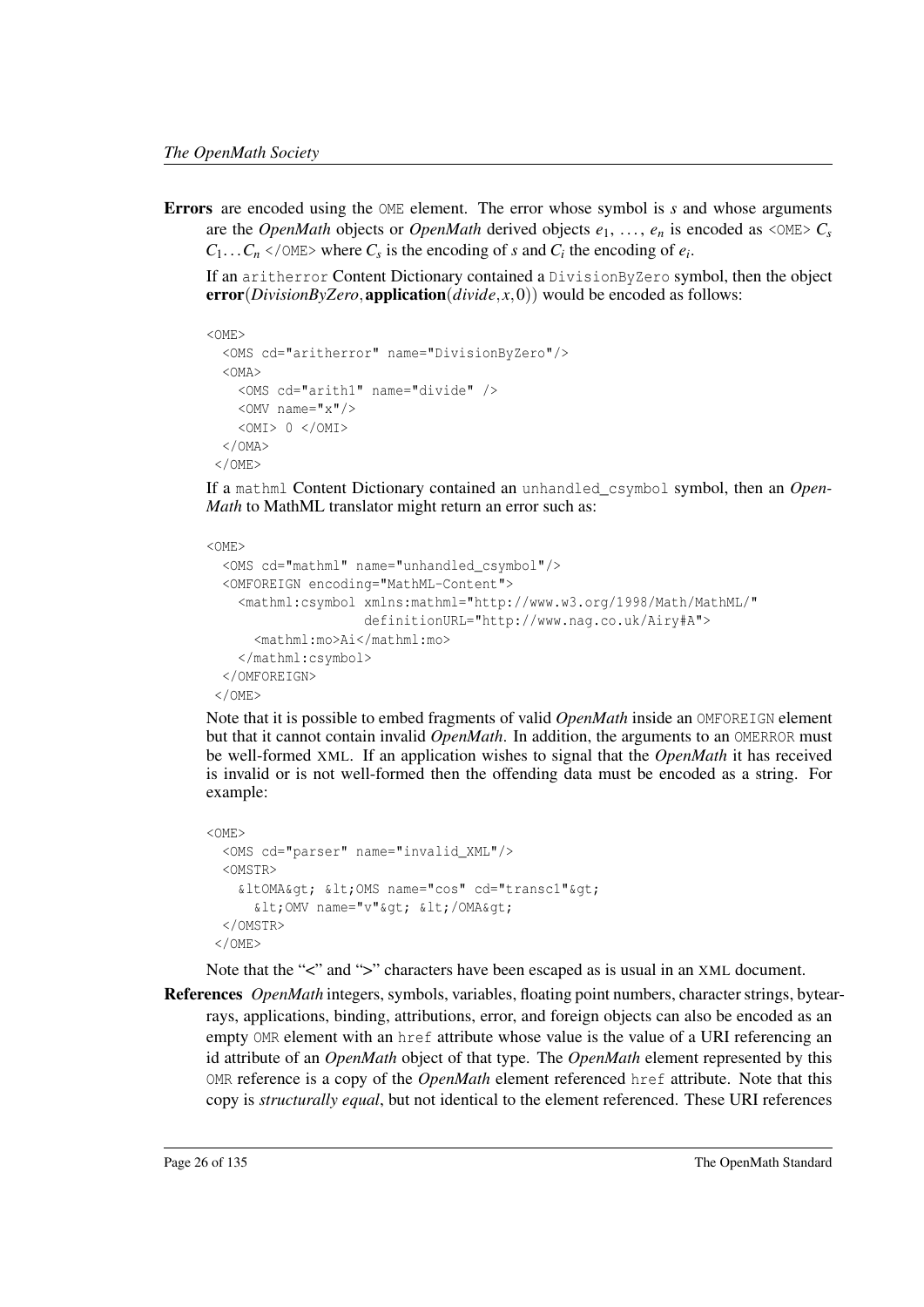```
<OMOBJ version="2.0"> <OMOBJ version="2.0">
 <OMA><OMA><OMA
   \langleOMV name="f"/> \langleOMV name="f"/>
   <OMA> <OMA id="t1">
    <OMV name="f"/> <OMV name="f"/>
    <\!\!\rm{OMA}\xspace>\n<\!\!\rm{OMA}\xspace\dot{~}1d\!=\!"t11">\langleOMV name="f"/> \langleOMV name="f"/>
      <OMV name="a"/> <OMV name="a"/>
      <OMV name="a"/> <OMV name="a"/>
    \langle/OMA> \langle/OMA>
    <OMA> <OMR href="#t11"/>
      <OMV name="f"/>
      <OMV name="a"/>
      <OMV name="a"/>
    </OMA>
   \langle/OMA> \langle/OMA>
   <OMA> <OMR href="#t1"/>
    <OMV name="f"/>
    <OMA>
      <OMV name="f"/>
      \langleOMV name="a"/>
      <OMV name="a"/>
    </OMA>
    < OMA ><OMV name="f"/>
      <OMV name="a"/>
      <OMV name="a"/>
    </OMA>
  </OMA>
 \langle/OMA> \langle/OMA>
</OMOBJ> </OMOBJ>
```
<span id="page-31-1"></span>Figure 3.1: Shared vs. unshared representations

will often be relative, in which case they are resolved using the base URI of the document containing the *OpenMath*.

For instance, the *OpenMath* object

#### application( $f$ , application( $f$ , application( $f$ ,  $a$ ,  $a$ ), application( $f$ ,  $a$ ,  $a$ )), application( $f$ ,  $application(f, a, a)$ ,  $application(f, a, a))$

can be encoded in the XML encoding as either one of the XML encodings given in Figure [3.1](#page-31-1) (and some intermediate versions as well).

#### <span id="page-31-0"></span>3.1.3 Some Notes on References

We say that an *OpenMath* element dominates all its children and all elements they dominate. An

```
The OpenMath Standard Page 27 of 135
```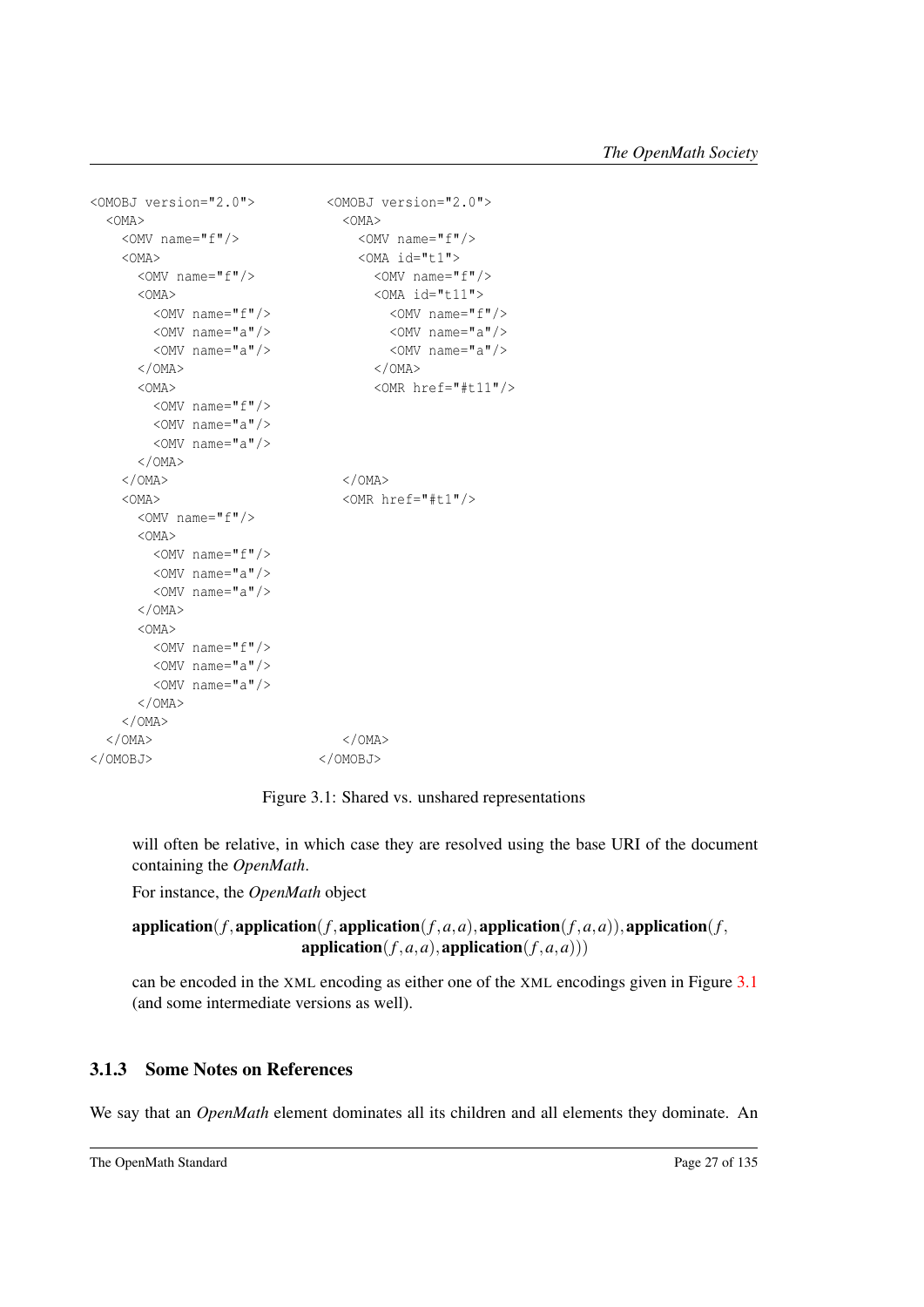```
<OMOBJ version="2.0"> <OMOBJ version="2.0">
 <OMA id="bar"> <OMA id="baz">
  <OMS cd="arith1" name="plus"/> <OMS cd="arith1" name="plus"/>
  <OMI>1</OMI> <OMI>1</OMI>
  <OMR href="#baz"/> <OMR href="#bar"/>
 \langle/OMA> \langle/OMA>
</OMOBJ> </OMOBJ>
```
<span id="page-32-1"></span>Figure 3.2: Sharing between *OpenMath* objects (A cycle of order 2).

OMR element dominates its target, i.e. the element that carries the id attribute pointed to by the href attribute. For instance in the representation in Figure [3.1,](#page-31-1) the  $OMA$  element with  $id="t1"$  and also the second OMR dominate the OMA element with  $id="t11"$ .

#### <span id="page-32-0"></span>3.1.3.1 An Acyclicity Constraint

The occurrences of the OMR element must obey the following global *acyclicity constraint*: An *Open-Math* element may not dominate itself.

Consider for instance the following (illegal) XML representation

```
<OMOBJ version="2.0">
  <OMA id="foo">
    <OMS cd="arith1" name="divide"/>
    <OMI>1</OMI>
    <OMA>
       <OMS cd="arith1" name="plus"/>
       < \capMT>1< \capMT><OMR href="#foo"/>
    </OMA>
  </OMA>
</OMOBJ>
```
Here, the OMA element with  $id="f\circ \circ"$  dominates its third child, which dominates the OMR element, which dominates its target: the element with  $id="f \circ \circ$ ". So by transitivity, this element dominates itself, and by the acyclicity constraint, it is not the XML representation of an *OpenMath* element. Even though it could be given the interpretation of the continued fraction

$$
\frac{1}{1+\frac{1}{1+\frac{1}{\ldots}}}
$$

this would correspond to an infinite tree of applications, which is not admitted by the structure of *OpenMath* objects described in Chapter [2.](#page-14-0)

Note that the acyclicity constraints is not restricted to such simple cases, as the example in Figure [3.2](#page-32-1) shows.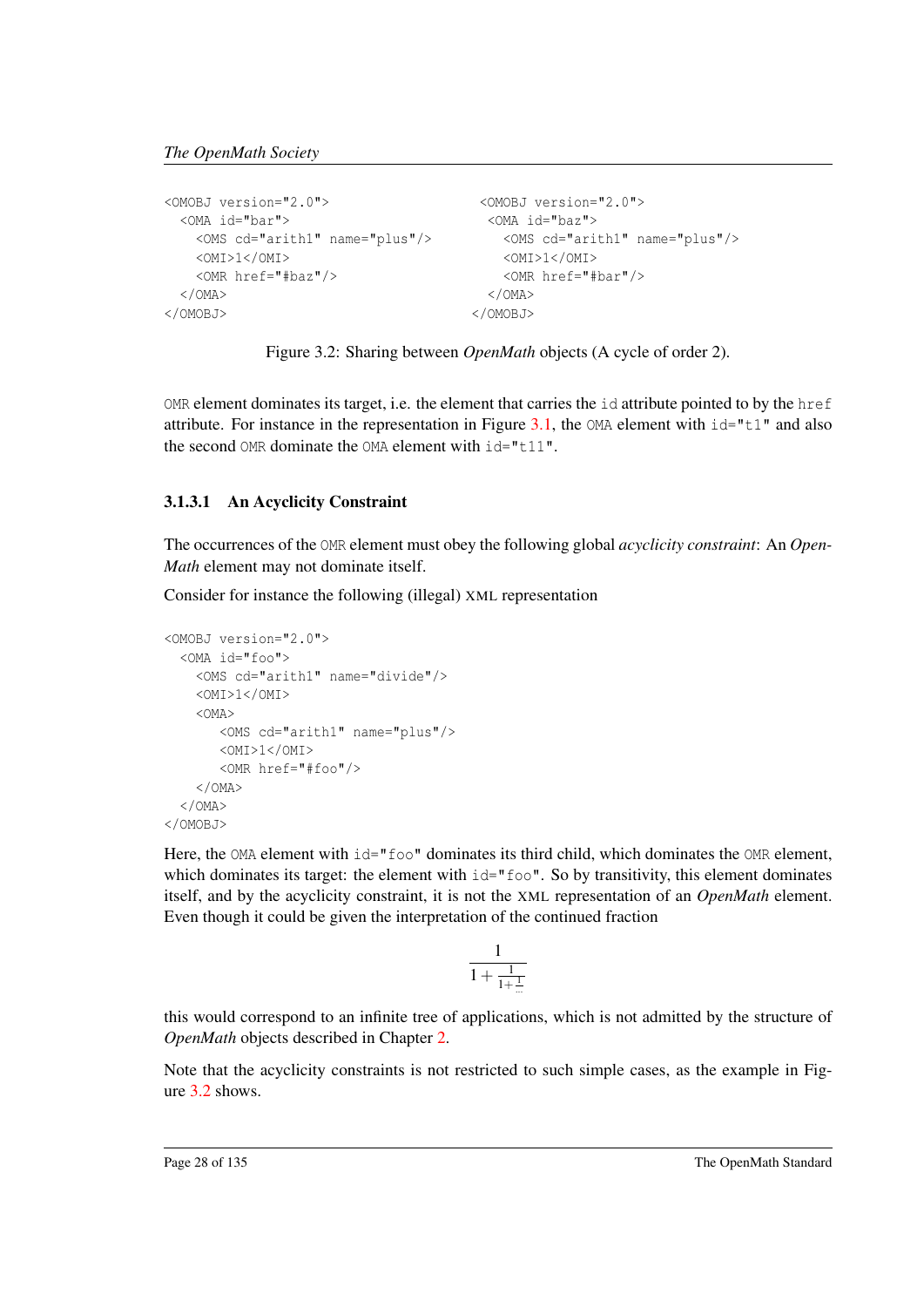Here, the OMA with  $id="bar"$  dominates its third child, the OMR with href="#baz", which dominates its target OMA with id="baz", which in turn dominates its third child, the OMR with href="#bar", this finally dominates its target, the original OMA element with id="bar". So this pair of *OpenMath* objects violates the acyclicity constraint and is not the XML representation of an *OpenMath* object.

#### <span id="page-33-0"></span>3.1.3.2 Sharing and Bound Variables

Note that the OMR element is a *syntactic* referencing mechanism: an OMR element stands for the exact XML element it points to. In particular, referencing does not interact with binding in a semantically intuitive way, since it allows for variable capture. Consider for instance the following XML representation:

```
<OMBIND id="outer">
 <OMS cd="fns1" name="lambda"/>
 <OMBVAR><OMV name="X"/></OMBVAR>
 < \capMA ><OMV name="f"/>
   <OMBIND id="inner">
     <OMS cd="fns1" name="lambda"/>
     <OMBVAR><OMV name="X"/></OMBVAR>
     <OMR id="copy" href="#orig"/>
   </OMBIND>
   <OMA id="orig"><OMV name="g"/><OMV name="X"/></OMA>
 </OMA>
</OMBIND>
```
it represents the *OpenMath* object

#### $\text{binding}(\lambda, X, \text{application}(f, \text{binding}(\lambda, X, \text{application}(g, X)), \text{application}(g, X))$

which has two sub-terms of the form **application** $(g, X)$ , one with  $id="orig"$  (the one explicitly represented) and one with id="copy", represented by the OMR element. In the original, the variable *X* is bound by the *outer* OMBIND element, and in the copy, the variable *X* is bound by the *inner* OMBIND element. We say that the inner OMBIND has captured the variable *X*.

It is well-known that variable capture does not conserve semantics. For instance, we could use α-conversion to rename the inner occurrence of *X* into, say, *Y* arriving at the (same) object

 $\text{binding}(\lambda, X, \text{application}(f, \text{binding}(\lambda, Y, \text{application}(g, Y)), \text{application}(g, X)))$ 

Using references that capture variables in this way can easily lead to representation errors, and is not recommended.

#### <span id="page-33-1"></span>3.1.4 Embedding *OpenMath* in XML Documents

The above encoding of XML encoded *OpenMath* specifies the grammar to be used in files that encode a single *OpenMath* object, and specifies the character streams that a conforming *OpenMath* application should be able to accept or produce.

```
The OpenMath Standard Page 29 of 135
```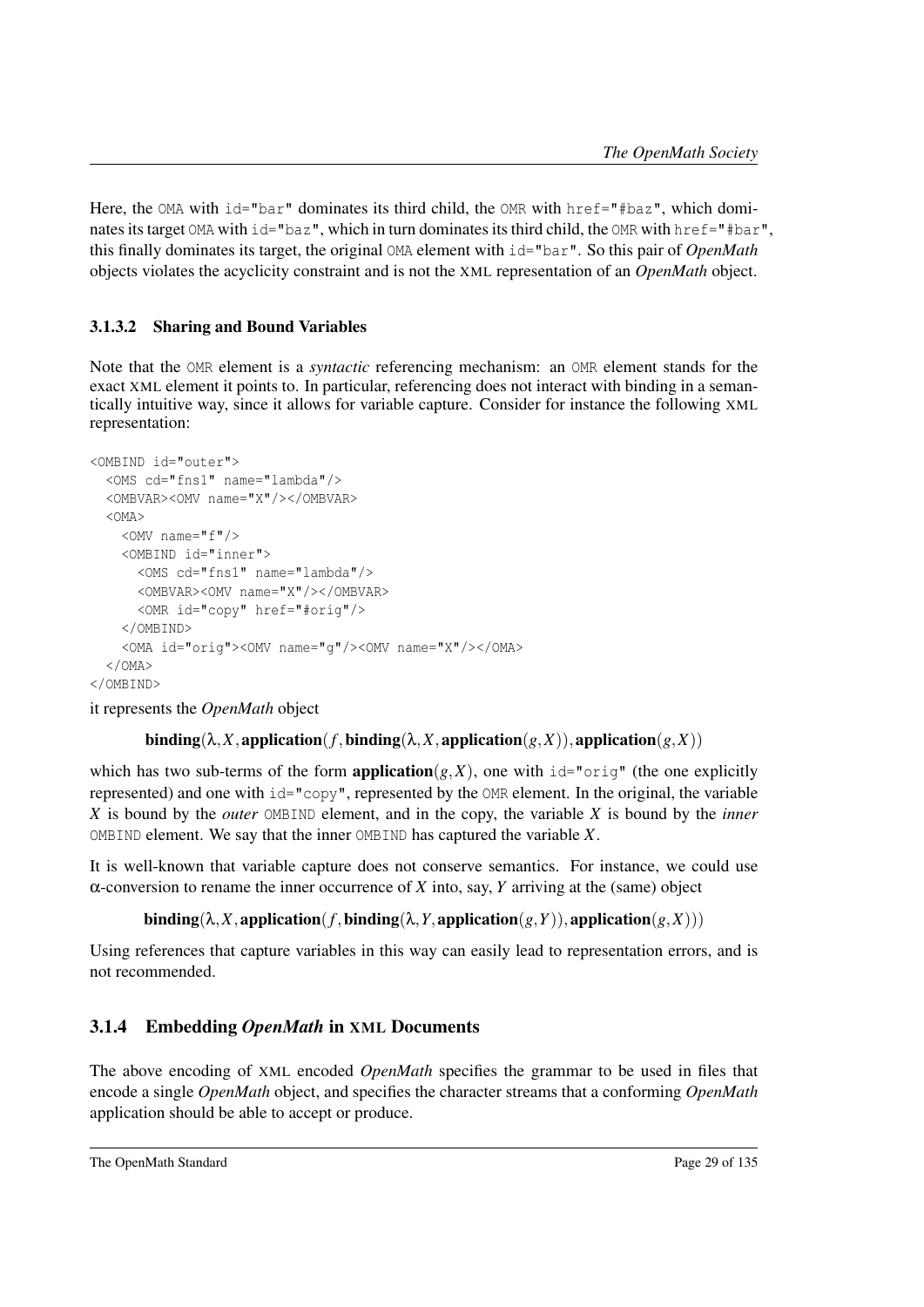When embedding XML encoded *OpenMath* objects into a larger XML document one may wish, or need, to use other XML features. For example use of extra XML attributes to specify XML Namespaces [\[18\]](#page-138-11) or xml:lang attributes to specify the language used in strings [\[21\]](#page-138-3).

If such XML features are used then the XML application controlling the document must, if passing the *OpenMath* fragment to an *OpenMath* application, remove any such extra attributes and must ensure that the fragment is encoded according to the schema specified above.

# <span id="page-34-0"></span>3.2 The Binary Encoding

The binary encoding was essentially designed to be more compact than the XML encodings, so that it can be more efficient if large amounts of data are involved. For the current encoding, we tried to keep the right balance between compactness, speed of encoding and decoding and simplicity (to allow a simple specification and easy implementations).

### <span id="page-34-1"></span>3.2.1 A Grammar for the Binary Encoding

Figure [3.3](#page-35-0) gives a grammar for the binary encoding ("start" is the start symbol)..

The following conventions are used in this section: [*n*] denotes a byte whose value is the integer *n* (*n* can range from 0 to 255), {*m*} denotes four bytes representing the (unsigned) integer *m* in network byte order,  $\lceil \cdot \rceil$  denotes an arbitrary byte,  $\lceil \cdot \rceil$  denotes an arbitrary sequence of four bytes. Finally, *empty* stands for the empty list of tokens.

*xxxx*:*n*, where *xxxx* is one of *symbname*, *cdname*, *varname*, *uri*, *id*, *digits*, or *bytes* denotes a sequence of *n* bytes that conforms to the constraints on *xxxx* strings. For instance, for *symbname*, *varname*, or *cdname* this is the regular expression described in Section [2.3,](#page-20-0) for *uri* it is the grammar for IRIs in [\[10\]](#page-138-4).

### <span id="page-34-2"></span>3.2.2 Description of the Grammar

An *OpenMath* object is encoded as a sequence of bytes starting with the begin object tag (values 24 and 88) and ending with the end object tag (value 25). These are similar to the <OMOBJ> and </OMOBJ> tags of the XML encoding. Objects with start token [88] have two additional bytes *m* and *n* that characterize the version (*m*.*n*) of the encoding directly after the start token. This is similar to <OMOBJ version="m.n">

The encoding of each kind of *OpenMath* object begins with a tag that is a single byte, holding a token identifier that describes the kind of object, two flags, and a status bit. The identifier is stored in the first five bits (1 to 5). Bit 6 is used as a status bit which is currently only used for managing streaming of some basic objects. Bits 7 and 8 are the sharing flag and the long flag. The sharing flag indicates that the encoded object may be shared in another (part of an) object somewhere else (see Section [3.2.4.2\)](#page-40-0). Note that if the sharing flag is set (in the right column of the grammar in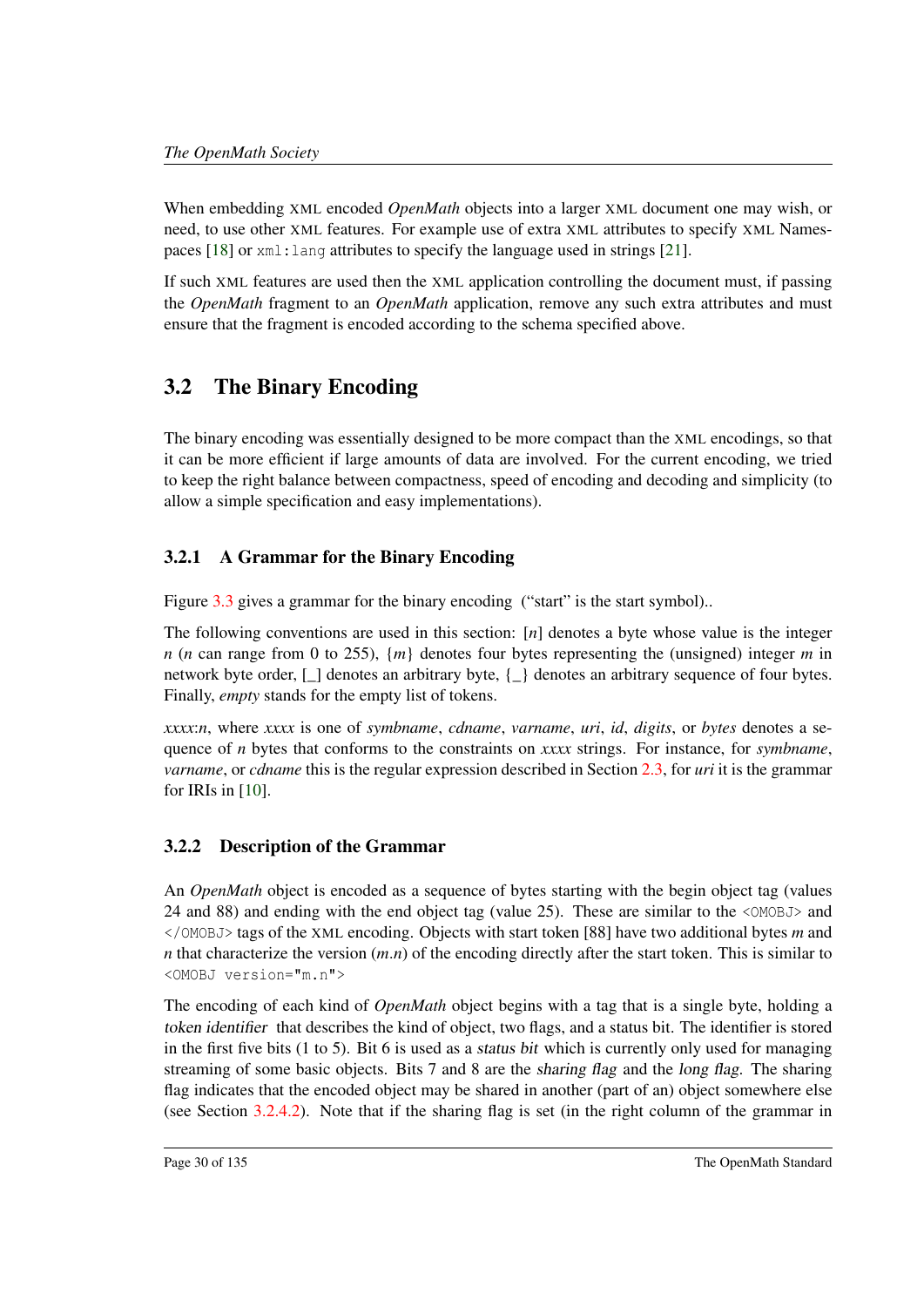| start              |                   | $[24]$ object $[25]$                                                                              | T            | $[24+64]$ [ <i>m</i> ] [ <i>n</i> ] object [25]                                     |
|--------------------|-------------------|---------------------------------------------------------------------------------------------------|--------------|-------------------------------------------------------------------------------------|
| object             |                   | basic                                                                                             |              |                                                                                     |
|                    |                   | compound                                                                                          |              |                                                                                     |
|                    | I.                | cdbase                                                                                            |              |                                                                                     |
|                    | ı                 | foreign                                                                                           |              |                                                                                     |
|                    | ı                 | reference                                                                                         |              |                                                                                     |
| basic              |                   | integer                                                                                           |              |                                                                                     |
|                    |                   | float                                                                                             |              |                                                                                     |
|                    | J.                | variable                                                                                          |              |                                                                                     |
|                    | ı                 | symbol                                                                                            |              |                                                                                     |
|                    | ı                 | string                                                                                            |              |                                                                                     |
|                    |                   |                                                                                                   |              |                                                                                     |
|                    |                   | bytearray                                                                                         |              |                                                                                     |
| integer            |                   | $[1]$ $\Box$                                                                                      | $\mathsf{I}$ | $[1+64]$ [n] id:n [_]                                                               |
|                    |                   | $[1+32]$ $\Box$                                                                                   |              |                                                                                     |
|                    | ı                 | $[1+128]$ $\{\_ \}$                                                                               | $\mathsf{L}$ | $[1+64+128]$ {n} id:n {_}                                                           |
|                    | ı                 | $[1+32+128]$ $\{\_ \}$                                                                            |              |                                                                                     |
|                    | ı                 | [2] $[n]$ [_] digits: <i>n</i>                                                                    | $\mathsf{L}$ | [2+64] [n] [m] [_] digits:n id:m                                                    |
|                    | п                 | [2+32] $[n]$ [_] digits: $n$                                                                      |              |                                                                                     |
|                    |                   | [2+128] $\{n\}$ [_] digits: <i>n</i>                                                              | $\mathsf{L}$ | [2+64+128] $\{n\}$ $[n]$ [_] digits: <i>n</i> id: <i>n</i>                          |
|                    | $\mathbf{L}$      | $[2+32+128]$ {n} [_] digits:n                                                                     |              |                                                                                     |
| float              | $\longrightarrow$ | $\begin{bmatrix} 3 \end{bmatrix} \begin{bmatrix} 1 \end{bmatrix} \begin{bmatrix} 2 \end{bmatrix}$ | $\mathsf{I}$ | $[3+64]$ [n] id:n {_}{_}                                                            |
|                    |                   |                                                                                                   | T            | $[3+64+128]$ {n} id:n {_}{_}                                                        |
| variable           |                   | [5] [n] varname: $n$                                                                              | T            | [5+64] [n] [m] varname:n id:m                                                       |
|                    | $\mathbf{L}$      | [5+128] $\{n\}$ varname: <i>n</i>                                                                 | T            | [5+64+128] $\{n\}$ $\{m\}$ varname: <i>n</i> id: <i>m</i>                           |
| symbol             | $\longrightarrow$ | [8] $[n]$ $[m]$ cdname: <i>n</i> symbname: <i>m</i>                                               | T            | [8+64] [n] [m] [k] cdname:n symbname:m id:k                                         |
|                    | $\mathbf{L}$      | [8+128] $\{n\}$ $\{m\}$ cdname: <i>n</i> symbname: <i>m</i>                                       | T            | [8+64+128] $\{n\}$ $\{m\}$ $\{k\}$ cdname: <i>n</i> symbname: <i>m</i> id: <i>k</i> |
| string             | $\rightarrow$     | $[6]$ [n] bytes:n                                                                                 | T            | $[6+64]$ [n] bytes:n                                                                |
|                    |                   | $[6+32]$ [n] bytes:n                                                                              |              |                                                                                     |
|                    |                   | $[6+128]$ {n} bytes:n                                                                             | $\mathsf{L}$ | $[6+64+128]$ {n} {m} bytes:n id:m                                                   |
|                    | ı                 | $[6+32+128]$ {n} bytes:n                                                                          |              |                                                                                     |
|                    |                   | [7] [n] bytes: $2n$                                                                               | $\mathbf{I}$ | $[7+64]$ [n] [m] bytes:n id:m                                                       |
|                    | п                 | [7+32] $[n]$ bytes: $2n$                                                                          |              |                                                                                     |
|                    | $\mathbf{I}$      | $[7+128]$ {n} bytes:2n                                                                            | $\mathsf{L}$ | $[7+64+128]$ {n} {m} bytes:2n id:m                                                  |
|                    | Ш                 | $[7+32+128]$ {n} bytes:2n                                                                         |              |                                                                                     |
| bytearray          |                   | [4] [n] bytes: $n$                                                                                | $\mathbf{I}$ | $[4+64]$ [n] [m] bytes:n id:m                                                       |
|                    |                   | $[4+32]$ [n] bytes:n                                                                              |              |                                                                                     |
|                    |                   | $[4+128]$ {n} bytes:n                                                                             | $\mathsf{I}$ | $[4+64+128]$ {n} {m} bytes:n id:m                                                   |
|                    | $\mathbf{L}$      | $[4+32+128]$ {n} bytes:n                                                                          |              |                                                                                     |
| cdbase             |                   | [9] $[n]$ uri: <i>n</i> object                                                                    |              |                                                                                     |
|                    |                   | [9+128] $\{n\}$ uri: <i>n</i> object                                                              |              |                                                                                     |
| foreign            | $\longrightarrow$ | [12] $[n]$ $[m]$ bytes:n bytes:m                                                                  | $\mathsf{I}$ | [12+64] [n] [m] [k] bytes:n bytes:m id:k                                            |
|                    |                   | $[12+32]$ [n] [m] bytes:n bytes:m                                                                 |              |                                                                                     |
|                    | L                 | [12+128] $\{n\}$ $\{m\}$ bytes: <i>n</i> bytes: <i>m</i>                                          | $\mathsf{I}$ | [12+64+128] $\{n\}$ $\{m\}$ $\{k\}$ bytes: <i>n</i> bytes: <i>m</i> id: <i>k</i>    |
|                    | $\mathbf{I}$      | $[12+32+128]$ {n} {m} bytes:n bytes:m                                                             |              |                                                                                     |
| compound           | $\rightarrow$     |                                                                                                   |              |                                                                                     |
|                    |                   | application                                                                                       |              |                                                                                     |
|                    |                   | binding<br>attribution                                                                            |              |                                                                                     |
|                    |                   |                                                                                                   |              |                                                                                     |
|                    |                   | error                                                                                             |              |                                                                                     |
| application        | $\longrightarrow$ | [16] object objects [17]                                                                          | T            | $[16+64]$ [m] id:m object objects [17]                                              |
|                    |                   |                                                                                                   | T            | [16+64+128] $\{m\}$ id: <i>m</i> object objects [17]                                |
| binding            | $\longrightarrow$ | [26] object bvars object [27]                                                                     | $\mathbf{I}$ | [26+64] [ $m$ ] id: $m$ object bvars object [27]                                    |
|                    |                   |                                                                                                   | T            | [26+64+128] $\{m\}$ id: <i>m</i> object bvars object [27]                           |
| attribution        | $\longrightarrow$ | [18] attrpairs object [19]                                                                        | T            | [18+64] [ $m$ ] id: $m$ attrpairs object [19]                                       |
|                    |                   |                                                                                                   | T            | [18+64+128] $\{m\}$ id: <i>m</i> attrpairs object [19]                              |
| error              | $\longrightarrow$ | [22] symbol objects [23]                                                                          | T            | $[22+64]$ [m] id:m symbol objects [23]                                              |
|                    |                   |                                                                                                   | T            | $[22+64+128]$ { <i>m</i> } id: <i>m</i> symbol objects [23]                         |
| attrpairs          | $\longrightarrow$ | $[20]$ pairs $[21]$                                                                               | J.           | $[20+64]$ [m] id:m pairs [21]                                                       |
|                    |                   |                                                                                                   | T            | $[20+64+128]$ {m} id: <i>m</i> pairs [21]                                           |
| pairs              | $\longrightarrow$ | symbol object                                                                                     |              |                                                                                     |
|                    | $\mathbf{L}$      | symbol object pairs                                                                               |              |                                                                                     |
| bvars              | $\longrightarrow$ | $[28]$ vars $[29]$                                                                                | T            | [28+64] [ <i>m</i> ] id: <i>m</i> vars [29]                                         |
|                    |                   |                                                                                                   | J.           | $[28+64+128]$ { <i>m</i> } id: <i>m</i> vars [29]                                   |
| vars               | $\longrightarrow$ | empty                                                                                             |              |                                                                                     |
|                    |                   | attrvar vars                                                                                      |              |                                                                                     |
| attrvar            | $\longrightarrow$ | variable                                                                                          |              |                                                                                     |
|                    | $\mathbf{L}$      | [18] attrpairs attrvar [19]                                                                       | J.           | [18+64] [m] id:m attrpairs attrvar [19]                                             |
|                    |                   |                                                                                                   | J.           | [18+64+128] $\{m\}$ id: <i>m</i> attrpairs attrvar [19]                             |
| objects            | $\longrightarrow$ | empty                                                                                             |              |                                                                                     |
|                    | $\mathbf{L}$      | object objects                                                                                    |              |                                                                                     |
| reference          | $\longrightarrow$ | internal_reference                                                                                |              |                                                                                     |
|                    | $\mathbf{L}$      | external_reference                                                                                |              |                                                                                     |
| internal_reference | $\longrightarrow$ | $[30]$ [_]                                                                                        |              |                                                                                     |
|                    | Т                 | $[30+128]$ { $\Box$ }                                                                             |              |                                                                                     |
| external_reference | $\longrightarrow$ | $[31]$ [n] uri:n                                                                                  |              |                                                                                     |
|                    | $\mathbf{L}$      | $[31+128]$ {n} uri:n                                                                              |              |                                                                                     |

<span id="page-35-0"></span>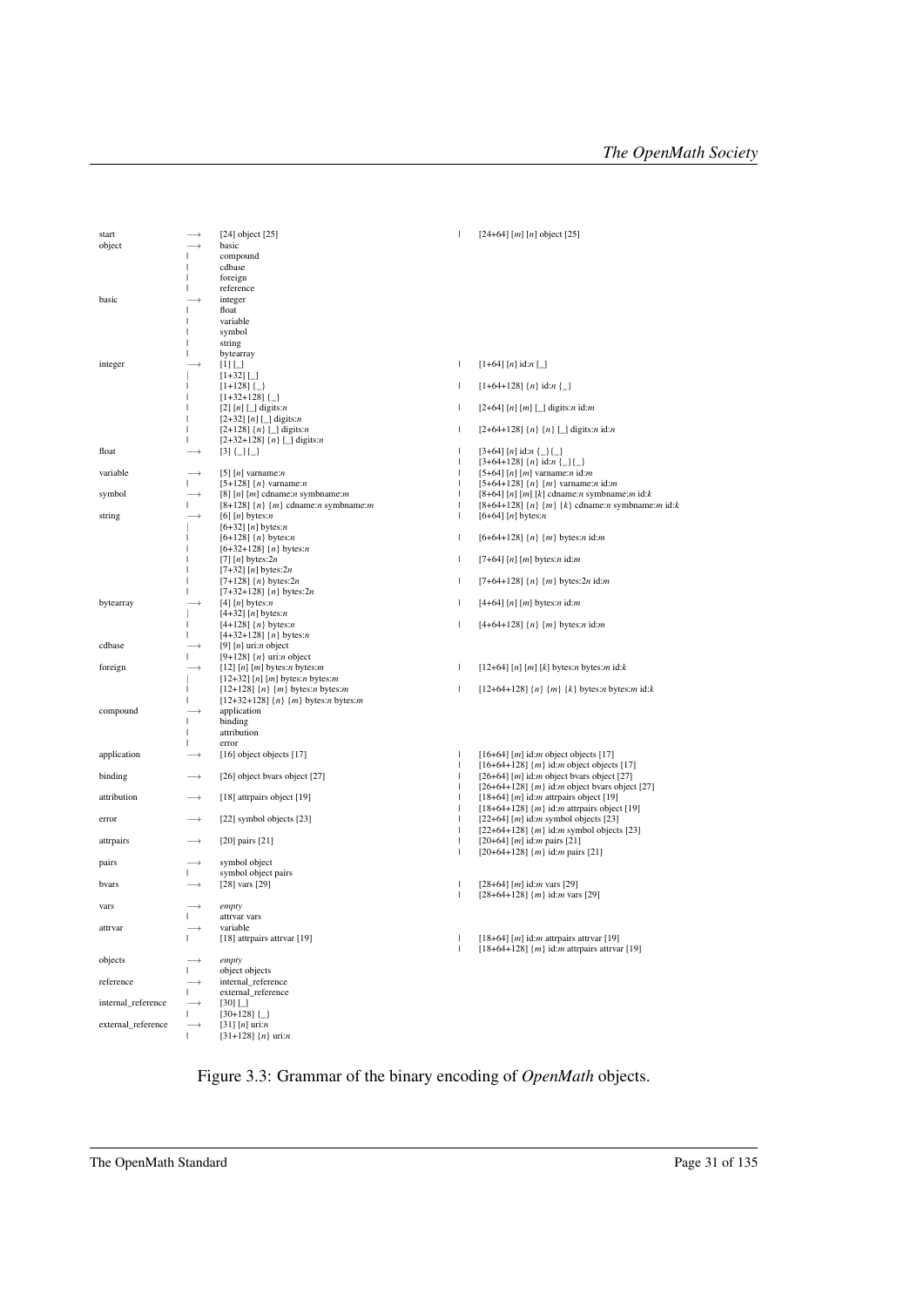Figure [3.3,](#page-35-0) then the encoding includes a representation of an identifier that serves as the target of a reference (internal with token identifier 30 or external with token identifier 31). If the long flag is set, this signifies that the names, strings, and data fields in the encoded *OpenMath* object are longer than 255 bytes or characters.

The concept of structure sharing in *OpenMath* encodings and in particular the sharing bit in the binary encoding has been introduced in *OpenMath* 2 (see section Section [3.2.4.2](#page-40-0) for details). The binary encoding in *OpenMath* 2 leaves the tokens with sharing flag 0 unchanged to ensure *Open-Math* 1 compatibility. To make use of functionality like the version attribute on the *OpenMath* object introduced in *OpenMath* 2, the tokens with sharing flag 1 should be used.

To facilitate the streaming of *OpenMath* objects, some basic objects (integers, strings, bytearrays, and foreign objects) have variant token identifiers with the fifth bit set. The idea behind this is that these basic objects can be split into packets. If the fifth bit is not set, this packet is the final packet of the basic object. If the bit is set, then more packets of the basic object will follow directly after this one. Note that all packets making up a basic object must have the same token identifier (up to the fifth bit). In Figure [3.4](#page-37-0) we have represented an integer that is split up into three packets.

Here is a description of the binary encodings of every kind of *OpenMath* object:

Integers are encoded depending on how large they are. There are four possible formats. Integers between -128 and 127 are encoded as the small integer tags (token identifier 1) followed by a single byte that is the value of the integer (interpreted as a signed character). For example 16 is encoded as 0x01 0x10. Integers between  $-2^{31}$  ( $-2147483648$ ) and  $2^{31} - 1$  (2147483647) are encoded as the small integer tag with the long flag set followed by the integer encoded in four bytes (network byte order: the most significant byte comes first). For example, 128 is encoded as  $0 \times 81$  0x00000080. The most general encoding begins with the big integer tag (token identifier 2) with the long flag set if the number of bytes in the encoding of the digits is greater or equal than 256. It is followed by the length (in bytes) of the sequence of digits, encoded on one byte (0 to 255, if the long flag was not set) or four bytes (network byte order, if the long flag was set). It is then followed by a byte describing the sign and the base. This 'sign/base' byte is  $+(0x2B)$  or  $-(0x2D)$  for the sign or-ed with the base mask bits that can be 0 for base 10 or  $0 \times 40$  for base 16 or  $0 \times 80$  for "base 256". It is followed by the sequence of digits (as characters for bases 10 and 16 as in the XML encoding, and as bytes for base 256) in their natural order. For example, the decimal number 8589934592  $(2^{33})$  is encoded as 0x02 0x0A 0x2B 0x38 0x35 0x38 0x39 0x39 0x33 0x34 0x35 0x39 0x32 and the hexadecimal number xfffffff1 is encoded as 0x02 0x08 0x6b 0x66 0x66 0x66 0x66 0x66 0x66 0x31 in the base 16 character encoding and as  $0 \times 02$  0x04 0xab 0xFF  $0 \times FF$  0xFF 0xF1 in the byte encoding (base 256).

Note that it is permitted to encode a "small" integer in any "bigger" format.

To splice sequences of integer packets into integers, we have to consider three cases: In the case of token identifiers 1, 33, and 65 the sequence of packets is treated as a sequence of integer digits to the base of  $2^7$  (most significant first). The case of token identifiers 129, 161, and 193 is analogous with digits of base  $2^{31}$ . In the case of token identifiers 2, 34, 66, 130, 162, and 194 the integer is assembled by concatenating the string of decimal digits in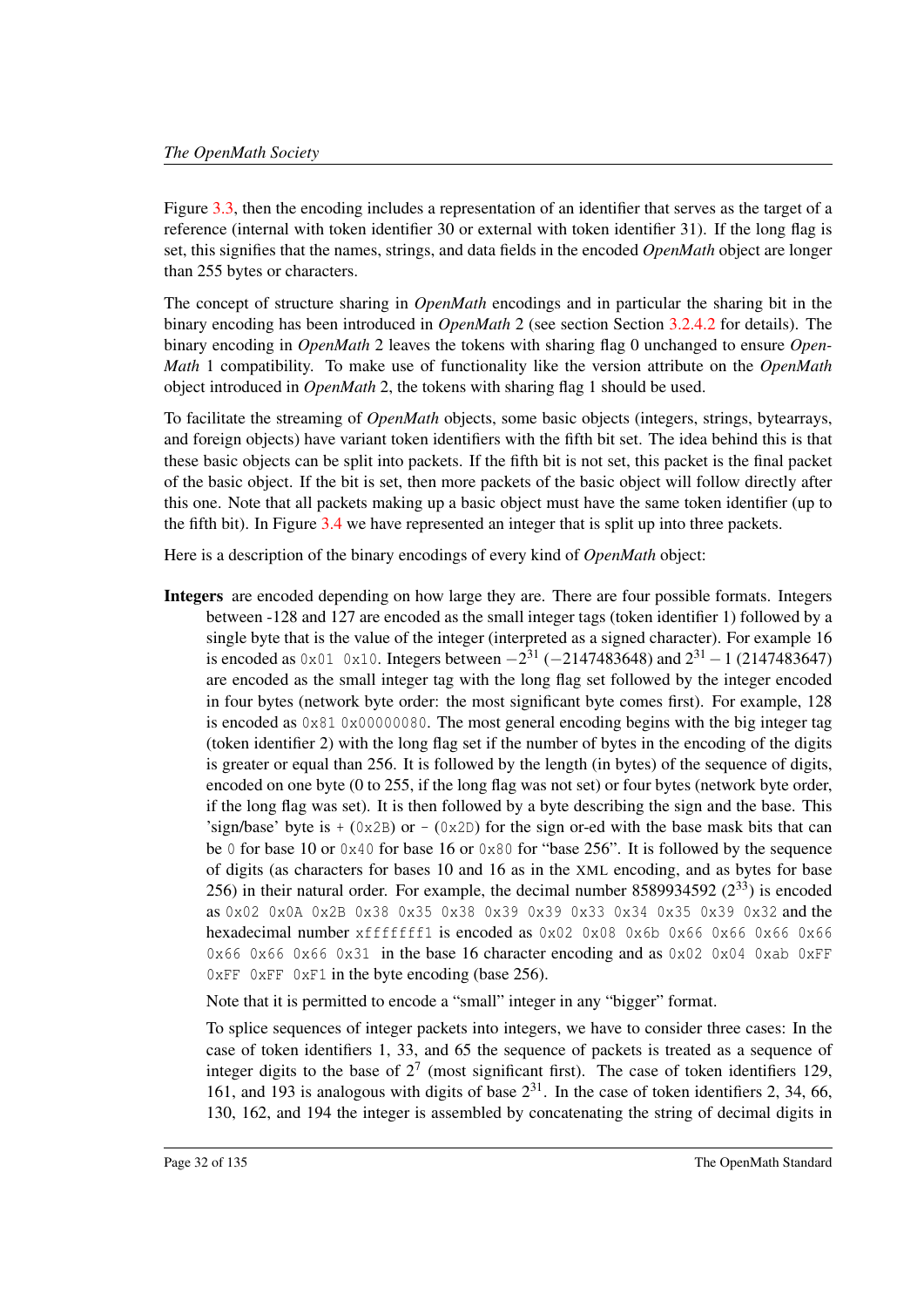| <b>Byte</b>    | <b>Hex</b> | <b>Meaning</b>                 | <b>Byte</b> | <b>Hex</b> | <b>Meaning</b>               |
|----------------|------------|--------------------------------|-------------|------------|------------------------------|
|                | 22         | begin streamed big integer tag |             | 2B         | $sign + (disregarded)$       |
|                | FF         | 255 digits in packet           | 8           | $\cdots$   | the 255 digits as characters |
|                | 2B         | $sign +$                       | 9           | 2          | begin final big integer tag  |
| $\overline{4}$ | $\dddotsc$ | the 255 digits as characters   | 10          | 42         | 68 digits in packet          |
|                | 22         | begin streamed big integer tag | 11          | 2B         | $sign + (disregarded)$       |
| 6              | FF         | 255 digits in packet           | 12          | $\cdots$   | the 68 digits as characters  |

<span id="page-37-0"></span>Figure 3.4: Streaming a large Integer in the Binary Encoding.

the packets in sequence order (which corresponds to most significant first). Note that in all cases only the sequence-initial packet may contain a signed integer. The sign of this packet determines the sign of the overall integer.

- Symbols are encoded as the symbol tags (token identifier 8) with the long flag set if the maximum of the length in bytes in the UTF-8 encoding of the Content Dictionary name or the symbol name is greater than or equal to 256. The symbol tag is followed by the length in bytes in the UTF-8 encoding of the Content Dictionary name, the symbol name, and the id (if the shared bit was set) as a byte (if the long flag was not set) or a four byte integer (in network byte order). These are followed by the bytes of the UTF-8 encoding of the Content Dictionary name, the symbol name, and the id.
- Variables are encoded using the variable tags (token identifiers 5) with the long flag set if the number of bytes in the UTF-8 encoding of the variable name is greater than or equal to 256. Then, there is the number of characters as a byte (if the long flag was not set) or a four byte integer (in network byte order), followed by the characters of the name of the variable. For example, the variable x is encoded as 0x05 0x01 0x78.
- Floating-point number are encoded using the floating-point number tags (token identifier 3) followed by eight bytes that are the IEEE 754 representation [\[26\]](#page-139-0), most significant bytes first. For example,  $1 \times 10^{-10}$  is encoded as 0x03 3ddb7cdfd9d7bdbb.
- Character string are encoded in two ways depending on whether the string is encoded in UTF-16 or ISO-8859-1 (LATIN-1). In the case of LATIN-1 it is encoded as the one byte character string tags (token identifier 6) with the long flag set if the number of bytes (characters) in the string is greater than or equal to 256. Then, there is the number of characters as a byte (if the length flag was not set) or a four byte integer (in network byte order), followed by the characters in the string. If the string is encoded in UTF-16, it is encoded as the UTF-16 character string tags (token identifier 7) with the long flag set if the number of characters in the string is greater or equal to 256. Then, there is the number of UTF-16 units, which will be the number of characters unless characters in the higher planes of Unicode are used, as a byte (if the long flag was not set) or a four byte integer (in network byte order), followed by the characters (UTF-16 encoded Unicode).

Sequences of string packets are assumed to have the same encoding for every packet. They are assembled into strings by concatenating the strings in the packets in sequence order.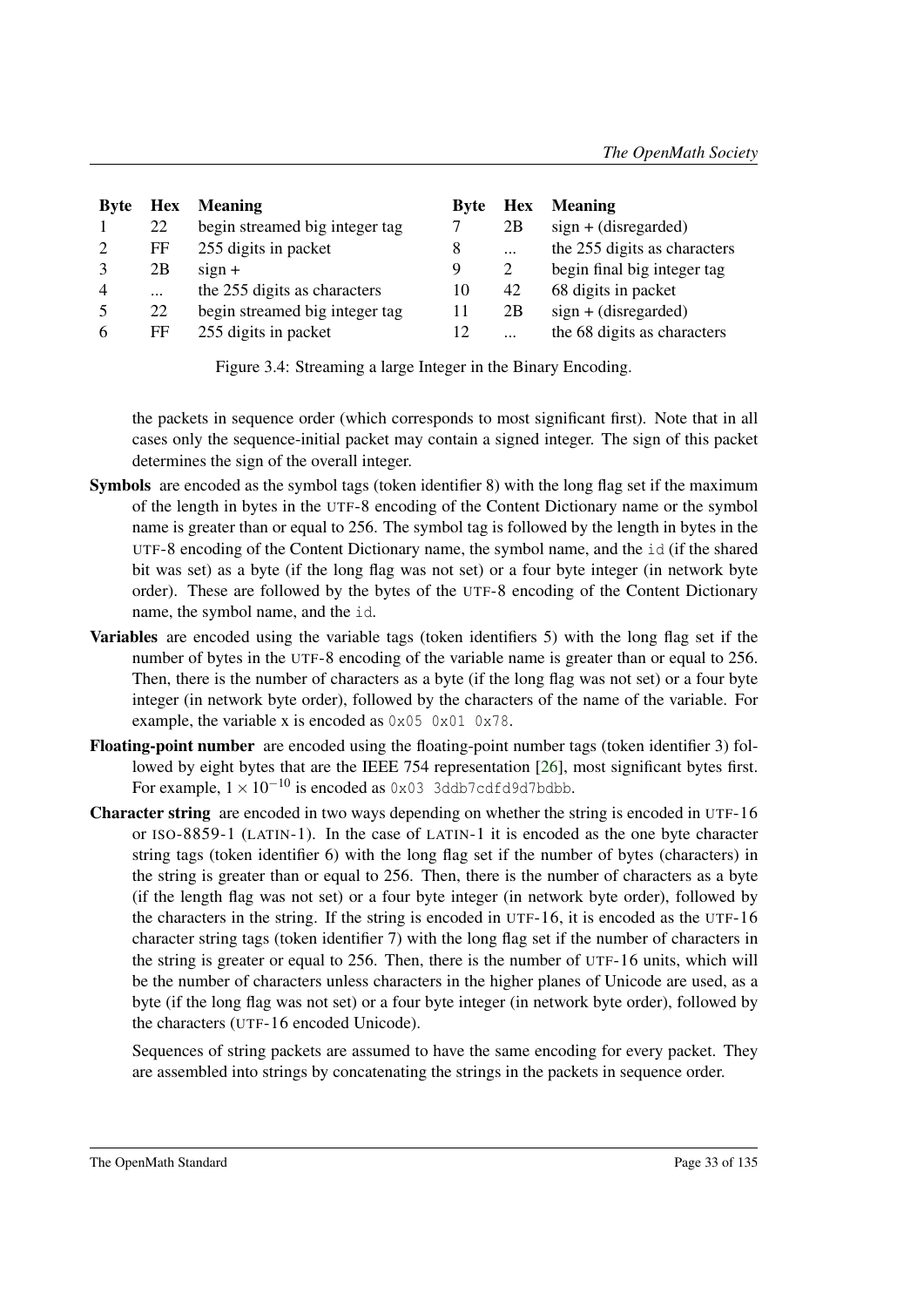Bytearrays are encoded using the bytearray tags (token identifier 4) with the long flag set if the number of elements is greater than or equal to 256. Then, there is the number of elements, as a byte (if the long flag was not set) or a four byte integer (in network byte order), followed by the elements of the arrays in their normal order.

Sequences of bytearray packets are assembled into byte arrays by concatenating the bytearrays in the packets in sequence order.

Foreign Objects are encoded using the foreign object tags (token identifier 12) with the long flag set if the number of bytes is greater than or equal to 256 and the streaming bit set for dividing it up into packets. Then, there is the number  $n$  of bytes used to encode the encoding, and the number *m* of bytes used to encode the foreign object. *n* and *m* are represented as a byte (if the long flag was not set) or a four byte integer (in network byte order). These numbers are followed by an *n*-byte representation of the encoding attribute and an *m* byte sequence of bytes encoding the foreign object in their normal order (we call these the payload bytes). The encoding attribute is encoded in UTF-8.

Sequences of foreign object packets are assembled into foreign objects by concatenating the payload bytes in the packets in sequence order.

Note that the foreign object is encoded as a stream of bytes, not a stream of characters. Character based formats (including XML based formats) should be encoded in UTF-8 to produce a stream of bytes to use as the payload of the foreign object.

- cdbase scopes are encoded using the token identifier 9. The purpose of these scoping devices is to associate a cdbase with an object. The start token [9] (or [137] if the long flag is set) is followed by a single-byte (or 4-byte- if the long flag is set) number *n* and then by a sequence of *n* bytes that represent the value of the cdbase attribute (a URI) in UTF-8 encoding. This is then followed by the binary encoding of a single object: the object over which this cdbase attribute has scope.
- Applications are encoded using the application tags (token identifiers 16 and 17). More precisely, the application of  $E_0$  to  $E_1 \ldots E_n$  is encoded using the application tags (token identifier 16), the sequence of the encodings of  $E_0$  to  $E_n$  and the end application tags (token identifier 17).
- Bindings are encoded using the binding tags (token identifiers 26 and 27). More precisely, the binding by *B* of variables  $V_1 \ldots V_n$  in *C* is encoded as the binding tag (token identifier 26), followed by the encoding of *B*, followed by the binding variables tags (token identifier 28), followed by the encodings of the variables  $V_1 \ldots V_n$ , followed by the end binding variables tags (token identifier 29), followed by the encoding of *C*, followed by the end binding tags (token identifier 27).
- Attributions are encoded using the attribution tags (token identifiers 18 and 19). More precisely, attribution of the object *E* with  $(S_1, E_1)$ , ...  $(S_n, E_n)$  pairs (where  $S_i$  are the attributes) is encoded as the attributed object tag (token identifier 18), followed by the encoding of the attribute pairs as the attribute pairs tags (token identifier 20), followed by the encoding of each symbol and value, followed by the end attribute pairs tag (token identifier 21), followed by the encoding of *E*, followed by the end attributed object tag (token identifier 19).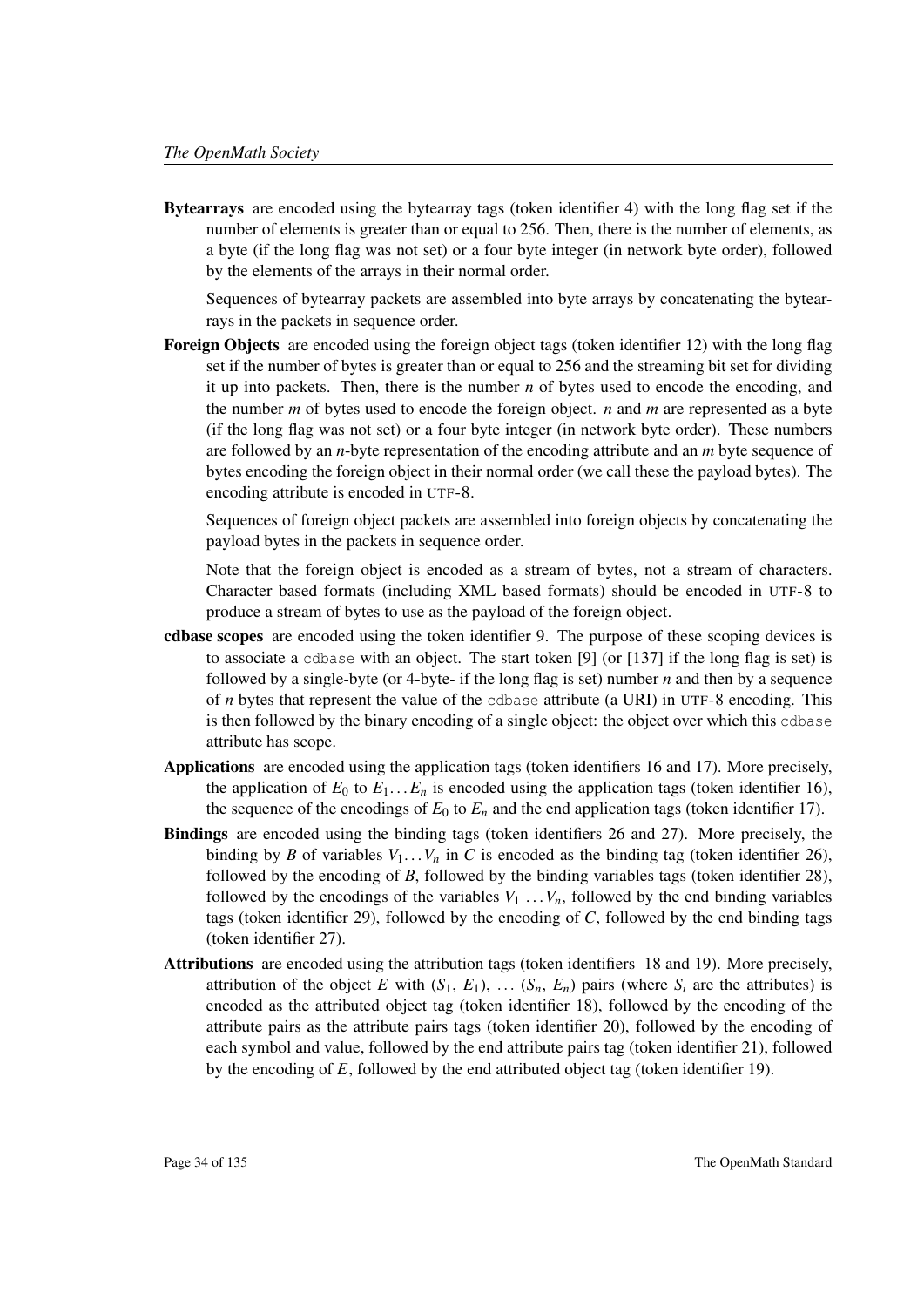- Errors are encoded using the error tags (token identifiers 22 and 23). More precisely, *S*<sup>0</sup> applied to  $E_1...E_n$  is encoded as the error tag (token identifier 22), the encoding of  $S_0$ , the sequence of the encodings of  $E_0$  to  $E_n$  and the end error tag (token identifier 23).
- Internal References are encoded using the internal reference tags [30] and [30+128] (the sharing flag cannot be set on this tag, since chains of references are not allowed in the *OpenMath* binary encoding) with long flag set if the number of *OpenMath* sub-objects in the encoded *OpenMath* is greater than or equal to 256. Then, there is the ordinal number of the referenced *OpenMath* object as a byte (if the long flag was not set) or a four byte integer (in network byte order).
- External References are encoded using the external reference tags [31] and [31+128] (the sharing flag cannot be set on this tag, since chains of references are not allowed in the *OpenMath* binary encoding) with the long flag set if the number of bytes in the reference URI is greater than or equal to 256. Then, there is the number of bytes in the URI used for the external reference as a byte (if the long flag was not set) or a four byte integer (in network byte order), followed by the URI.

### 3.2.3 Example of Binary Encoding

As a simple example of the binary encoding, we can consider the *OpenMath* object

application(*times*, application(*plus*, *x*, *y*), application(*plus*, *x*, *z*))

It is binary encoded as the sequence of bytes given in Figure [3.5.](#page-40-1)

### 3.2.4 Sharing

*OpenMath* 2 introduced a new sharing mechanism, described below. First however we describe the original *OpenMath* 1 mechanism.

### 3.2.4.1 Sharing in Objects beginning with the identifier [24]

This form of sharing is deprecated but included for backwards compatibility with *OpenMath* 1. It supports the sharing of symbols, variables and strings (up to a certain length for strings) within one object. That is, sharing between objects is not supported. A reference to a shared symbol, variable or string is encoded as the corresponding tag with the long flag not set and the shared flag set, followed by a positive integer *n* encoded as one byte (0 to 255). This integer references the  $n + 1$ -th such sharable sub-object (symbol, variable or string up to 255 characters) in the current *OpenMath* object (counted in the order they are generated by the encoding). For example,  $0 \times 48$  0x01 references a symbol that is identical to the second symbol that was found in the current object. Strings with 8 bit characters and strings with 16 bit characters are two different kinds of objects for this sharing. Only strings containing less than 256 characters can be shared (i.e. only strings up to 255 characters).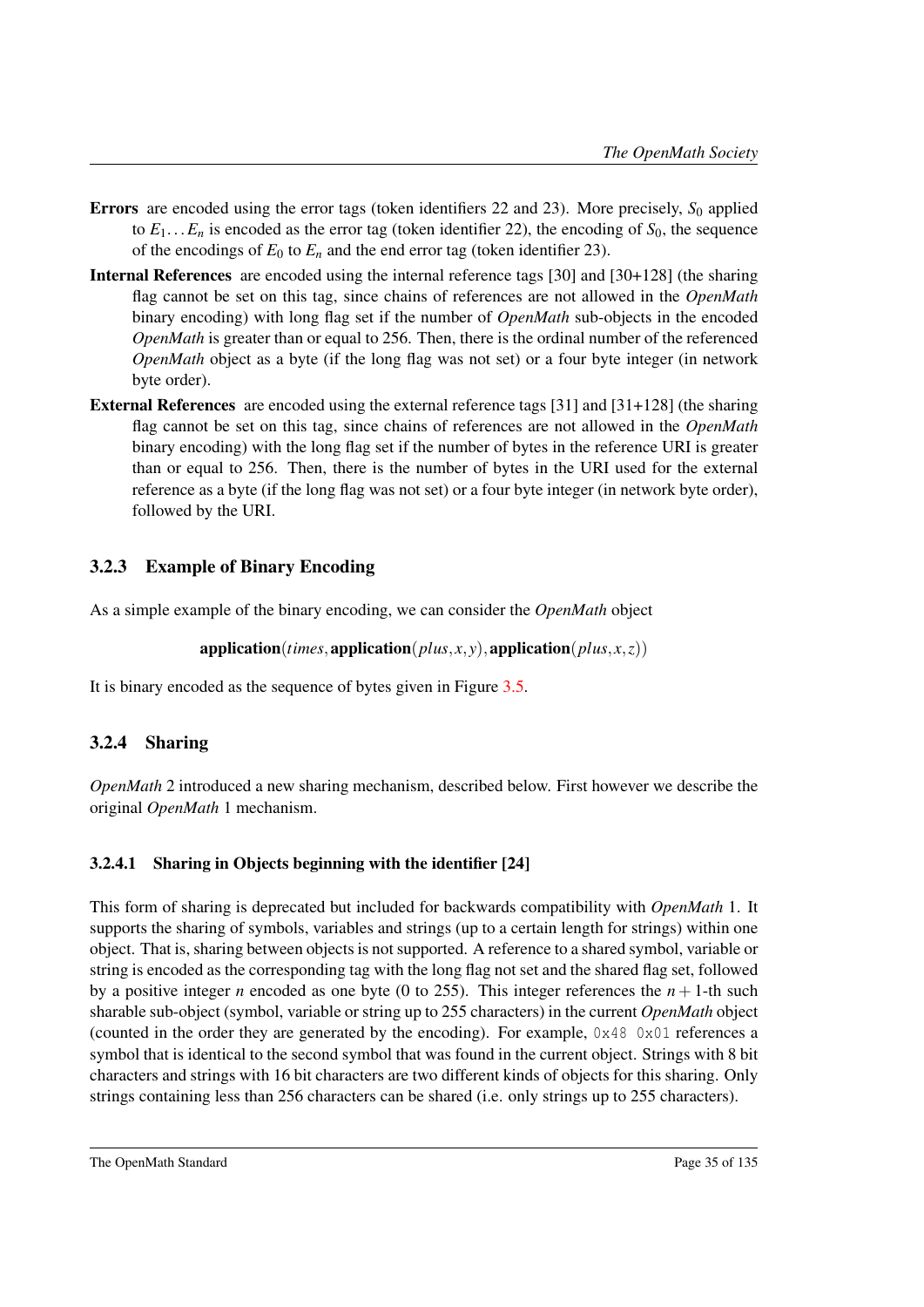|    |              | <b>Byte Hex Meaning</b> |    |    | <b>Byte Hex Meaning</b> |    |    | <b>Byte Hex Meaning</b>                       |
|----|--------------|-------------------------|----|----|-------------------------|----|----|-----------------------------------------------|
| 1  | 58           | begin object tag        | 19 | 10 | begin application tag   | 40 | 10 | begin application tag                         |
| 2  | 2            | version 2.0 (major)     | 20 | 08 | symbol tag              | 41 | 48 | symbol tag (with share bit on)                |
| 3  | $\mathbf{0}$ | version 2.0 (minor)     | 21 | 06 | cd length               | 42 | 01 | reference to second symbol seen (arith1:plus) |
| 4  | 10           | begin application tag   | 22 | 04 | name length             | 43 | 45 | variable tag (with share bit on)              |
| 5  | 08           | symbol tag              | 23 | 61 | a (cd name begin        | 44 | 00 | reference to first variable seen $(x)$        |
| 6  | 06           | cd length               | 24 | 72 | $\mathbf r$ .           | 45 | 05 | variable tag                                  |
| 7  | 05           | name length             | 25 | 69 | $\mathbf i$ .           | 46 | 01 | name length                                   |
| 8  | 61           | a (cd name begin        | 26 | 74 | t.                      | 47 | 7a | z (variable name)                             |
| 9  | 72           | r.                      | 27 | 68 | $h$ .                   | 48 | 11 | end application tag                           |
| 10 | 69           | i.                      | 28 | 31 | $1$ .                   | 49 | 11 | end application tag                           |
| 11 | 74           | t.                      | 29 | 70 | p (symbol name begin 50 |    | 19 | end object tag                                |
| 12 | 68           | $h$ .                   | 30 | 6c | 1.                      |    |    |                                               |
| 13 | 31           | 1.                      | 31 | 75 | u.                      |    |    |                                               |
| 14 | 74           | t (symbol name begin 32 |    | 73 | $s$ .)                  |    |    |                                               |
| 15 | 69           | i.                      | 33 | 05 | variable tag            |    |    |                                               |
| 16 | 6d           | $m$ .                   | 34 | 01 | name length             |    |    |                                               |
| 17 | 65           | e .                     | 35 | 78 | $x$ (name)              |    |    |                                               |
| 18 | 73           | $s$ .)                  | 36 | 05 | variable tag            |    |    |                                               |
|    |              |                         | 37 | 01 | name length             |    |    |                                               |
|    |              |                         | 38 | 79 | y (variable name)       |    |    |                                               |
|    |              |                         | 39 | 11 | end application tag     |    |    |                                               |

<span id="page-40-1"></span>Figure 3.5: A Simple example of the *OpenMath* binary encoding.

### <span id="page-40-0"></span>3.2.4.2 Sharing with References (beginning with [24+64])

In the binary encoding specified in the last section (which we keep for compatibility reasons, but deprecate in favor of the more efficient binary encoding specified in this section) only symbols, variables, and short strings could be shared. In this section, we will present a second binary encoding, which shares most of the identifiers with the one in the last one, but handles sharing differently. This encoding is signaled by the shared object tag [88].

The main difference is the interpretation of the sharing flag (bit 7), which can be set on all objects that allow it. Instead of encoding a reference to a previous occurrence of an object of the same type, it indicates whether an object will be referenced later in the encoding. This corresponds to the information, whether an id attribute is set in the XML encoding. On the object identifier (where sharing does not make sense), the shared flag signifies the encoding described here ([88]=[24+64]).

Otherwise integers, floats, variables, symbols, strings, bytearrays, and constructs are treated exactly as in the binary encoding described in the last section.

The binary encoding with references uses the additional reference tags [30] for (short) internal references, [30+128] for long internal references, [31] for (short) external references, [31+128] for long external references. Internal references are used to share sub-objects in the encoded object (see Figure [3.6](#page-41-0) for an example) by referencing their position; external references allow to reference *OpenMath* objects in other documents by a URI.

Identifiers [30+64] and [30+64+128] are not used, since they would encode references that are shared themselves. Chains of references are redundant, and decrease both space and time efficiency,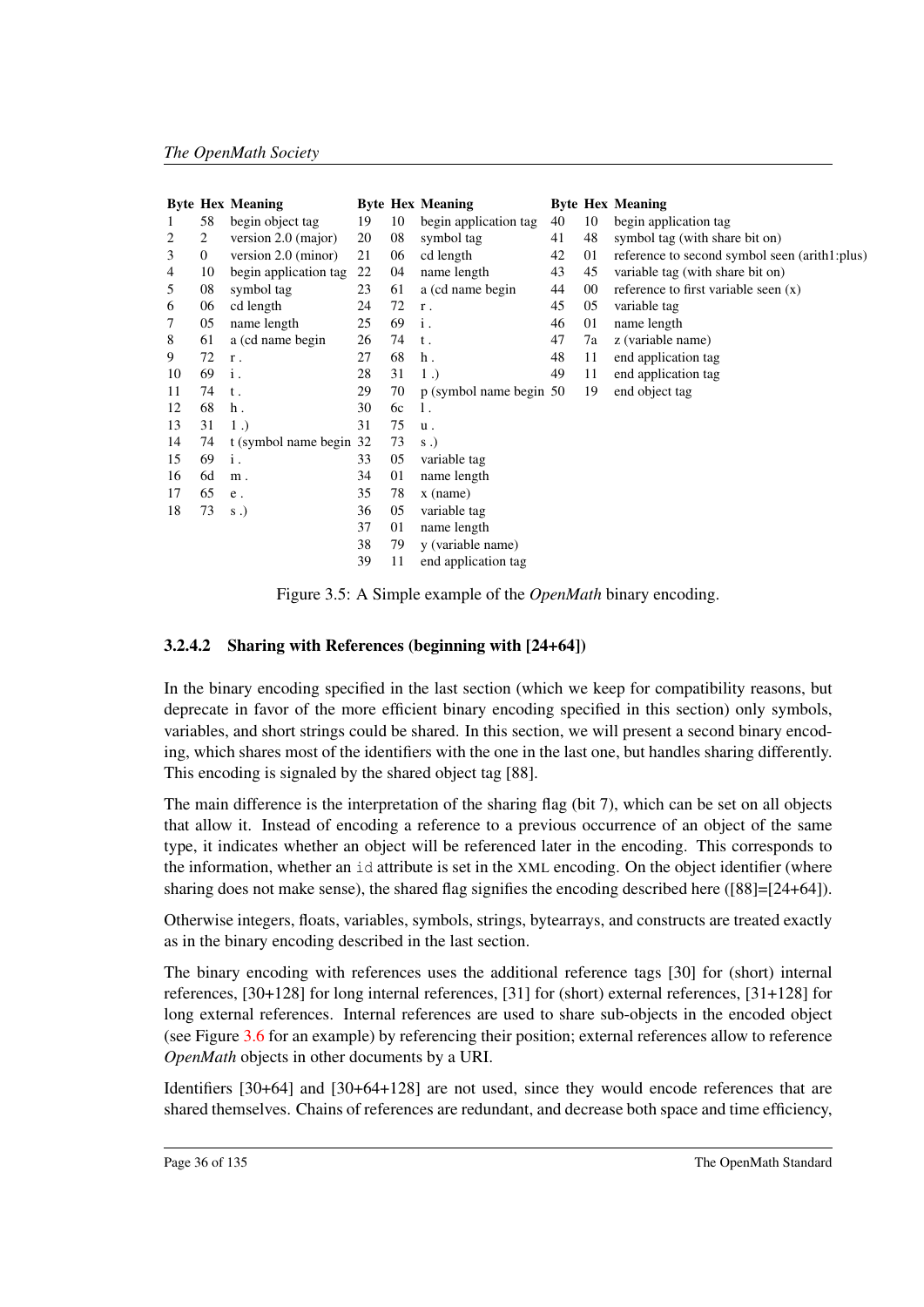|    |    | <b>Byte Hex Meaning</b>           |    |    | <b>Byte Hex Meaning</b>           |    |        | <b>Byte Hex Meaning</b>     |
|----|----|-----------------------------------|----|----|-----------------------------------|----|--------|-----------------------------|
|    | 58 | begin object tag                  | 12 | 50 | begin application tag (shared) 23 |    | 1E     | short reference             |
|    | 2  | version $2.0$ (major)             | 13 | 05 | variable tag                      | 24 | $00\,$ | to the first shared object  |
| 3  | 0  | version 2.0 (minor)               | 14 | 01 | variable length                   | 25 | 11     | end application tag         |
| 4  | 10 | begin application tag             | 15 | 66 | f (variable name)                 | 26 | 1Ε     | short reference             |
|    | 05 | variable tag                      | 16 | 05 | variable tag                      | 27 | $00\,$ | to the second shared object |
| 6  | 01 | variable length                   | 17 | 01 | variable length                   | 28 | 11     | end application tag         |
|    | 66 | f (variable name)                 | 18 | 61 | a (variable name)                 |    |        |                             |
| 8  | 50 | begin application tag (shared) 19 |    | 05 | variable tag                      |    |        |                             |
| 9  | 05 | variable tag                      | 20 | 01 | variable length                   |    |        |                             |
| 10 | 01 | variable length                   | 21 | 61 | a (variable name)                 |    |        |                             |
| 11 | 66 | f (variable name)                 | 22 |    | end application tag               |    |        |                             |

<span id="page-41-0"></span>Figure 3.6: A binary encoding of the *OpenMath* object from Figure [3.1.](#page-31-0)

therefore they are not allowed in the *OpenMath* binary encoding.

References consist of the identifier [30] ([30+128] for long references) followed by a positive integer *n* coded on one byte (4 bytes for long references). This integer references the  $n + 1$ th shared sub-object (one where the shared flag is set) in the current object (counted in the order they are generated in the encoding). For example  $Ox7E$   $Ox01$  references the second shared sub-object. Figure [3.6](#page-41-0) shows the binary encoding of the object in Figure [3.1](#page-31-0) above.

It is easy to see that in this binary encoding, the size of the encoding is  $13+7(d-1)$  bytes, where *d* is the depth of the tree, while a totally unshared encoding is  $8 \times 2^d - 8$  bytes (sharing variables saves up to 256 bytes for trees up to depth 8 and wastes space for greater depths). The shared XML encoding only uses  $32d + 29$  bytes, which is more space efficient starting at depth 9.

Note that in the conversion from the XML to the binary encoding the identifiers on the objects are not preserved. Moreover, even though the XML encoding allows references across objects, as in Figure [3.2,](#page-32-0) the binary encoding does not (the binary encoding has no notion of a multi-object collection, while in the XML encoding this would naturally correspond to e.g. the embedding of multiple *OpenMath* objects into a single XML document).

Note that objects need not be fully shared (or shared at all) in the binary encoding with sharing.

### 3.2.5 Implementation Note

A typical implementation of the binary encoding comes in two parts. The first part deals with the unshared encodings, i.e. objects starting with the identifier [24].

This part uses four tables, each of 256 entries, for symbol, variables, 8 bit character strings whose lengths are less than 256 characters and 16 bit character strings whose lengths are less than 256 characters. When an object is read, all the tables are first flushed. Each time a sharable sub-object is read, it is entered in the corresponding table if it is not full. When a reference to the shared *i*-th object of a given type is read, it stands for the *i*-th entry in the corresponding table. It is an encoding error if the *i*-th position in the table has not already been assigned (i.e. forward references are not allowed). Sharing is not mandatory, there may be duplicate entries in the tables (if the application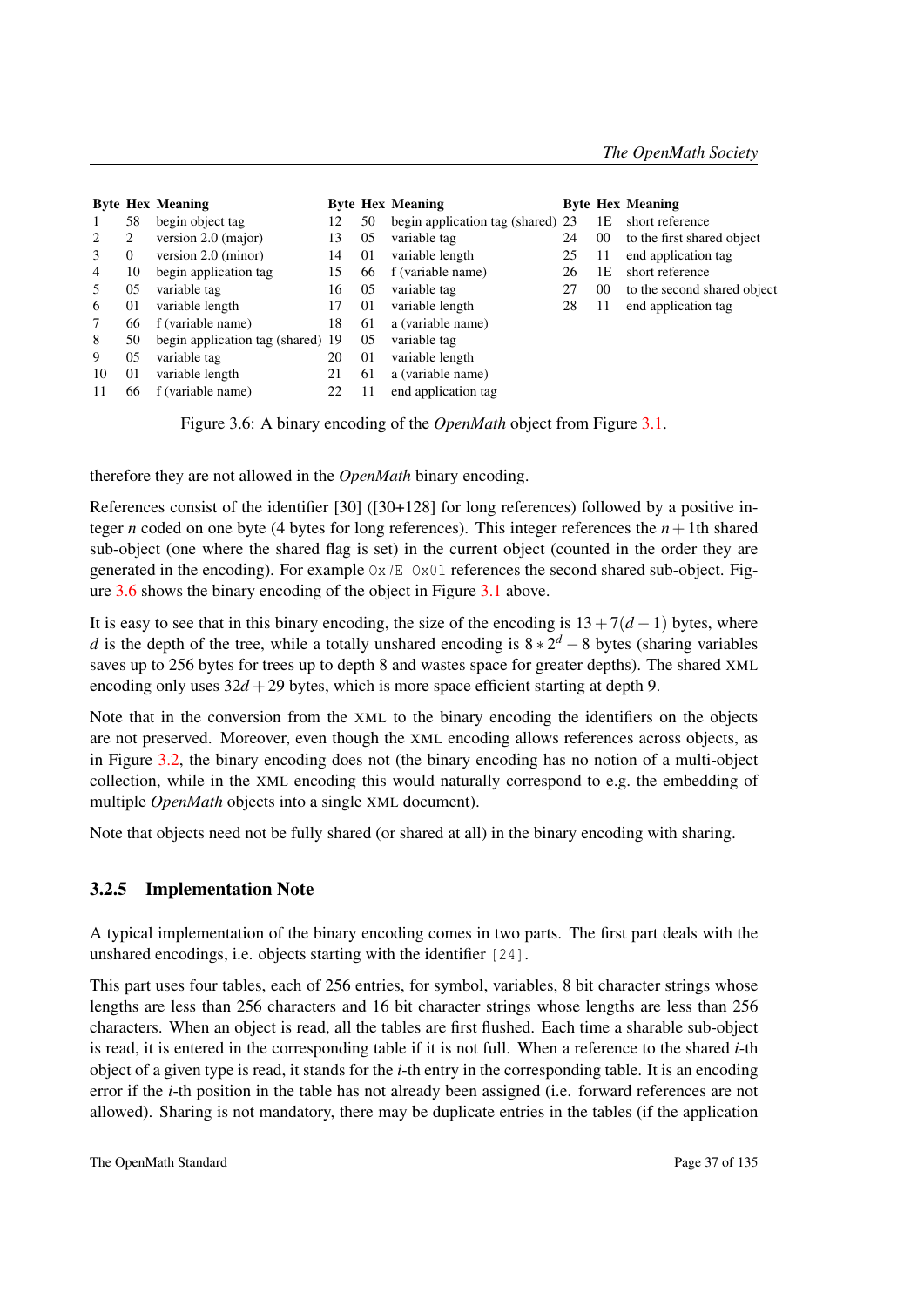that wrote the object chose not to share optimally).

The part for the shared representations of *OpenMath* objects uses an unbounded array for storing shared sub-objects. Whenever an object has the shared flag set, then it is read and a pointer to the generated data structure is stored at the next position of the array. Whenever a reference of the form  $[30]$  [\_] is encountered, the array is queried for the value at [\_] and analogously for [30+128]  $\{\_\}$ . Note that the application can decide to copy the value or share it among sub-terms as long as it respects the identity conditions given by the tree-nature of the *OpenMath* objects. The implementation must take care to ensure that no variables are captured during this process (see section Section [3.1.3.2\)](#page-33-0), and possibly have methods for recovering from cyclic dependency relations (this can be done by standard loop-checking methods).

Writing an object is simple. The tables are first flushed. Each time a sharable sub-object is encountered (in the natural order of output given by the encoding), it is either entered in the corresponding table (if it is not full) and output in the normal way or replaced by the right reference if it is already present in the table.

### 3.2.6 Relation to the *OpenMath* 1 binary encoding

The *OpenMath* 2 binary encoding significantly extends the *OpenMath* 1 binary encoding to accommodate the new features and in particular sharing of sub-objects. The tags and structure of the *OpenMath* 1 binary encoding are still present in the current *OpenMath* binary encoding, so that binary encoded *OpenMath* 1 objects are still valid in the *OpenMath* 2 binary encoding and correspond to the same abstract *OpenMath* objects. In some cases, the binary encoding tags without the shared flag can still be used as more compact representations of the objects (which are not shared, and do not have an identifier).

As the binary encoding is geared towards compactness, *OpenMath* objects should be constructed so as to maximise internal sharing (if computationally feasible). Note that since sharing is done only at the encoding level, this does not alter the meaning of an *OpenMath* object, only allows it to be represented more compactly.

### 3.3 The JSON encoding

JSON [\[1\]](#page-137-0) is a lightweight data format natively supported by many programming languages, in particular JavaScript and other web-based languages. The JSON encoding aims to ensure that *OpenMath* objects can be represented as JSON objects with human-readable attribute names thus making *OpenMath* more interoperable with the web. Furthermore, it aims to make translation from XML to JSON schema easily possible. It uses JSON-native types where possible, and avoid XML peculiarities like pseudo elements.

JSON Schema [\[3\]](#page-137-1) is a format that allows structural verification of JSON objects. This format is difficult to edit, hence the normative schema is authored as a TypeScript [\[2\]](#page-137-2) definition file which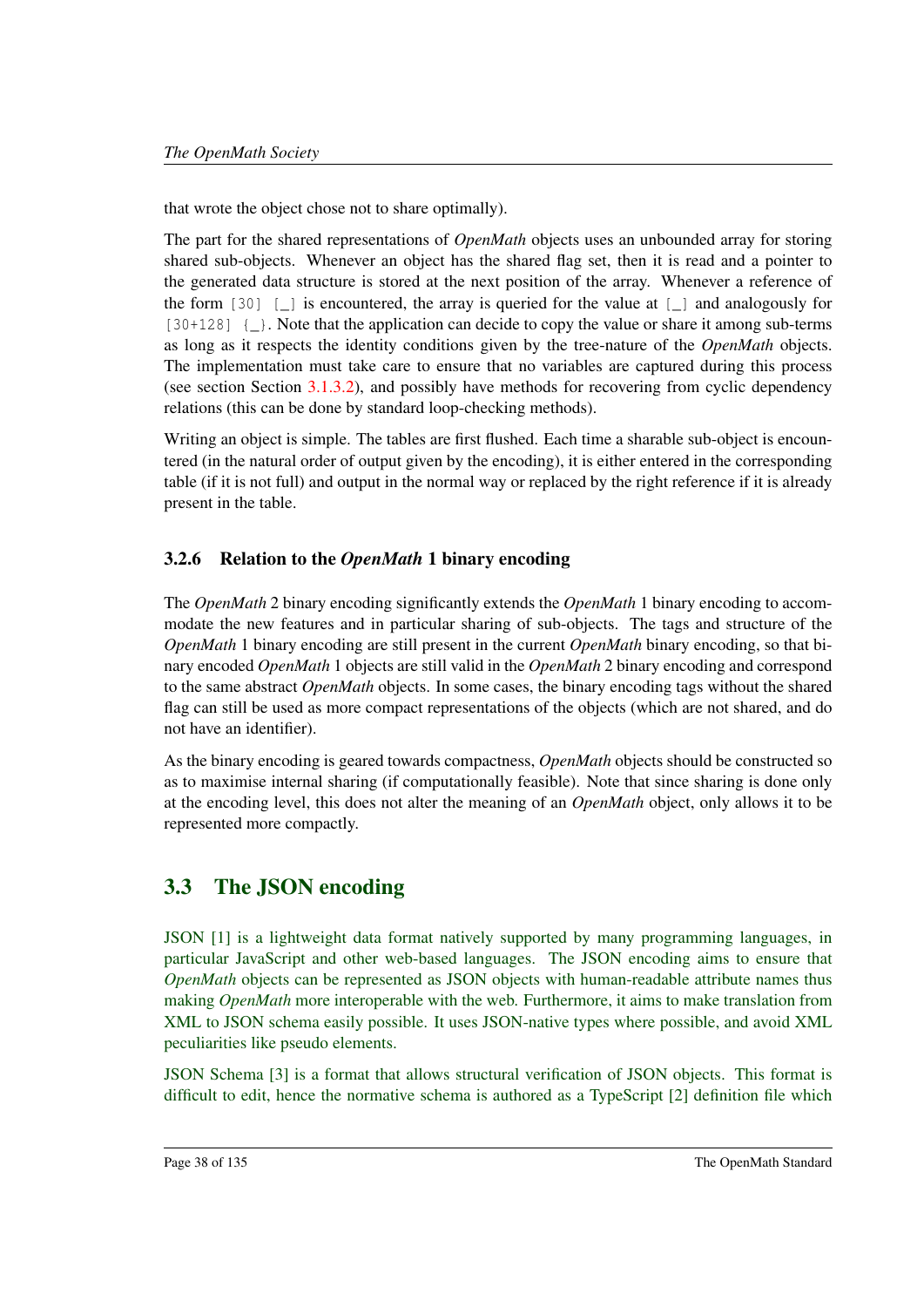can be found in Appendix [F.](#page-127-0) A non-normative JSON Schema is then generated from this definition files. It can be found in Appendix [G.](#page-129-0)

### 3.3.1 General Structure

In general, each *OpenMath* object is represented as a JSON structure. For example:

```
{
    "kind": "OMV",
    "id": "something",
    "name": "x"
}
```
This already shows two attributes that can be used with any *OpenMath* Element:

- 1. The kind attribute, which defines the kind of *OpenMath* object in question. This has to be present on every *OpenMath* JSON object, and the values are the corresponding *OpenMath* XML element name. It can be used to easily distinguish between the different types of objects. In TypeScript terms, this is called a *TypeGuard*.
- 2. The id attribute, which can be used for Structure sharing. This works similar to the XML encoding, but more on this later.

In the TypeScript schema, this is expressed using the following two types:

- The element type is used by any *OpenMath* (or *OpenMath*-related) element, and only enforces that kind is a string.
- The referencable type is any *OpenMath* element that can optionally be given an id.

Note that for simplicity, the id attribute is omitted in any of the below.

### 3.3.2 The Object Constructor

We can use the OMOBJ type to create a new *OpenMath* object.

```
{
   "kind": "OMOBJ",
    /** optional version of openmath being used */
   "openmath": "2.0",
   /** the actual object */"object": omel /* any element, see below */
}
```
The OpenMath Standard Page 39 of 135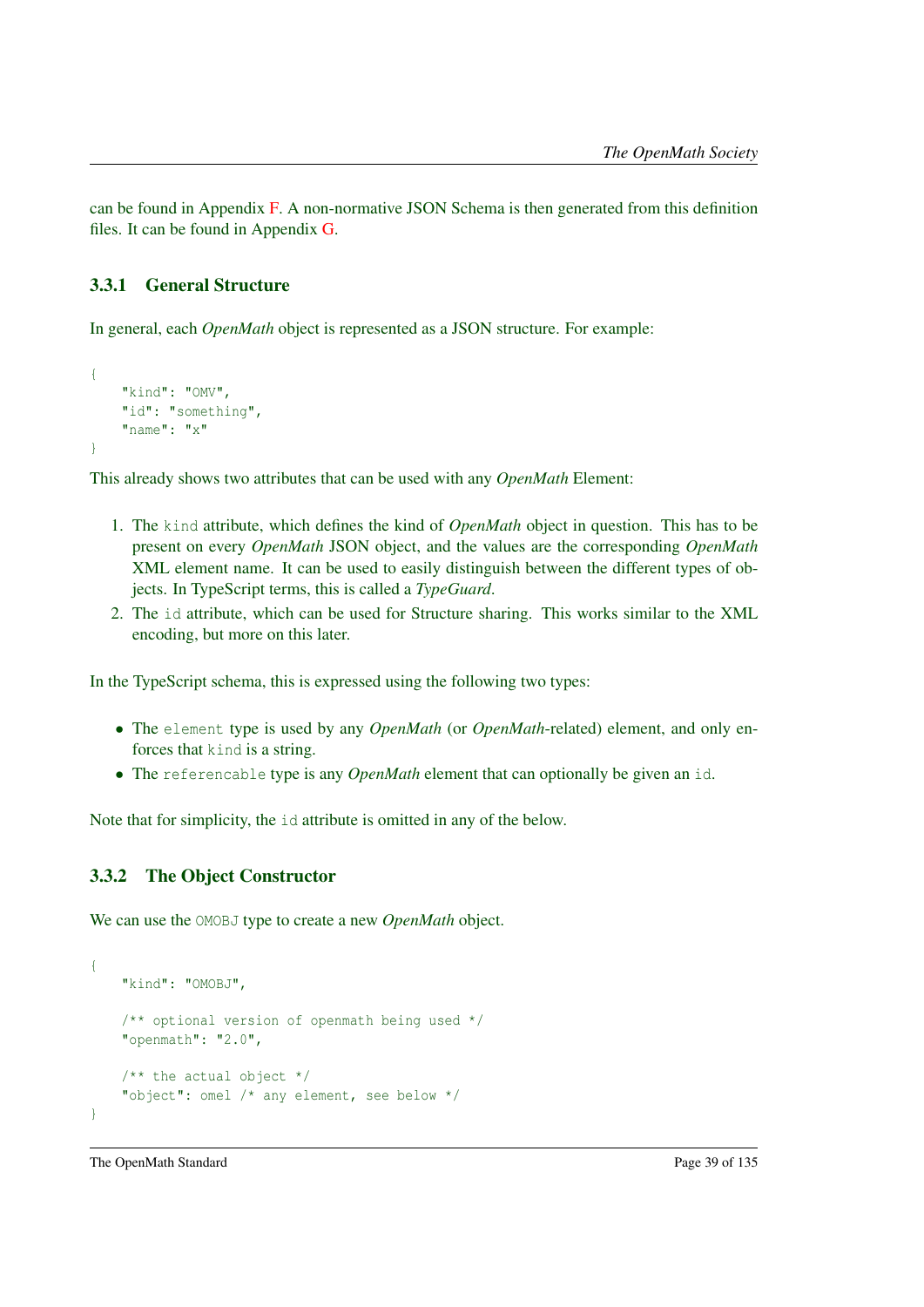For example, the integer 3:

```
{
    "kind": "OMOBJ",
    "openmath": "2.0",
    "object": {
       "kind": "OMI",
        "integer": 3
    }
}
```
The object can be any *OpenMath* element, as expressed by the omel type.

### 3.3.3 OpenMath Symbols

A symbol is represented using the OMS type.

```
{
    "kind": "OMS",
    /** the base for the cd, optional */"cdbase": uri,
    /** content dictonary the symbol is in, any name */"cd": name,
    /** name of the symbol */
    "name": name
}
```
For example the sin symbol from the transc1 content dictionary:

```
{
    "kind": "OMS",
   "cd": "transc1",
    "name": "sin"
}
```
### 3.3.4 Variables

A variable is represented using the OMV type.

```
{
    "kind": "OMV",
```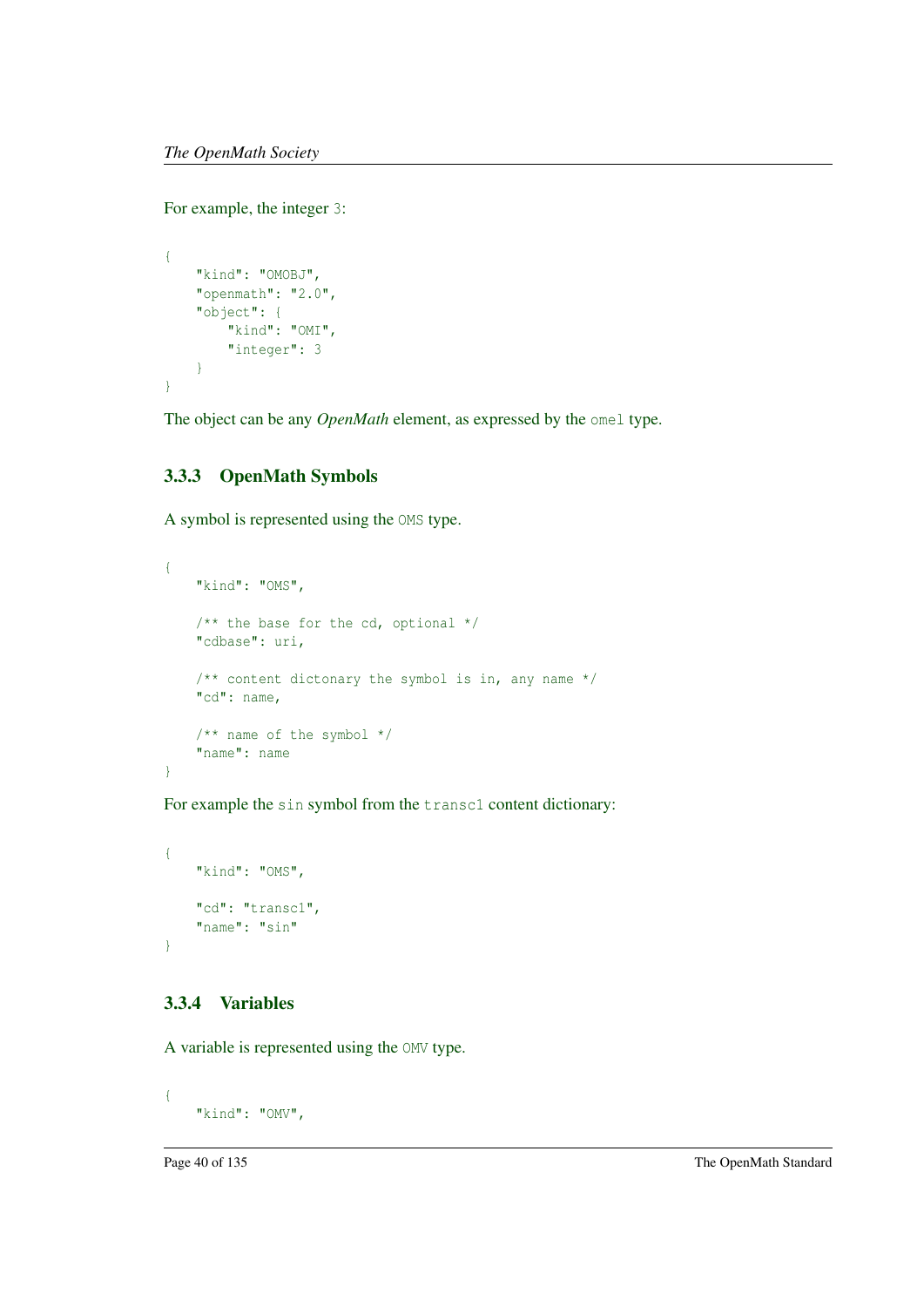```
/** name of the variable */
"name": name
```
For example, the variable x:

```
{
    "kind": "OMV",
    "name": "x"
}
```
### 3.3.5 Integers

}

Integers can be represented in three different ways, to both make use of json and enable easy translation from the XML encoding.

#### 3.3.5.1 JSON Integers

Integers can be represented as a native JSON Integer, using an integer property.

```
{
    "kind": "OMI",
   /** integer value */
   "integer": integer
}
{
   "kind": "OMI",
   "integer": -120
}
```
### 3.3.5.2 Decimal Integers

Integers can be represented using their decimal encoding, using the decimal property:

```
{
   "kind": "OMI",
   /** decimal value */
   "decimal": decimalInteger
}
```
The OpenMath Standard Page 41 of 135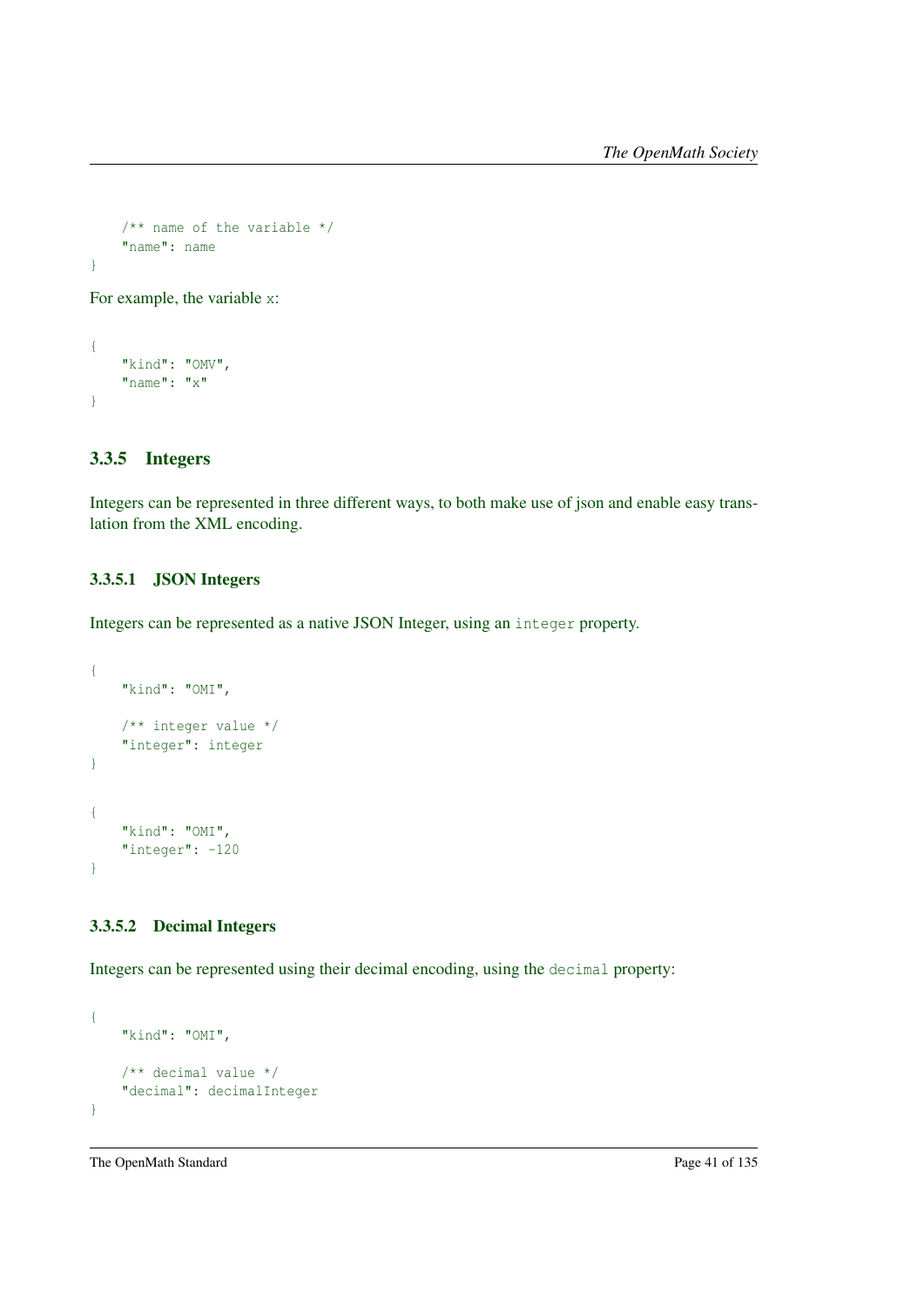```
{
    "kind": "OMI",
    "decimal": "-120"
}
```
### 3.3.5.3 Hexadecimal Integers

Integers can be represented using their hexadecimal encoding, using the hexadecimal property:

```
{
    "kind": "OMI",
    /** hexadecimal value */
    "hexadecimal": hexInteger
}
{
    "kind": "OMI",
    "hexadecimal": "-x78"
}
```
### 3.3.6 Floats

Floats, like integers, can be represented in three different ways.

### 3.3.6.1 JSON Floats

Floats can be represented as a native JSON Numbers, using a float property.

```
{
    "kind": "OMF",
    /** float value */
    "float": float
}
{
    "kind": "OMF",
    "float": 1e-10
}
```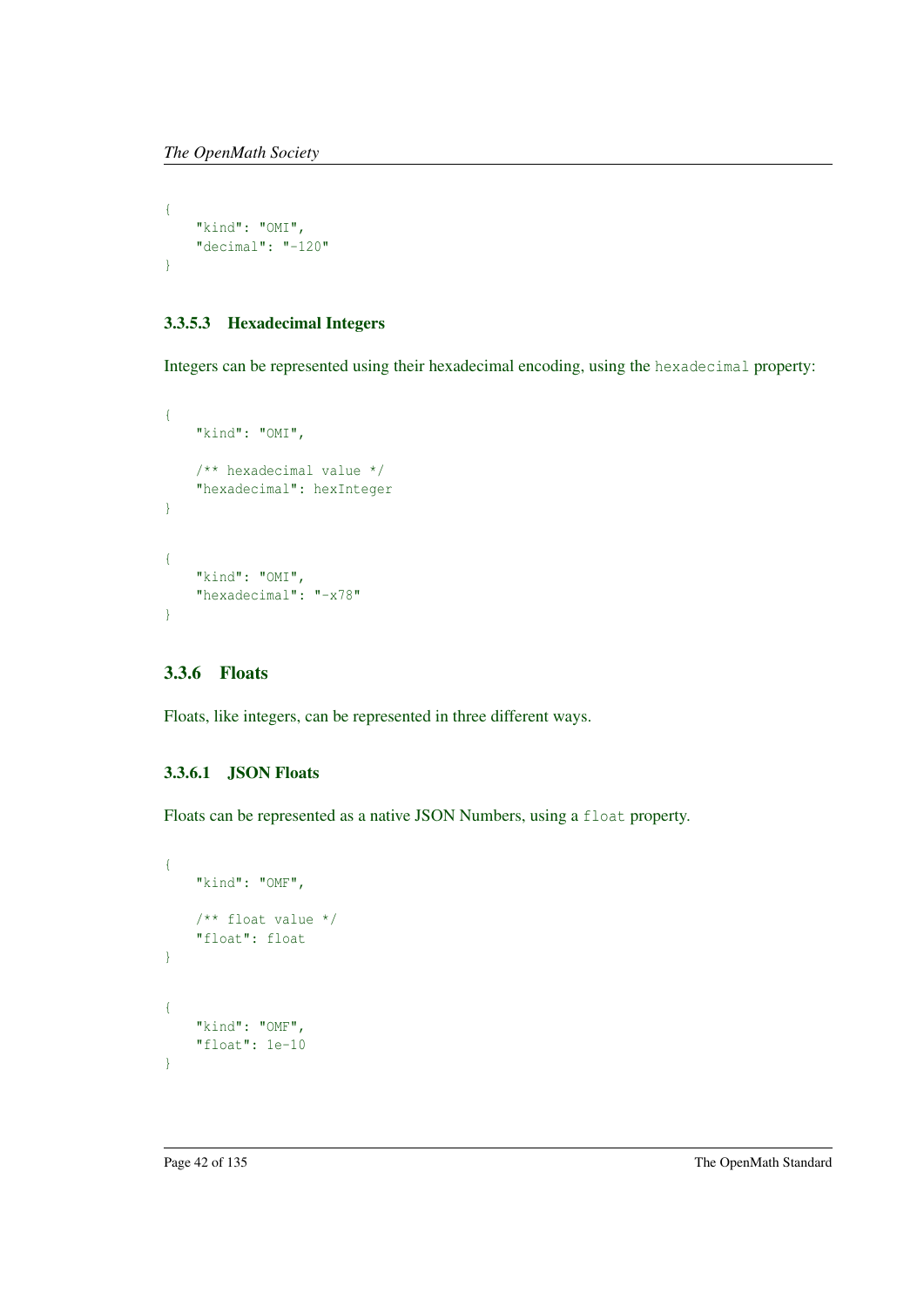### 3.3.6.2 Decimal Floating Point Numbers

Integers can be represented using their decimal encoding, using the decimal property:

```
{
    "kind": "OMF",
    /** decimal value */
    "decimal": decimalFloat
}
{
    "kind": "OMF",
    "decimal": "1.0e-10"
}
```
### 3.3.6.3 Hexadecimal Floats

Floats can be represented using their hexadecimal encoding, using the hexadecimal property:

```
{
    "kind": "OMF",
    /** hexadecimal value */
    "hexadecimal": hexFloat
}
{
    "kind": "OMF",
    "hexaecimal": "3DDB7CDFD9D7BDBB"
}
```
### 3.3.7 Bytes

Byte Arrays can be represented using two ways, as a native array of JSON integers, or base64 encoded as a string.

### 3.3.7.1 JSON Byte Arrays

Bytes can be represented as a native JSON Byte Array, using a bytes property.

The OpenMath Standard Page 43 of 135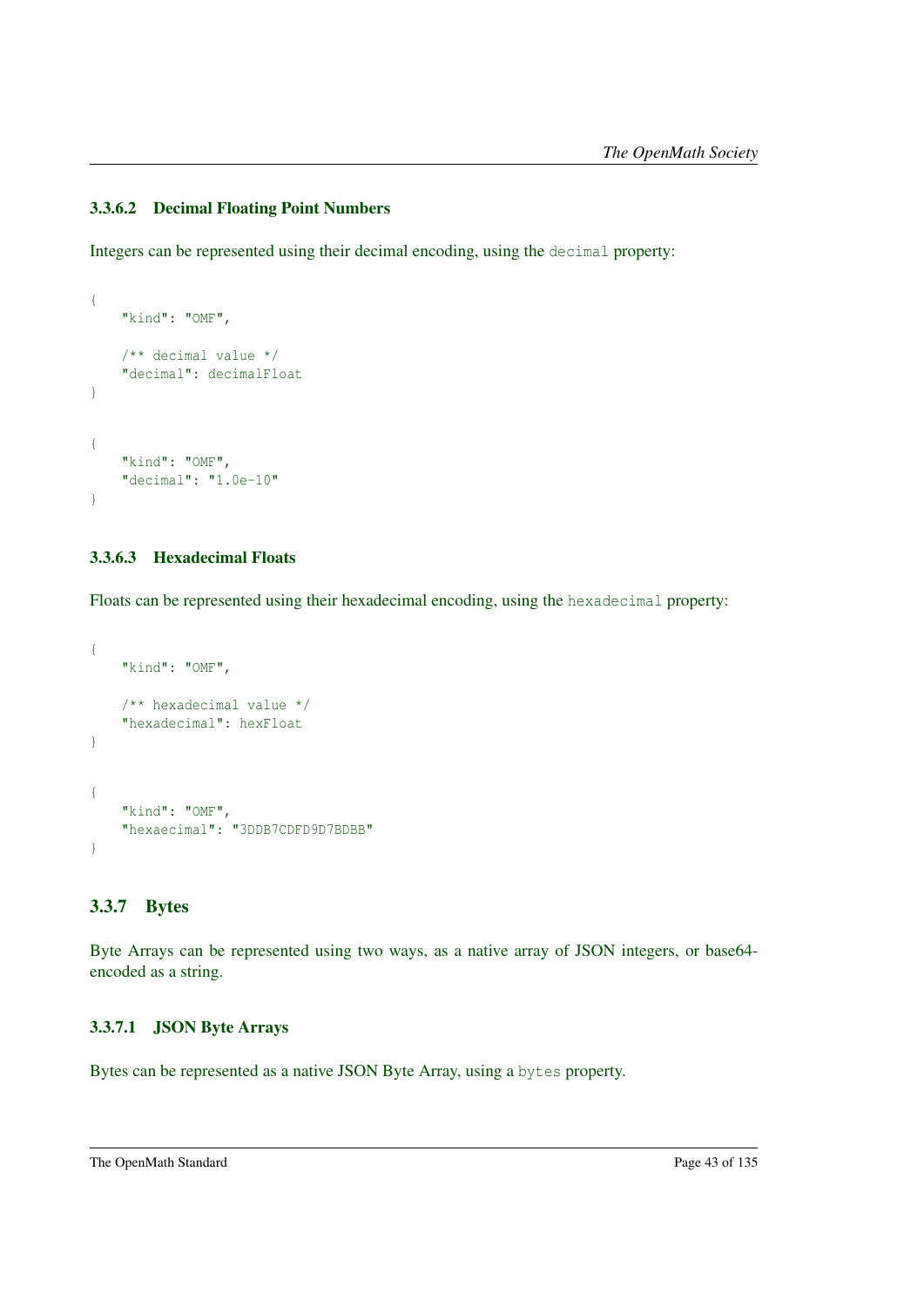```
{
    "kind": "OMB",
   /** an array of bytes */
   "bytes": byte[]
}
{
    "kind": "OMB",
    "bytes": [104, 101, 108, 108, 111, 32, 119, 111, 114, 108, 100]
}
```
### 3.3.7.2 Base64-encoded bytes

Bytes can also be encoded as a base64 encoded string.

```
{
   "kind": "OMB",
    /** a base64 encoded string */
    "base64": base64string
}
{
   "kind": "OMB",
    "base64": "aGVsbG8gd29ybGQ="
}
```
### 3.3.8 Strings

Strings can be represented using normal JSON strings and the OMS type.

```
{
   "kind": "OMSTR",
   /** the string */"string": string
}
```
For example:

```
{
   "kind": "OMSTR",
   "string": "Hello world"
}
```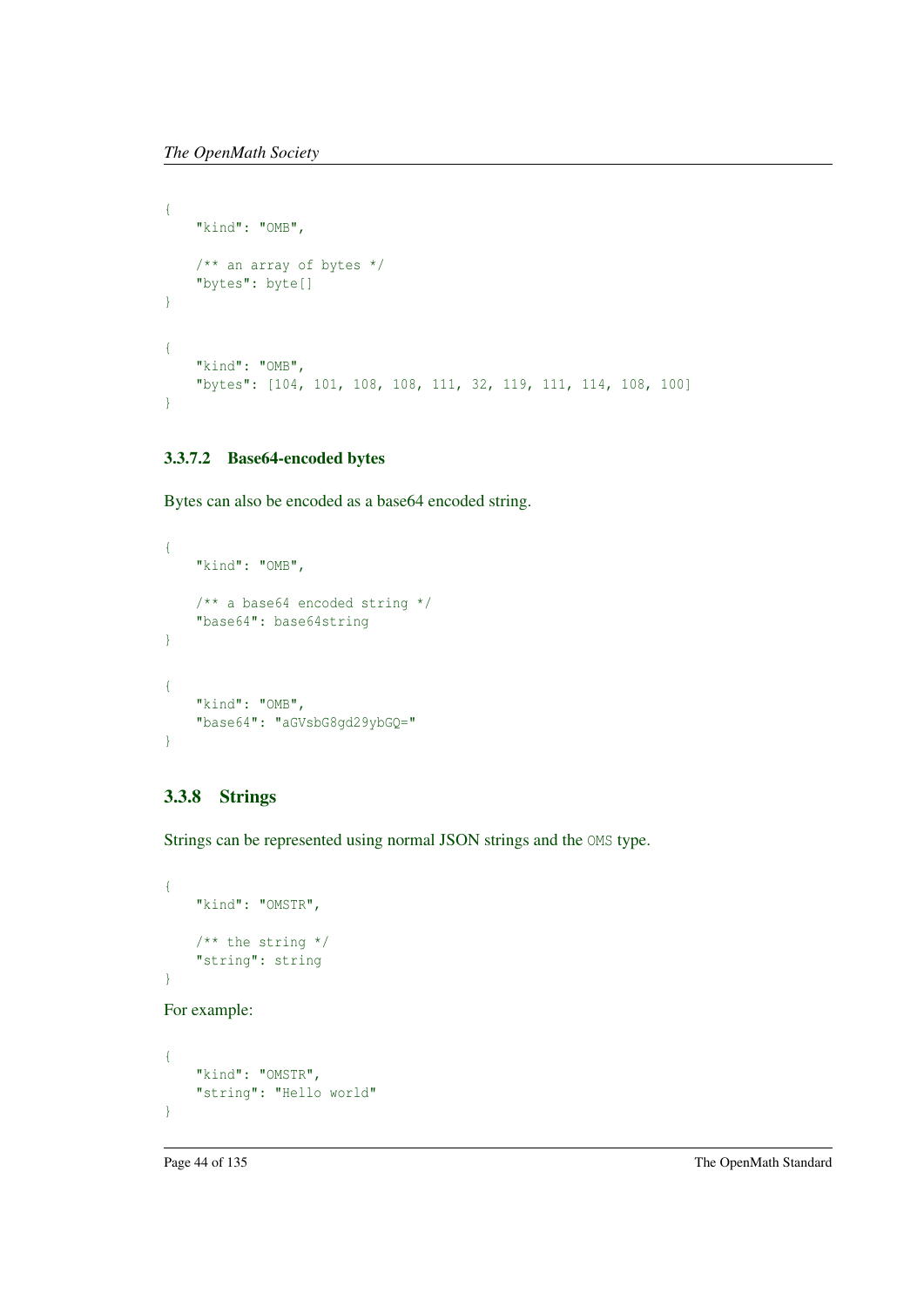### 3.3.9 Applications

Applications can be represented using the OMA type.

```
{
    "kind": "OMA",
    /** the base for the cd, optional */
    "cdbase": uri,
    /** the term that is being applied */
    "applicant": omel,
    /** the arguments that the applicant is being applied to, optional */
    "arguments"?: omel[]
}
```

```
For example:
```

```
{
    "kind": "OMA",
    "applicant": {
        "kind": "OMS",
        "cd": "transc1",
        "name": "sin"
    },
    "arguments": [{
            "kind": "OMV",
            "name": "x"
   }]
}
```
### 3.3.10 Attribution

Attribution can be represented using the OMB type.

```
{
   "kind": "OMATTR",
   /** the base for the cd, optional */"cdbase": uri,
   /** attributes attributed to this object, non-empty */
```
The OpenMath Standard Page 45 of 135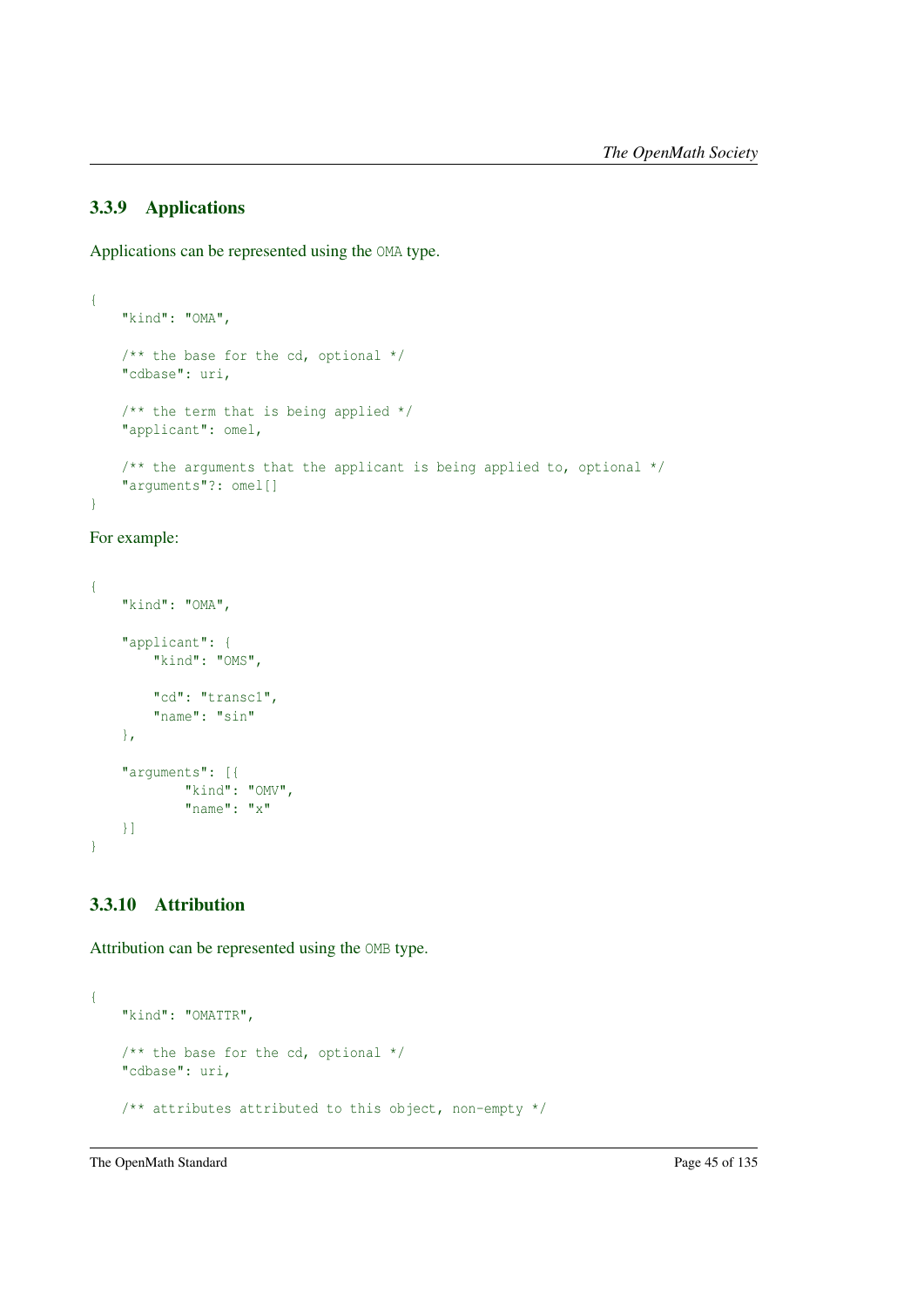```
"attributes": ([
      OMS, omel|OMFOREIGN
    ])[]
    /** object that is being attributed */
    "object": omel
}
```
Here the attributes are being encoded as an array of pairs. Each pair consists of a symbol (the attribute name) and a value (an element or foreign element).

For example:

```
{
    "kind": "OMATTR",
    "attributes": [
        \mathbb{R}{
                  "kind": "OMS",
                  "cd": "ecc",
                  "name": "type"
             },
             {
                  "kind": "OMS",
                  "cd": "ecc",
                  "name": "real"
             }
        \, ]
    \vert,
    "object": {
        "kind": "OMV",
        "name": "x"
    }
}
```
### 3.3.11 Binding

Binding can be represented using the OMB type.

```
{
   "kind": "OMBIND",
   /** the base for the cd, optional */
   "cdbase": uri,
   /** the binder being used */
   "binder": omel
```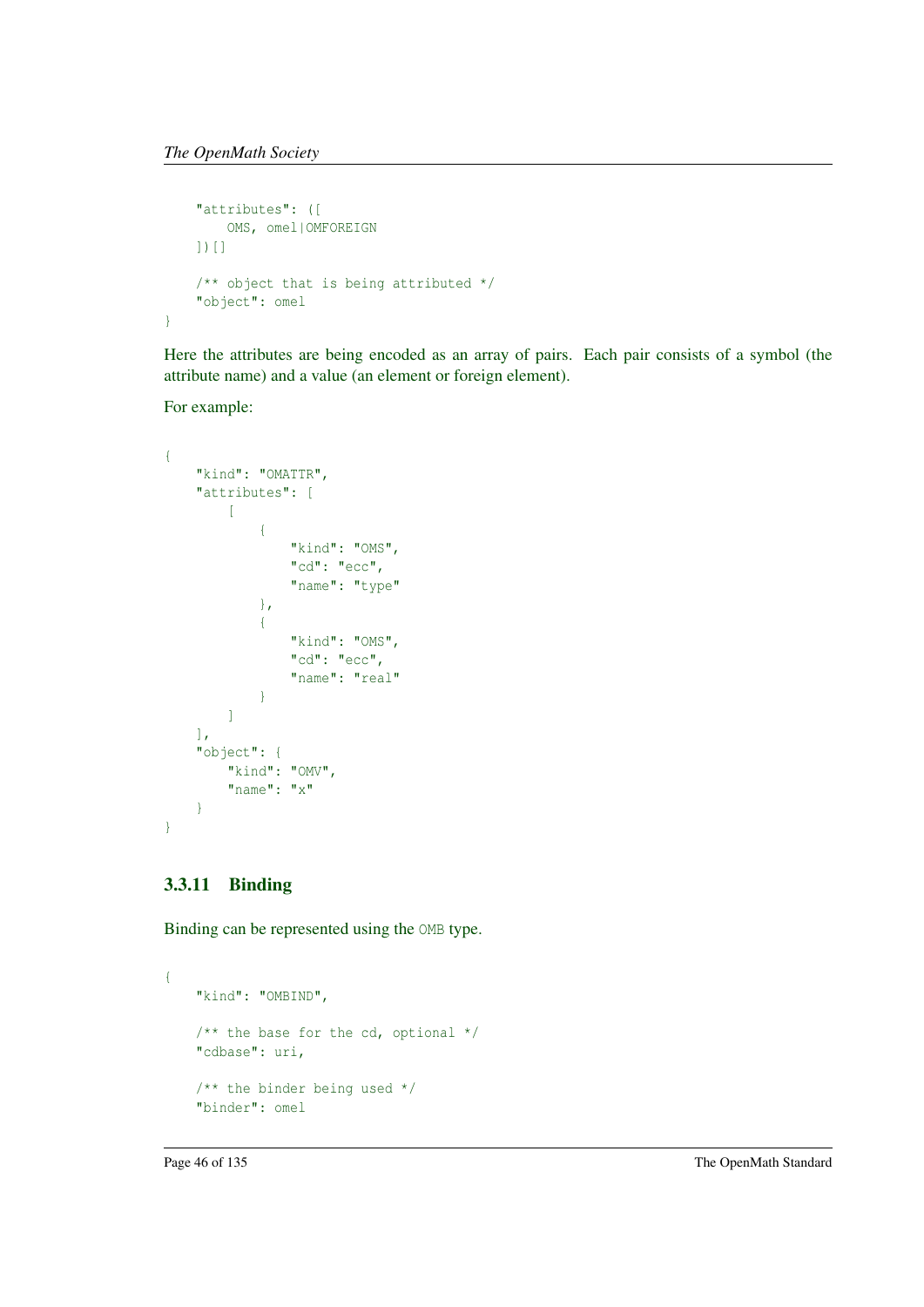```
/** the variables being bound, non-empty */
"variables": (OMV | attvar)[]
/** the object that is being bound */
"object": omel
```
Here, the variables can be a list of variables or attributed variables. Attributed variables are represented using the attvar type. This is any OMATTR element (see above), where the object being attributed is an OMV instance.

For example:

}

```
{
    "kind": "OMBIND",
    "binder":{
        "kind": "OMS",
        "cd": "fns1",
        "name": "lambda"
    },
    "variables":[
        \left\{ \right."kind": "OMV",
             "name": "x"
         }
    ],
    "object": {
         "kind": "OMA",
         "applicant": {
             "kind": "OMS",
             "cd": "transc1",
             "name":"sin"
         },
         "arguments": [
             \left\{ \right."kind":"OMV",
                  "name":"x"
             }
         ]
    }
}
```
### 3.3.12 Errors

Errors can be represented using the OME object:

{

The OpenMath Standard Page 47 of 135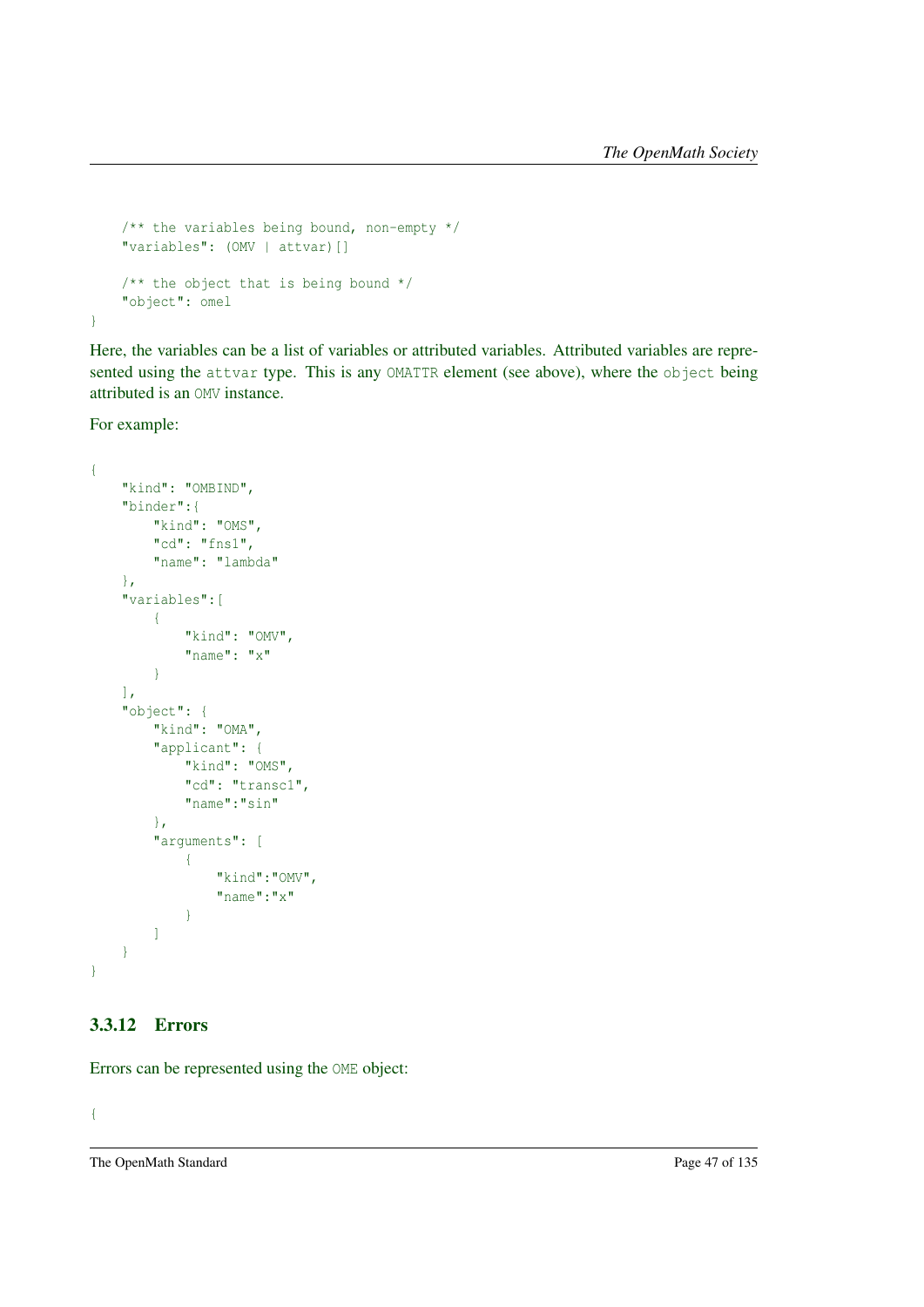```
"kind": "OME",
   /** the error that has occured */
   "error": OMS,
   /** arguments to the error, optional */
   "arguments": (omel|OMFOREIGN)[]
}
```
Here, the variables can be a list of elements or foreign objects.

For example:

```
{
    "kind": "OME",
    "error": {
        "kind": "OMS",
        "cd": "aritherror",
        "name": "DivisionByZero"
    },
    "arguments": [
        {
            "kind": "OMA",
            "applicant": {
                "kind": "OMS",
                "cd": "arith1",
                "name": "divide"
            },
            "arguments": [
                {
                    "kind": "OMV",
                     "name": "x"
                },
                {
                    "kind": "OMI",
                    "integer": 0
                }
            ]
        }
    ]
}
```
### 3.3.13 References and Structure Sharing

Just like in the XML encoding, the OMR type can be used for structure sharing. This can use an href property.

{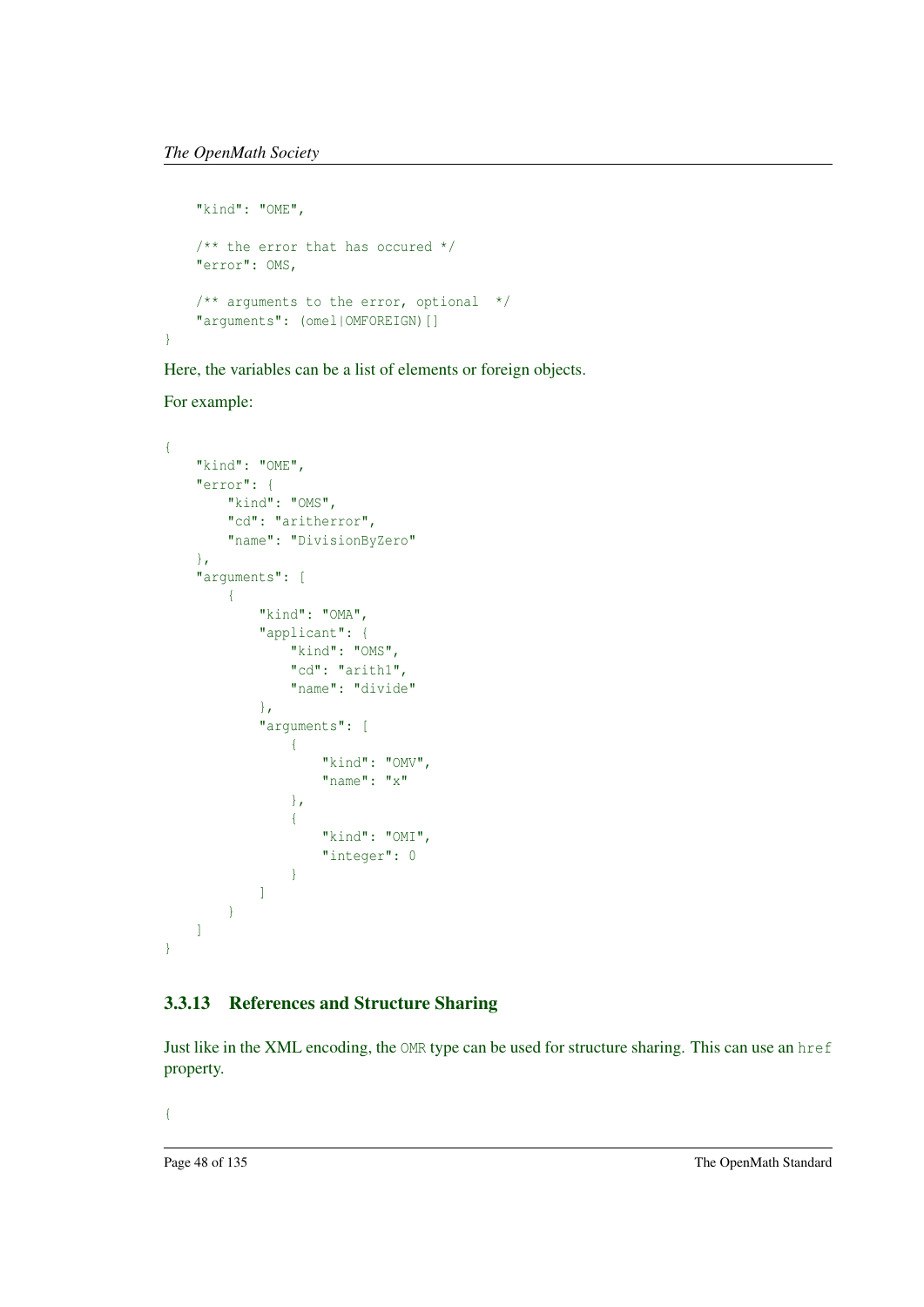```
"kind": "OMR"
    /** element that is being referenced */
   "href": uri
}
```
For example:

```
{
    "kind": "OMOBJ",
    "object": {
        "kind": "OMA",
         "applicant": {
             "kind": "OMV",
             "name": "f"
         },
         "arguments": [
            \left\{ \begin{array}{c} \end{array} \right."kind": "OMA",
                  "id": "t1",
                  "applicant": {
                      "kind": "OMV",
                      "name": "f"
                  },
                  "arguments": [
                       {
                           "kind": "OMA",
                           "id": "t11",
                           "applicant": {
                               "kind": "OMV",
                                "name": "f"
                           },
                           "arguments": [
                                {
                                    "kind": "OMV",
                                    "name": "a"
                                },
                                {
                                    "kind": "OMV",
                                    "name": "a"
                                }
                           ]
                      },
                       {
                           "kind": "OMR",
                           "href": "#t11"
                      }
                  ]
             },
```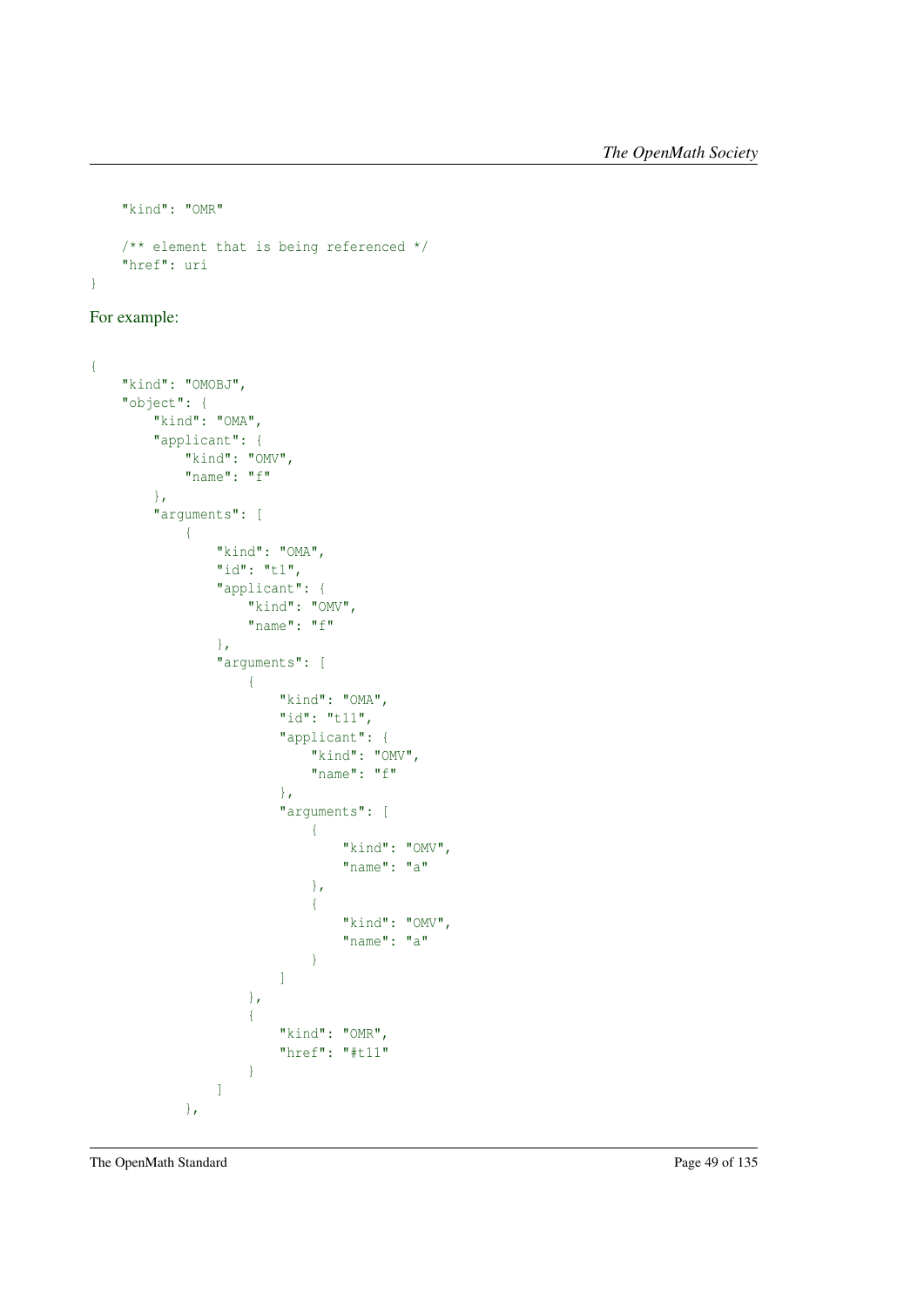```
{
                  "kind": "OMR",
                  "href": "#t1"
             }
        ]
    }
}
```
### 3.3.14 Foreign Objects

Just like in the XML encoding, the OMFOREIGN type can be used for foreign objects. This can use an href property.

```
{
    "kind": "OMFOREIGN"
   /** encoding of the foreign object */
   "encoding"?: string
   /** the foreign object */
   "foreign": any
}
```
For example:

```
{
    "kind": "OMFOREIGN",
    "encoding": "text/latex",
    "foreign": "$x=\frac{1+y}{1+2z^2}$"
}
```
### 3.4 Summary

The key points of this chapter are:

- The XML encoding for *OpenMath* objects uses most common character sets.
- The XML encoding is readable, writable and can be embedded in most documents and transport protocols.
- The binary encoding for *OpenMath* objects should be used when efficiency is a key issue. It is compact yet simple enough to allow fast encoding and decoding of objects.
- JSON is a widely used standard, with implementations in most programming languages, in particular JavaScript and other languages used on the web. The JSON encoding thus makes *OpenMath* objects web-interoparable.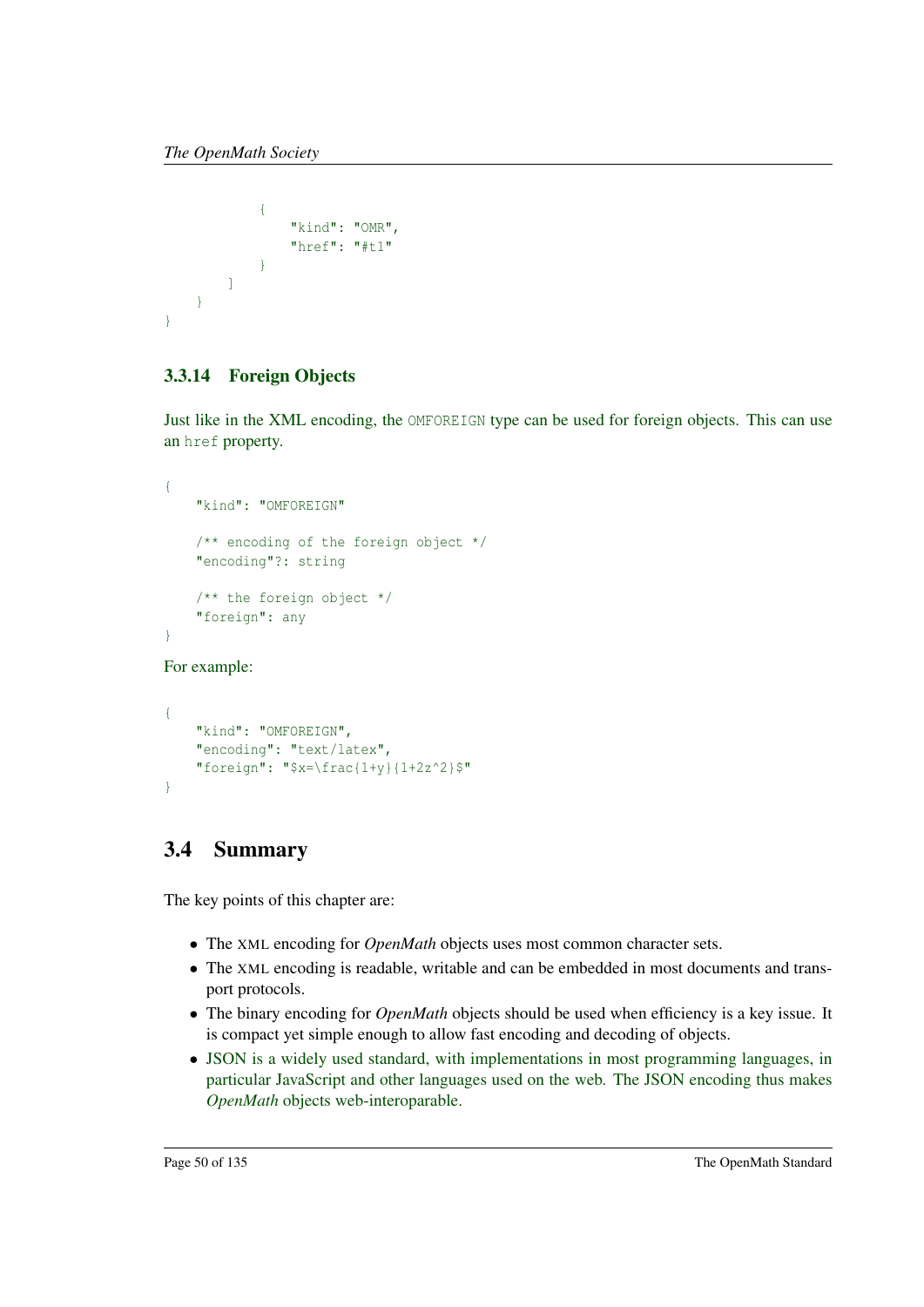## Chapter 4

# Content Dictionaries

In this chapter we give a brief overview of Content Dictionaries before explicitly stating their functionality and encoding.

### 4.1 Introduction

Content Dictionaries (CDs) are central to the *OpenMath* philosophy of transmitting mathematical information. It is the *OpenMath* Content Dictionaries which actually hold the meanings of the objects being transmitted.

For example if application *A* is talking to application *B*, and sends, say, an equation involving multiplication of matrices, then *A* and *B* must agree on what a matrix is, and on what matrix multiplication is, and even on what constitutes an equation. All this information is held within some Content Dictionaries which both applications agree upon.

A *Content Dictionary* holds the meanings of (various) mathematical "words". These words are *OpenMath* basic objects referred to as *symbols* in Section [2.1.](#page-14-0)

With a set of symbol definitions (perhaps from several Content Dictionaries), *A* and *B* can now talk in a common "language".

It is important to stress that it is not Content Dictionaries themselves which are being transmitted, but some "mathematics" whose definitions are held within the Content Dictionaries. This means that the applications must have already agreed on a set of Content Dictionaries which they "understand" (i.e., can cope with to some degree).

In many cases, the Content Dictionaries that an application understands will be constant, and be intrinsic to the application's mathematical use. However the above approach can also be used for applications which can handle every Content Dictionary (such as an *OpenMath* parser, or perhaps a typesetting system), or alternatively for applications which understand a changeable number of Content Dictionaries (perhaps after being sent Content Dictionaries in some way).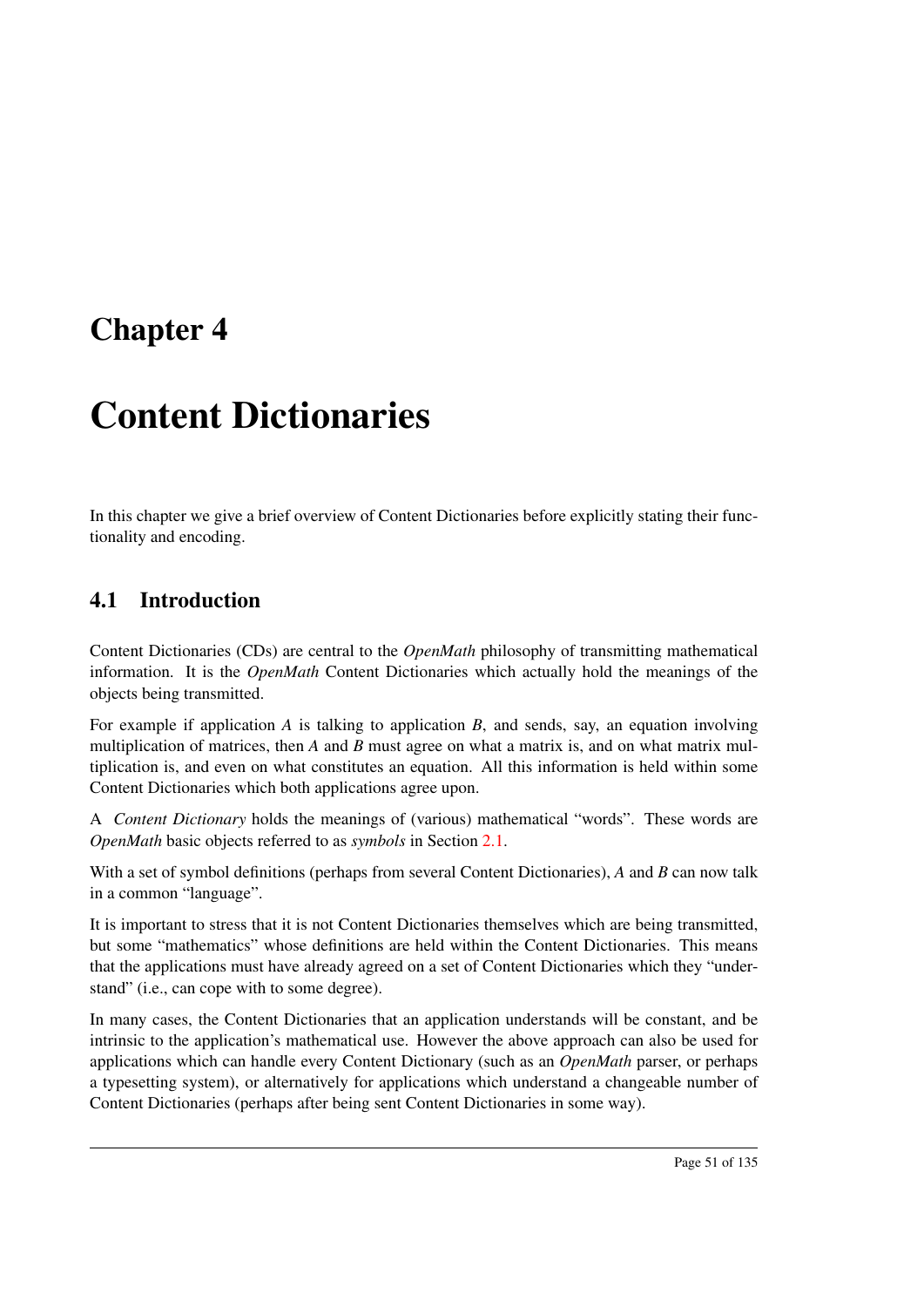The primary use of Content Dictionaries is thought to be for designers of Phrasebooks, the programs which translate between the *OpenMath* mathematical object and the corresponding (often internal) structure of the particular application in question. For such a use the Content Dictionaries have themselves been designed to be as readable and precise as possible.

Another possible use for *OpenMath* Content Dictionaries could rely on their automatic comprehension by a machine (e.g., when given definitions of objects defined in terms of previously understood ones), in which case Content Dictionaries may have to be passed as data. Towards this end, a Content Dictionary has been written which contains a set of symbols sufficient to represent any other Content Dictionary. This means that Content Dictionaries may be passed in the same way as other (*OpenMath*) mathematical data.

Finally, the syntax of the reference encoding for Content Dictionaries has been designed to be relatively easy to learn and to write, and also free from the need for any specialist software. This is because it is acknowledged that there is an enormous amount of mathematical information to represent, and so most Content Dictionaries are written by "ordinary" mathematicians, encoding their particular fields of expertise. A further reason is that the mathematics conveyed by a specific Content Dictionary should be understandable independently of any application.

The key points from this section are:

- Content Dictionaries should be readable and precise to help Phrasebook designers,
- Content Dictionaries should be readily write-able to encourage widespread use,
- It ought to be possible for a machine to understand a Content Dictionary to some degree.

### <span id="page-56-0"></span>4.2 Abstract Content Dictionaries

In this section we define the abstract structure of Content Dictionaries.

A Content Dictionary consists of the following mandatory pieces of information:

- 1. A *name* corresponding to the rules described in Section [2.3.](#page-20-0)
- 2. A *description* of the Content Dictionary.
- 3. A *revision date*, the date of the last change to the Content Dictionary. Dates should be stored in the ISO-compliant format YYYY-MM-DD, e.g. 1966-02-03.
- 4. A *review date*, a date until which the content dictionary is guaranteed to remain unchanged.
- 5. A *version number* which consists of a major and minor part (see Section [4.2.2\)](#page-58-0).
- 6. A *status*, as described in Section [4.2.1.](#page-57-0)
- 7. A *CD base* which, when combined with the CD name, forms a unique identifier for the Content Dictionary. It may or may not refer to an actual location from which it can be retrieved.
- 8. A series of one or more *symbol definitions* as described below.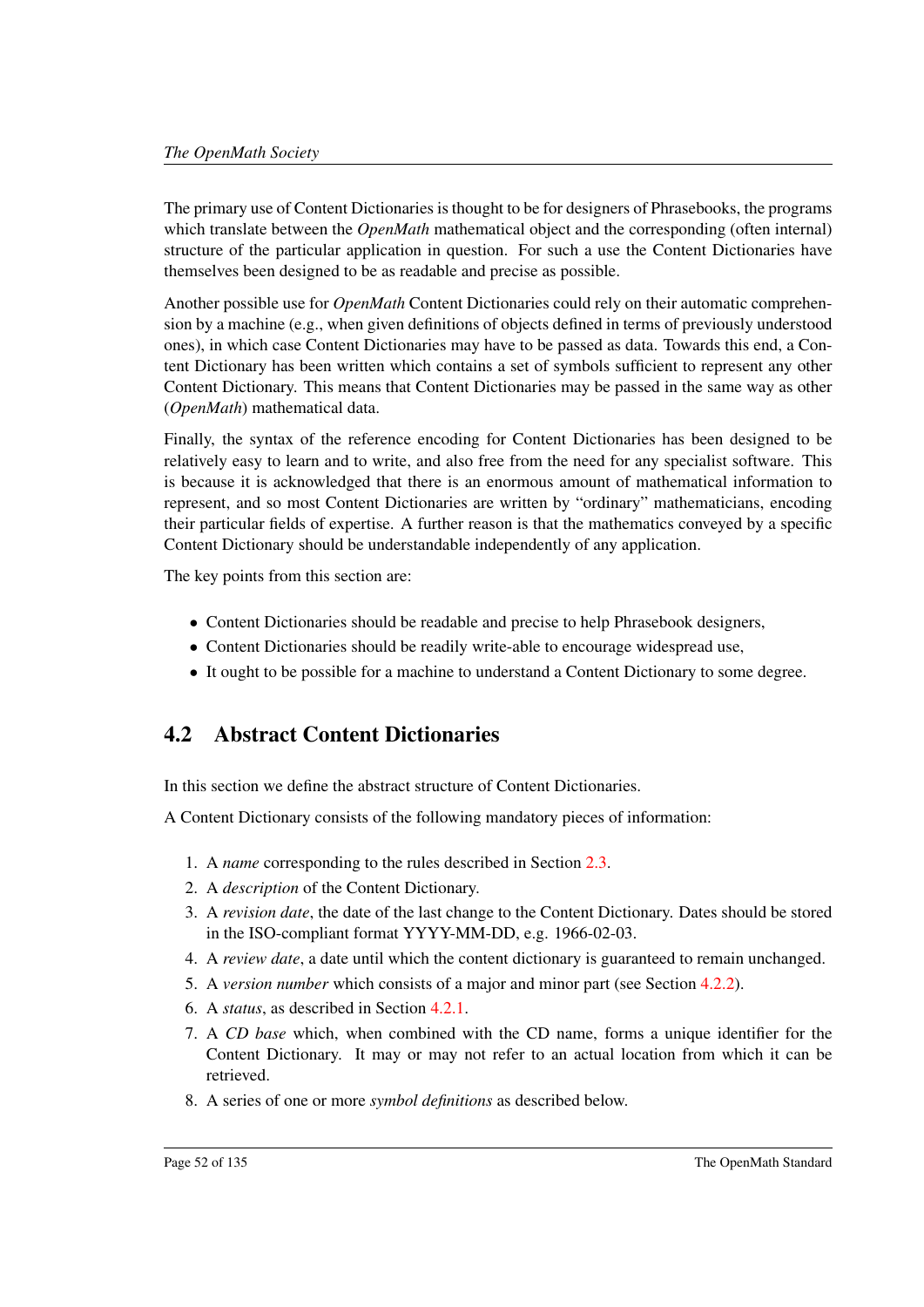A symbol definition consists of the following pieces of information:

- 1. A mandatory *name* corresponding to the rules described in Section [2.3.](#page-20-0)
- 2. A mandatory *description* of the symbol, which can be as formal or informal as the author likes.
- 3. An optional *role* as described in Section [2.1.4.](#page-16-0)
- 4. Zero or more *commented mathematical properties* which are mathematical properties of the symbol expressed in a mechanism other than *OpenMath*.
- 5. Zero or more *formal mathematical properties* which are mathematical properties of the symbol expressed in *OpenMath*. Note that it is common for commented and formal mathematical properties to be introduced in pairs, with the former describing the latter.

A Formal Mathematical Property may be given an optional *kind* attribute. An author of a Content Dictionary may use this to indicate whether, for example, the property provides an algorithm for evaluation of the concept it is associated with. At present no fixed scheme is mandated for how this information should be encoded or used by an application.

6. Zero or more *examples* which are intended to demonstrate the use of the symbol within an *OpenMath* object.

Some pieces of information which might logically be thought to be part of a Content Dictionary, such as the types or signatures of symbols, are better represented externally. This allows for new variants to be associated with Content Dictionaries without the Dictionaries themselves being changed. A model for signatures is given in Section [4.4.1.](#page-61-0)

Content Dictionaries may be grouped into *CD Groups*. These groups allow applications to easily refer to collections of Content Dictionaries. One particular CDGroup of interest is the "MathML CDGroup". This group consists of the collection of core Content Dictionaries that is designed to have the same semantic scope as the content elements of MathML [\[23\]](#page-138-0). *OpenMath* objects built from symbols that come from Content Dictionaries in this CDGroup may be expected to be easily transformed between *OpenMath* and MathML encodings. The detailed structure of a CDGroup is described in Section [4.4.2](#page-63-0) below.

### <span id="page-57-0"></span>4.2.1 Content Dictionary Status

The status of a Content Dictionary can be either

- official: approved by the *OpenMath* Society according to the procedure outlined in Section [4.5;](#page-66-0)
- experimental: under development and thus liable to change;
- private: used by a private group of *OpenMath* users;
- obsolete: an obsolete Content Dictionary kept only for archival purposes.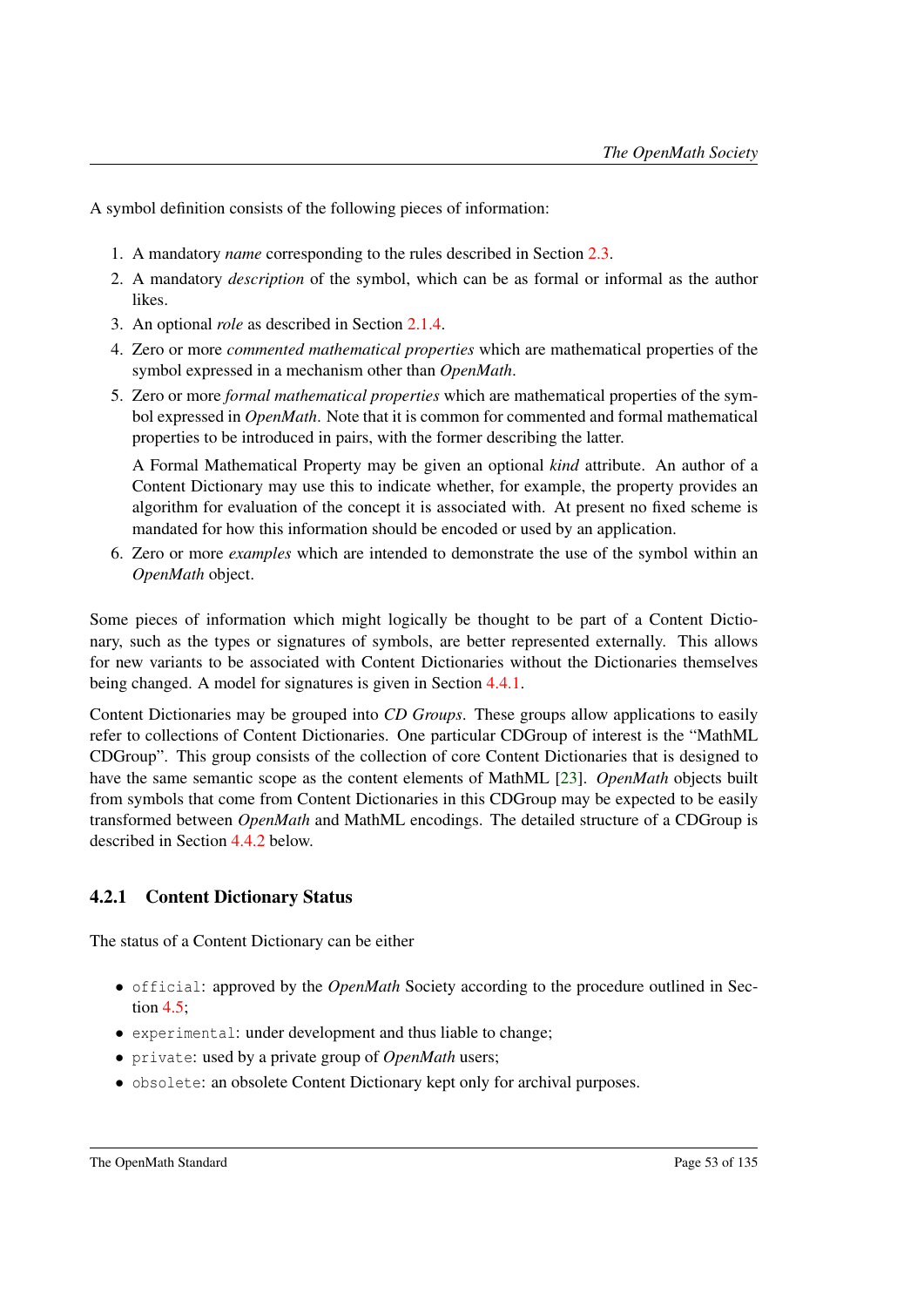### <span id="page-58-0"></span>4.2.2 Content Dictionary Version Numbers

A version number must consist of two parts, a major version and a revision, both of which should be non-negative integers. In CDs that do not have status *experimental*, the version number should be a positive integer.

Unless a CD has status *experimental*, no changes should ever be introduced that invalidate objects built with previous versions. Any change that influences phrasebook compliance, like adding a new symbol to a Content Dictionary, is considered a major change and should be reflected by an increase in the major version number. Other changes, like adding an example or correcting a description, are considered minor changes. For minor changes the version number is not changed, but an increase should be made to the revision number. Note that a change such as removing a symbol should not be made unless the CD has status *experimental*. Should this be required then a new CD with a different name should be produced so as not to invalidate existing objects.

When the major version number is increased, the revision number is normally reset to zero.

As detailed in Chapter [5,](#page-67-0) *OpenMath* compliant applications state which versions of which CDs they support.

### 4.3 The Reference Encoding for Content Dictionaries

The reference encoding of Content Dictionaries are as XML documents. A valid Content Dictionary document should conform to the Relax NG Schema for Content Dictionaries given in Section [4.3.1.](#page-58-1)

An example of a complete Content Dictionary is given in Appendix Appendix [A.1,](#page-73-0) which is the Meta Content Dictionary for describing Content Dictionaries themselves. A more typical Content Dictionary is given in Appendix [A.2,](#page-79-0) the arith1 Content Dictionary for basic arithmetic functions.

### <span id="page-58-1"></span>4.3.1 The Relax NG Schema for Content Dictionaries

```
# *********************************************
#
# Relax NG Schema for OpenMath CD
#
# *********************************************
default namespace = "http://www.openmath.org/OpenMathCD"
include "openmath2.rnc" {start = CD}
CDComment = element CDComment { text }
CDName = element CDName { xsd:NCName }
CDUses = element CDUses { CDName* }
CDURL = element CDURL { xsd:anyURI }
```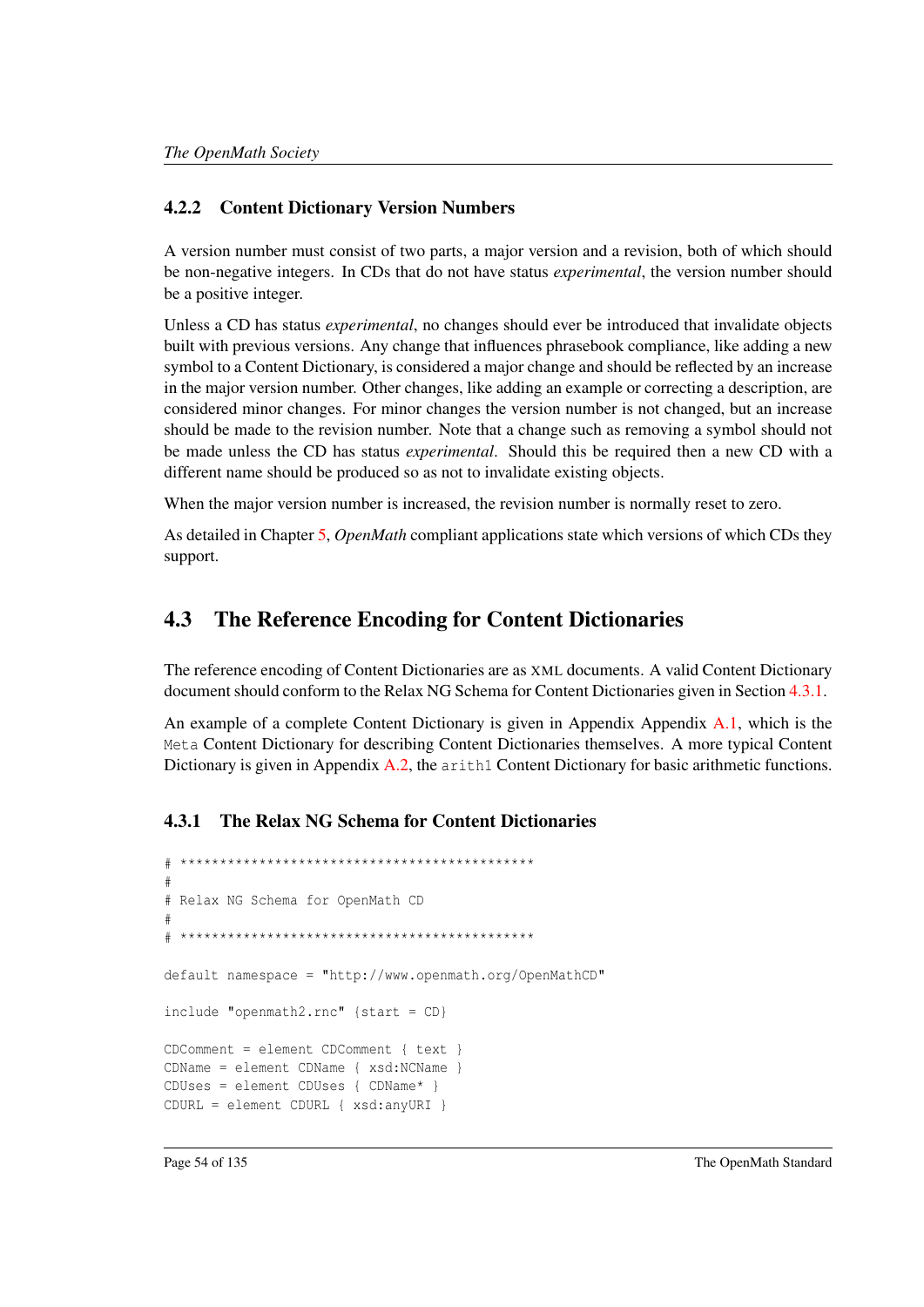```
CDBase = element CDBase { xsd:anyURI }
text - or - om = (text | OMOBJ)*CDReviewDate = element CDReviewDate { xsd:date }
CDDate = element CDDate { xsd:date }
CDVersion = element CDVersion { xsd:nonNegativeInteger }
CDRevision = element CDRevision { xsd:nonNegativeInteger }
CDStatus = element CDStatus {
   "official" |
   "experimental" |
   "private" |
   "obsolete"}
Description = element Description { text }
Name = element Name { xsd:NCName }
Role = element Role {
  "binder" |
   "attribution" |
   "semantic-attribution" |
   "error" |
   "application" |
   "constant" }
CMP = element CMP { text }
FMP = element FMP {
  attribute kind {xsd:string}?,
  OMOBJ
 }
# allow embedded OM
Example = element Example { text-or-om }
CDDefinition =
  element CDDefinition {
    CDComment*,
    (Name & Role? & Description),
   (CDComment | Example | FMP | CMP)*
  }
CD =element CD {
    attribute version { xsd:string }?,
    attribute cdgroup { xsd:anyURI }?,
    (CDComment* & Description? &
     CDName & CDURL? & CDBase? &
     CDReviewDate? & CDDate & CDStatus &
     CDUses? &
    CDVersion & CDRevision),
    ( CDDefinition,CDComment* )+
  }
```
### <span id="page-59-0"></span>4.3.2 Further Description of the CD Schema

We now describe the elements used in the above schema in terms of the abstract description of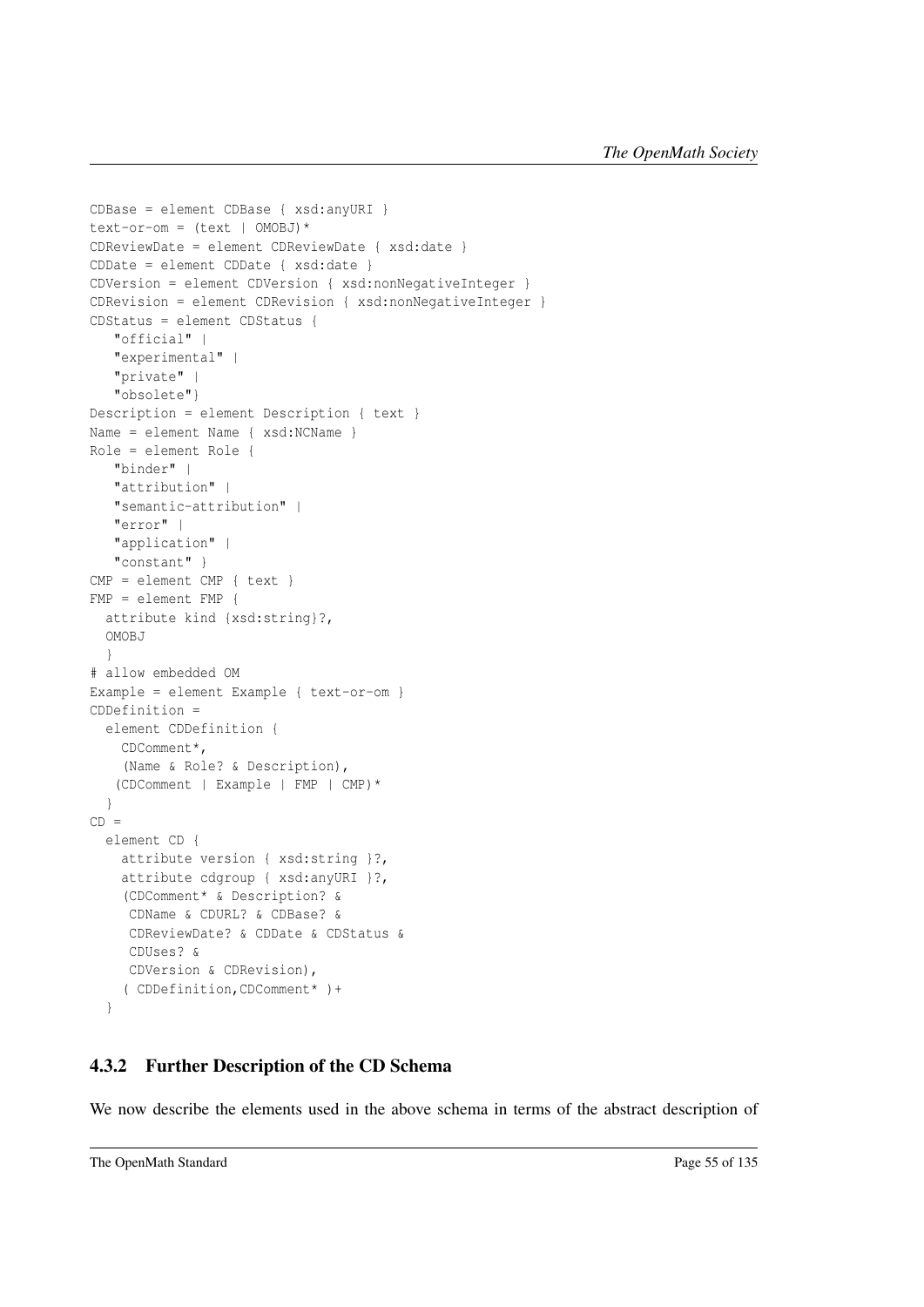CDs in Section [4.2.](#page-56-0) Unless stated otherwise information is encoded as the content of the relevant element.

**CD** The CD element can take an optional version attribute which indicate to which version of the *OpenMath* standard it conforms. In previous versions of this standard this attribute did not exist, so any *OpenMath* object without such an attribute must conform to version 1 (or equivalently 1.1) of the *OpenMath* standard. Objects which conform to the description given in this document should have version="2.0". The value of the version attribute on the CD element determines the default value for all contained OMOBJ elements. Similarly, the value of the optional cdgroup attribute determines the default of cdgroup contained OMOBJ elements.

**CDName** The name of the Content Dictionary.

- **Description** The text occurring in the Description element is used to give a description of the enclosing element, which could be a symbol or the entire Content Dictionary. The content of this element can be any XML text.
- **CDReviewDate** The review date of the Content Dictionary.
- **CDDate** The revision date of this version of the Content Dictionary.
- **CDVersion** The major version number of the CD.
- **CDRevision** The minor version number of the CD.
- **CDStatus** The status of the Content Dictionary.
- **CDBase** The CD base of the CD.
- **CDURL** The text occurring in the CDURL element should be a valid URL where the source file for the Content Dictionary encoding can be found (if it exists). The filename should conform to ISO 9660 [\[15\]](#page-138-1).
- **CDUses** The content of this element should be a series of CDName elements, each naming a Content Dictionary used in the Example and FMPs of the current Content Dictionary. This element is optional and deprecated since the information can easily be extracted automatically.
- **CDComment** The content of this element should be text that does not convey any crucial information concerning the current Content Dictionary. It can be used in the Content Dictionary header to report the author of the Content Dictionary and to log change information. In the body of the Content Dictionary, it can be used to attach extra remarks to certain symbols.
- **CDDefinition** The element which contains the definition of an individual symbol.
- **Name** The name of a symbol.
- **Role** The role of a symbol: it must be one of *binder*, *attribution*, *semantic-attribution*, *error*, *application*, or *constant*.
- **Example** The text occurring in the Example element is used to give examples of the enclosing symbol, and can be any XML text. In addition to text the element may contain examples as XML encoded *OpenMath*, inside OMOBJ elements. Note that Examples must be with respect to some symbol and cannot be "loose" in the Content Dictionary.
- **CMP** A Commented Mathematical Property.
- **FMP** A Formal Mathematical Property. It may take an optional kind attribute.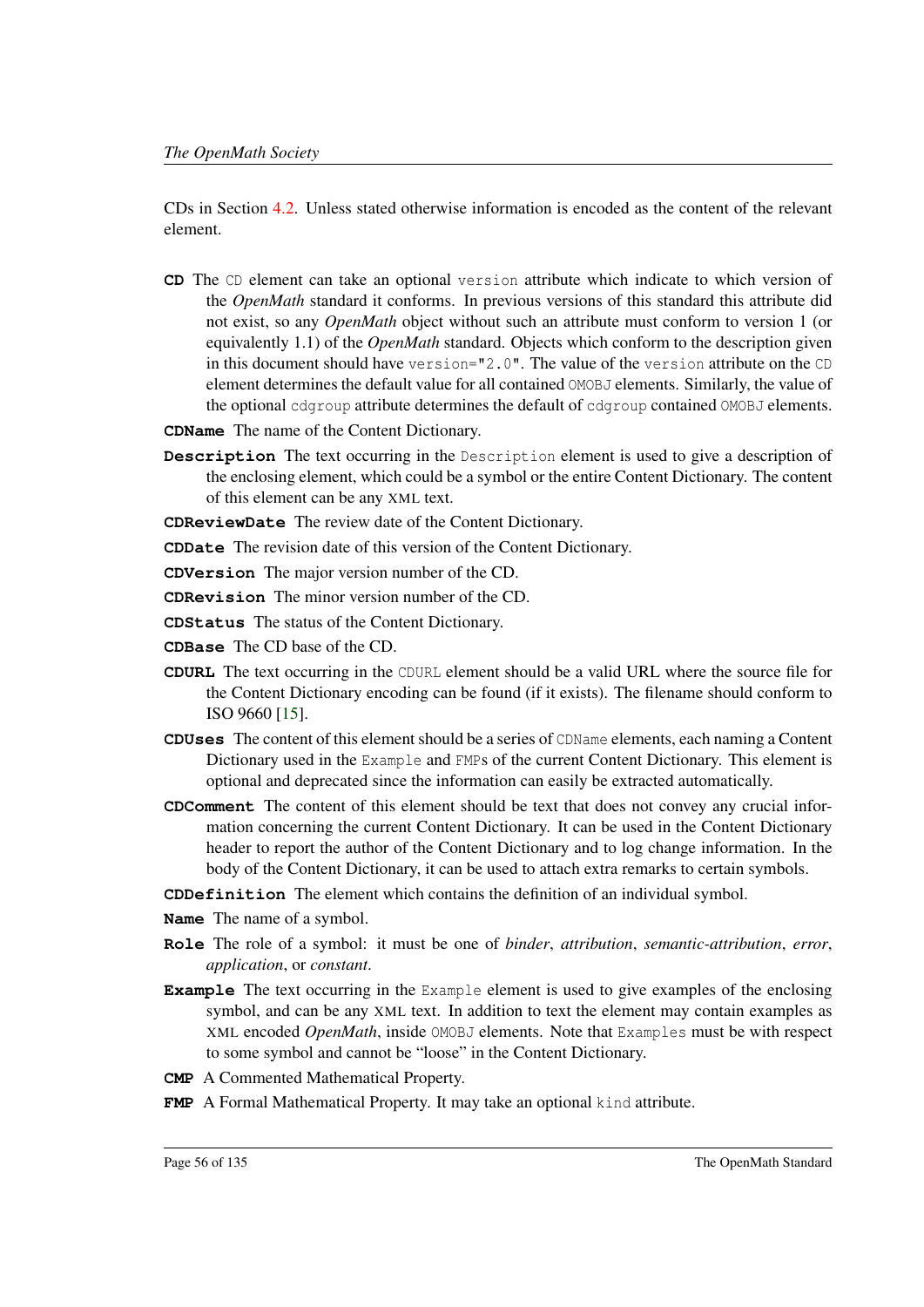### 4.4 Additional Information

Content Dictionaries contain just one part of the information that can be associated to a symbol in order to define its meaning and its functionality. *OpenMath* Signature dictionaries, CDGroups, and possibly collections of extra mathematical properties, are used to convey the different aspects that as a whole make up a mathematical definition.

### <span id="page-61-0"></span>4.4.1 Signature Dictionaries

*OpenMath* may be used with any type system. One just needs to produce a Content Dictionary which gives the constructors of the type system, and then one may build *OpenMath* objects representing types in the given type system. These are typically associated with *OpenMath* objects via the *OpenMath* attribution constructor.

A Small Type System, called STS, has been designed to give semi-formal signatures to *OpenMath* symbols and is documented in [\[7\]](#page-137-3). The signature file given in Appendix [A.3](#page-98-0) is based on this formalism. Using the same mechanism, [\[6\]](#page-137-4) shows how pure type systems can also be employed to assign types to *OpenMath* symbols.

### 4.4.1.1 Abstract Specification of a Signature Dictionary

Signature dictionaries have a header which specifies the type system being used and the Content Dictionary containing the symbols for which signatures are being given. Each signature takes the form of an *OpenMath* object in an appropriate encoding.

- 1. A *type definition*: the name of the Content Dictionary or of the CDGroup (cfg. Section [4.4.2\)](#page-63-0) that represents the type system being used.
- 2. A *CD name*: the name of the CD for which signatures are being defined.
- 3. A *review date* as defined in Section [4.2.](#page-56-0)
- 4. A *status*: as defined in Section [4.2.](#page-56-0)
- 5. A series of *signatures* which are *OpenMath* objects in some encoding. The objects must represent types as defined by the type definition.

### <span id="page-61-1"></span>4.4.1.2 A Relax NG Schema for a Signature Dictionary

The following is a reference encoding of a signature dictionary, designed to be used with Content Dictionaries in the XML encoding.

# \*\*\*\*\*\*\*\*\*\*\*\*\*\*\*\*\*\*\*\*\*\*\*\*\*\*\*\*\*\*\*\*\*\*\*\*\*\*\*\*\*\*\*\*\* # # Relax NG Schema for OpenMath CD Signatures

The OpenMath Standard Page 57 of 135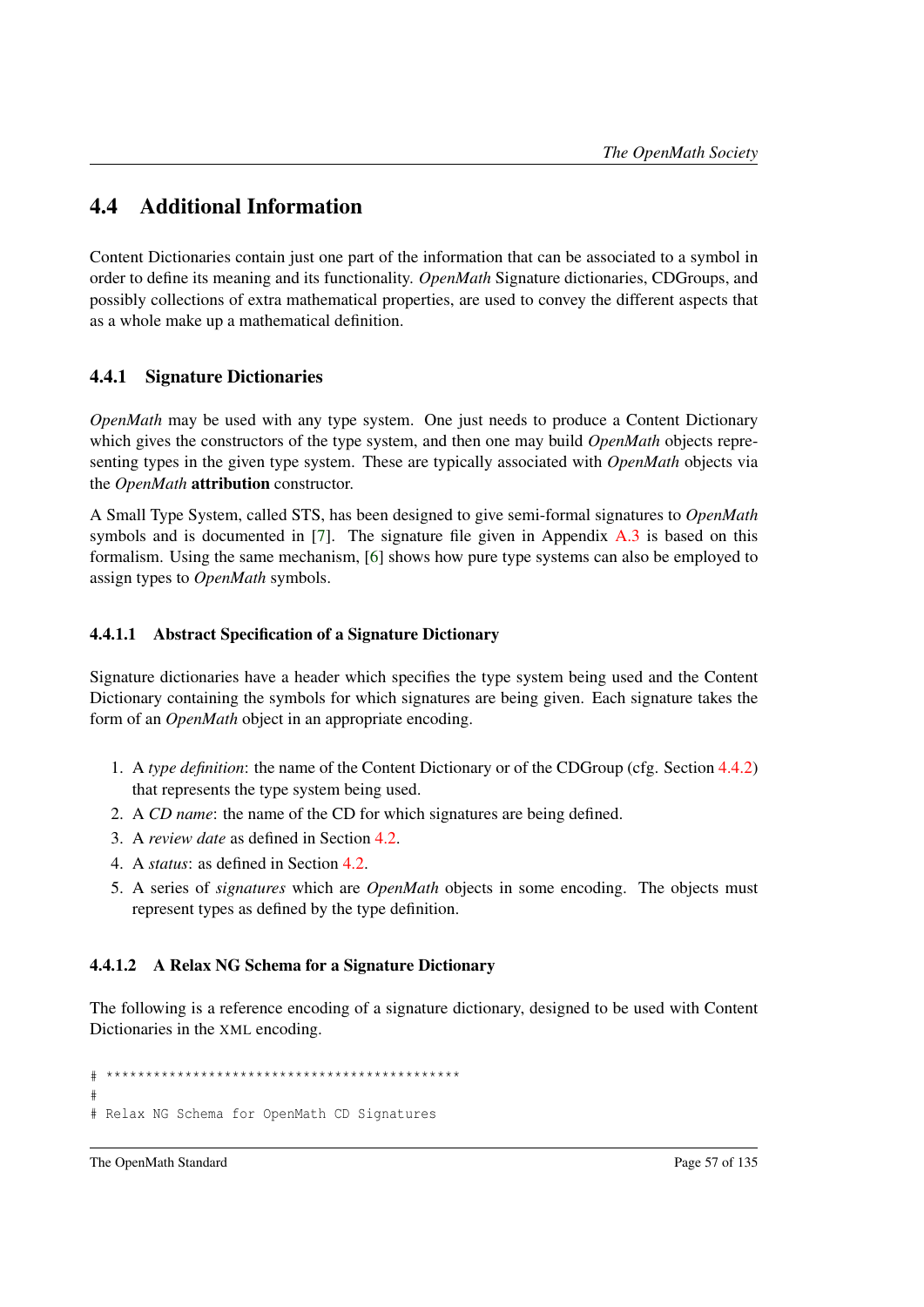```
#
# *********************************************
default namespace = "http://www.openmath.org/OpenMathCDS"
include "openmath2.rnc" { start = CDSignatures }
CDSComment = element CDSComment { text }
CDSReviewDate = element CDSReviewDate { text }
CDSStatus = element CDSStatus {
   "official" |
   "experimental" |
   "private" |
   "obsolete"}
CDSignatures =
 element CDSignatures {
   attlist.CDSignatures,
    (CDSComment)*,
    (CDSReviewDate? & CDSStatus),
    (CDSComment | Signature)*
 }
attlist.CDSignatures =
 attribute cd { xsd:NCName },
 attribute type { xsd:NCName }?,
 attribute cdgroup { xsd:anyURI }?,
 attribute cdurl { xsd:anyURI }?,
 attribute version { xsd:string }?
Signature = element Signature { attlist.Signature, OMOBJ? }
attlist.Signature = attribute name { text }
```
The CDSignatures element specifies which CD the Signature elements contained pertain to via the cd attribute. The optional cdurl can be used to specify the canonical URI of that CD if it is not identifiable by other means. The CDSignatures element can take an optional version attribute which indicates to which version of the *OpenMath* standard it conforms. In previous versions of this standard this attribute did not exist, so any *OpenMath* object without such an attribute must conform to version 1 (or equivalently 1.1) of the *OpenMath* standard. Objects which conform to the description given in this document should have version="2.0". The value of the version attribute on the CDSignatures element determines the default value for all contained OMOBJ elements. Similarly, the value of the optional cdgroup attribute determines the default of cdgroup contained OMOBJ elements.

The contents of the CDSignatures element are made up of CDSComment, CDSReviewDate, and CDSStatus, which are completely analogous to their CD counterparts (see Section [4.3.2\)](#page-59-0) and Signature elements, which we will describe by way of an example next.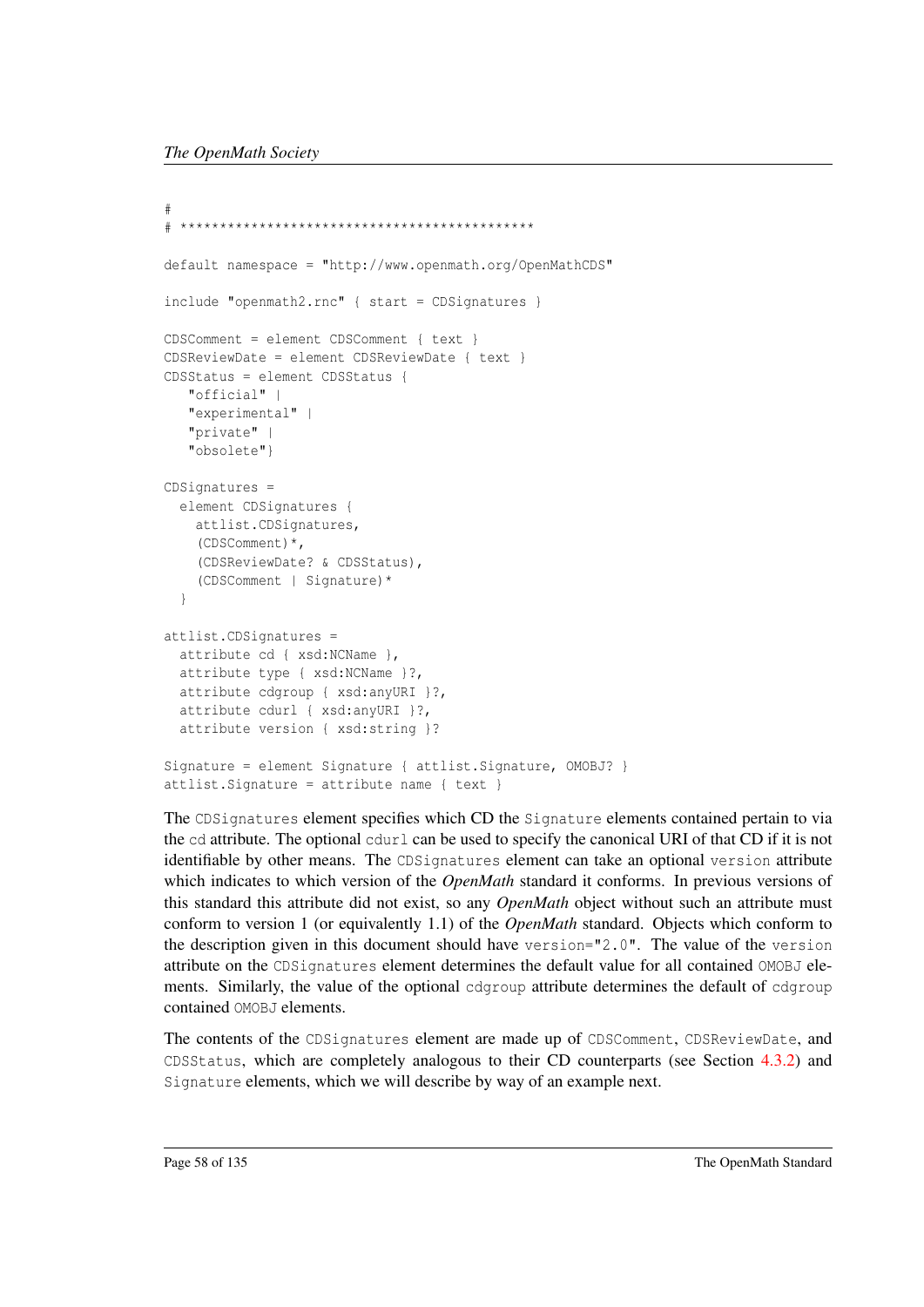### 4.4.1.3 Examples

An example of a signature dictionary for the type system STS and the arith1 Content Dictionary is given in Appendix [A.3.](#page-98-0) Each signature entry is similar to the following one for the *OpenMath* symbol <OMS cd="arith1" name="plus"/>:

```
<Signature name="plus">
<OMOBJ version="2.0">
 <OMA>
  <OMS name="mapsto" cd="sts"/>
 < OMA ><OMS name="nassoc" cd="sts"/>
  <OMV name="AbelianSemiGroup"/>
  \langle / \cap MA><OMV name="AbelianSemiGroup"/>
</OMA>
\langle/OMORJ</Signature>
```
Conceptually, it associates the symbol plus with an *OpenMath*-encoded type; here an n-ary function from an Abelian Semigroup to itself.

### <span id="page-63-0"></span>4.4.2 CDGroups

The CD Group mechanism is a convenience mechanism for identifying collections of CDs and specifying their location by an URI. A CD Group file is an XML document used in the (static or dynamic) negotiation phase where communicating applications declare and agree on the Content Dictionaries which they process. It is a complement, or an alternative, to the individual declaration of Content Dictionaries understood by an application. Additionally, a CD Group file can also be used as a catalog for defaulting the CD bases of *OpenMath* symbols. Note that CD Groups do *not* affect the *OpenMath* objects themselves. Symbols in an object always refer to content dictionaries, not groups.

For an application to declare that it "understands CDGroup G" is exactly equivalent to, and interchangeable with, the declaration that it "understands Content Dictionaries  $x_1, x_2, \ldots, x_n$ ", where  $x_1$ , ...  $x_n$  are the members of CDGroup G.

### 4.4.2.1 The Specification of CDGroups

CDGroups are XML documents, hence a valid CDGroup should

- $\bullet$  be valid according to the schema given in Figure [4.1,](#page-64-0)
- adhere to the extra conditions on the content of the elements given in Section [4.4.2.2.](#page-65-0)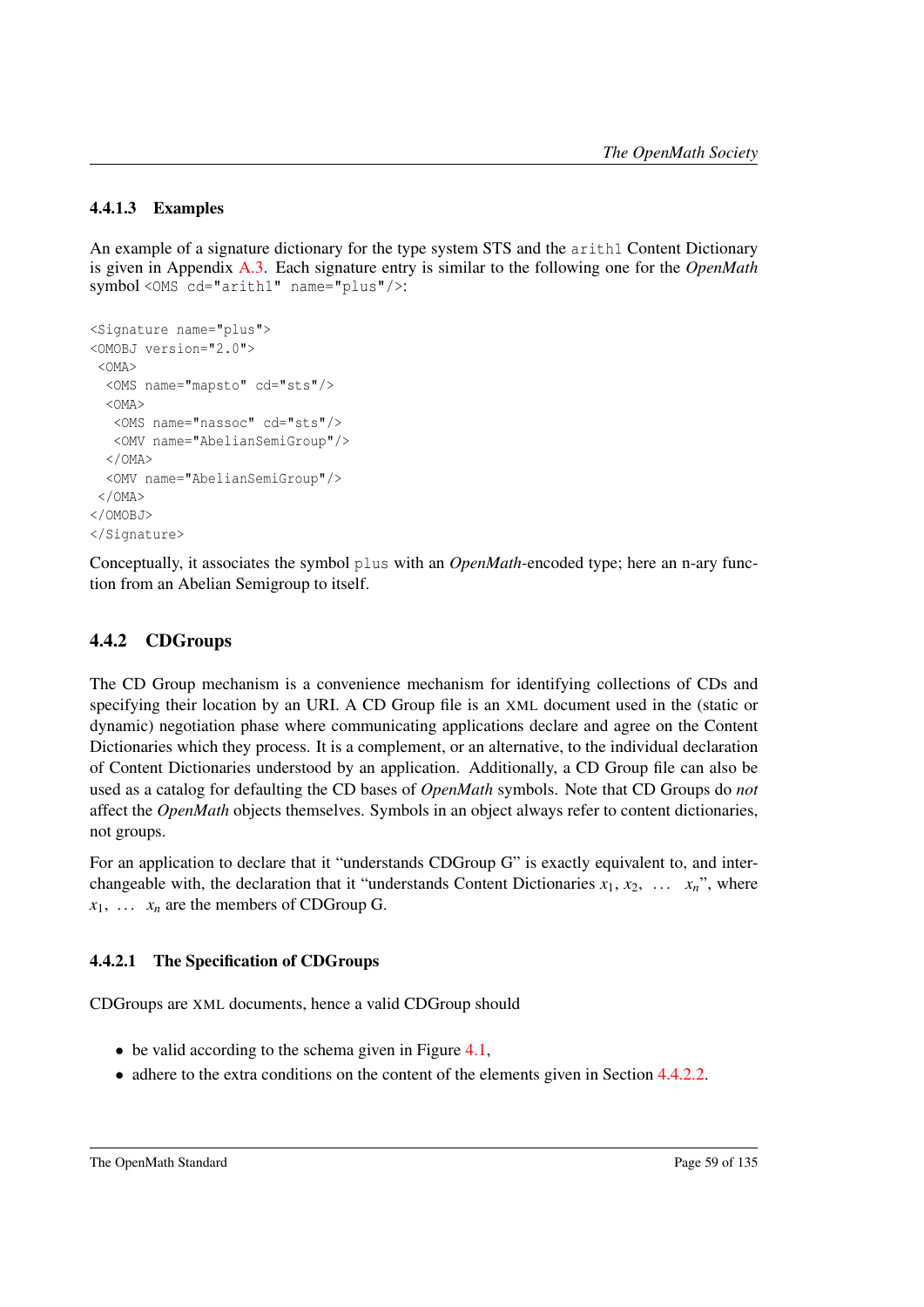```
# Schema for OpenMath CD groups
# info on the CD group itself
default namespace = "http://www.openmath.org/OpenMathCDG"
CDGroupName = element CDGroupName { xsd:NCName }
CDGroupVersion = element CDGroupVersion { xsd:nonNegativeInteger }
CDGroupRevision = element CDGroupRevision { xsd:nonNegativeInteger }
CDGroupURL = element CDGroupURL { xsd:anyURI }
CDGroupDescription = element CDGroupDescription { text }
# info on the CDs in the group
CDComment = element CDComment { text }
CDGroupMember =
  element CDGroupMember {CDComment?, CDName, CDVersion?, CDURL?}
CDGroupInclude = element CDGroupInclude { xsd:anyURI }
CDName = element CDName { xsd:NCName }
CDVersion = element CDVersion { xsd:nonNegativeInteger }
CDURL = element CDURL { text }
# structure of the group
CDGroup =
 element CDGroup {
    attribute version { xsd:string }?,
   CDGroupName,
   CDGroupVersion,
   CDGroupRevision?,
    CDGroupURL,
    CDGroupDescription,
    (CDGroupMember | CDComment | CDGroupInclude)*
  }
start = CDGroup
```
<span id="page-64-0"></span>Figure 4.1: Relax NG Specification of CDGroups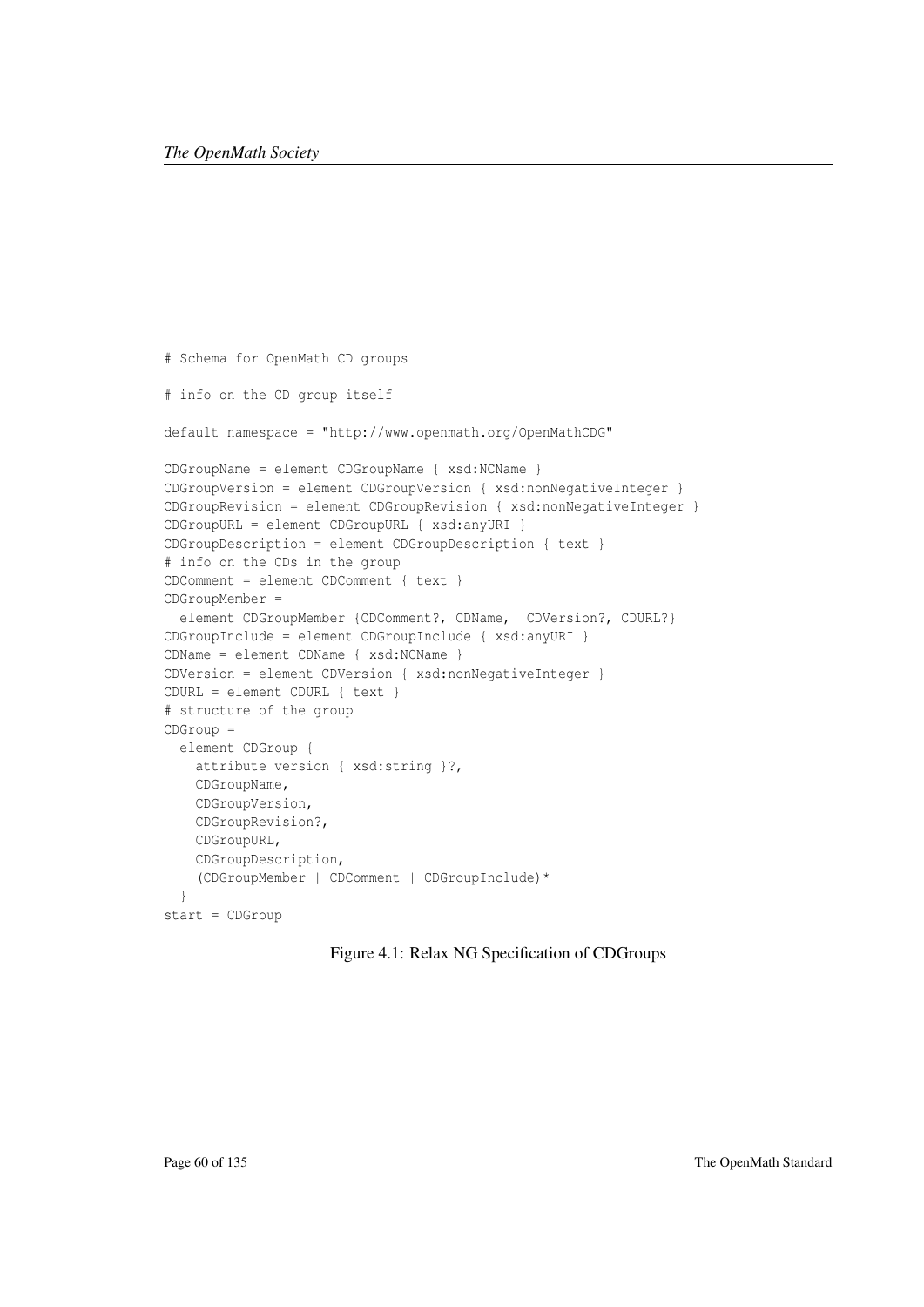Apart from some header information such as CDGroupName and CDGroup version, a CDGroup is simply an unordered list of CDs, identified by name and optionally version number and URL.

The CD element can take optional version attribute which indicates to which version of the *Open-Math* standard it conforms. In previous versions of this standard this attribute did not exist, so any *OpenMath* object without such an attribute must conform to version 1 (or equivalently 1.1) of the *OpenMath* standard. Objects which conform to the description given in this document should have version="2.0".

### <span id="page-65-0"></span>4.4.2.2 Further Requirements of a CDGroup

The notion of being a valid CDGroup implies that the following requirements on the content of the elements described by the schema given in Section [4.4.1.2](#page-61-1) are also met.

**CDGroup** The XML element CDGroup is the outermost element in a CDGroup document.

**CDGroupName** The text occurring in the CDGroupName element corresponds to the name of the CDGroup. For the syntactical requirements, see CDName in Section [4.3.2.](#page-59-0)

#### **CDGroupVersion**

- **CDGroupRevision** The text occurring in these elements contains the major and minor version numbers of the CDGroup.
- **CDGroupURL** The text occurring in the CDGroupURL element identifies the location of the CD-Group file, not necessarily of the member Content Dictionaries. If the CDGroupURL element is missing, it defaults to the URL of the current CD group file. For the syntactical requirements, see CDURL in Section [4.3.2.](#page-59-0)
- **CDGroupDescription** The text occurring in the CDGroupDescription element describes the mathematical area of the CDGroup.
- **CDGroupMember** The XML element CDGroupMember encloses the data identifying each member of the CDGroup.
- **CDGroupInclude** The text content of the CDGroupInclude identifies an external CD group file whose CDGroup members are to be included into the current one. Technically: the set of CDs of CD group given by a CD group file with CDGroupInclude elements is determined by recursive flattening: The cd group has all the CDs given directly by the CDGroupMember elements together with those CDs from CD groups referenced in the CDGroupInclude elements. If this leads to duplicate CDNames, then directly specified CDs are prioritized, for duplications between referenced CD groups, the latter one is prioritized. For the syntactical requirements, see CDURL in Section [4.3.2.](#page-59-0)
- **CDName** The text occurring in the CDName element names the referenced Content Dictionary (see CDURL below) in this CD group, it must be unique in the CD group. In particular, OMS elements in an OMOBJ whose cdgroup attribute references the current CD group derive their CD base via this CDName. For the syntactical requirements, see CDName in Section [4.3.2.](#page-59-0)

The OpenMath Standard Page 61 of 135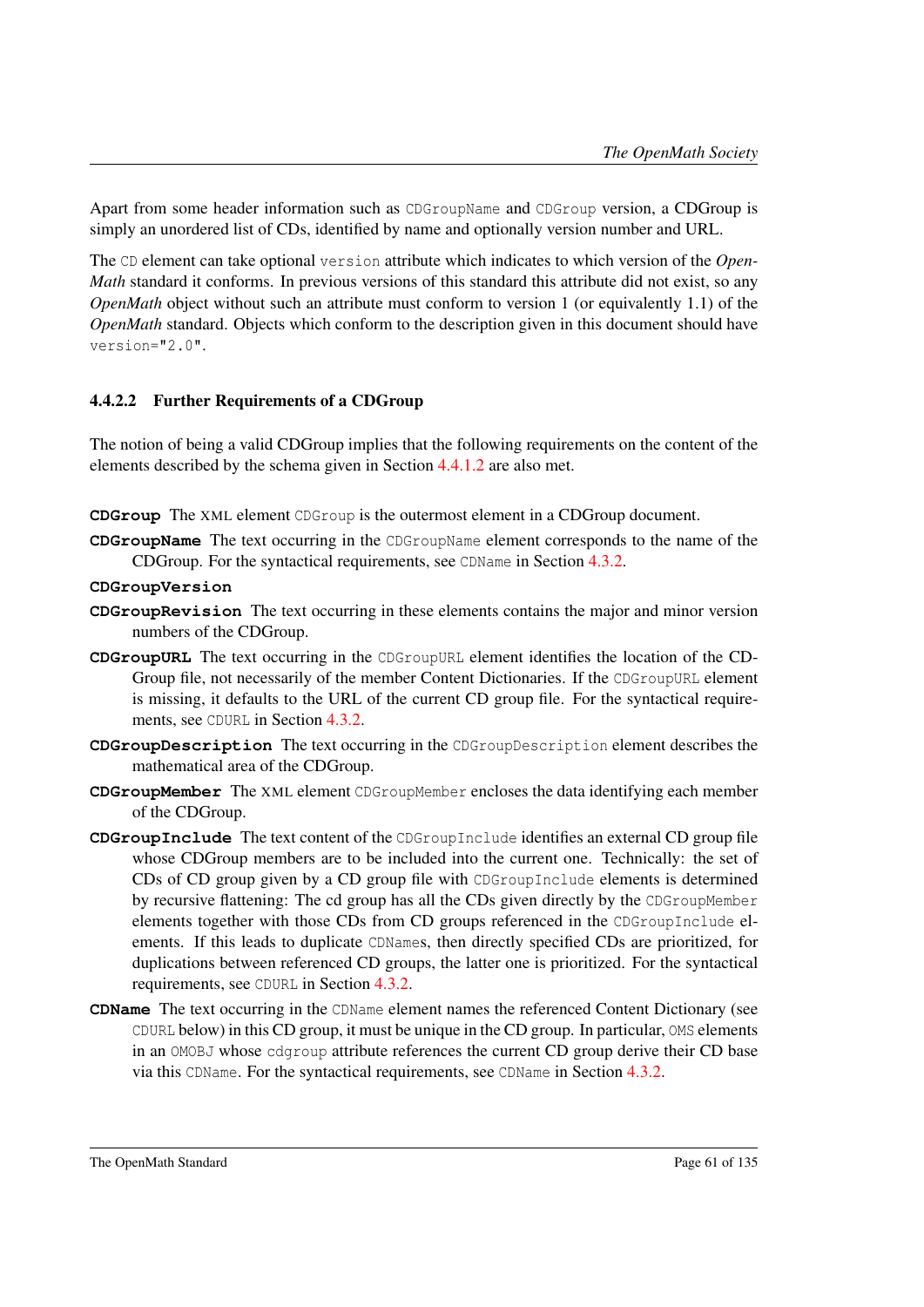- **CDVersion** The text occurring in the CDVersion element identifies which version of the Content Dictionary is to be taken as member of the CDGroup. This element is optional. In case it is missing, the latest version is the one included in the CDGroup. For the syntactical requirements, see CDVersion in Section [4.3.2.](#page-59-0)
- **CDURL** The text occurring in the CDURL element identifies the location of the Content Dictionary to be taken as member of the CDGroup. This element is optional. In case it is missing, the location of the CDGroup identified by the element CDGroupURL is assumed. For the syntactical requirements, see CDURL in Section [4.3.2.](#page-59-0)

**CDComment** See CDComment in Section [4.3.2.](#page-59-0)

### <span id="page-66-0"></span>4.5 Content Dictionaries Reviewing Process

The *OpenMath* Society is responsible for implementing a review and referee process to assess the accuracy of the mathematical content of Content Dictionaries. The status (see CDStatus) and/or the version number (see CDVersion ) of a Content Dictionary may change as a result of this review process.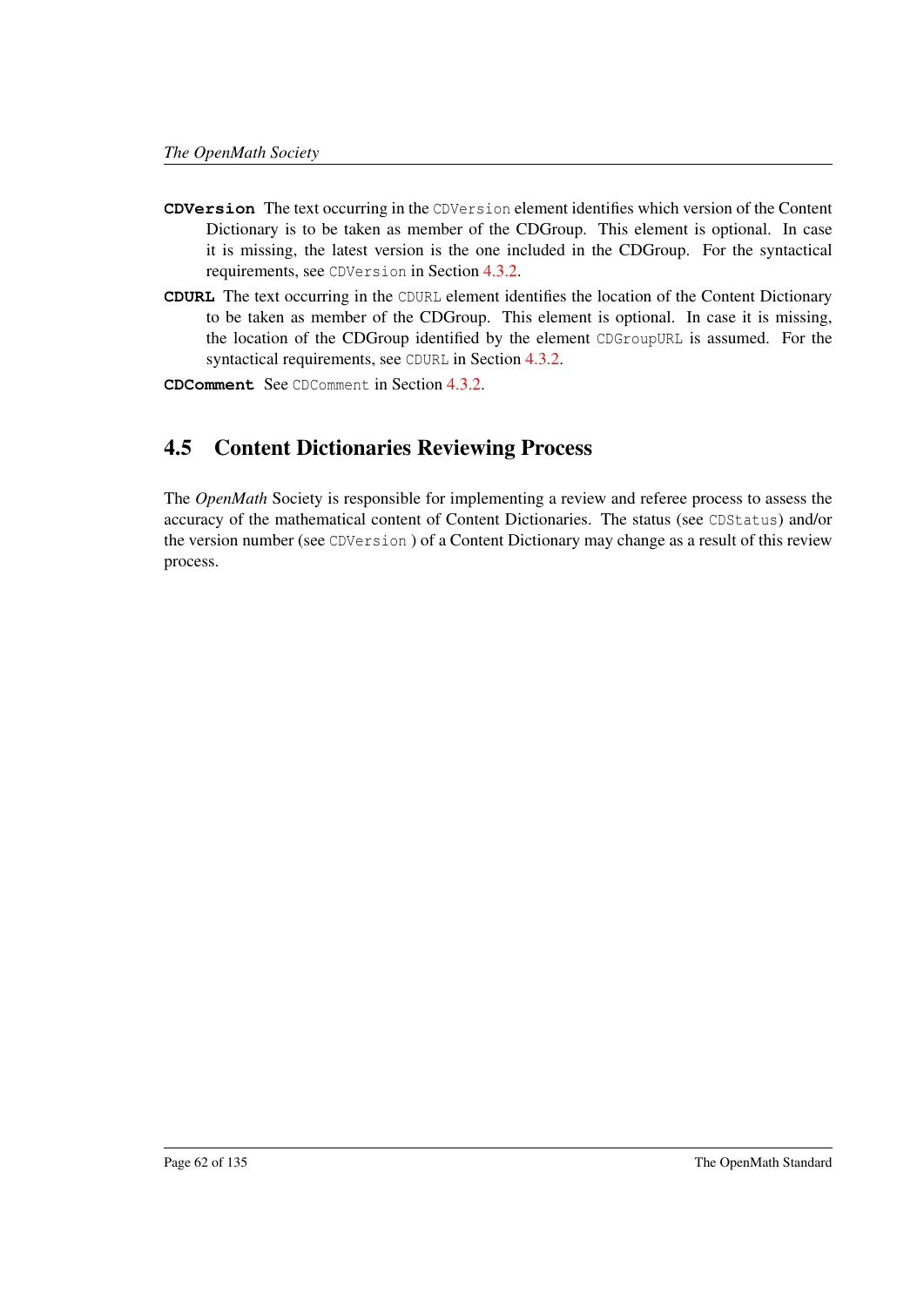## <span id="page-67-0"></span>Chapter 5

# *OpenMath* Compliance

Applications that meet the requirements specified in this chapter may label themselves as *OpenMath compliant*. *OpenMath* compliance is defined so as to maximize the potential for interoperability amongst *OpenMath* applications.

### 5.1 Encodings

This standard defines two reference encodings for *OpenMath*, the binary encoding and XML encoding, defined in Chapter [3.](#page-23-0)

As a minimum, an *OpenMath* compliant application, which accepts or generates *OpenMath* objects, *must* be capable of doing so using the XML encoding. The ability to use other encodings is optional.

### 5.1.1 The XML Encoding

### 5.1.1.1 Generating Valid XML

All *OpenMath* objects generated by a compliant *OpenMath* application must validate against the Relax NG Schema given in Appendix [B.](#page-110-0)

### 5.1.1.2 Decimal versus Hexadecimal Float Representation

In the XML encoding, floating-point numbers may be defined using either decimal or hexadecimal notation. For numerical values, plus the two infinities, the two representations may be used interchangeably since there is a one-to-one correspondence between them. The exceptional case is that of *not a number* (NaN) which is defined in the IEEE standard [\[26\]](#page-139-0) to be any number whose exponent has the maximum possible value (in this case the exponent is 11 bits so the maximum value is 2047) and whose mantissa is non-zero. The standard explicitly notes the use of the 52 bits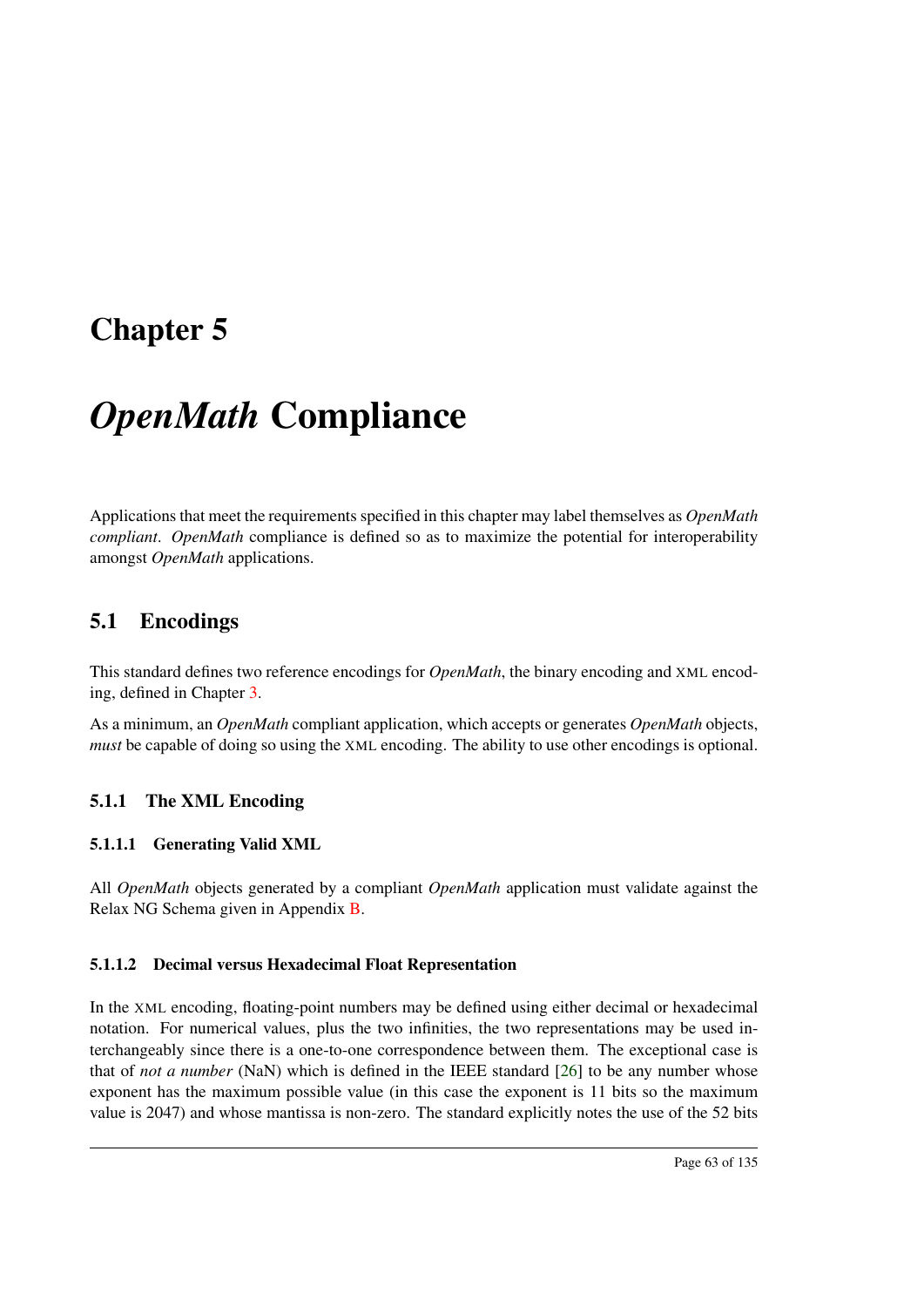in the mantissa (and also the sign bit) to store information about how the NaN was generated in a system-specific way. Thus in some cases the exact representation of the NaN is significant.

The semantics of the *OpenMath* object <OMF dec="NaN"/> is that it represents *any* NaN, and a phrasebook may substitute any specific NaN value when processing it. The semantics of a NaN in hexadecimal notation however, such as  $\langle \text{OMF} \rangle$  hex="FFF8000000000001"/>, is that this is a specific NaN, as distinct from all others. If a phrasebook author substitutes another value for the NaN or maps all NaNs to a single object then he or she must recognise that this process is not an identity transformation.

### 5.2 *OpenMath* Foreign Objects

An *OpenMath* Foreign Object may be attributed with a string indicating the format of its contents. Although this information is optional, an *OpenMath*-compliant application which generates *OpenMath* Foreign Objects should always include it where possible (see the discussion of MathML conversion below for an example of a situation where it is not always possible). It is recommended that, where the contents of the Foreign Object are in an XML dialect, the namespace [\[18\]](#page-138-2) of the XML dialect is used as the value of the encoding. For example (using the XML encoding):

```
<OMATTR>
 <OMATP>
    <OMS cd="annotations1" name="description"/>
    <OMFOREIGN encoding="http://www.w3.org/1999/xhtml">
      <html xmlns="http://www.w3.org/1999/xhtml">
        <head><title>E</title></head>
        <body>
          <p>
            The base of the natural logarithms, approximately 2.71828.
          \langle/p>
        </body>
      </html>
    </OMFOREIGN>
 </OMATP>
  <OMS cd="nums1" name="e"/>
</OMATTR>
```
Where the contents of the Foreign Object is a format other than XML, it is recommended that its MIME type [\[5\]](#page-137-5) is used as the value of the encoding. For example (again using the XML encoding):

```
<OMATTR>
  <OMATP>
    <OMS cd="annotations1" name="description"/>
    <OMFOREIGN encoding="text/latex">
      \documentclass{article}
      \begin{document}
      \title{E}
      \maketitle
```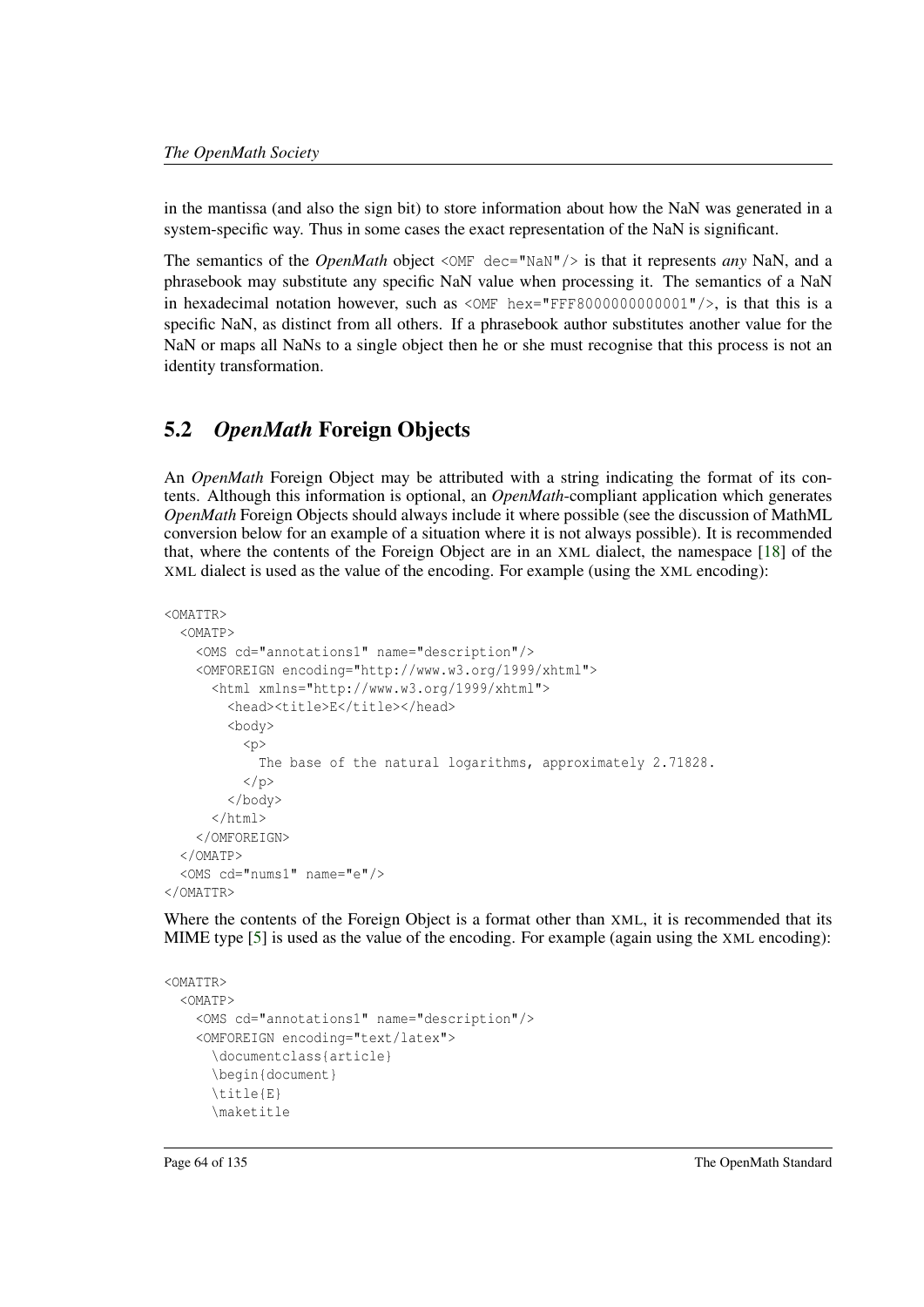```
The base of the natural logarithms, approximately 2.71828.
     \end{document}
   </OMFOREIGN>
 </OMATP>
 <OMS cd="nums1" name="e"/>
</OMATTR>
```
An exception to the above guidelines occurs when a MathML object is converted to *OpenMath*. MathML also has an encoding attribute which can appear in various places and whose format is a string. Only two values are predefined, MathML-Content and MathML-Presentation, and these may appear in the resulting *OpenMath* object despite the fact that they are not namespaces as recommended above. For example the following MathML expression:

```
<semantics xmlns="http://www.w3.org/1998/Math/MathML">
  \langle \text{apply} \rangle\sin/>
    <ci>x</ci>
  </apply>
  <annotation encoding="MathML-Presentation">
    <math>
      <mi>sin</mi><mfenced><mi>x</mi></mfenced>
    \langle/math>
  </annotation>
</semantics>
is equivalent to the OpenMath expression:
```

```
< OMATTR<OMATP>
    <OMS cd="altenc" name="MathML_encoding"/>
    <OMFOREIGN encoding="MathML-Presentation">
      <math xmlns="http://www.w3.org/1998/Math/MathML">
        <mi>sin</mi><mfenced><mi>x</mi></mfenced>
      \langle/math\rangle</OMFOREIGN>
  </OMATP>
  <OMA>
  <OMS cd="transc1" name="sin"/>
  <OMV name="x"/>
  \langle/\capM\Delta</OMATTR>
```
Since in MathML the encoding attribute is in effect optional (its default value is the empty string), a convertor program may not in fact be able to provide a value for the *OpenMath* encoding attribute. This is unfortunate but unavoidable.

### 5.3 Content Dictionaries

An *OpenMath* compliant application *must* be able to support the error Content Dictionary defined in Appendix [A.5.](#page-107-0)

```
The OpenMath Standard Page 65 of 135
```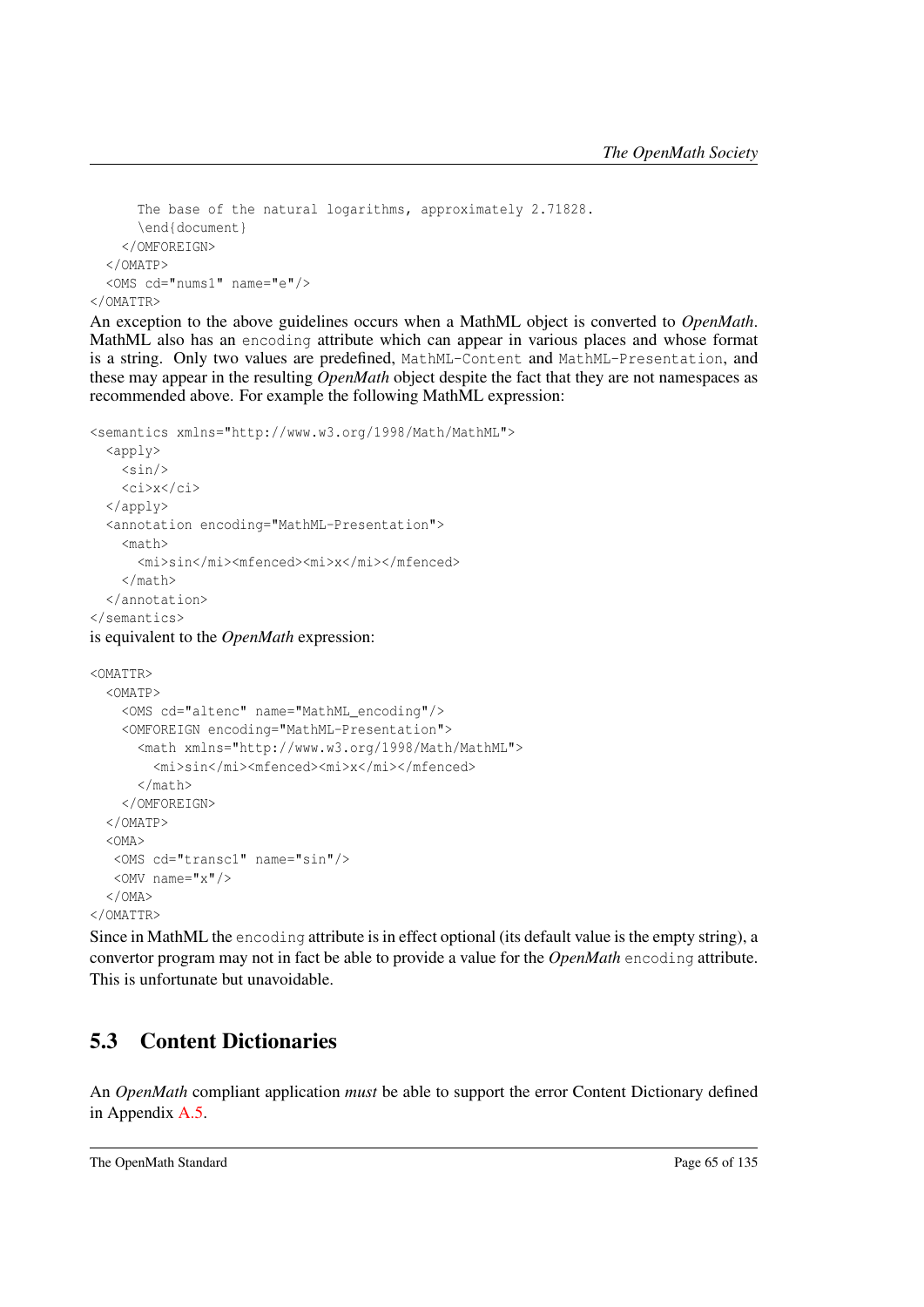A compliant application must declare the names and version numbers of the Content Dictionaries that it supports. Equivalently it may declare the Content Dictionary Group (or groups) and major version number (not revision number), rather than listing individual Content Dictionaries. Applications that support all Content Dictionaries (e.g. renderers) should refer to the implicit CD Group all.

If a compliant application supports a Content Dictionary then it must explicitly declare any symbols in the Content Dictionaries that are not supported. Phrasebooks are encouraged to support every symbol in the Content Dictionaries.

Symbols which are not listed as unsupported are *supported* by the application. The meaning of *supported* will depend on the application domain. For example an *OpenMath* renderer should provide a default display for any *OpenMath* object that only references supported symbols, whereas a Computer Algebra System will be expected to map such an object to a suitable internal representation, in this system, of this mathematical object. It is expected that the application's *phrasebooks* for supported Content Dictionaries will be constructed such that properties of the symbol expressed in the Content Dictionary are respected as far as possible for the given application domain. However *OpenMath* compliance does *not* imply any guarantee by the *OpenMath* Society on the accuracy of these representations.

Given the inheritance mechanism for CD bases *OpenMath* symbols, Content Dictionaries available from the official *OpenMath* repository at <http://www.openmath.org> need only be referenced by name, other Content Dictionaries *should* be referenced using the CDBase and the CDName or via the CD Group-based CD base inheritance mechanism.

When receiving an *OpenMath* symbol, e.g. *s*, that is not defined in a supported Content Dictionary, a compliant application will act as if it had received the *OpenMath* object

### error(*unhandled*\_*symbol*,*s*)

where unhandled\_symbol is the symbol from the error Content Dictionary.

Similarly if it receives a symbol, e.g. *s*, from an unsupported Content Dictionary, it will act as if it had received the *OpenMath* object

```
error(unsupported_cd,s)
```
Finally if the compliant application receives a symbol from a supported Content Dictionary but with an unknown name, then this must either be an incorrect object, or possibly the object has been built using a later version of the Content Dictionary. In either case, the application will act as if it had received the *OpenMath* object

error(*unexpected*\_*symbol*,*s*)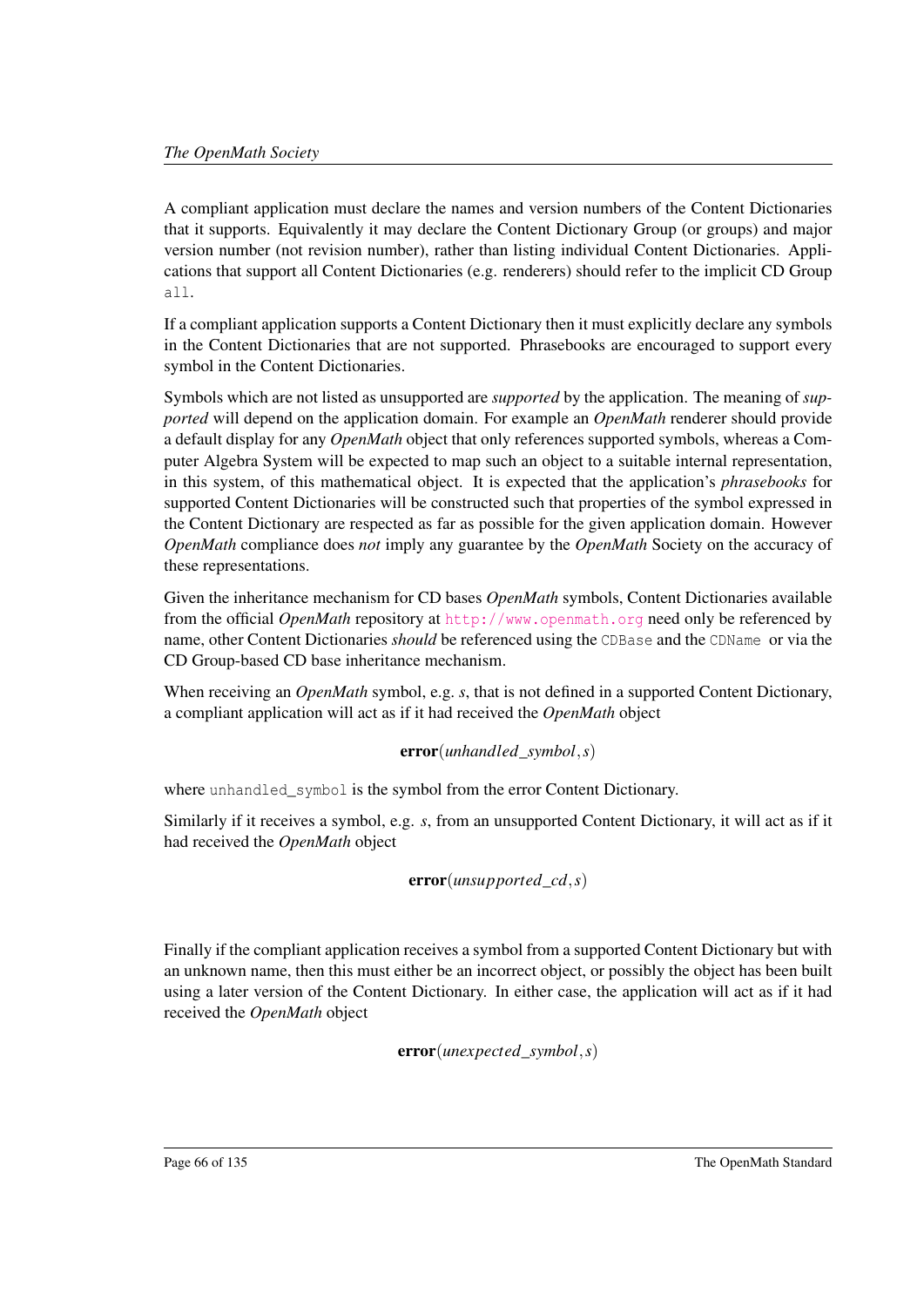### 5.4 Lexical Errors

The previous section defines the behaviour of a compliant application upon receiving well formed *OpenMath* objects containing unexpected symbols. This standard does not specify any behaviour for an application upon receiving ill-formed objects.

### 5.5 *OpenMath* 1 Objects

Compliant *OpenMath* 2 documents and Content Dictionary files using the reference XML encodings must be valid according to the specified schema, and so will use the namespaces [http://www.](http://www.openmath.org/OpenMath) [openmath.org/OpenMath](http://www.openmath.org/OpenMath) and <http://www.openmath.org/OpenMathCD> respectively. Similarly CD Group and Signature files will use <http://www.openmath.org/OpenMathCDG> and [http://](http://www.openmath.org/OpenMathCDS) [www.openmath.org/OpenMathCDS](http://www.openmath.org/OpenMathCDS).

Applications may also support *OpenMath* 1. XML-encoded *OpenMath* 1 documents may be in either the <http://www.openmath.org/OpenMath> namespace or in no-namespace (i.e., do not have any xmlns declarations). An application may accept either of these forms. Note however that *OpenMath* documents that have a version attribute should validate against the schema for *OpenMath* 2 (or later versions) and so should always use the *OpenMath* namespace. XML-encoded *OpenMath* 1 CD files, CD Group files and CD Signature files must be in no-namespace. An *OpenMath* 2 application may support these files by implicitly converting the documents to their respective namespace. Apart from this change of namespace (and the addition of a version attribute on OMOBJ) the *OpenMath* 1 documents should conform to the schema specified in this standard.

The use of documents in no-namespace should be restricted to reading existing *OpenMath* 1 files. No *OpenMath* 2 application should generate documents in this form.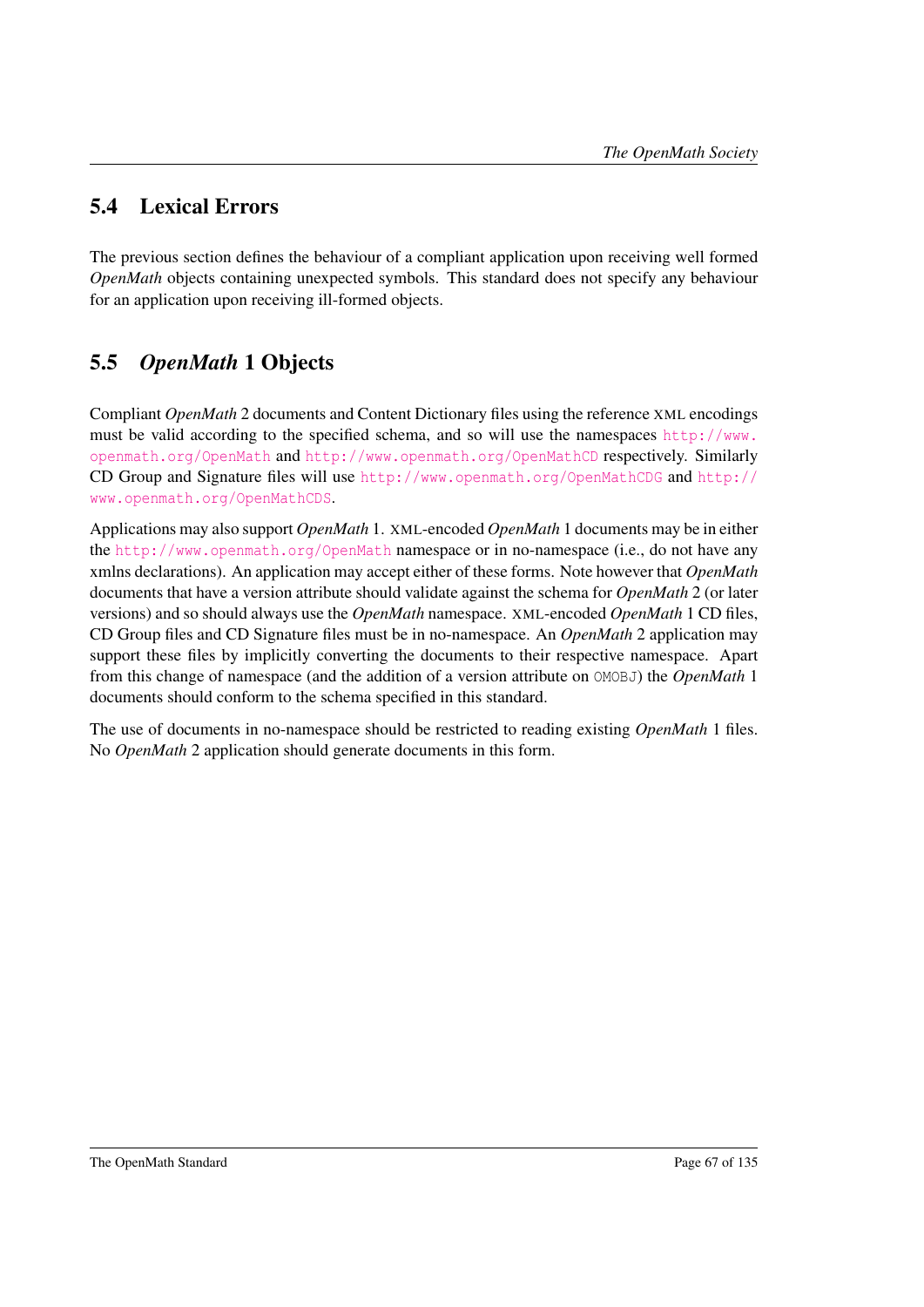# Appendix A

# CD Files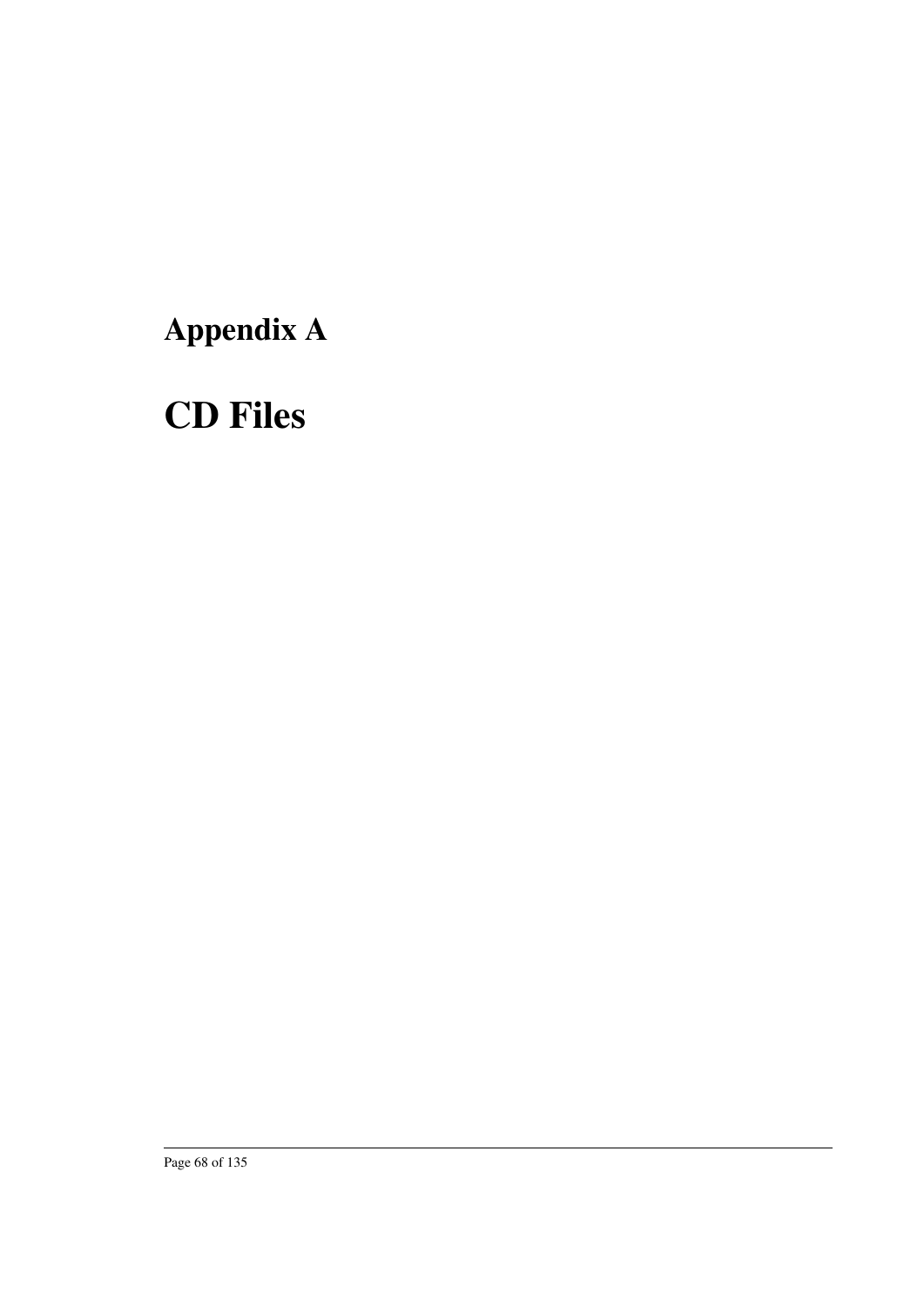### A.1 The meta Content Dictionary

<CD

xmlns="http://www.openmath.org/OpenMathCD">

<CDComment>

This document is distributed in the hope that it will be useful, but WITHOUT ANY WARRANTY; without even the implied warranty of MERCHANTABILITY or FITNESS FOR A PARTICULAR PURPOSE.

The copyright holder grants you permission to redistribute this document freely as a verbatim copy. Furthermore, the copyright holder permits you to develop any derived work from this document provided that the following conditions are met.

- a) The derived work acknowledges the fact that it is derived from this document, and maintains a prominent reference in the work to the original source.
- b) The fact that the derived work is not the original OpenMath document is stated prominently in the derived work. Moreover if both this document and the derived work are Content Dictionaries then the derived work must include a different CDName element, chosen so that it cannot be confused with any works adopted by the OpenMath Society. In particular, if there is a Content Dictionary Group whose name is, for example, 'math' containing Content Dictionaries named 'math1', 'math2' etc., then you should not name a derived Content Dictionary 'mathN' where N is an integer. However you are free to name it 'private\_mathN' or some such. This is because the names 'mathN' may be used by the OpenMath Society for future extensions.
- c) The derived work is distributed under terms that allow the compilation of derived works, but keep paragraphs a) and b) intact. The simplest way to do this is to distribute the derived work under the OpenMath license, but this is not a requirement. If you have questions about this license please contact the OpenMath

society at http://www.openmath.org. </CDComment>

```
<CDName>meta</CDName>
<CDReviewDate>2017-12-31</CDReviewDate>
<CDDate>2004-03-30</CDDate>
<CDVersion>3</CDVersion>
<CDRevision>1</CDRevision>
<CDComment>
 Author: OpenMath Consortium
 SourceURL: https://github.com/OpenMath/CDs
</CDComment>
<CDStatus>official</CDStatus>
```
The OpenMath Standard Page 69 of 135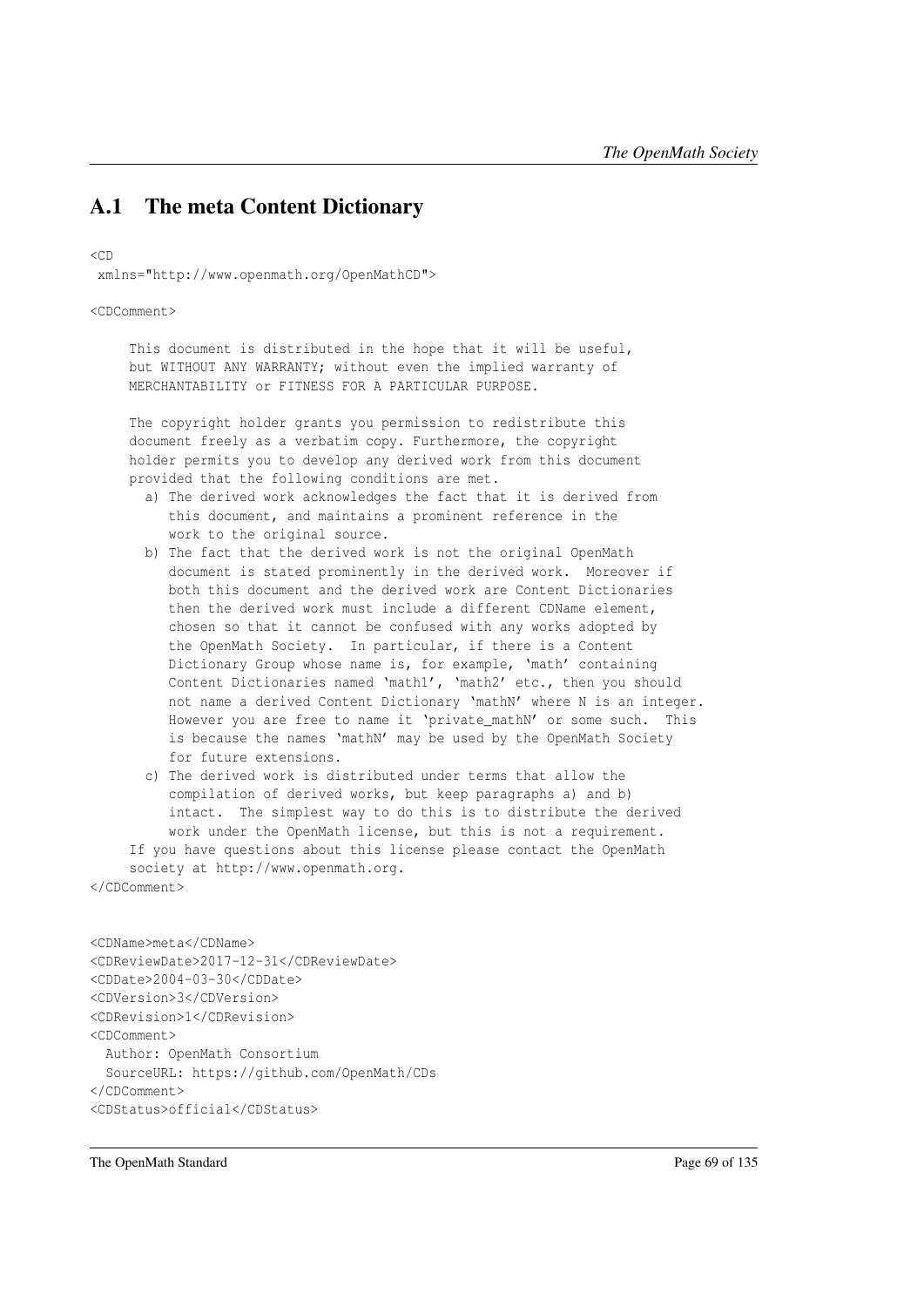```
<CDURL>http://www.openmath.org/cd/meta.ocd</CDURL>
<CDBase>http://www.openmath.org/cd</CDBase>
<Description>
This is a content dictionary to represent content dictionaries, so
that they may be passed between OpenMath compliant application in a
similar way to mathematical objects.
The information written here is taken from chapter 4 of the current
draft of the "OpenMath Standard".
</Description>
<CDDefinition>
<Name>CD</Name>
<Role>application</Role>
<Description>
The top level element for the Content Dictionary. It just acts
as a container for the elements described below.
</Description>
</CDDefinition>
<CDDefinition>
<Name>CDDefinition</Name>
<Role>application</Role>
<Description>
This symbol is used to represent the element which contains the
definition of each symbol in a content dictionary. That is: it must
contain a 'Name' element and a 'Description' element, and it may contain
an arbitrary number of 'Example', 'FMP' or 'CMP' elements.
</Description>
</CDDefinition>
<CDDefinition>
<Name>CDName</Name>
<Role>application</Role>
<Description>
An element which contains the string corresponding to the name of the CD.
The string must match the syntax for CD names given in the OpenMath
Standard. Here and elsewhere white space occurring at the beginning or
end of the string will be ignored.
</Description>
</CDDefinition>
<CDDefinition>
<Name>CDURL</Name>
<Role>application</Role>
<Description>
An optional element.
```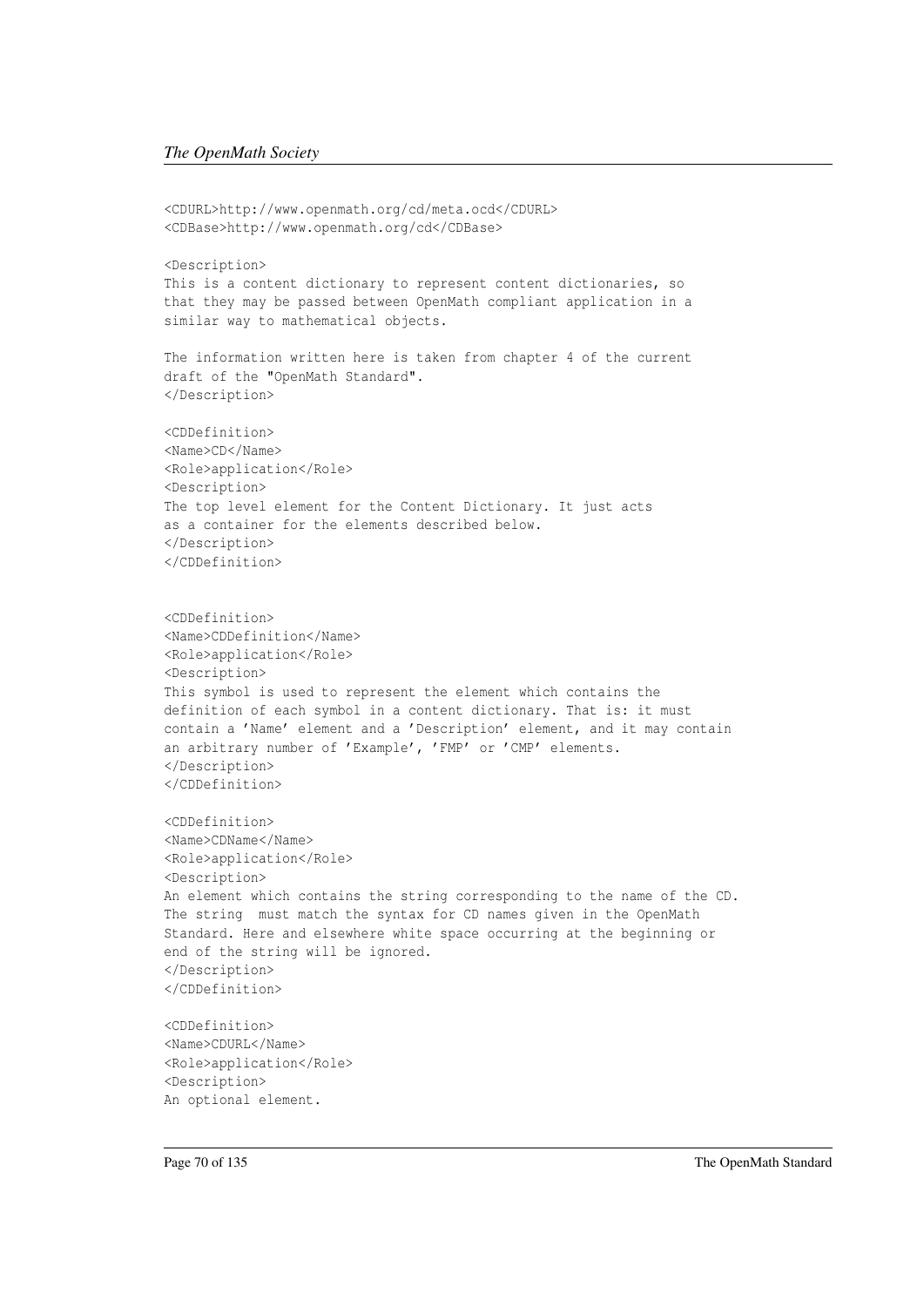If it is used it contains a string representing the URL where the canonical reference copy of this CD is stored. </Description> </CDDefinition> <CDDefinition> <Name>CDBase</Name> <Role>application</Role> <Description> An optional element. If it is used it contains a string representing the URI to be used as the base for generated canonical URI references for symbols in the CD. </Description> </CDDefinition> <CDDefinition> <Name>Example</Name> <Role>application</Role> <Description> An element which contains an arbitrary number of children, each of which is either a string or an OpenMath Object. These children give examples in natural language, or in OpenMath, of the enclosing symbol definition. </Description> </CDDefinition> <CDDefinition> <Name>CDDate</Name> <Role>application</Role> <Description> An element which contains a date as a string in the ISO-8601 YYYY-MM-DD format. This gives the date at which the Content Dictionary was last edited. </Description> </CDDefinition> <CDDefinition> <Name>CDVersion</Name> <Role>application</Role> <Description> An element which contains a version number for the CD. This should be a non negative integer. Any change to the CD that affects existing OpenMath applications that support this CD should result in an increase in the version number. </Description> </CDDefinition>

The OpenMath Standard Page 71 of 135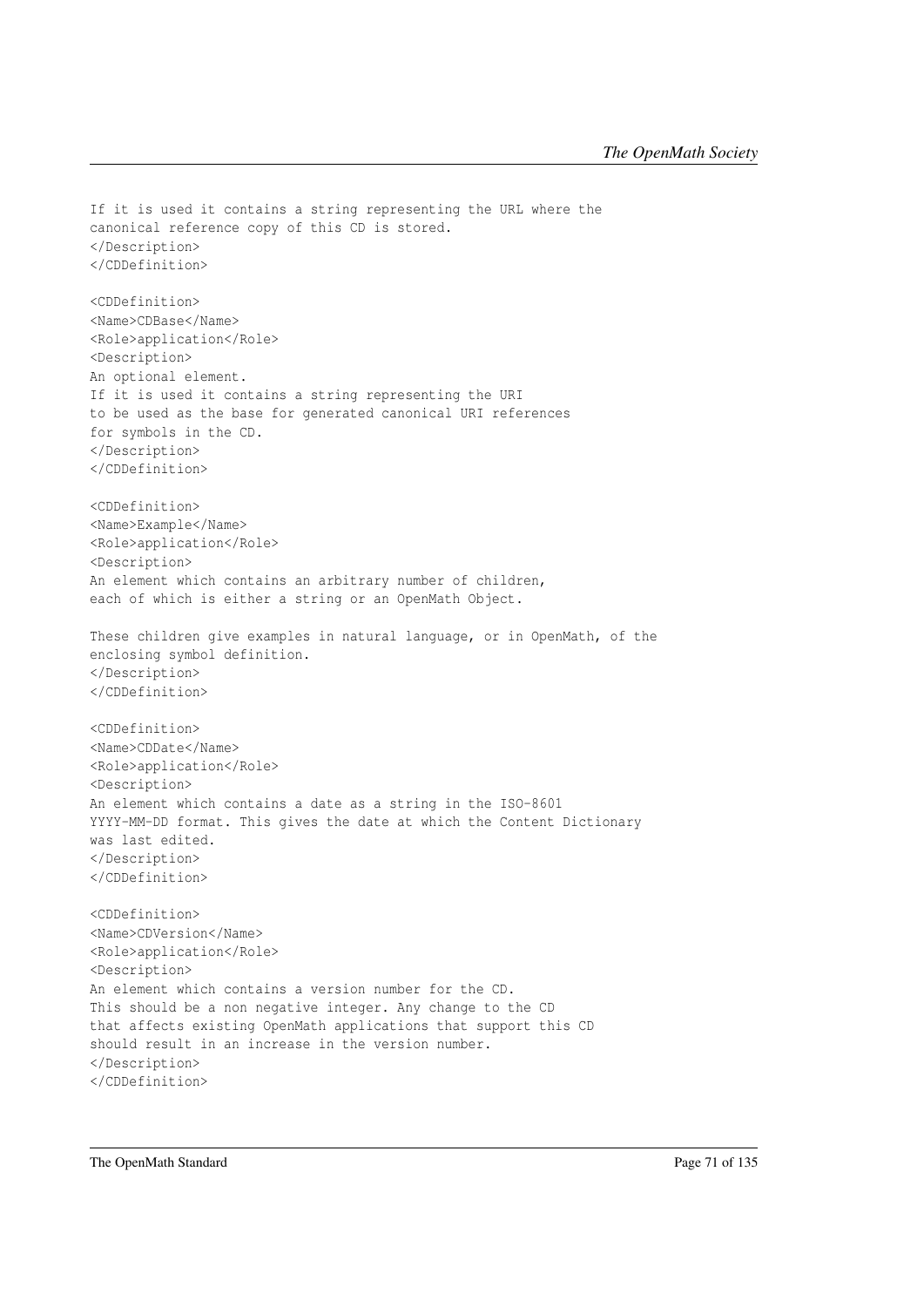#### *The OpenMath Society*

```
<CDDefinition>
<Name>CDRevision</Name>
<Role>application</Role>
<Description>
An element which contains a revision number (or minor version number)
This should be a non-negative integer starting from zero for each
new version. Additional examples would be typical changes
to a CD requiring a new revision number.
</Description>
</CDDefinition>
<CDDefinition>
<Name>CDReviewDate</Name>
<Role>application</Role>
<Description>
An element which contains a date as a string in the ISO-8601
YYYY-MM-DD format. This gives the date at which the Content Dictionary
is next scheduled for review. It should be expected to be stable
until at least this date.
</Description>
</CDDefinition>
<CDDefinition>
<Name>CDStatus</Name>
<Role>application</Role>
<Description>
An element giving information on the status of the CD.
The content of the element must be one of the following strings.
official (approved by the OpenMath Society),
experimental (currently being tested),
private (used by a private group of OpenMath users), or
obsolete (an obsolete CD kept only for archival purposes).
</Description>
</CDDefinition>
<CDDefinition>
<Name>CDComment</Name>
<Role>application</Role>
<Description>
This symbol is used to represent the element of a content dictionary which
explains some aspect of that content dictionary. It should have one string
argument which makes that explanation.
</Description>
</CDDefinition>
```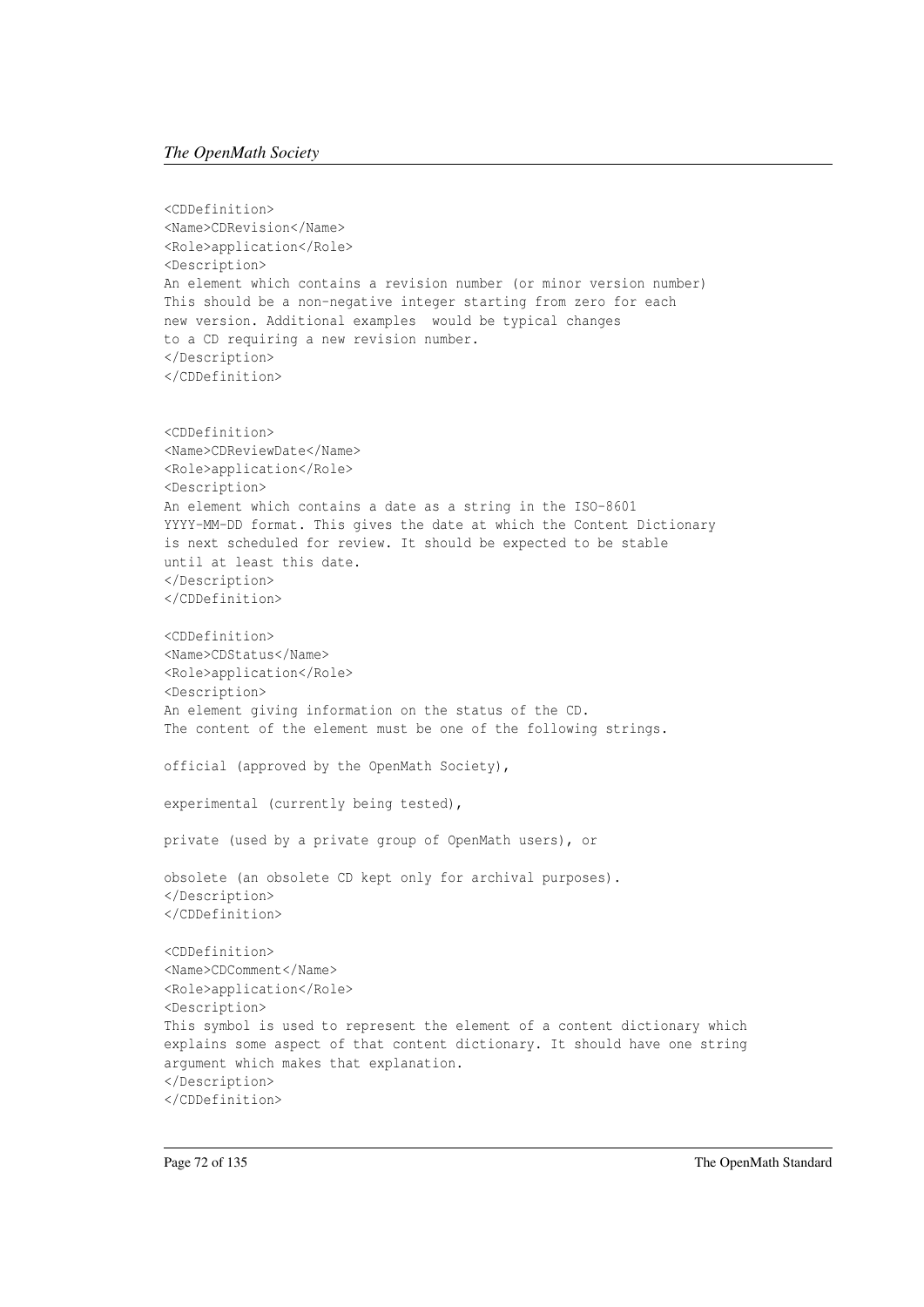```
<CDDefinition>
<Name>CDUses</Name>
<Role>application</Role>
<Description>
An element which contains zero or more CDNames which correspond
to the CDs that this CD depends on, i.e. uses in examples and FMPs. If
the CD is dependent on any other CDs they may be present here.
</Description>
</CDDefinition>
<CDDefinition>
<Name>Description</Name>
<Role>application</Role>
<Description>
An element which contains a string corresponding to the
description of either the CD or the symbol
(depending on which is the enclosing element).
</Description>
</CDDefinition>
<CDDefinition>
<Name>Name</Name>
<Role>application</Role>
<Description>
An element containing the string corresponding to the name of
the symbol being defined. This must match the syntax for
symbol names given in the OpenMath Standard. Here and elsewhere white
space occurring at the begining or end of the string will be ignored.
</Description>
</CDDefinition>
<CDDefinition>
<Name>Role</Name>
<Role>application</Role>
<Description>
An element containing the string corresponding to the role of
the symbol being defined.
</Description>
</CDDefinition>
<CDDefinition>
<Name>CMP</Name>
<Role>application</Role>
<Description>
An optional element (which may be repeated many times) which contains
a string corresponding to a property of the symbol being
```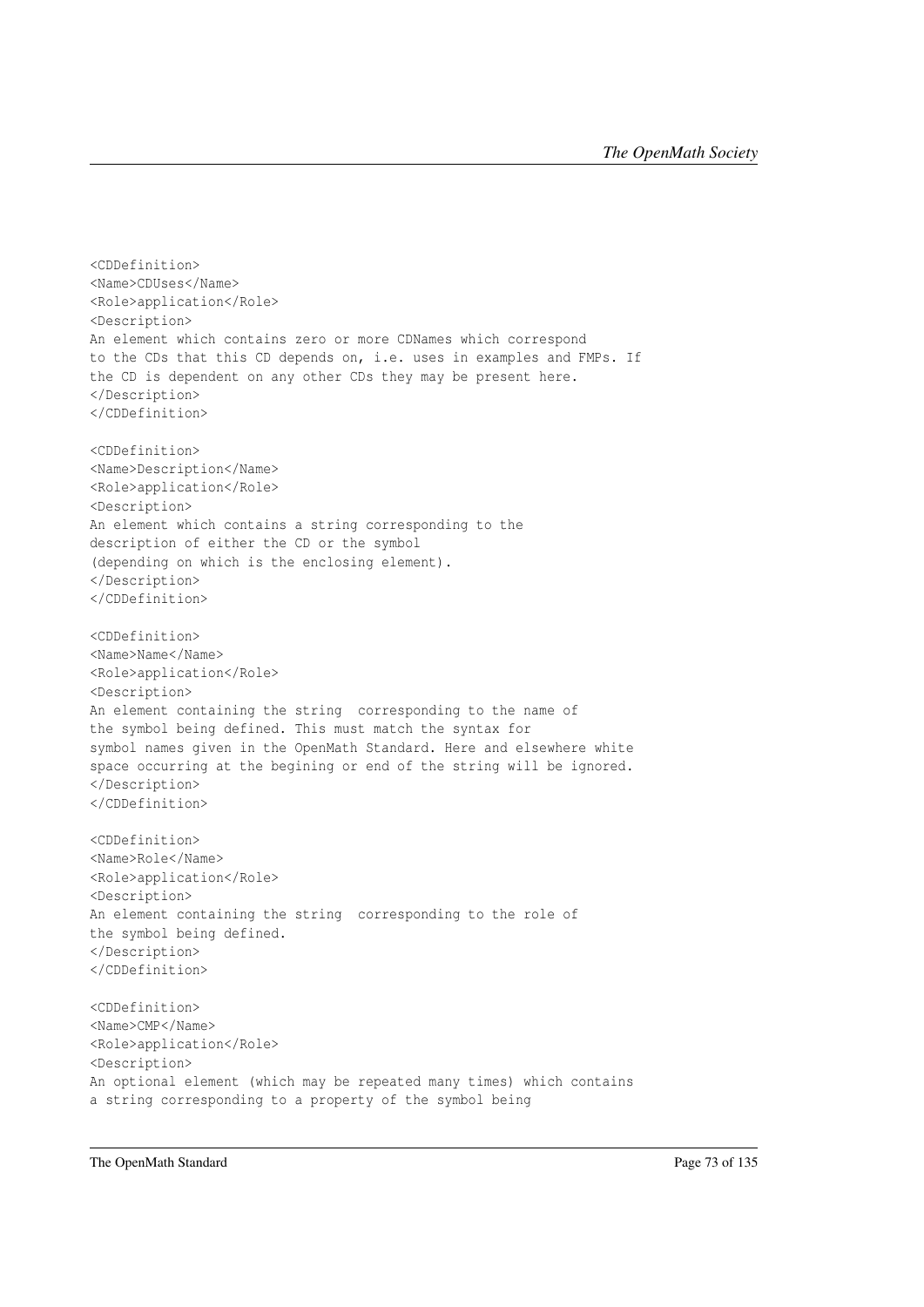defined. </Description> </CDDefinition> <CDDefinition> <Name>FMP</Name> <Role>application</Role> <Description> An optional element which contains an OpenMath Object. This corresponds to a property of the symbol being defined. </Description> </CDDefinition>

 $\langle$ /CD>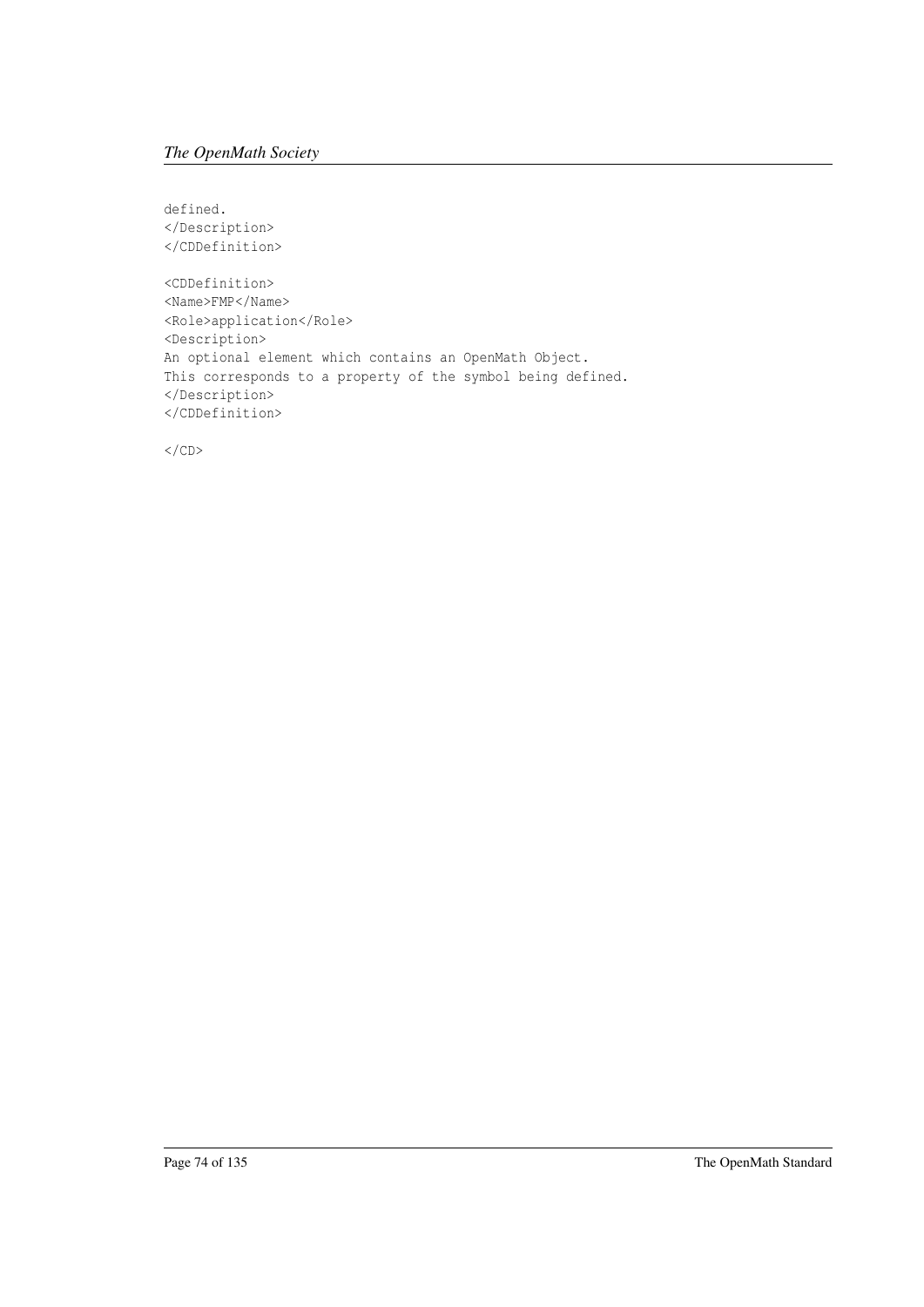## A.2 The arith1 Content Dictionary File

<CD

xmlns="http://www.openmath.org/OpenMathCD">

<CDComment>

This document is distributed in the hope that it will be useful, but WITHOUT ANY WARRANTY; without even the implied warranty of MERCHANTABILITY or FITNESS FOR A PARTICULAR PURPOSE.

The copyright holder grants you permission to redistribute this document freely as a verbatim copy. Furthermore, the copyright holder permits you to develop any derived work from this document provided that the following conditions are met.

- a) The derived work acknowledges the fact that it is derived from this document, and maintains a prominent reference in the work to the original source.
- b) The fact that the derived work is not the original OpenMath document is stated prominently in the derived work. Moreover if both this document and the derived work are Content Dictionaries then the derived work must include a different CDName element, chosen so that it cannot be confused with any works adopted by the OpenMath Society. In particular, if there is a Content Dictionary Group whose name is, for example, 'math' containing Content Dictionaries named 'math1', 'math2' etc., then you should not name a derived Content Dictionary 'mathN' where N is an integer. However you are free to name it 'private\_mathN' or some such. This is because the names 'mathN' may be used by the OpenMath Society for future extensions.
- c) The derived work is distributed under terms that allow the compilation of derived works, but keep paragraphs a) and b) intact. The simplest way to do this is to distribute the derived work under the OpenMath license, but this is not a requirement. If you have questions about this license please contact the OpenMath

society at http://www.openmath.org.

```
</CDComment>
```

```
<CDName>arith1</CDName>
<CDBase>http://www.openmath.org/cd</CDBase>
<CDURL>http://www.openmath.org/cd/arith1.ocd</CDURL>
<CDReviewDate>2006-03-30</CDReviewDate>
<CDStatus>official</CDStatus>
<CDDate>2004-03-30</CDDate>
<CDVersion>3</CDVersion>
<CDRevision>1</CDRevision>
<CDComment>
 Author: OpenMath Consortium
 SourceURL: https://github.com/OpenMath/CDs
```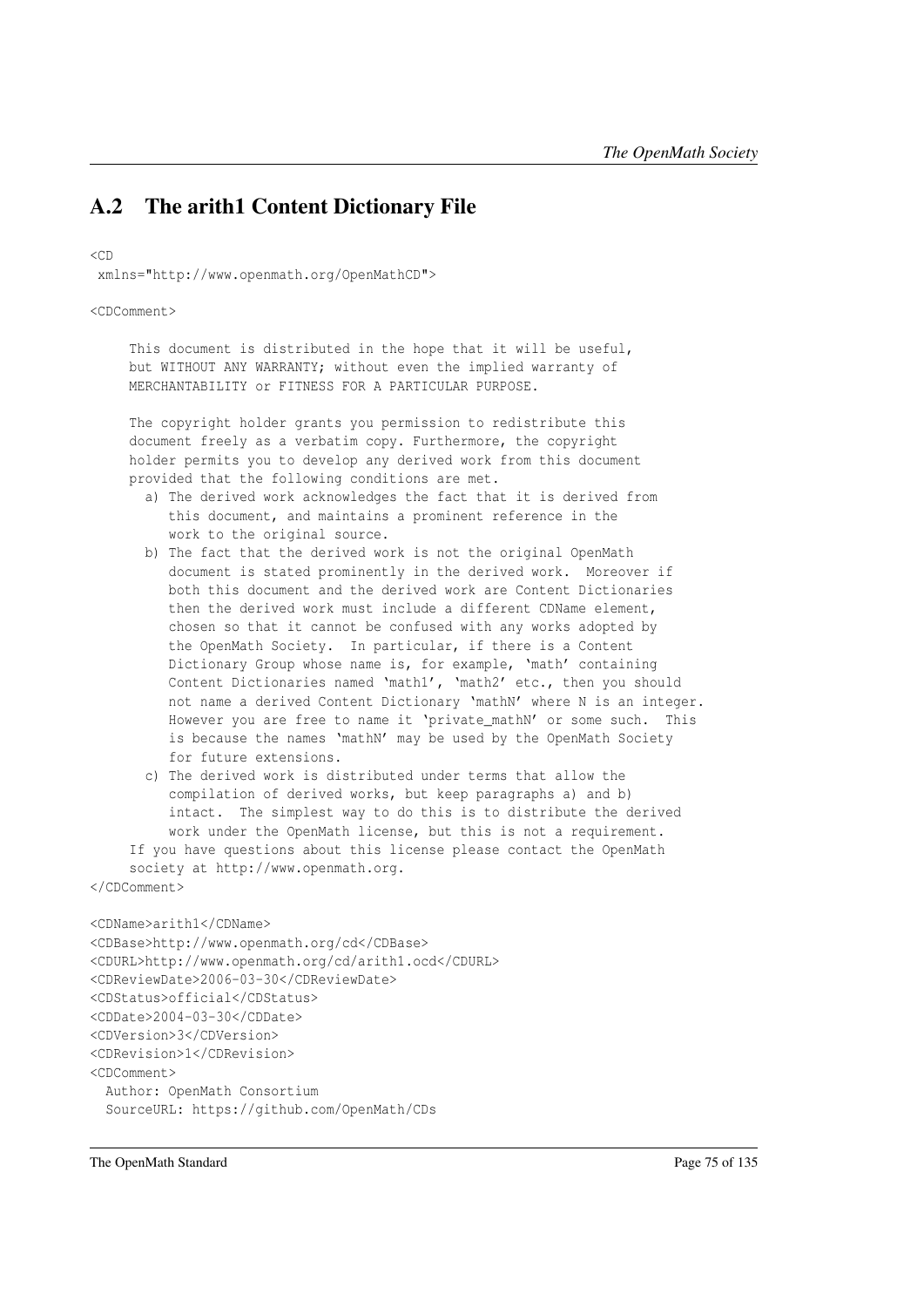#### *The OpenMath Society*

```
</CDComment>
```

```
<Description>
This CD defines symbols for common arithmetic functions.
</Description>
<CDDefinition>
<Name>lcm</Name>
<Role>application</Role>
<Description>
The symbol to represent the n-ary function to return the least common
multiple of its arguments.
</Description>
\langle CMP \rangle lcm(a,b) = a*b/gcd(a,b) \langle CMP \rangle<FMP>
<OMOBJ
xmlns="http://www.openmath.org/OpenMath" version="2.0"
cdbase="http://www.openmath.org/cd">
  <OMA>
    <OMS cd="relation1" name="eq"/>
    <OMA>
      <OMS cd="arith1" name="lcm"/>
     <OMV name="a"/>
      <OMV name="b"/>
    </OMA>
    <OMA>
      <OMS cd="arith1" name="divide"/>
      <OMA>
       <OMS cd="arith1" name="times"/>
<OMV name="a"/>
<OMV name="b"/>
      </OMA>
      <OMA>
       <OMS cd="arith1" name="gcd"/>
       <OMV name="a"/>
       <OMV name="b"/>
      </OMA>
    </OMA>
  </OMA>
</OMOBJ>
\langle/FMP><CMP>
for all integers a,b |
There does not exist a c\>g, 0 such that c/a is an Integer and c/b is an
Integer and lcm(a,b) >c.\langle / CMP>
```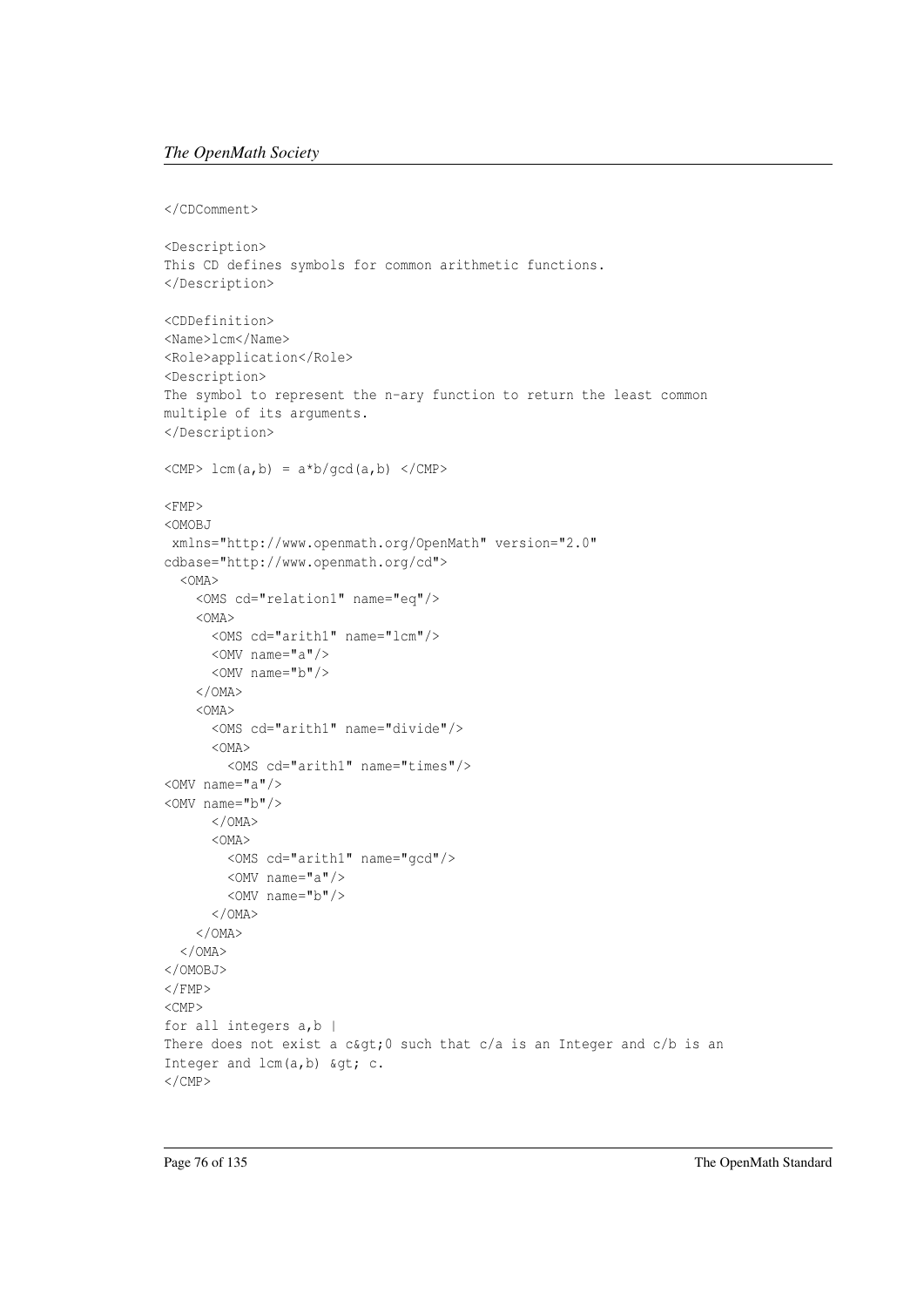```
<FMP>
<OMOBJ
xmlns="http://www.openmath.org/OpenMath" version="2.0"
cdbase="http://www.openmath.org/cd">
<OMBIND>
 <OMS cd="quant1" name="forall"/>
 <OMBVAR>
   <OMV name="a"/>
   <OMV name="b"/>
  </OMBVAR>
  <OMA>
   <OMS cd="logic1" name="implies"/>
   <OMA>
     <OMS cd="logic1" name="and"/>
     <OMA>
       <OMS cd="set1" name="in"/>
<OMV name="a"/>
<OMS cd="setname1" name="Z"/>
     </OMA>
      <OMA>
       <OMS cd="set1" name="in"/>
<OMV name="b"/>
<OMS cd="setname1" name="Z"/>
     </OMA>
    </OMA>
    <OMA>
      <OMS cd="logic1" name="not"/>
      <OMBIND>
        <OMS cd="quant1" name="exists"/>
        <OMBVAR>
         <OMV name="c"/>
        </OMBVAR>
        <OMA>
          <OMS cd="logic1" name="and"/>
          <OMA>
            <OMS cd="relation1" name="gt"/>
             <OMV name="c"/>
              <OMI>0</OMI>
          </OMA>
          <OMA>
            <OMS cd="integer1" name="factorof"/>
             <OMV name="a"/>
              <OMV name="c"/>
          </OMA>
          < OMA<OMS cd="integer1" name="factorof"/>
              <OMV name="b"/>
              <OMV name="c"/>
          </OMA>
```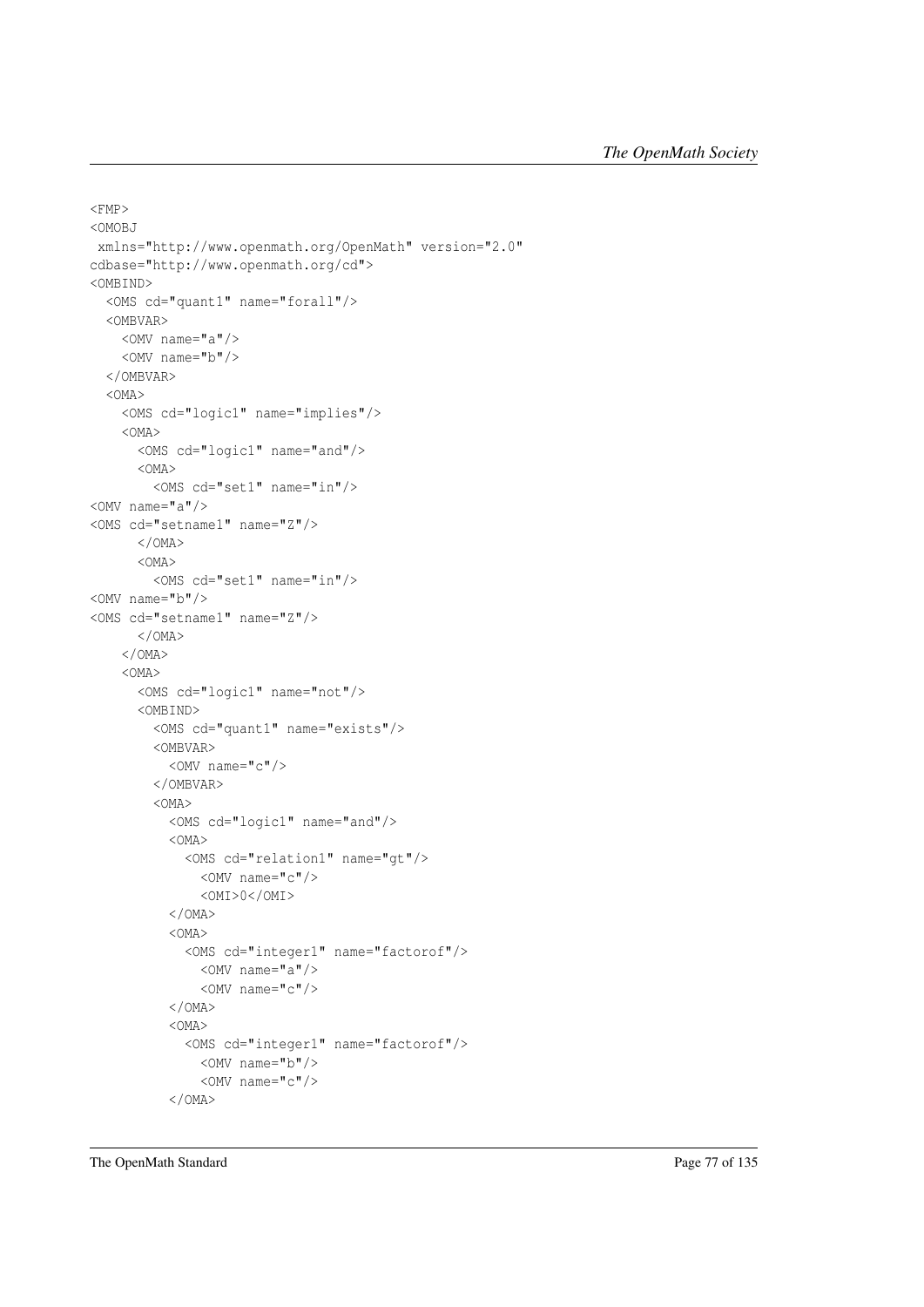```
<OMA>
            <OMS cd="relation1" name="lt"/>
            <OMV name="c"/>
            <OMA>
              <OMS cd="arith1" name="lcm"/>
              <OMV name="a"/>
              <OMV name="b"/>
            </OMA>
          </OMA>
        </OMA>
      </OMBIND>
    </OMA>
  </OMA>
</OMBIND>
</OMOBJ>
\langle/FMP></CDDefinition>
<CDDefinition>
<Name>gcd</Name>
<Role>application</Role>
<Description>
The symbol to represent the n-ary function to return the gcd (greatest
common divisor) of its arguments.
</Description>
\langleCMP\ranglefor all integers a, b |
There does not exist a c such that a/c is an Integer and b/c is an
Integer and c > gcd(a,b).
Note that this implies that gcd(a, b) & qt; 0
\langle/CMP><FMP>
<OMOBJ
xmlns="http://www.openmath.org/OpenMath" version="2.0"
cdbase="http://www.openmath.org/cd">
<OMBIND>
  <OMS cd="quant1" name="forall"/>
  <OMBVAR>
    <OMV name="a"/>
    <OMV name="b"/>
  </OMBVAR>
  < OMA ><OMS cd="logic1" name="implies"/>
    <OMA>
      <OMS cd="logic1" name="and"/>
      <OMA>
```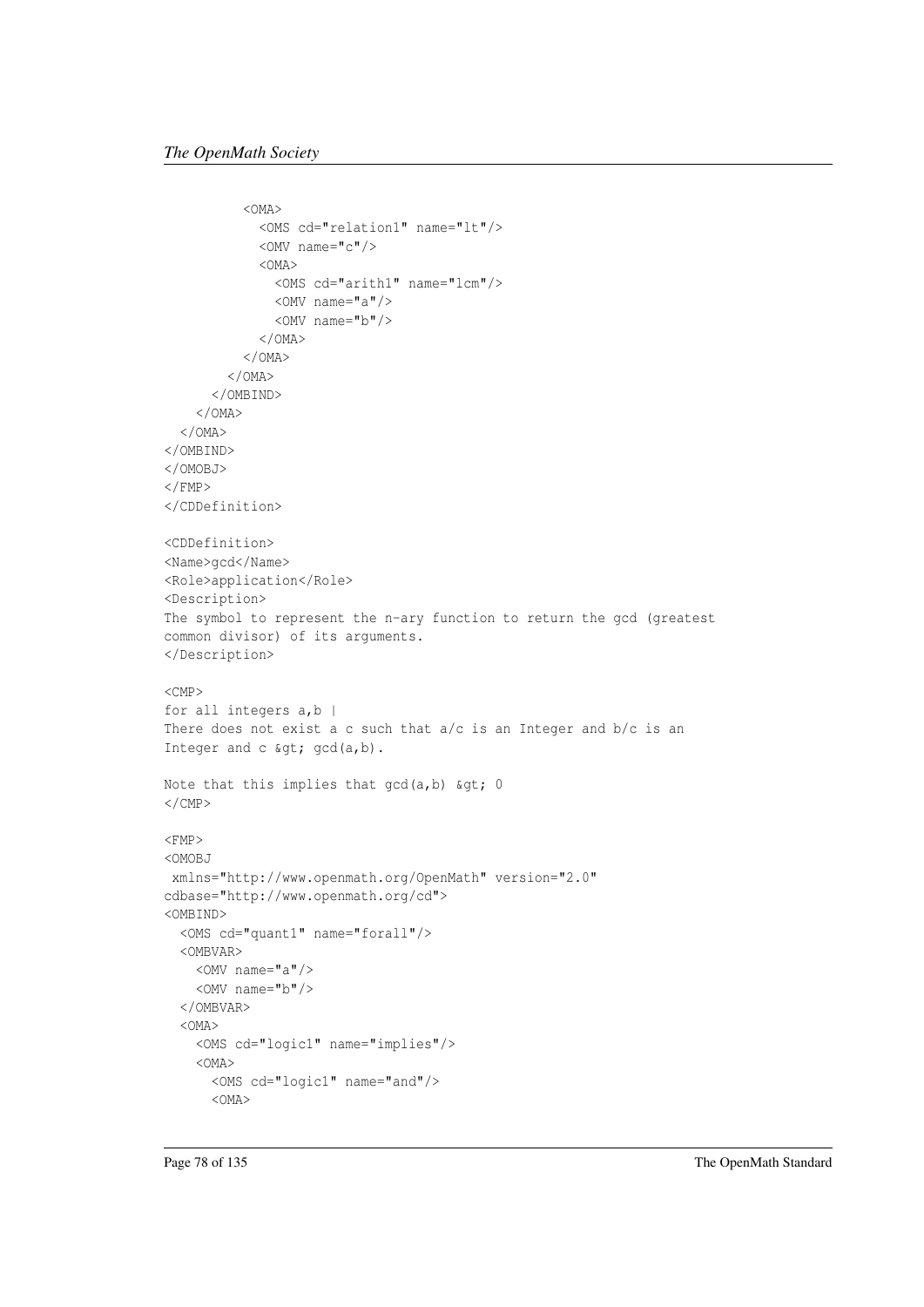```
<OMS cd="set1" name="in"/>
<OMV name="a"/>
<OMS cd="setname1" name="Z"/>
     </OMA>
      <OMA>
        <OMS cd="set1" name="in"/>
<OMV name="b"/>
<OMS cd="setname1" name="Z"/>
      </OMA>
    </OMA>
    <OMA>
      <OMS cd="logic1" name="not"/>
      <OMBIND>
        <OMS cd="quant1" name="exists"/>
        <OMBVAR>
         <OMV name="c"/>
        </OMBVAR>
        <OMA>
          <OMS cd="logic1" name="and"/>
          <OMA>
           <OMS cd="set1" name="in"/>
           <OMA>
             <OMS cd="arith1" name="divide"/>
             <OMV name="a"/>
              <OMV name="c"/>
            </OMA>
            <OMS cd="setname1" name="Z"/>
          </OMA>
          <OMA>
            <OMS cd="set1" name="in"/>
            <OMA>
              <OMS cd="arith1" name="divide"/>
             <OMV name="b"/>
              <OMV name="c"/>
            </OMA>
            <OMS cd="setname1" name="Z"/>
          </OMA>
          <OMA>
            <OMS cd="relation1" name="gt"/>
            <OMV name="c"/>
           <OMA>
             <OMS cd="arith1" name="gcd"/>
             <OMV name="a"/>
             <OMV name="b"/>
           </OMA>
          </OMA>
        </OMA>
      </OMBIND>
    </OMA>
```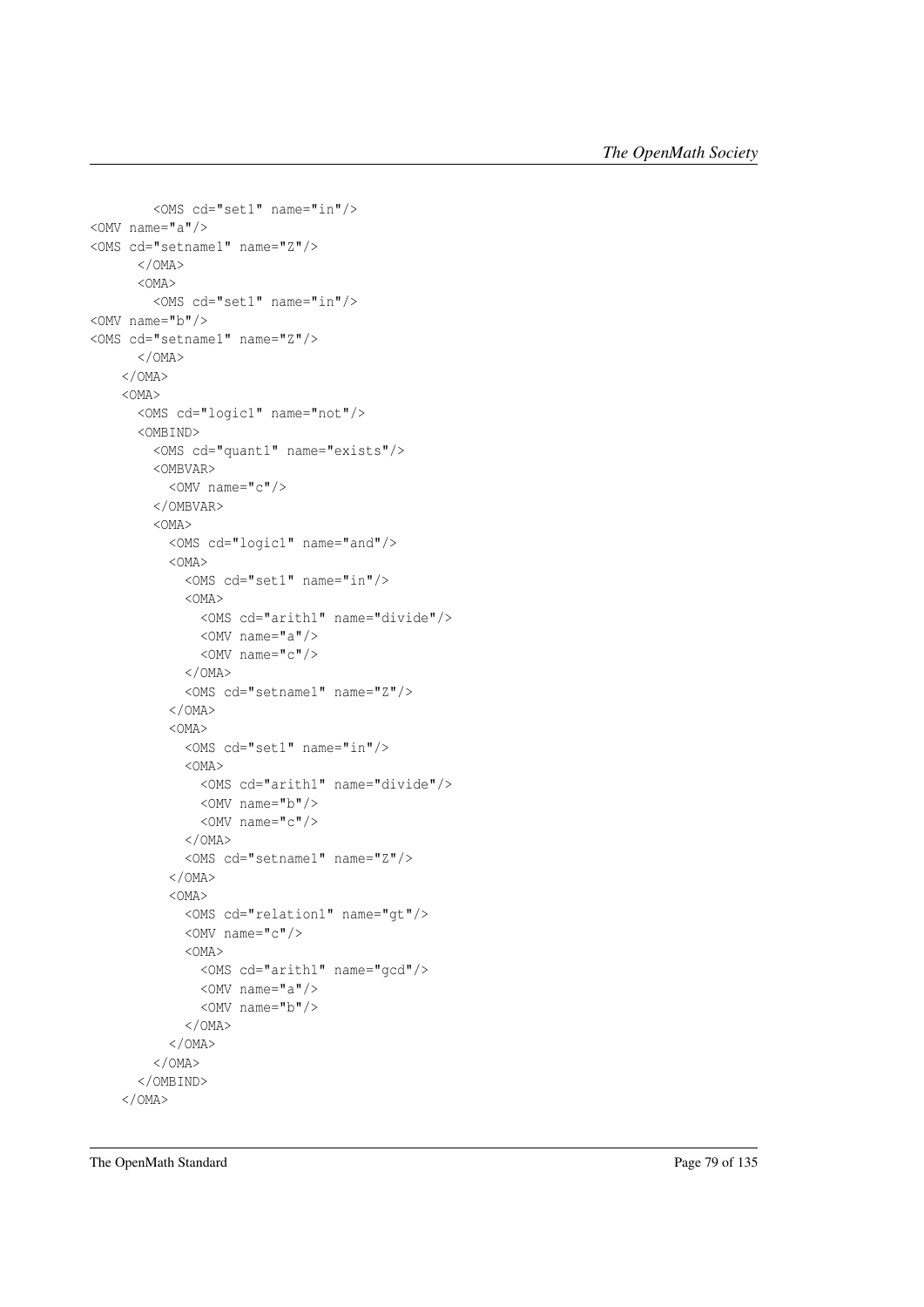```
</OMA>
</OMBIND>
</OMOBJ>
\langle FMP><Example>
gcd(6, 9) = 3<OMOBJ
xmlns="http://www.openmath.org/OpenMath" version="2.0"
cdbase="http://www.openmath.org/cd">
  <OMA>
    <OMS cd="relation1" name="eq"/>
    <OMA>
      <OMS cd="arith1" name="gcd"/>
     < OMI> 6 </OMI>
      <OMI> 9 </OMI>
    </OMA>
    <OMI> 3 </OMI>
  </OMA>
</OMOBJ>
</Example>
</CDDefinition>
<CDDefinition>
<Name>plus</Name>
<Role>application</Role>
<Description>
The symbol representing an n-ary commutative function plus.
</Description>
\langle CMP> for all a, b | a + b = b + a \langle / CMP>
<FMP>
<OMOBJ
xmlns="http://www.openmath.org/OpenMath" version="2.0"
cdbase="http://www.openmath.org/cd">
  <OMBIND>
    <OMS cd="quant1" name="forall"/>
    <OMBVAR>
       <OMV name="a"/>
       <OMV name="b"/>
    </OMBVAR>
    <OMA>
      <OMS cd="relation1" name="eq"/>
      <OMA>
        <OMS cd="arith1" name="plus"/>
       <OMV name="a"/>
        <OMV name="b"/>
      </OMA>
      < OMA<OMS cd="arith1" name="plus"/>
```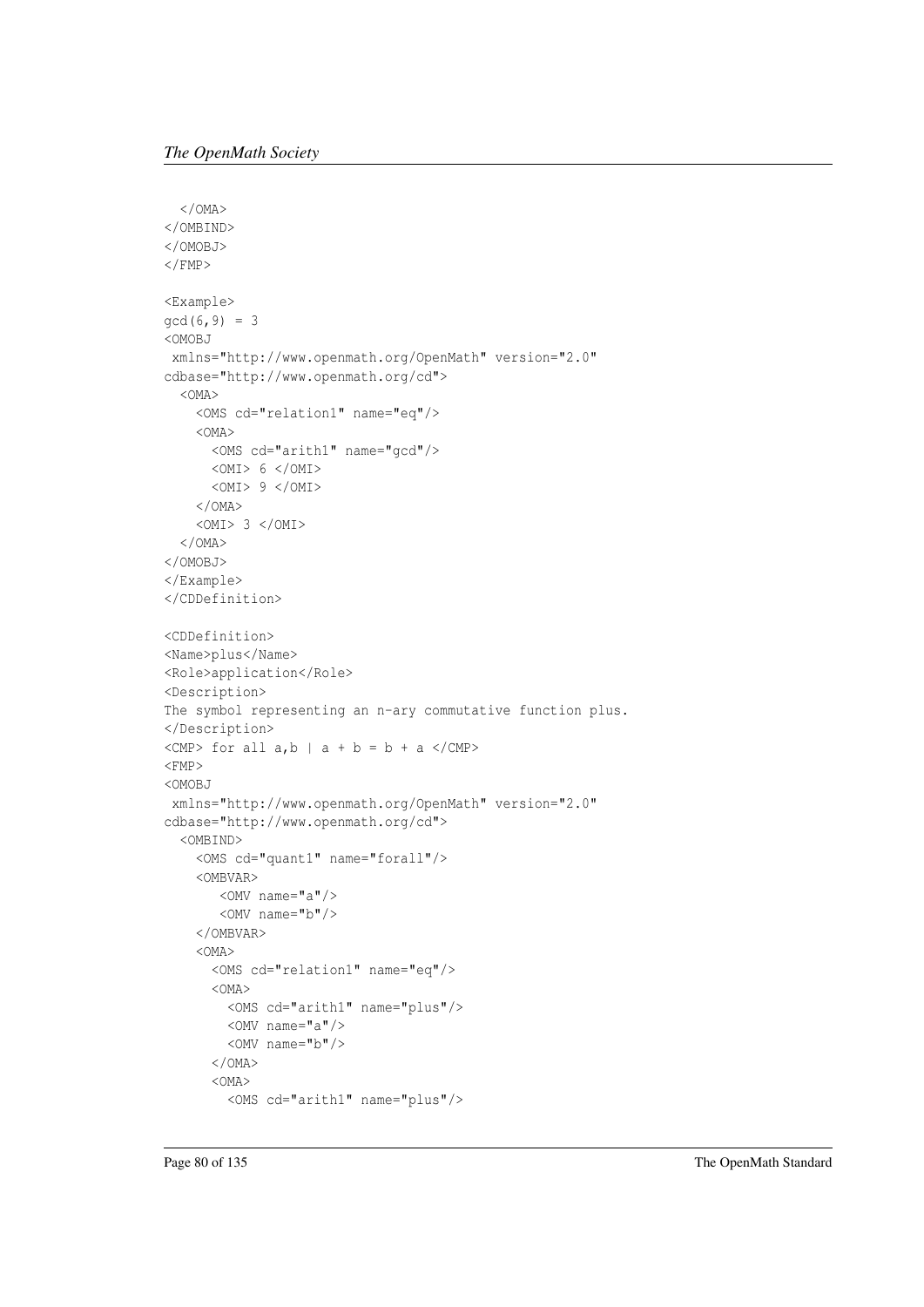```
<OMV name="b"/>
        <OMV name="a"/>
      </OMA>
    </OMA>
  </OMBIND>
</OMOBJ>
\langle/FMP\rangle</CDDefinition>
<CDDefinition>
<Name>unary_minus</Name>
<Role>application</Role>
<Description>
This symbol denotes unary minus, i.e. the additive inverse.
</Description>
\langleCMP> for all a | a + (-a) = 0 \langle/CMP>
<FMP>
<OMOBJ
xmlns="http://www.openmath.org/OpenMath" version="2.0"
cdbase="http://www.openmath.org/cd">
  <OMBIND>
    <OMS cd="quant1" name="forall"/>
    <OMBVAR>
       <OMV name="a"/>
    </OMBVAR>
    < OMA ><OMS cd="relation1" name="eq"/>
      < OMA ><OMS cd="arith1" name="plus"/>
        <OMV name="a"/>
        <OMA>
           <OMS cd="arith1" name="unary_minus"/>
           <OMV name="a"/>
        </OMA>
      </OMA>
      <OMS cd="alg1" name="zero"/>
    </OMA>
  </OMBIND>
</OMOBJ>
\langle/FMP></CDDefinition>
<CDDefinition>
<Name>minus</Name>
<Role>application</Role>
<Description>
The symbol representing a binary minus function. This is equivalent to
adding the additive inverse.
</Description>
```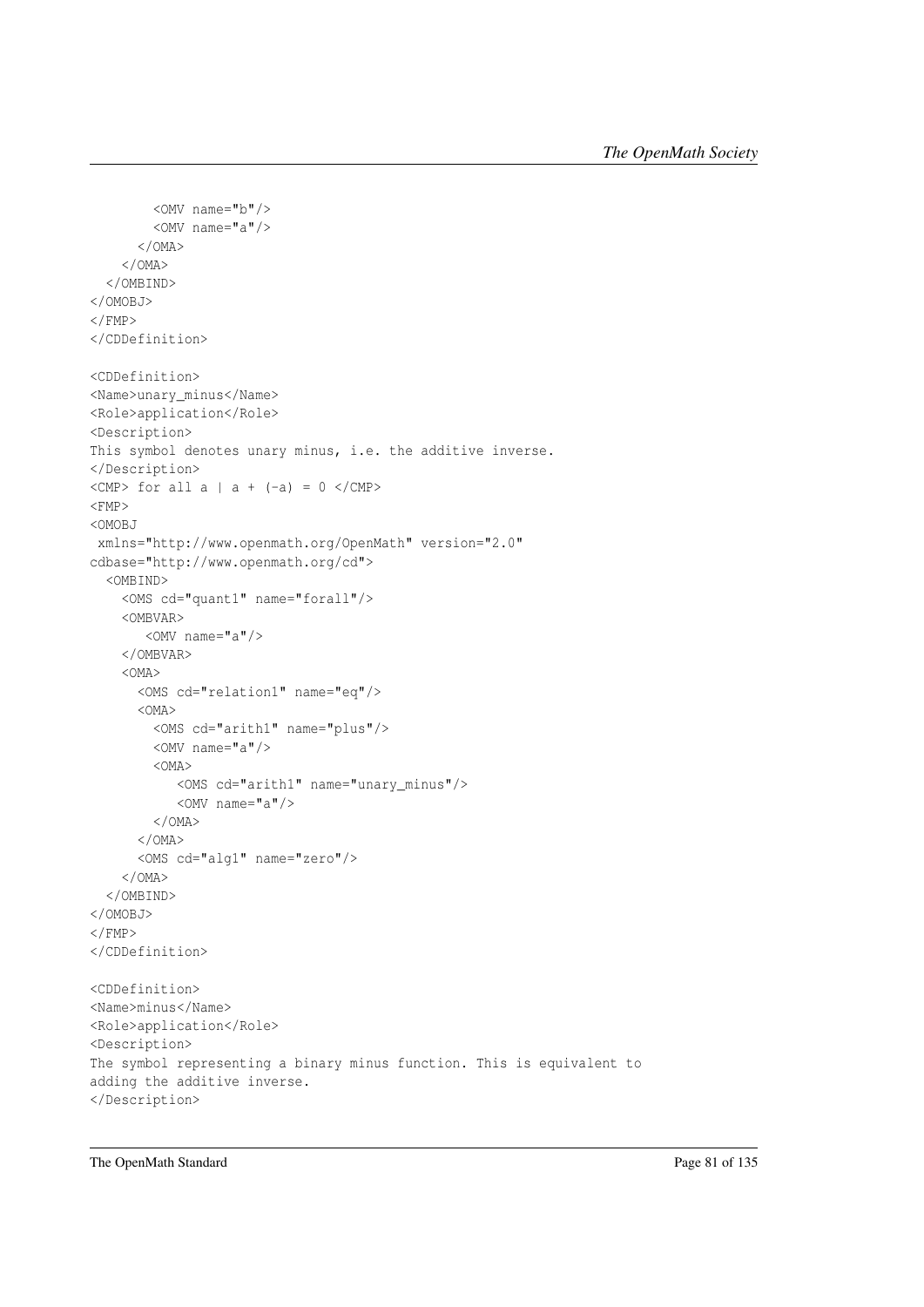```
\langle CMP> for all a, b | a - b = a + (-b) \langle/CMP>
<FMP><OMOBJ
xmlns="http://www.openmath.org/OpenMath" version="2.0"
cdbase="http://www.openmath.org/cd">
  <OMBIND>
    <OMS cd="quant1" name="forall"/>
    <OMBVAR>
       <OMV name="a"/>
       <OMV name="b"/>
    </OMBVAR>
    <OMA>
      <OMS cd="relation1" name="eq"/>
      <OMA>
        <OMS cd="arith1" name="minus"/>
        <OMV name="a"/>
        <OMV name="b"/>
      </OMA>
      <OMA>
        <OMS cd="arith1" name="plus"/>
        <OMV name="a"/>
        <OMA>
          <OMS cd="arith1" name="unary_minus"/>
          <OMV name="b"/>
        </OMA>
      </OMA>
    \langle/OMA</OMBIND>
</OMOBJ>
\langle/FMP></CDDefinition>
<CDDefinition>
<Name>times</Name>
<Role>application</Role>
<Description>
The symbol representing an n-ary multiplication function.
</Description>
<Example>
<OMOBJ
xmlns="http://www.openmath.org/OpenMath" version="2.0"
cdbase="http://www.openmath.org/cd">
<OMA>
  <OMS cd="relation1" name="eq"/>
  < OMA ><OMS cd="arith1" name="times"/>
    <OMA>
      <OMS cd="linalg2" name="matrix"/>
      <OMA>
```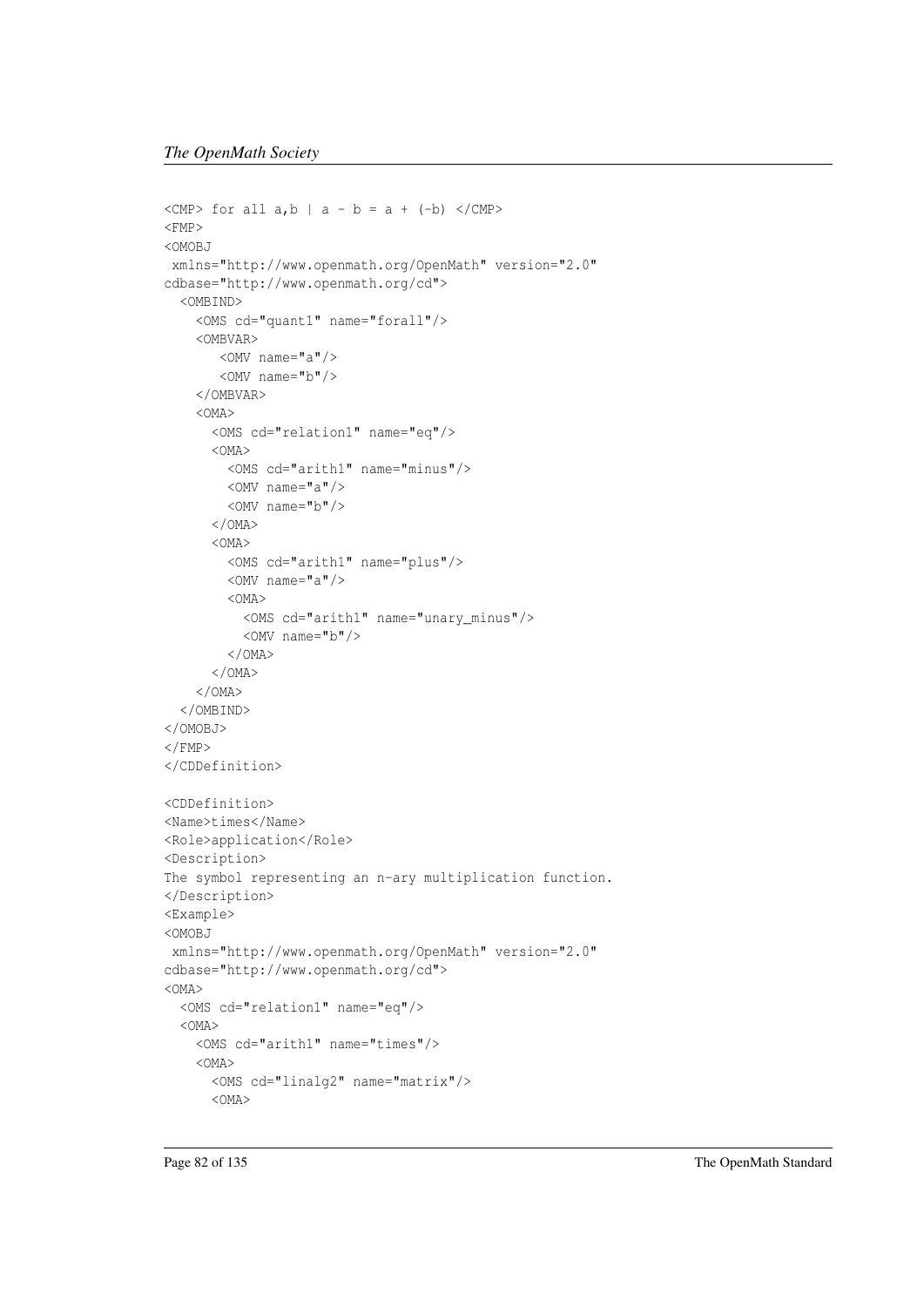```
<OMS cd="linalg2" name="matrixrow"/>
        < OMI> 1 </OMI>
        <OMI> 2 </OMI>
      </OMA>
      <OMA>
        <OMS cd="linalg2" name="matrixrow"/>
        <OMI> 3 </OMI>
        < OMI> 4 </OMI>
      </OMA>
    </OMA>
    <OMA>
      <OMS cd="linalg2" name="matrix"/>
      <OMA>
        <OMS cd="linalg2" name="matrixrow"/>
       <OMI> 5 </OMI>
        <OMI> 6 </OMI>
      </OMA>
      <OMA>
       <OMS cd="linalg2" name="matrixrow"/>
       < OMI> 7 </OMI>
        < OMI > 8 </OMI >
      </OMA>
    </OMA>
  </OMA>
  <OMA>
    <OMS cd="linalg2" name="matrix"/>
    <OMA>
     <OMS cd="linalg2" name="matrixrow"/>
     <OMI> 19 </OMI>
     <OMI> 22 </OMI>
    </OMA>
    <OMA>
     <OMS cd="linalg2" name="matrixrow"/>
     <OMI> 43 </OMI>
     <OMI> 50 </OMI>
    </OMA>
  </OMA>
</OMA>
</OMOBJ>
</Example>
<CMP> for all a, b \mid a * 0 = 0 and a * b = a * (b - 1) + a </CMP>
<FMP><OMOBJ
xmlns="http://www.openmath.org/OpenMath" version="2.0"
cdbase="http://www.openmath.org/cd">
<OMBIND>
  <OMS cd="quant1" name="forall"/>
  <OMBVAR>
    <OMV name="a"/>
```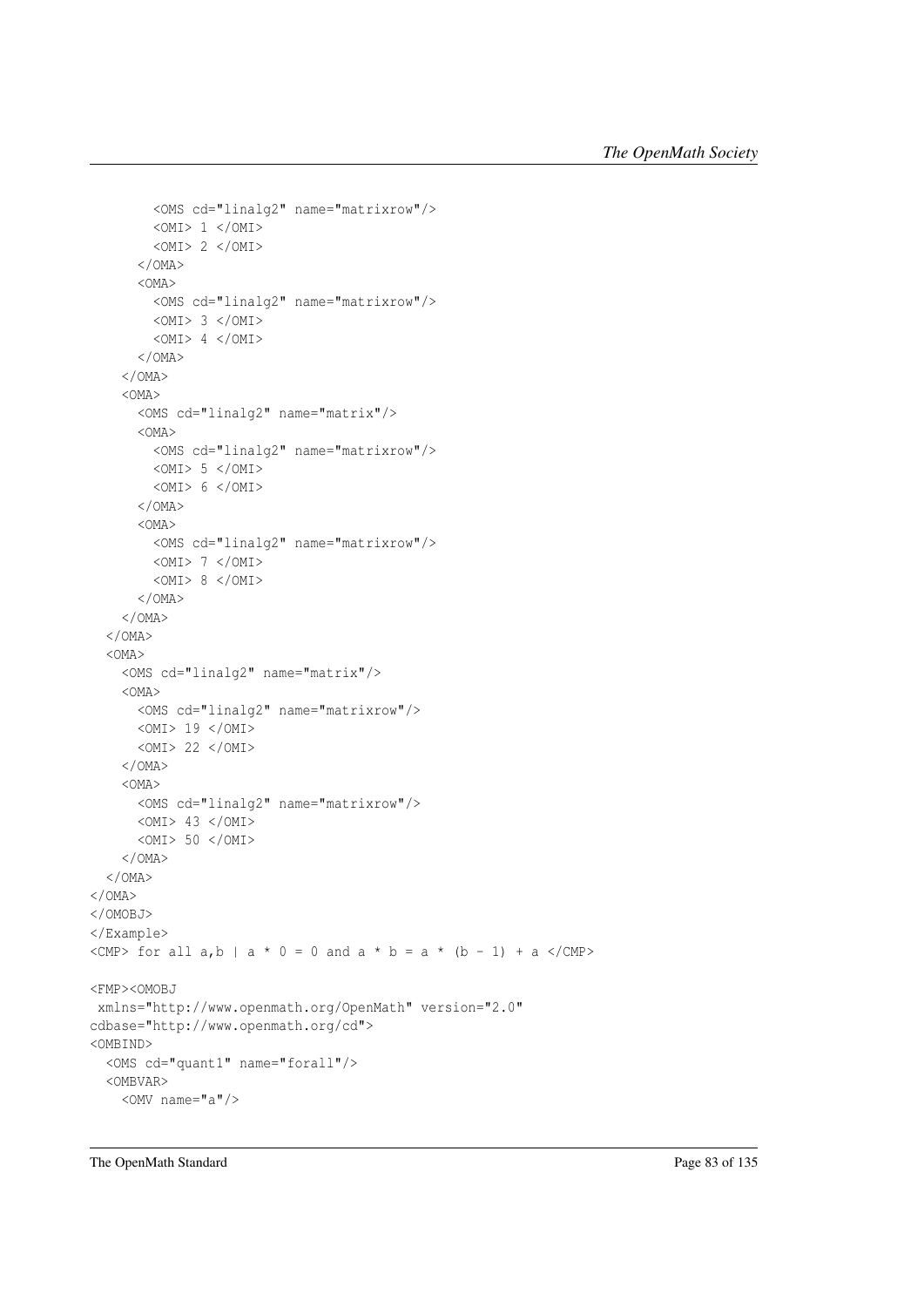```
<OMV name="b"/>
  </OMBVAR>
  <OMA>
    <OMS cd="logic1" name="and"/>
    <OMA>
      <OMS cd="relation1" name="eq"/>
      \angleOMA><OMS cd="arith1" name="times"/>
        <OMV name="a"/>
       <OMS cd="alg1" name="zero"/>
      </OMA>
      <OMS cd="alg1" name="zero"/>
    </OMA>
    <OMA>
      <OMS cd="relation1" name="eq"/>
      <OMA>
        <OMS cd="arith1" name="times"/>
<OMV name="a"/>
<OMV name="b"/>
      </OMA>
      <OMA>
       <OMS cd="arith1" name="plus"/>
<OMA>
  <OMS cd="arith1" name="times"/>
  <OMV name="a"/>
  < OMA ><OMS cd="arith1" name="minus"/>
    <OMV name="b"/>
    <OMS cd="alg1" name="one"/>
  </OMA>
</OMA>
<OMV name="a"/>
     </OMA>
    </OMA>
  </OMA>
</OMBIND>
</OMOBJ></FMP>
\langle CMP> for all a, b, c | a*(b+c) = a*b + a*c \langle/CMP>
<FMP><OMOBJ
xmlns="http://www.openmath.org/OpenMath" version="2.0"
cdbase="http://www.openmath.org/cd">
<OMBIND>
  <OMS cd="quant1" name="forall"/>
  <OMBVAR>
    <OMV name="a"/>
    <OMV name="b"/>
    <OMV name="c"/>
  </OMBVAR>
```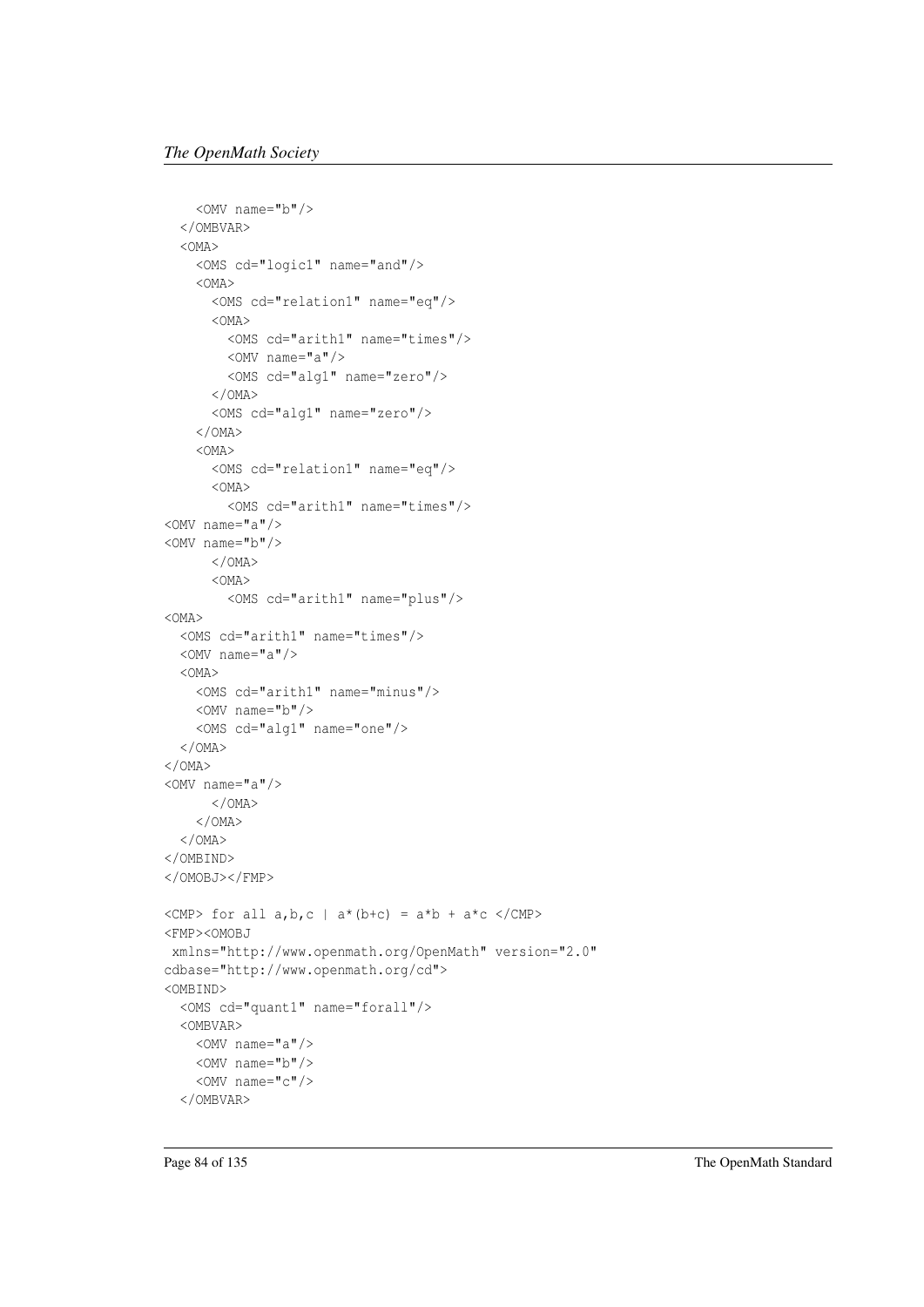```
<OMA>
    <OMS cd="relation1" name="eq"/>
    <OMA>
     <OMS cd="arith1" name="times"/>
     <OMV name="a"/>
     < OMA><OMS cd="arith1" name="plus"/>
<OMV name="b"/>
<OMV name="c"/>
      </OMA>
    </OMA>
    <OMA>
      <OMS cd="arith1" name="plus"/>
      <OMA>
        <OMS cd="arith1" name="times"/>
<OMV name="a"/>
<OMV name="b"/>
      </OMA>
      <OMA>
       <OMS cd="arith1" name="times"/>
<OMV name="a"/>
<OMV name="c"/>
     </OMA>
    </OMA>
  </OMA>
</OMBIND>
</OMOBJ></FMP>
</CDDefinition>
<CDDefinition>
<Name>divide</Name>
<Role>application</Role>
<Description>
This symbol represents a (binary) division function denoting the first argument
right-divided by the second, i.e. divide(a,b)=a*inverse(b). It is the
inverse of the multiplication function defined by the symbol times in this CD.
</Description>
<CMP> whenever not (a=0) then a/a = 1 </CMP>
<FMP>
<OMOBJ
xmlns="http://www.openmath.org/OpenMath" version="2.0"
cdbase="http://www.openmath.org/cd">
  <OMBIND>
    <OMS cd="quant1" name="forall"/>
    <OMBVAR>
       <OMV name="a"/>
    </OMBVAR>
    < OMA<OMS cd="logic1" name="implies"/>
```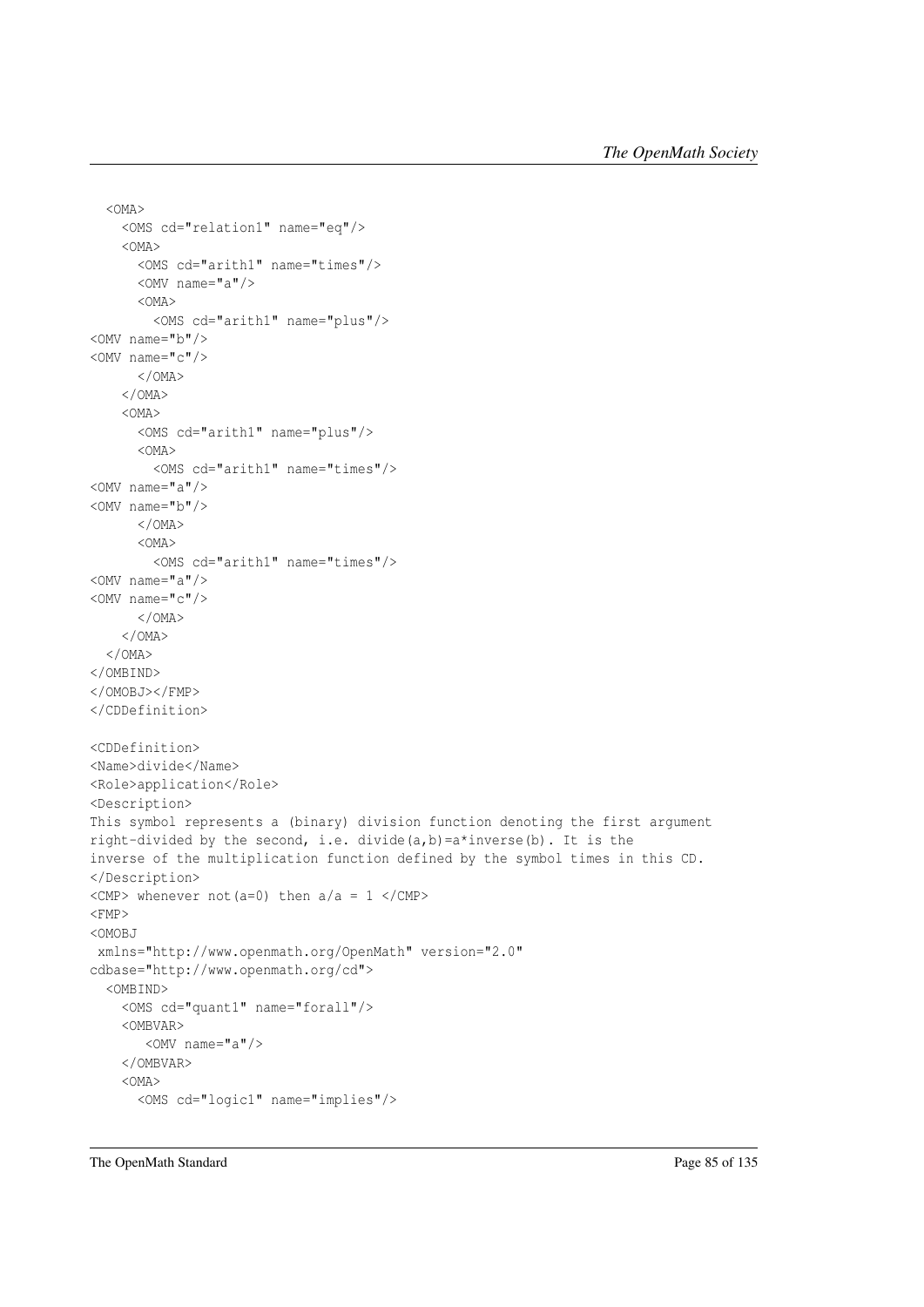```
<OMA>
        <OMS cd="relation1" name="neq"/>
        <OMV name="a"/>
        <OMS cd="alg1" name="zero"/>
      </OMA>
      <OMA>
        <OMS cd="relation1" name="eq"/>
        < OMA ><OMS cd="arith1" name="divide"/>
          <OMV name="a"/>
          <OMV name="a"/>
        </OMA>
        <OMS cd="alg1" name="one"/>
      </OMA>
    </OMA>
  </OMBIND>
</OMOBJ>
\langle/FMP></CDDefinition>
<CDDefinition>
<Name>power</Name>
<Role>application</Role>
<Description>
This symbol represents a power function. The first argument is raised
to the power of the second argument. When the second argument is not
an integer, powering is defined in terms of exponentials and
logarithms for the complex and real numbers.
This operator can represent general powering.
</Description>
<CMP>
x\in C implies x^a = exp(a ln x)\langle/CMP><FMP><OMOBJ
xmlns="http://www.openmath.org/OpenMath" version="2.0"
cdbase="http://www.openmath.org/cd">
  <OMA>
    <OMS cd="logic1" name="implies"/>
    <OMA>
     <OMS cd="set1" name="in"/>
     \langleOMV name="x"/>
      <OMS cd="setname1" name="C"/>
    </OMA>
    <OMA>
      <OMS cd="relation1" name="eq"/>
      < OMA >
```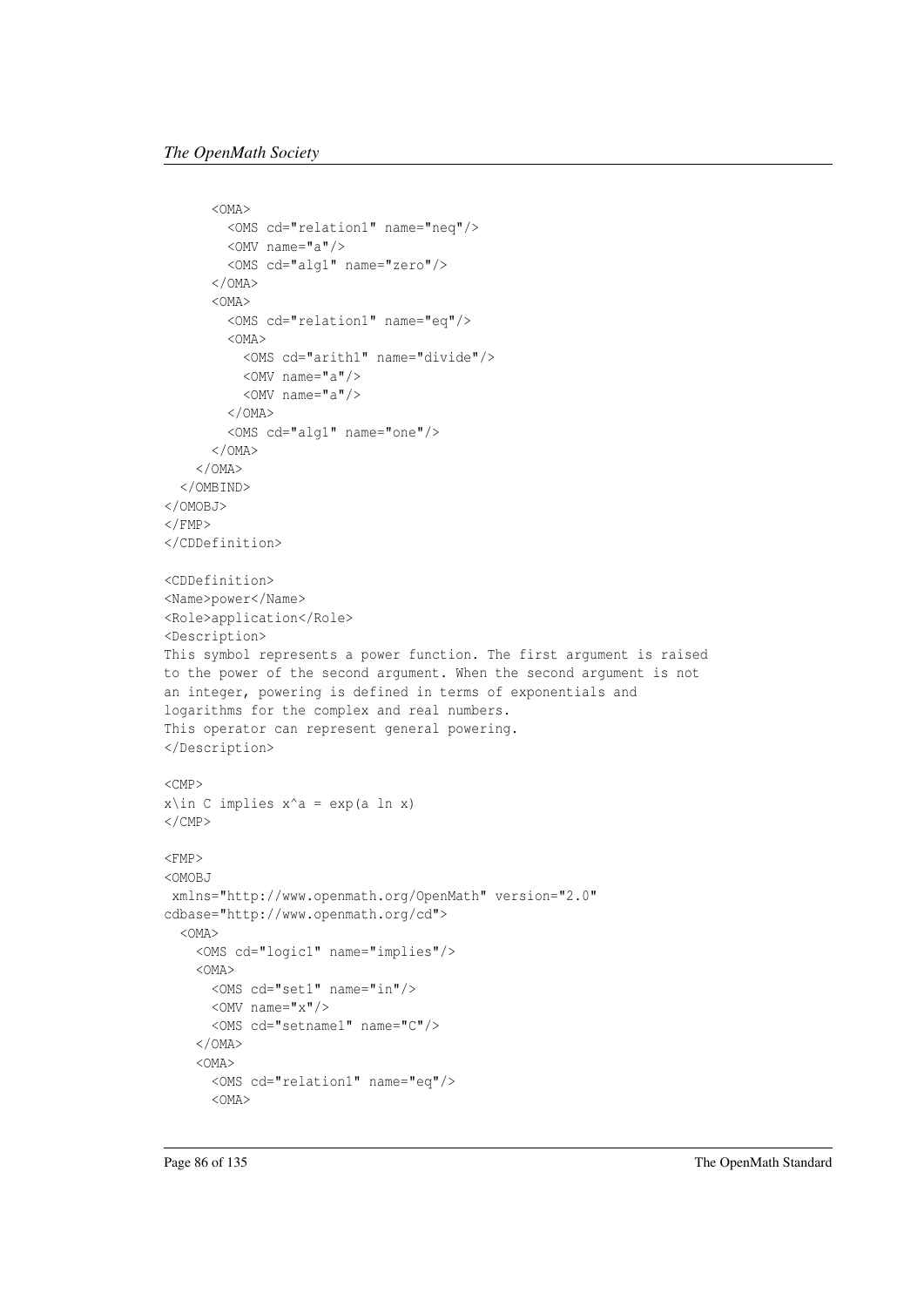```
<OMS name="power" cd="arith1"/>
        <OMV name="x"/>
        <OMV name="a"/>
      </OMA>
      <OMA>
        <OMS name="exp" cd="transc1"/>
        < OMA ><OMS name="times" cd="arith1"/>
          <OMV name="a"/>
          < OMA<OMS name="ln" cd="transc1"/>
            \langleOMV name="x"/>
          </OMA>
        </OMA>
      </OMA>
    </OMA>
  </OMA>
</OMOBJ>
</FMP<CMP>
 if n is an integer then
 x^0 = 1,
 x^n = x * x^k (n-1)
\langle/CMP\rangle<FMP>
<OMOBJ
xmlns="http://www.openmath.org/OpenMath" version="2.0"
cdbase="http://www.openmath.org/cd">
  <OMA>
    <OMS cd="logic1" name="implies"/>
    <OMA>
     <OMS cd="set1" name="in"/>
     <OMV name="n"/>
      <OMS cd="setname1" name="Z"/>
    </OMA>
    <OMA>
      <OMS cd="logic1" name="and"/>
      <OMA>
        <OMS cd="relation1" name="eq"/>
        <OMA>
         <OMS cd="arith1" name="power"/>
         <OMV name="x"/>
          <OMI>0</OMI>
        </OMA>
        <OMS cd="alg1" name="one"/>
      </OMA>
      < OMA<OMS cd="relation1" name="eq"/>
```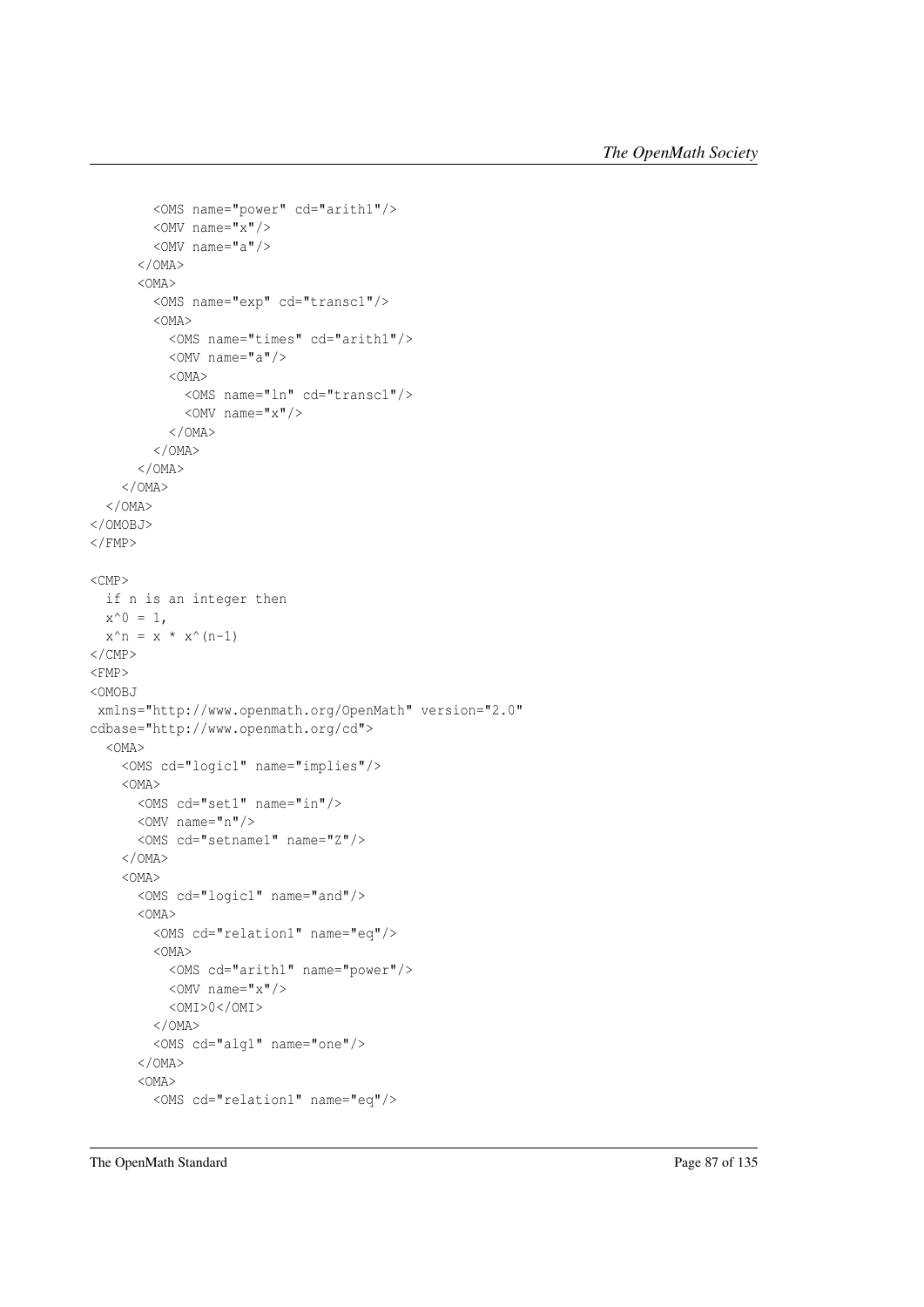```
<OMA>
          <OMS cd="arith1" name="power"/>
          <OMV name="x"/>
          \langleOMV name="n"/>
        </OMA>
        <OMA><OMS cd="arith1" name="times"/>
          \langleOMV name="x"/>
          <OMA>
            <OMS cd="arith1" name="power"/>
            <OMV name="x"/>
            <OMA>
              <OMS cd="arith1" name="minus"/>
              \langleOMV name="n"/>
              <OMI>1</OMI>
            </OMA>
          </OMA>
        </OMA>
      </OMA>
    </OMA>
  </OMA>
</OMOBJ>
\langle / FMP><Example>
<OMOBJ
xmlns="http://www.openmath.org/OpenMath" version="2.0"
cdbase="http://www.openmath.org/cd">
<OMA>
  <OMS cd="relation1" name="eq"/>
  <OMA>
    <OMS cd="arith1" name="power"/>
    <OMA>
      <OMS cd="linalg2" name="matrix"/>
      <OMA>
       <OMS cd="linalg2" name="matrixrow"/>
       <OMI> 1 </OMI>
        <OMI> 2 </OMI>
      </OMA>
      <OMA>
        <OMS cd="linalg2" name="matrixrow"/>
       <OMI> 3 </OMI>
        <OMI> 4 </OMI>
      </OMA>
    </OMA>
    <OMI>3</OMI>
  </OMA>
  <OMA>
    <OMS cd="linalg2" name="matrix"/>
    <OMA>
```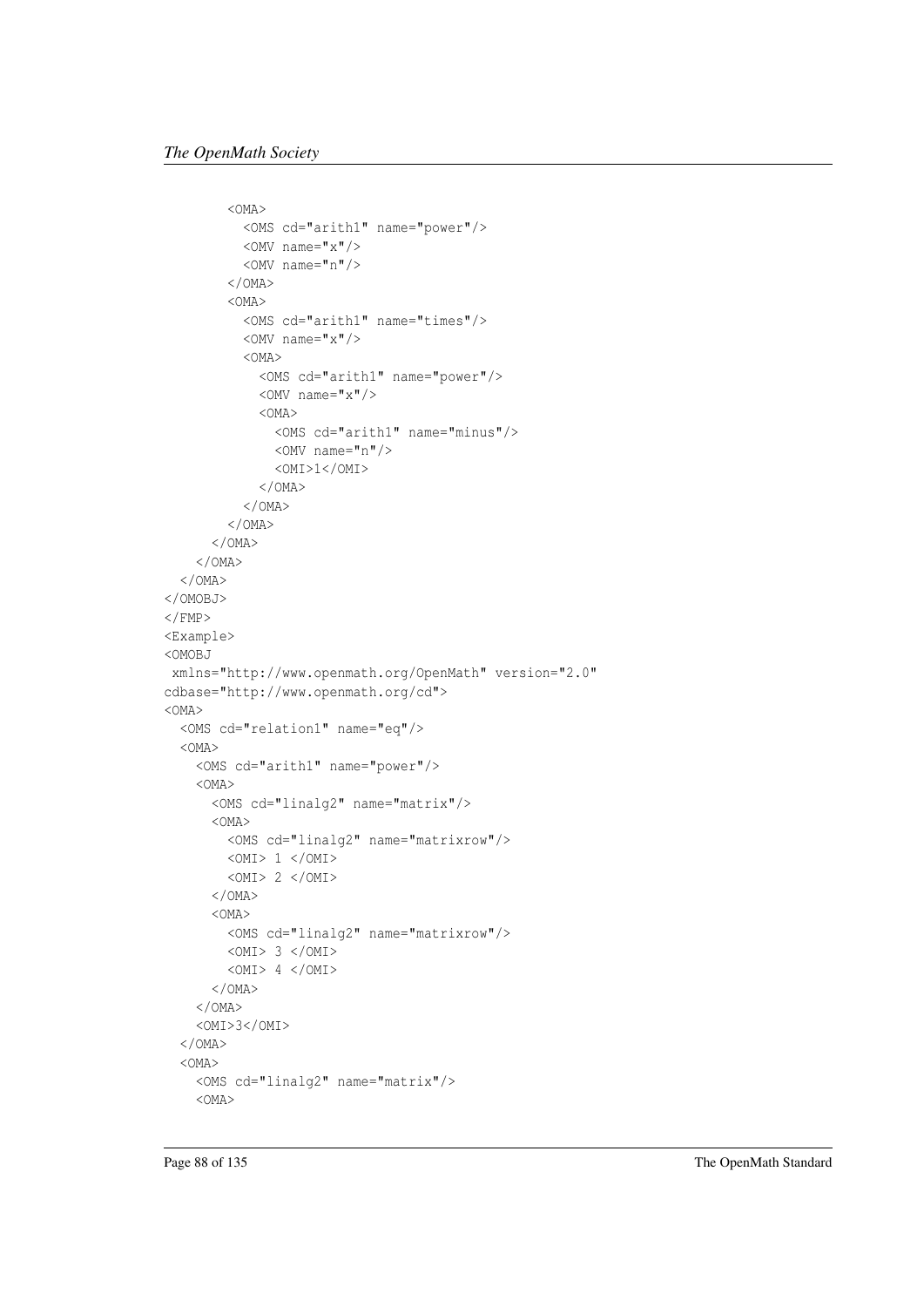```
<OMS cd="linalg2" name="matrixrow"/>
      <OMI> 37 </OMI>
      <OMI> 54 </OMI>
    </OMA>
    <OMA>
      <OMS cd="linalg2" name="matrixrow"/>
     <OMI> 81 </OMI>
     <OMI> 118 </OMI>
    </OMA>
  </OMA>
</OMA>
</OMOBJ>
</Example>
<Example>
<OMOBJ
xmlns="http://www.openmath.org/OpenMath" version="2.0"
cdbase="http://www.openmath.org/cd">
<OMA>
 <OMS cd="relation1" name="eq"/>
 <OMA>
   <OMS cd="arith1" name="power"/>
   <OMS cd="nums1" name="e"/>
    <OMA>
     <OMS cd="arith1" name="times"/>
     <OMS cd="nums1" name="i"/>
     <OMS cd="nums1" name="pi"/>
   </OMA></OMA>
  < OMA ><OMS cd="arith1" name="unary_minus"/>
   <OMS cd="alg1" name="one"/>
 </OMA>
</OMA>
</OMOBJ>
</Example>
</CDDefinition>
<CDDefinition>
<Name>abs</Name>
<Role>application</Role>
<Description>
A unary operator which represents the absolute value of its
argument. The argument should be numerically valued.
In the complex case this is often referred to as the modulus.
</Description>
<CMP> for all x, y | abs(x) + abs(y) \sqrt{GMP} = abs(x+y) </CMP>
<FMP><OMOBJ
xmlns="http://www.openmath.org/OpenMath" version="2.0"
```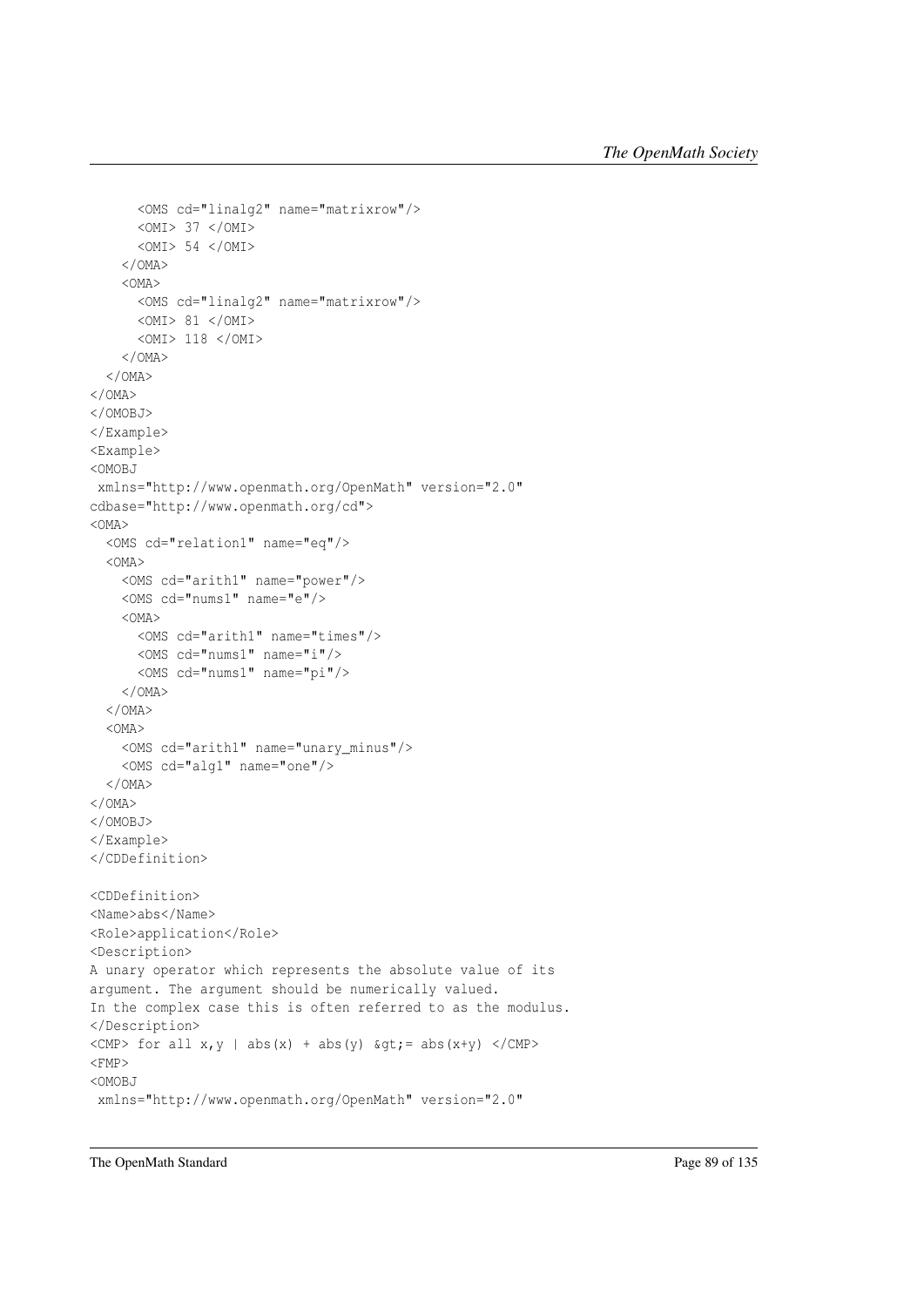```
cdbase="http://www.openmath.org/cd">
  <OMBIND>
    <OMS cd="quant1" name="forall"/>
    <OMBVAR>
      <OMV name="x"/>
      <OMV name="y"/>
    </OMBVAR>
    \angleOMA><OMS cd="relation1" name="geq"/>
      <OMA>
        <OMS cd="arith1" name="plus"/>
        <OMA>
          <OMS cd="arith1" name="abs"/>
            \langleOMV name="x"/>
        </OMA>
        < OMA ><OMS cd="arith1" name="abs"/>
            \langleOMV name="v"/>
        </OMA>
      </OMA>
      <OMA>
        <OMS cd="arith1" name="abs"/>
        <OMA>
          <OMS cd="arith1" name="plus"/>
          <OMV name="x"/>
          \langleOMV name="\vee"/>
        </OMA>
      \langle/OMA</OMA>
  </OMBIND>
</OMOBJ>
</FMP</CDDefinition>
<CDDefinition>
<Name>root</Name>
<Role>application</Role>
<Description>
A binary operator which represents its first argument "lowered" to its
n'th root where n is the second argument. This is the inverse of the operation
represented by the power symbol defined in this CD.
Care should be taken as to the precise meaning of this operator, in
```
particular which root is represented, however it is here to represent the general notion of taking n'th roots. As inferred by the signature relevant to this symbol, the function represented by this symbol is the single valued function, the specific root returned is the one indicated by the first CMP. Note also that the converse of the second CMP is not valid in general.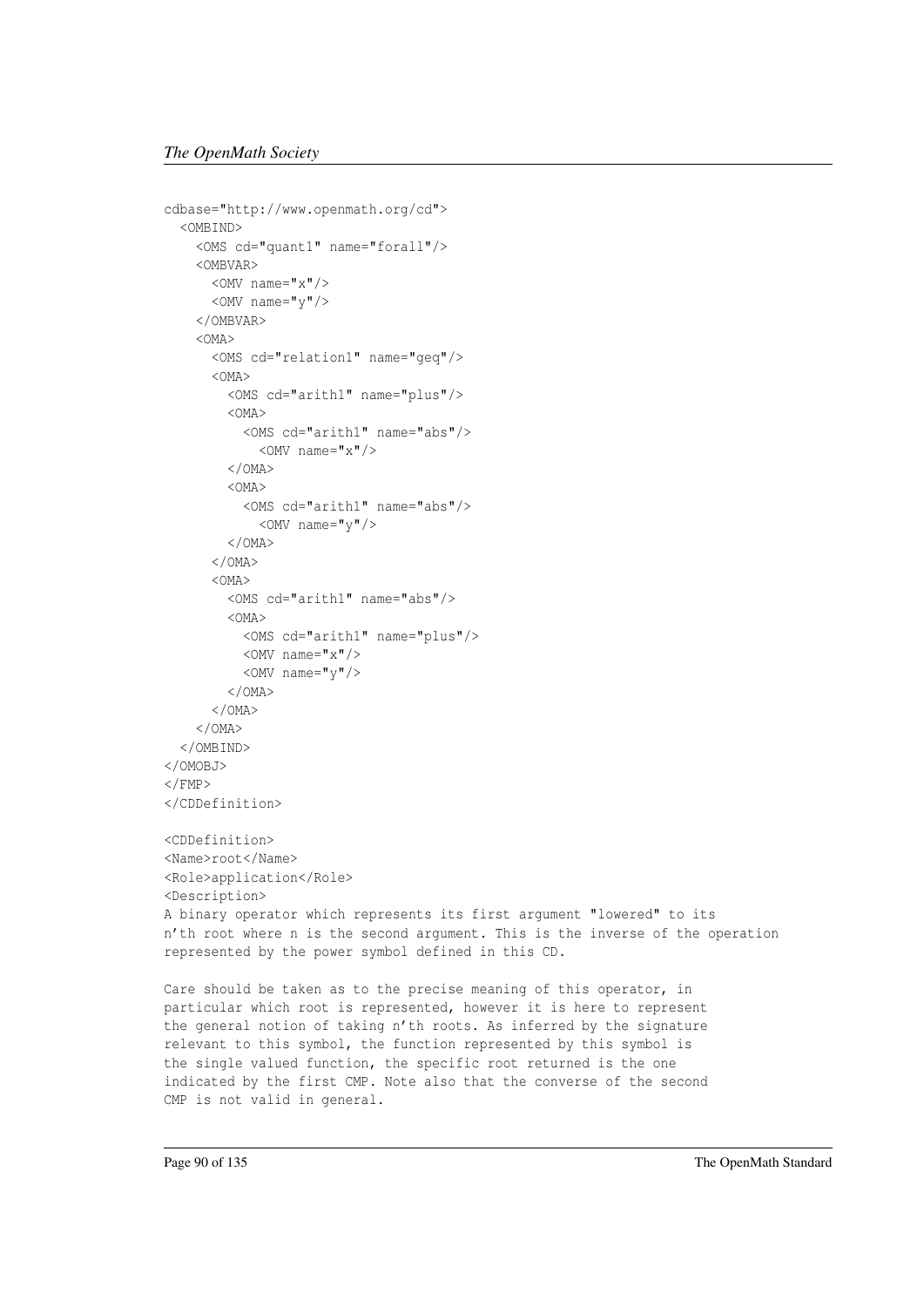```
</Description>
\langle CMP> x \rangle C implies root(x,n) = exp(ln(x)/n) </CMP>
<FMP><OMOBJ
xmlns="http://www.openmath.org/OpenMath" version="2.0"
cdbase="http://www.openmath.org/cd">
    < OMA ><OMS cd="logic1" name="implies"/>
      < OMA ><OMS cd="set1" name="in"/>
        <OMV name="x"/>
        <OMS cd="setname1" name="C"/>
      </OMA>
      <OMA>
        <OMS cd="relation1" name="eq"/>
        <OMA>
          <OMS cd="arith1" name="root"/>
          \langleOMV name="x"/>
          <OMV name="n"/>
        </OMA>
        <OMA>
          <OMS name="exp" cd="transc1"/>
          <OMA>
            <OMS name="divide" cd="arith1"/>
             <OMA>
               <OMS name="ln" cd="transc1"/>
               \langleOMV name="x"/>
             \langle/OMA<OMV name="n"/>
          </OMA>
        </OMA>
      </OMA>
    </OMA>
  </OMOBJ>
\langle/FMP>\langle \text{CMP> for all } a, n \rangle | power(root(a,n),n) = a (if the root exists!) \langle \text{/CMP>}}<FMP><OMOBJ
xmlns="http://www.openmath.org/OpenMath" version="2.0"
cdbase="http://www.openmath.org/cd">
    <OMBIND>
      <OMS cd="quant1" name="forall"/>
      <OMBVAR>
         <OMV name="a"/>
         <OMV name="n"/>
      </OMBVAR>
      <OMA>
```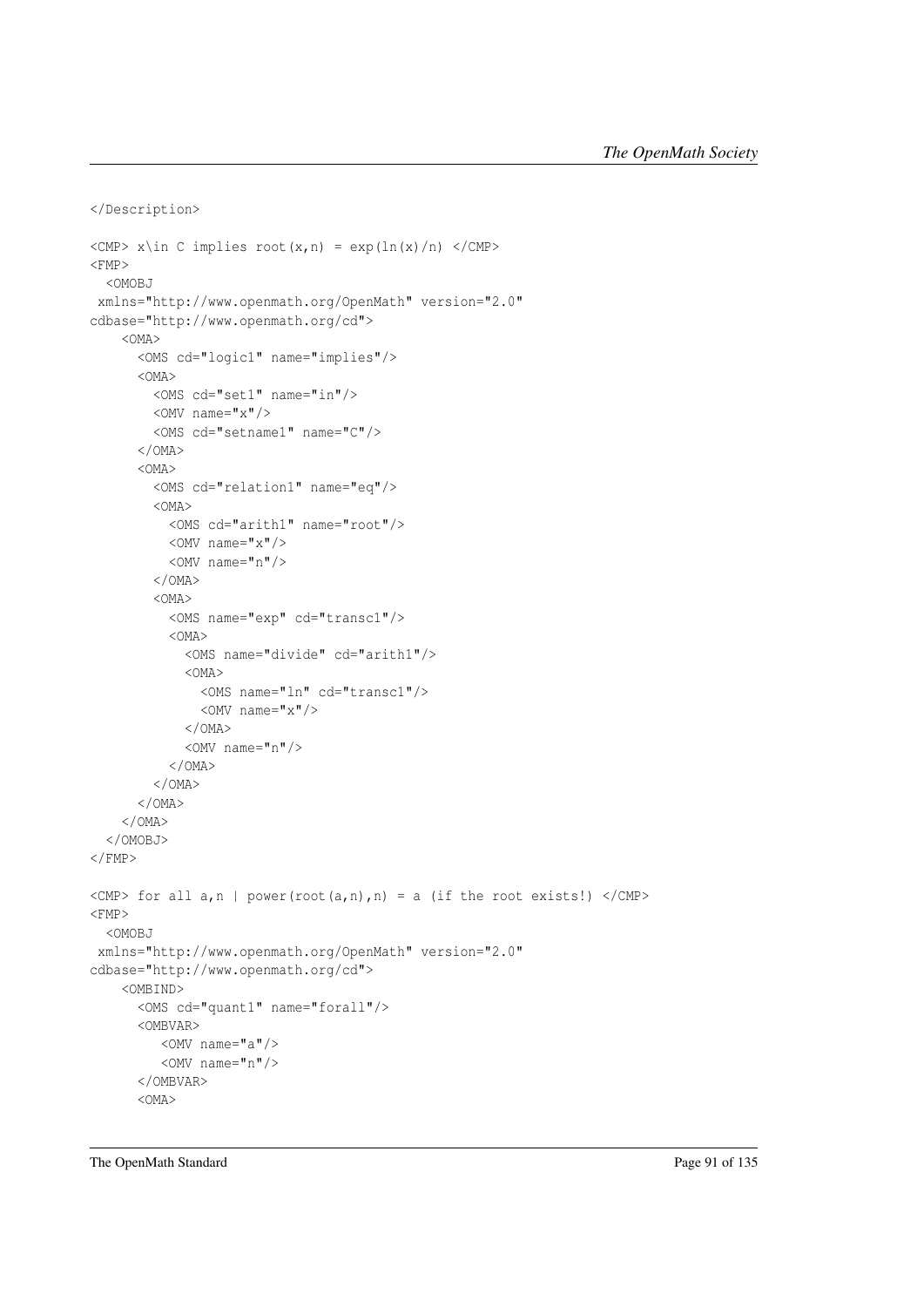```
<OMS cd="relation1" name="eq"/>
        <OMA>
          <OMS cd="arith1" name="power"/>
          <OMA>
            <OMS cd="arith1" name="root"/>
            <OMV name="a"/>
            \langleOMV name="n"/>
          </OMA>
          <OMV name="n"/>
        </OMA>
        <OMV name="a"/>
      </OMA>
    </OMBIND>
  </OMOBJ>
\langle/FMP\rangle</CDDefinition>
<CDDefinition>
<Name>sum</Name>
<Role>application</Role>
<Description>
An operator taking two arguments, the first being the range of summation,
e.g. an integral interval, the second being the function to be
summed. Note that the sum may be over an infinite interval.
</Description>
<Example>
  This represents the summation of the reciprocals of all the integers between
```
1 and 10 inclusive. <OMOBJ

 $<$ OMI> 1  $<$ /OMI>

```
xmlns="http://www.openmath.org/OpenMath" version="2.0"
cdbase="http://www.openmath.org/cd">
 <OMA>
```

```
<OMS cd="arith1" name="sum"/>
  <OMA>
   <OMS cd="interval1" name="integer_interval"/>
    < OMI> 1 </OMI>
   <OMI> 10 </OMI>
  </OMA>
<OMBIND>
  <OMS cd="fns1" name="lambda"/>
    <OMBVAR>
      \langleOMV name="x"/>
   </OMBVAR>
    <OMA>
```
<OMS cd="arith1" name="divide"/>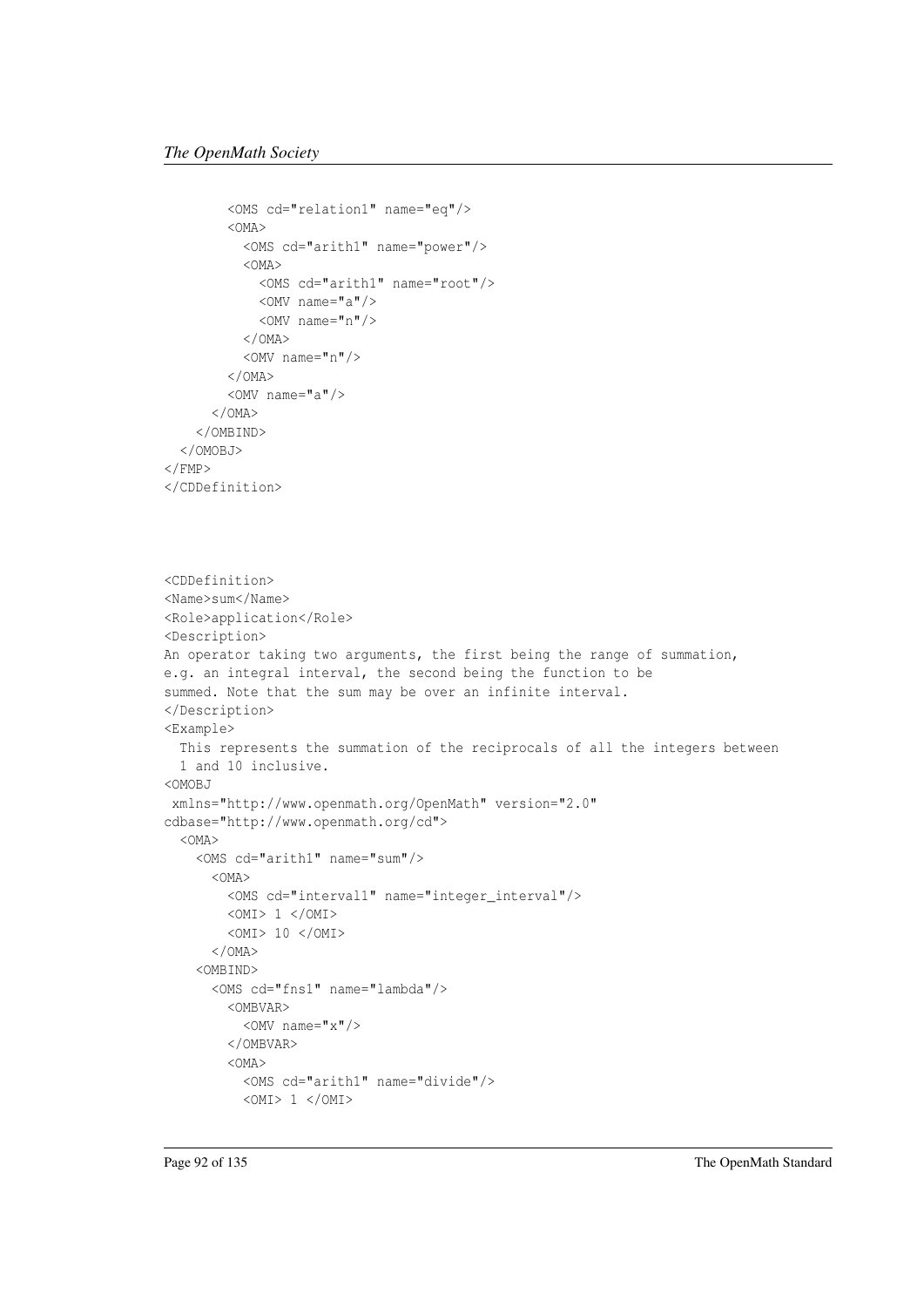```
\langleOMV name="x"/>
        </OMA>
    </OMBIND>
  </OMA>
</OMOBJ>
</Example>
</CDDefinition>
<CDDefinition>
<Name>product</Name>
<Role>application</Role>
<Description>
An operator taking two arguments, the first being the range of multiplication
e.g. an integral interval, the second being the function to
be multiplied. Note that the product may be over an infinite interval.
</Description>
<Example>
This represents the statement that the factorial of n is equal to the product
of all the integers between 1 and n inclusive.
<OMOBJ
xmlns="http://www.openmath.org/OpenMath" version="2.0"
cdbase="http://www.openmath.org/cd">
  <OMA>
    <OMS cd="relation1" name="eq"/>
    <OMA>
      <OMS cd="integer1" name="factorial"/>
      <OMV name="n"/>
    </OMA>< OMA ><OMS cd="arith1" name="product"/>
        <OMA>
          <OMS cd="interval1" name="integer_interval"/>
          <OMI> 1 </OMI>
          <OMV name="n"/>
        </OMA>
      <OMBIND>
        <OMS cd="fns1" name="lambda"/>
          <OMBVAR>
            <OMV name="i"/>
          </OMBVAR>
          <OMV name="i"/>
      </OMBIND>
    </OMA>
  </OMA>
</OMOBJ>
</Example>
</CDDefinition>
\langle/CD>
```
The OpenMath Standard Page 93 of 135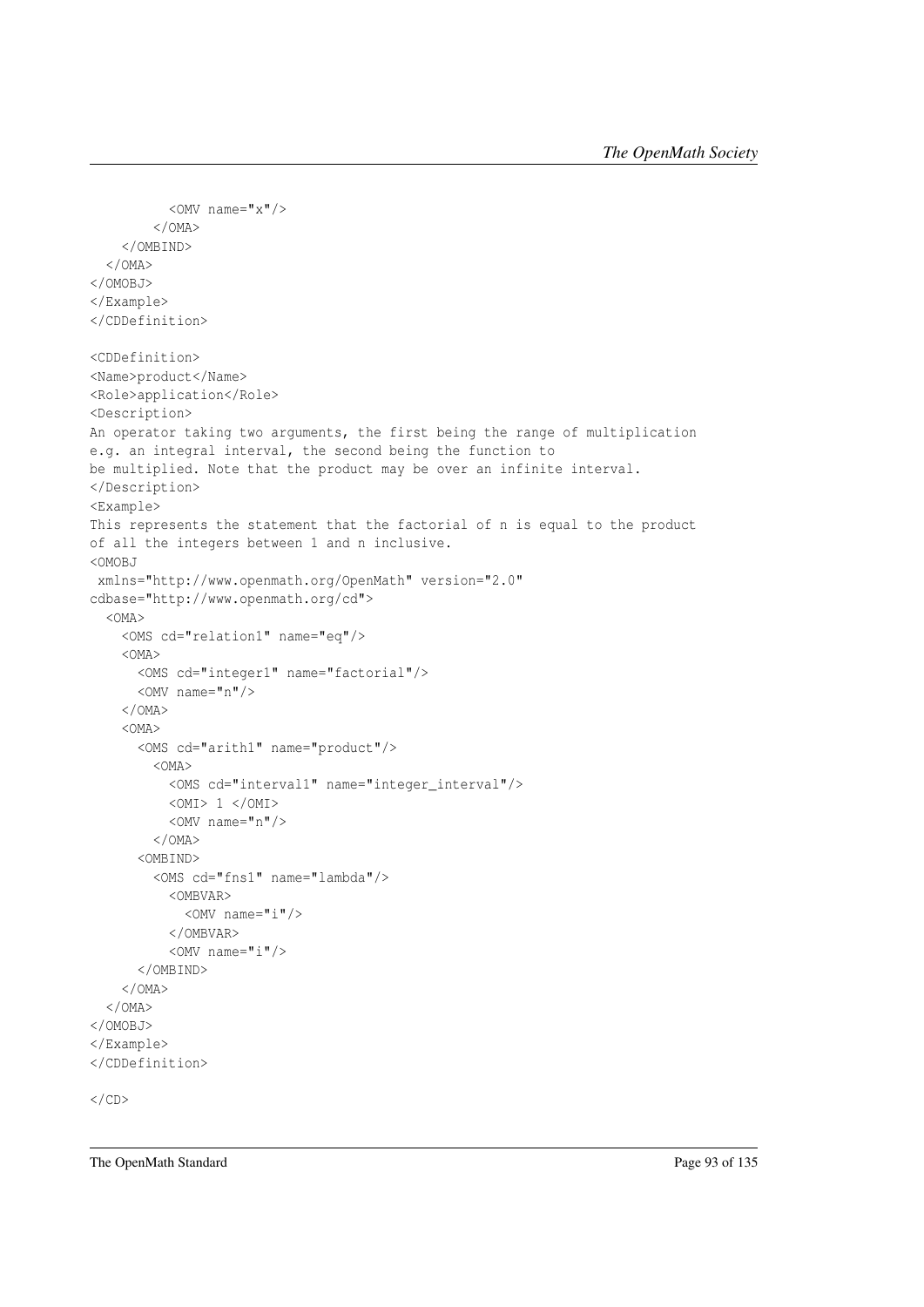# A.3 The arith1 STS Signature File

```
<CDSignatures
xmlns="http://www.openmath.org/OpenMathCDS" type="sts" cd="arith1"
cdurl="http://www.openmath.org/cd/arith1.ocd" version="2.0">
<CDSStatus>official</CDSStatus>
<CDSComment>
Date: 1999-11-26
Author: David Carlisle
</CDSComment>
<Signature name="lcm">
<OMOBJ
xmlns="http://www.openmath.org/OpenMath">
 <OMA>
   <OMS name="mapsto" cd="sts"/>
   <OMA>
    <OMS name="nassoc" cd="sts"/>
    <OMV name="SemiGroup"/>
   </OMA>
   <OMV name="SemiGroup"/>
 </OMA>
</OMOBJ>
</Signature>
<Signature name="gcd">
<OMOBJ
xmlns="http://www.openmath.org/OpenMath">
 < OMA ><OMS name="mapsto" cd="sts"/>
   <OMA>
    <OMS name="nassoc" cd="sts"/>
    <OMV name="SemiGroup"/>
   </OMA>
   <OMV name="SemiGroup"/>
 \langle/OMA</OMOBJ>
</Signature>
<Signature name="plus">
<OMOBJ
xmlns="http://www.openmath.org/OpenMath">
 <OMA>
 <OMS name="mapsto" cd="sts"/>
  <OMA>
  <OMS name="nassoc" cd="sts"/>
  <OMV name="AbelianSemiGroup"/>
  </OMA>
```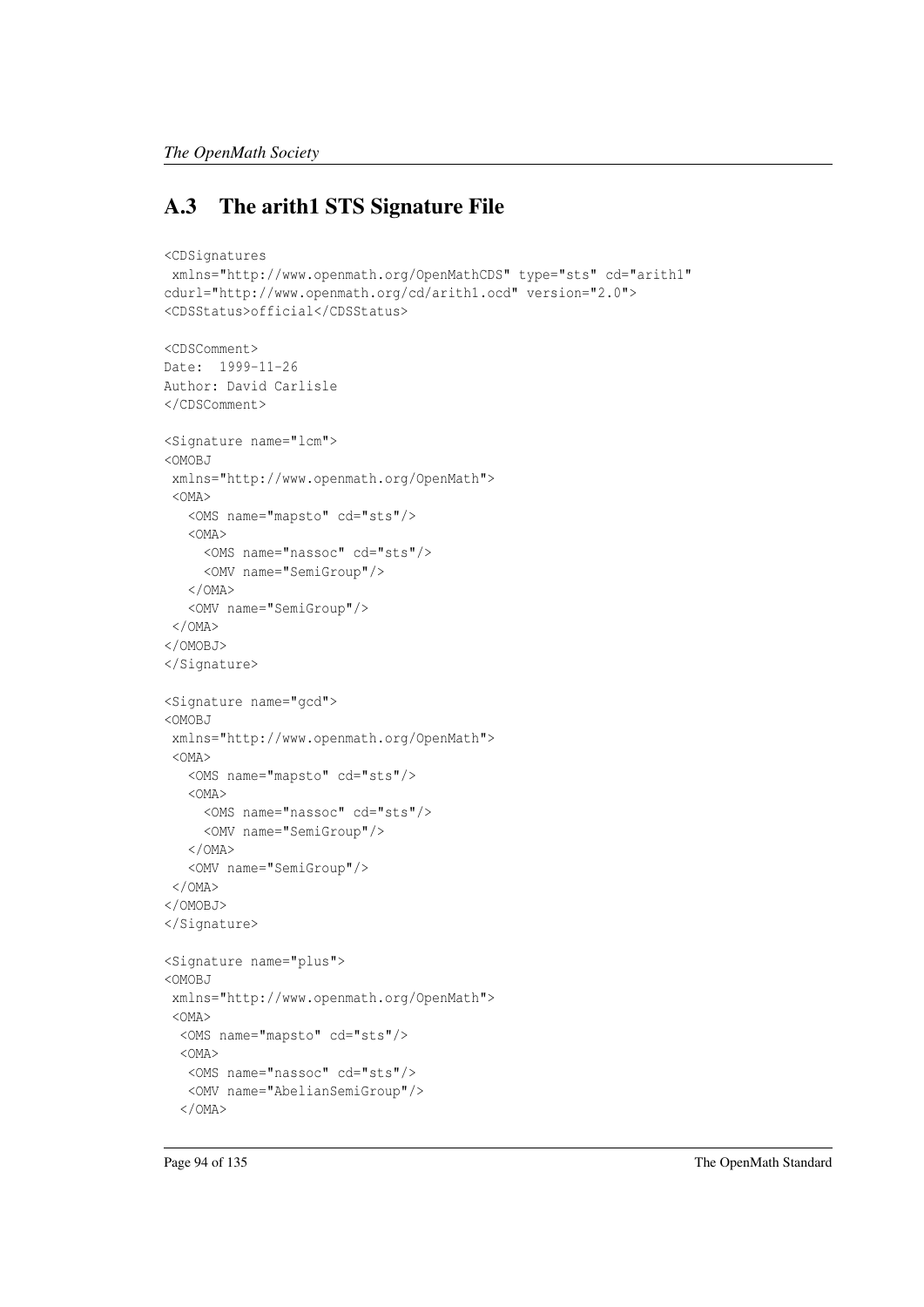```
<OMV name="AbelianSemiGroup"/>
</OMA>
</OMOBJ>
</Signature>
<Signature name="unary_minus">
<OMOBJ
xmlns="http://www.openmath.org/OpenMath">
 <OMA>
 <OMS name="mapsto" cd="sts"/>
 <OMV name="AbelianGroup"/>
 <OMV name="AbelianGroup"/>
</OMA>
</OMOBJ>
</Signature>
<Signature name="minus">
<OMOBJ
xmlns="http://www.openmath.org/OpenMath">
<OMA>
 <OMS name="mapsto" cd="sts"/>
 <OMV name="AbelianGroup"/>
 <OMV name="AbelianGroup"/>
 <OMV name="AbelianGroup"/>
</OMA>
</OMOBJ>
</Signature>
<Signature name="times">
<OMOBJ
xmlns="http://www.openmath.org/OpenMath">
 <OMA>
 <OMS name="mapsto" cd="sts"/>
 <OMA>
  <OMS name="nassoc" cd="sts"/>
  <OMV name="SemiGroup"/>
 </OMA>
 <OMV name="SemiGroup"/>
 </OMA>
</OMOBJ>
</Signature>
<Signature name="divide">
<OMOBJ
xmlns="http://www.openmath.org/OpenMath">
 <OMA>
 <OMS name="mapsto" cd="sts"/>
 <OMV name="AbelianGroup"/>
 <OMV name="AbelianGroup"/>
```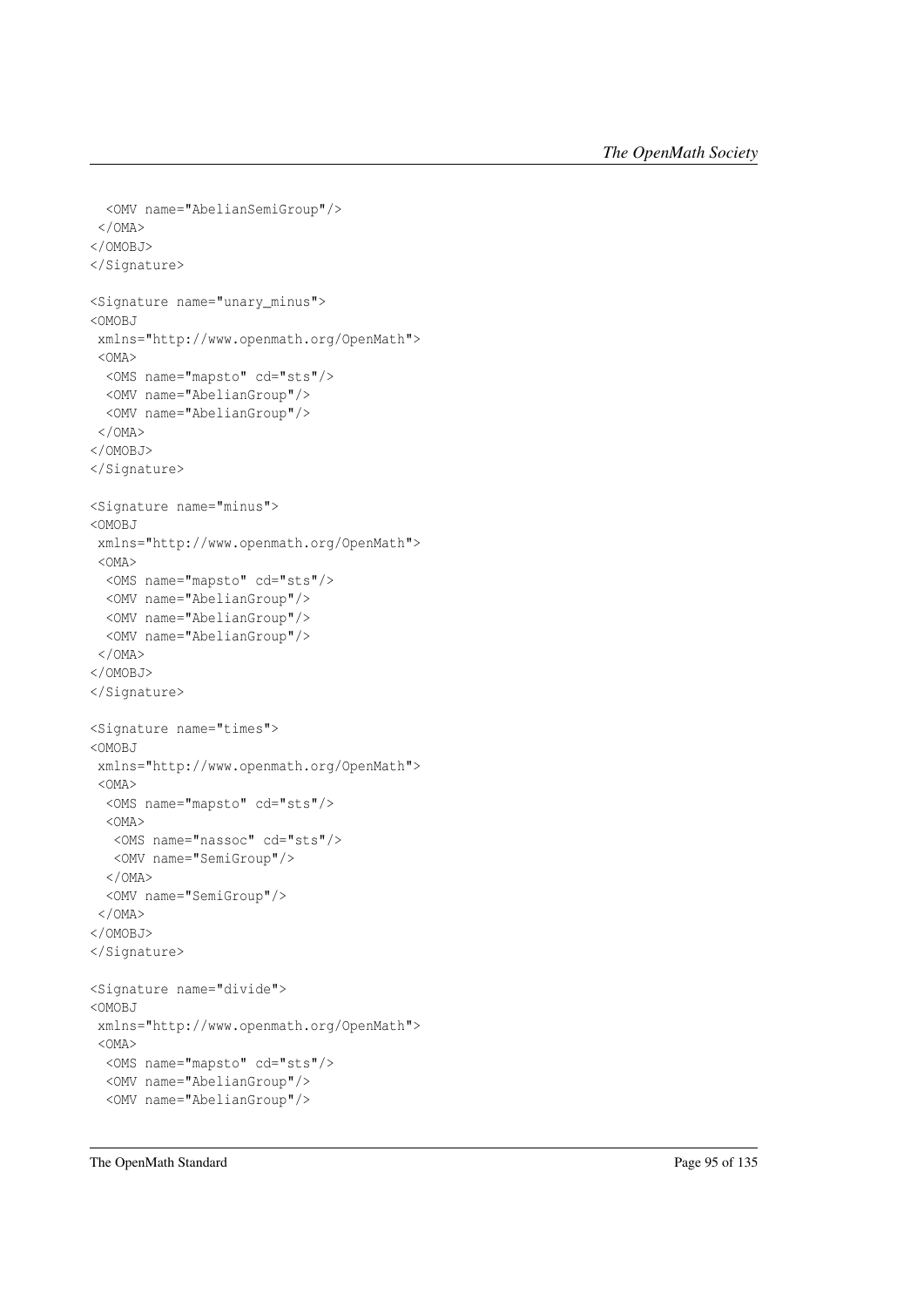```
<OMV name="AbelianGroup"/>
</OMA>
</OMOBJ>
</Signature>
<Signature name="power">
<OMOBJ
xmlns="http://www.openmath.org/OpenMath">
 <OMA>
 <OMS name="mapsto" cd="sts"/>
 <OMS name="NumericalValue" cd="sts"/>
 <OMS name="NumericalValue" cd="sts"/>
 <OMS name="NumericalValue" cd="sts"/>
</OMA>
</OMOBJ>
</Signature>
<Signature name="abs">
<OMOBJ
xmlns="http://www.openmath.org/OpenMath">
<OMA>
 <OMS name="mapsto" cd="sts"/>
 <OMS name="C" cd="setname1"/>
 <OMS name="R" cd="setname1"/>
</OMA>
</OMOBJ>
</Signature>
<Signature name="root">
<OMOBJ
xmlns="http://www.openmath.org/OpenMath">
<OMA>
 <OMS name="mapsto" cd="sts"/>
 <OMS name="NumericalValue" cd="sts"/>
 <OMS name="NumericalValue" cd="sts"/>
 <OMS name="NumericalValue" cd="sts"/>
</OMA>
</OMOBJ>
</Signature>
<Signature name="sum">
<OMOBJ
xmlns="http://www.openmath.org/OpenMath">
<OMA>
 <OMS name="mapsto" cd="sts"/>
 <OMV name="IntegerRange"/>
 < OMA ><OMS name="mapsto" cd="sts"/>
```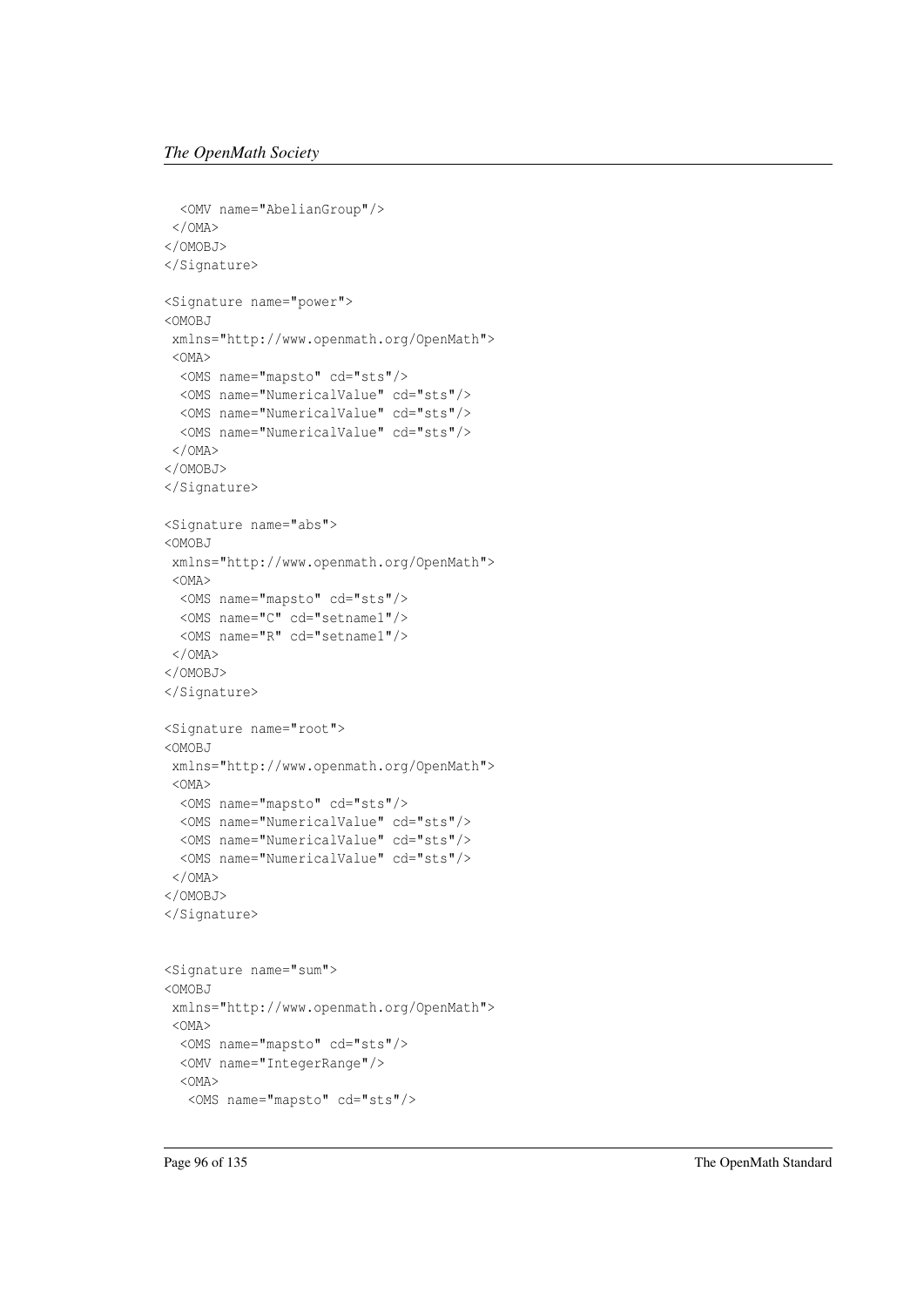```
<OMS name="Z" cd="setname1"/>
  <OMV name="AbelianMonoid"/>
 </OMA><OMV name="AbelianMonoid"/>
</OMA>
</OMOBJ>
</Signature>
<Signature name="product">
<OMOBJ
xmlns="http://www.openmath.org/OpenMath">
<OMA>
 <OMS name="mapsto" cd="sts"/>
 <OMV name="IntegerRange"/>
 <OMA>
  <OMS name="mapsto" cd="sts"/>
  <OMS name="Z" cd="setname1"/>
  <OMV name="AbelianMonoid"/>
 </OMA>
 <OMV name="AbelianMonoid"/>
</OMA>
</OMOBJ>
</Signature>
```

```
</CDSignatures>
```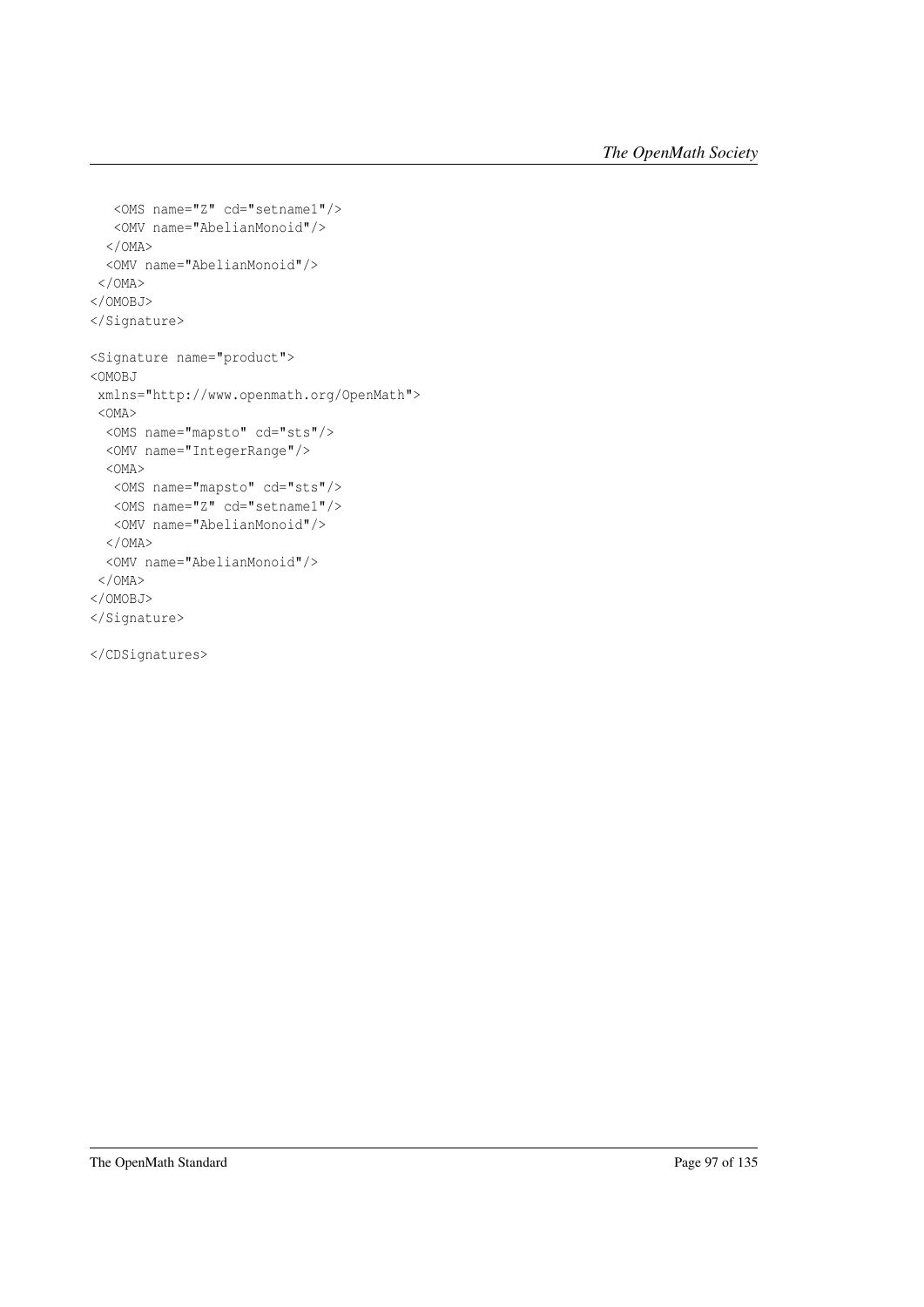## A.4 The MathML CDGroup

```
<CDGroup
xmlns="http://www.openmath.org/OpenMathCDG" version="2.0">
 <CDGroupName>mathml</CDGroupName>
 <CDGroupVersion>2</CDGroupVersion>
 <CDGroupRevision>1</CDGroupRevision>
 <CDGroupURL>http://www.openmath.org/cdgroups/mathml.cdg</CDGroupURL>
 <CDGroupDescription>MathML compatibility CD Group </CDGroupDescription>
 <CDGroupMember>
 <CDComment>Algebra</CDComment>
 <CDName>alg1</CDName>
  <CDURL>http://www.openmath.org/cd/alg1.ocd</CDURL>
 </CDGroupMember>
 <CDGroupMember>
 <CDComment>Arithmetic</CDComment>
 <CDName>arith1</CDName>
  <CDURL>http://www.openmath.org/cd/arith1.ocd</CDURL>
</CDGroupMember>
 <CDGroupMember>
 <CDComment>Constructor for Floating Point Numbers</CDComment>
 <CDName>bigfloat1</CDName>
 <CDURL>http://www.openmath.org/cd/bigfloat1.ocd</CDURL>
 </CDGroupMember>
 <CDGroupMember>
 <CDComment>Calculus</CDComment>
 <CDName>calculus1</CDName>
 <CDURL>http://www.openmath.org/cd/calculus1.ocd</CDURL>
</CDGroupMember>
 <CDGroupMember>
 <CDComment>Operations on and constructors for complex numbers</CDComment>
 <CDName>complex1</CDName>
 <CDURL>http://www.openmath.org/cd/complex1.ocd</CDURL>
 </CDGroupMember>
 <CDGroupMember>
 <CDComment>Functions on functions</CDComment>
 <CDName>fns1</CDName>
  <CDURL>http://www.openmath.org/cd/fns1.ocd</CDURL>
 </CDGroupMember>
 <CDGroupMember>
   <CDComment>Integer arithmetic</CDComment>
```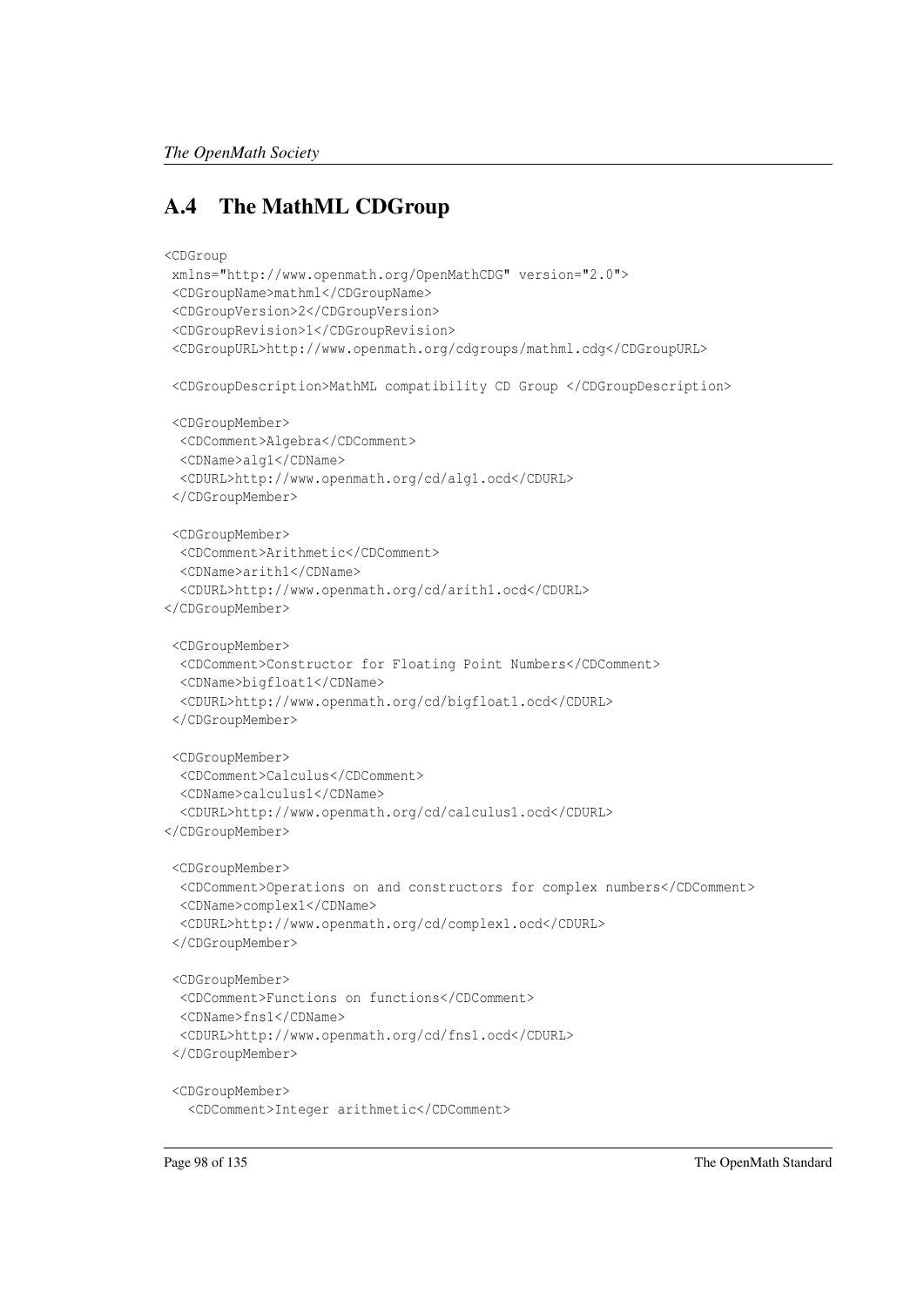```
<CDName>integer1</CDName>
  <CDURL>http://www.openmath.org/cd/integer1.ocd</CDURL>
 </CDGroupMember>
 <CDGroupMember>
   <CDComment>Intervals</CDComment>
  <CDName>interval1</CDName>
   <CDURL>http://www.openmath.org/cd/interval1.ocd</CDURL>
 </CDGroupMember>
<CDGroupMember>
 <CDComment>Linear Algebra - vector &amp; matrix constructors, those symbols which
are independant of orientation, but in MathML</CDComment>
 <CDName>linalg1</CDName>
 <CDURL>http://www.openmath.org/cd/linalg1.ocd</CDURL>
 </CDGroupMember>
<CDGroupMember>
 <CDComment>Linear Algebra - vector &amp; matrix constructors, those symbols which
are dependant of orientation, and in MathML</CDComment>
 <CDName>linalg2</CDName>
 <CDURL>http://www.openmath.org/cd/linalg2.ocd</CDURL>
 </CDGroupMember>
 <CDGroupMember>
 <CDComment>Limits of unary functions</CDComment>
 <CDName>limit1</CDName>
 <CDURL>http://www.openmath.org/cd/limit1.ocd</CDURL>
</CDGroupMember>
<CDGroupMember>
 <CDComment>List constructors</CDComment>
 <CDName>list1</CDName>
 <CDURL>http://www.openmath.org/cd/list1.ocd</CDURL>
</CDGroupMember>
<CDGroupMember>
 <CDComment>Basic logical operators</CDComment>
 <CDName>logic1</CDName>
 <CDURL>http://www.openmath.org/cd/logic1.ocd</CDURL>
</CDGroupMember>
<CDGroupMember>
 <CDComment>MathML Numerical Types</CDComment>
 <CDName>mathmltypes</CDName>
 <CDURL>http://www.openmath.org/cd/mathmltypes.ocd</CDURL>
</CDGroupMember>
<CDGroupMember>
```
The OpenMath Standard Page 99 of 135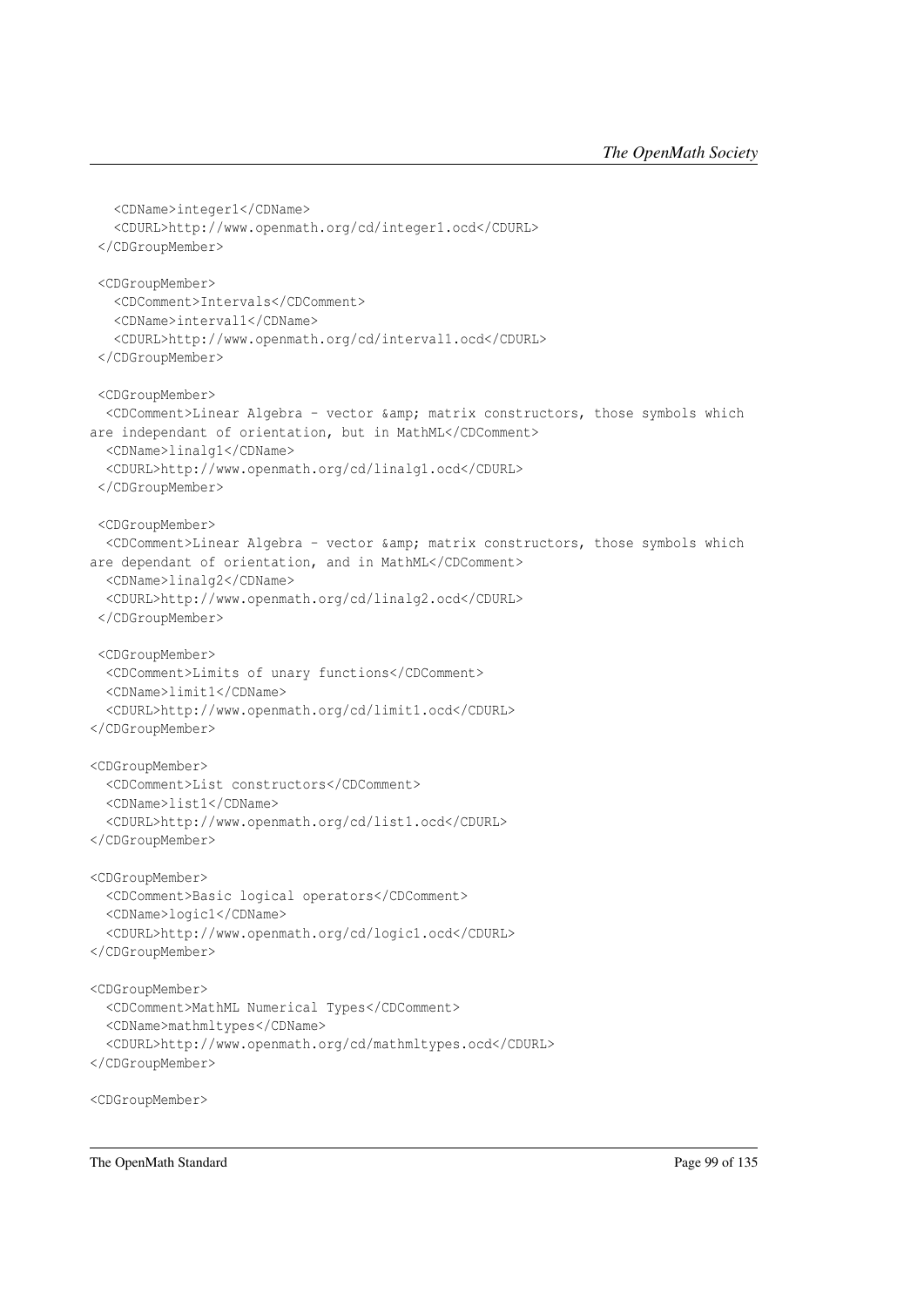```
<CDComment>MathML attributes</CDComment>
 <CDName>mathmlattr</CDName>
  <CDURL>http://www.openmath.org/cd/mathmlattr.ocd</CDURL>
</CDGroupMember>
<CDGroupMember>
 <CDComment>MathML Keys</CDComment>
 <CDName>mathmlkeys</CDName>
  <CDURL>http://www.openmath.org/cd/mathmlkeys.ocd</CDURL>
</CDGroupMember>
<CDGroupMember>
 <CDComment>Minima and maxima</CDComment>
 <CDName>minmax1</CDName>
  <CDURL>http://www.openmath.org/cd/minmax1.ocd</CDURL>
</CDGroupMember>
<CDGroupMember>
 <CDComment>Multset-theoretic operators and constructors</CDComment>
 <CDName>multiset1</CDName>
 <CDURL>http://www.openmath.org/cd/multiset1.ocd</CDURL>
</CDGroupMember>
<CDGroupMember>
 <CDComment>
    Symbols for creating numbers, including some defined constants
    (which can be seen as nullary constructors)
 </CDComment>
 <CDName>nums1</CDName>
  <CDURL>http://www.openmath.org/cd/nums1.ocd</CDURL>
</CDGroupMember>
<CDGroupMember>
 <CDComment>Symbols for creating piecewise definitions</CDComment>
 <CDName>piece1</CDName>
  <CDURL>http://www.openmath.org/cd/piece1.ocd</CDURL>
</CDGroupMember>
<CDGroupMember>
 <CDComment>The basic quantifiers forall and exists.</CDComment>
 <CDName>quant1</CDName>
  <CDURL>http://www.openmath.org/cd/quant1.ocd</CDURL>
</CDGroupMember>
<CDGroupMember>
  <CDComment>Common arithmetic relations</CDComment>
  <CDName>relation1</CDName>
  <CDURL>http://www.openmath.org/cd/relation1.ocd</CDURL>
</CDGroupMember>
```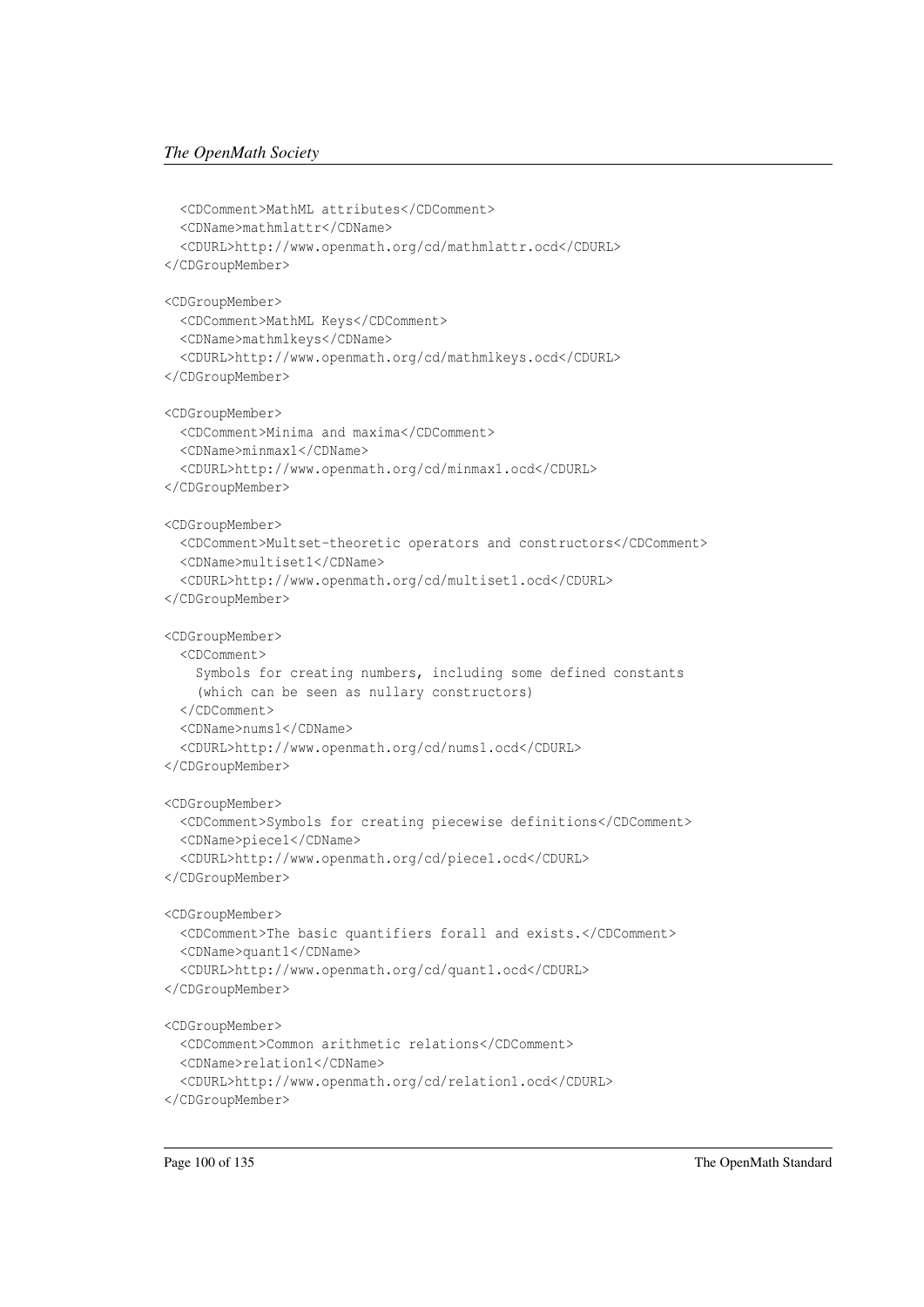```
<CDGroupMember>
 <CDComment>Number sets</CDComment>
 <CDName>setname1</CDName>
 <CDURL>http://www.openmath.org/cd/setname1.ocd</CDURL>
</CDGroupMember>
<CDGroupMember>
 <CDComment>Rounding</CDComment>
 <CDName>rounding1</CDName>
 <CDURL>http://www.openmath.org/cd/rounding1.ocd</CDURL>
</CDGroupMember>
<CDGroupMember>
 <CDComment>Set-theoretic operators and constructors</CDComment>
 <CDName>set1</CDName>
 <CDURL>http://www.openmath.org/cd/set1.ocd</CDURL>
</CDGroupMember>
<CDGroupMember>
 <CDComment>Basic data orientated statistical operators</CDComment>
 <CDName>s_data1</CDName>
 <CDURL>http://www.openmath.org/cd/s_data1.ocd</CDURL>
</CDGroupMember>
<CDGroupMember>
 <CDComment>Basic random variable orientated statistical operators</CDComment>
 <CDName>s_dist1</CDName>
 <CDURL>http://www.openmath.org/cd/s_dist1.ocd</CDURL>
</CDGroupMember>
<CDGroupMember>
 <CDComment>Basic transcendental functions</CDComment>
 <CDName>transc1</CDName>
 <CDURL>http://www.openmath.org/cd/transc1.ocd</CDURL>
</CDGroupMember>
<CDGroupMember>
 <CDComment>Vector calculus functions</CDComment>
 <CDName>veccalc1</CDName>
 <CDURL>http://www.openmath.org/cd/veccalc1.ocd</CDURL>
</CDGroupMember>
<CDGroupMember>
 <CDComment>
   Alternative encoding symbols for compatibility with the MathML Semantic mapping
constructs.
 </CDComment>
 <CDName>altenc</CDName>
```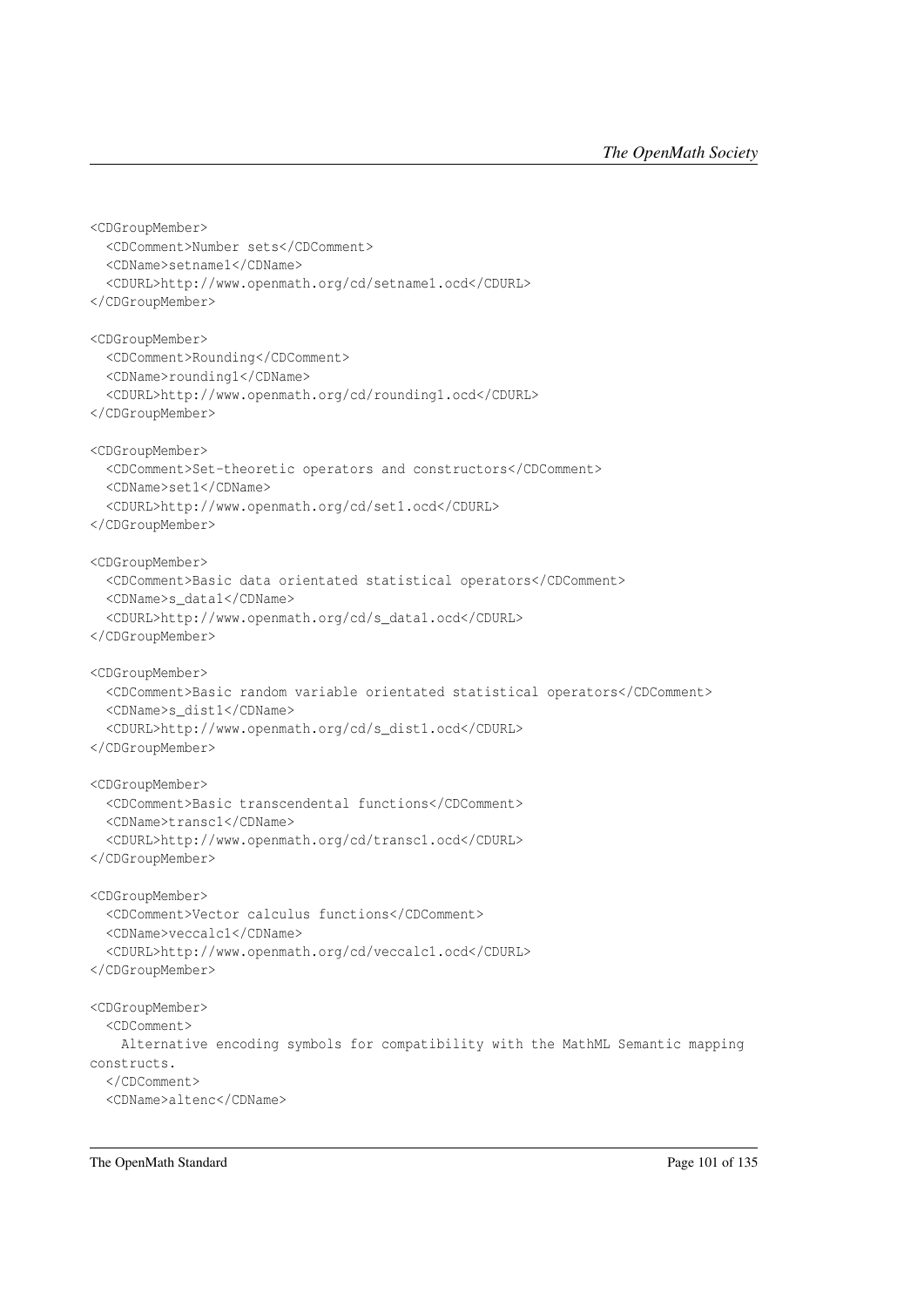#### *The OpenMath Society*

<CDURL>http://www.openmath.org/cd/altenc.ocd</CDURL> </CDGroupMember> </CDGroup>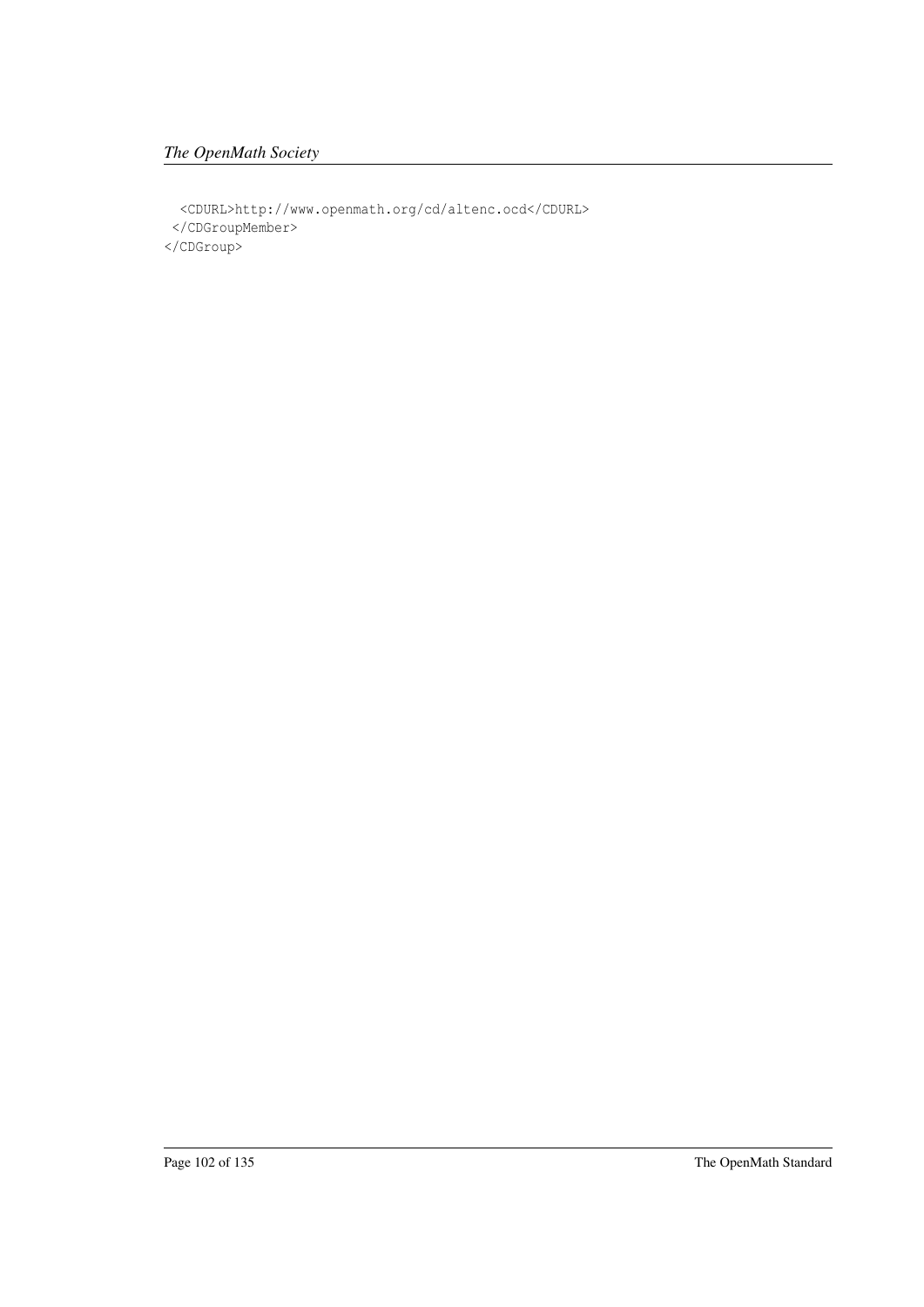## A.5 The error Content Dictionary

<CD

xmlns="http://www.openmath.org/OpenMathCD">

<CDComment>

This document is distributed in the hope that it will be useful, but WITHOUT ANY WARRANTY; without even the implied warranty of MERCHANTABILITY or FITNESS FOR A PARTICULAR PURPOSE.

The copyright holder grants you permission to redistribute this document freely as a verbatim copy. Furthermore, the copyright holder permits you to develop any derived work from this document provided that the following conditions are met.

- a) The derived work acknowledges the fact that it is derived from this document, and maintains a prominent reference in the work to the original source.
- b) The fact that the derived work is not the original OpenMath document is stated prominently in the derived work. Moreover if both this document and the derived work are Content Dictionaries then the derived work must include a different CDName element, chosen so that it cannot be confused with any works adopted by the OpenMath Society. In particular, if there is a Content Dictionary Group whose name is, for example, 'math' containing Content Dictionaries named 'math1', 'math2' etc., then you should not name a derived Content Dictionary 'mathN' where N is an integer. However you are free to name it 'private\_mathN' or some such. This is because the names 'mathN' may be used by the OpenMath Society for future extensions.
- c) The derived work is distributed under terms that allow the compilation of derived works, but keep paragraphs a) and b) intact. The simplest way to do this is to distribute the derived work under the OpenMath license, but this is not a requirement. If you have questions about this license please contact the OpenMath

society at http://www.openmath.org.

```
</CDComment>
```

```
<CDName>error</CDName>
```

```
<CDBase>http://www.openmath.org/cd</CDBase>
<CDURL>http://www.openmath.org/cd/error.ocd</CDURL>
<CDReviewDate>2017-12-31</CDReviewDate>
<CDStatus>official</CDStatus>
<CDDate>2004-03-30</CDDate>
<CDVersion>3</CDVersion>
<CDRevision>1</CDRevision>
<CDComment>
 Author: OpenMath Consortium
 SourceURL: https://github.com/OpenMath/CDs
```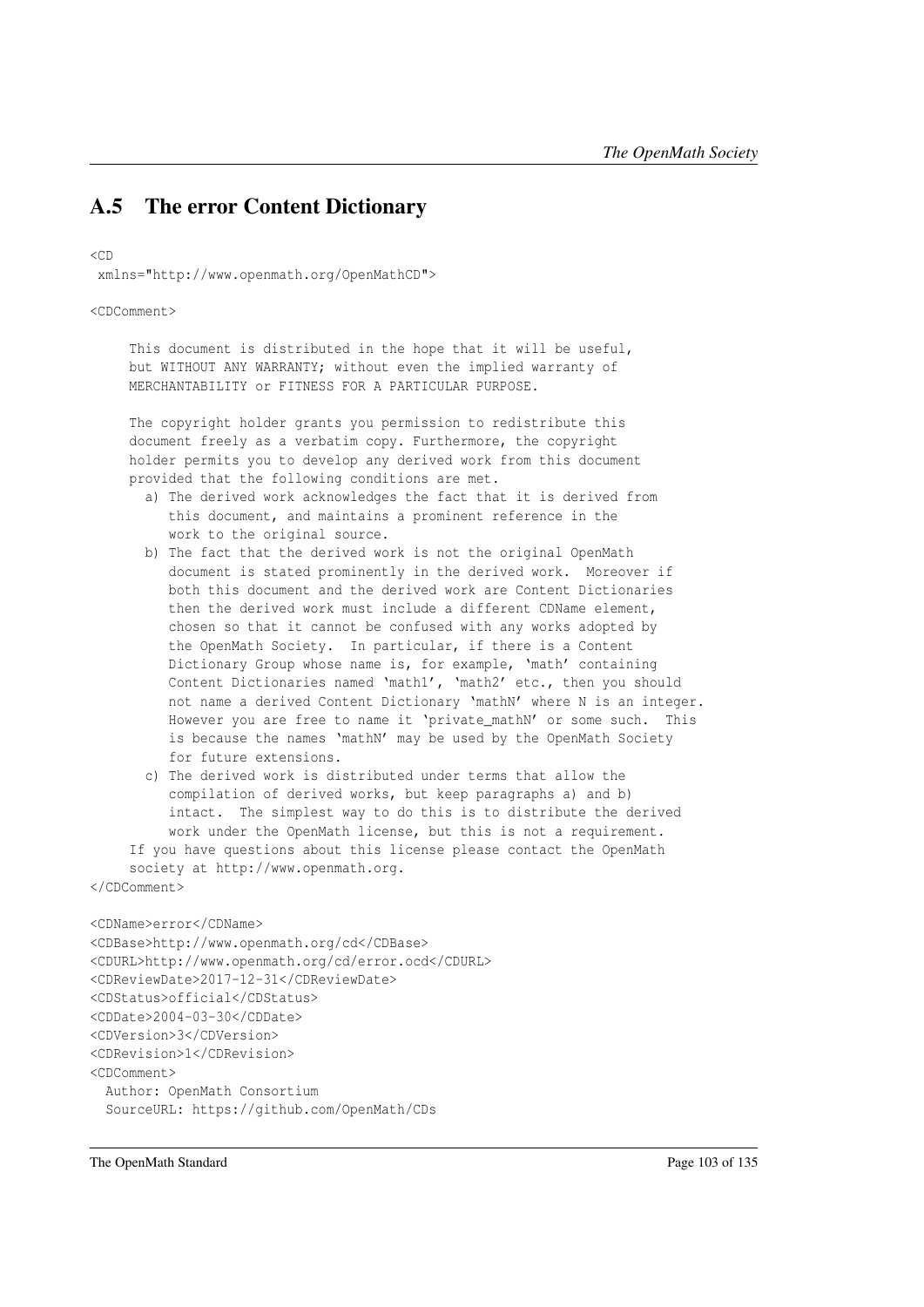#### *The OpenMath Society*

</CDComment>

```
<CDDefinition>
<Name>unhandled_symbol</Name>
<Role>error</Role>
<Description>
This symbol represents the error which is raised when an application
reads a symbol which is present in the mentioned content
dictionary, but which it has not implemented.
When receiving such a symbol, the application should act as if it had
received the OpenMath error object constructed from unhandled_symbol
and the unhandled symbol as in the example below.
</Description>
<Example>
The application does not implement the Complex numbers:
<OMOBJ
xmlns="http://www.openmath.org/OpenMath" version="2.0"
cdbase="http://www.openmath.org/cd">
 <OME>
    <OMS cd="error" name="unhandled_symbol"/>
    <OMS cd="setname1" name="C"/>
  </OME</OMOBJ>
</Example>
</CDDefinition>
<CDDefinition>
<Name>unexpected_symbol</Name>
<Role>error</Role>
<Description>
This symbol represents the error which is raised when an application
reads a symbol which is not present in the mentioned content dictionary.
When receiving such a symbol, the application should act as if it had
received the OpenMath error object constructed from unexpected_symbol
and the unexpected symbol as in the example below.
</Description>
<Example>
The application received a mistyped symbol
<OMOBJ
xmlns="http://www.openmath.org/OpenMath" version="2.0"
cdbase="http://www.openmath.org/cd">
  < OME>
    <OMS cd="error" name="unexpected_symbol"/>
    <OMS cd="arith1" name="plurse"/>
  \langle / OME</OMOBJ>
```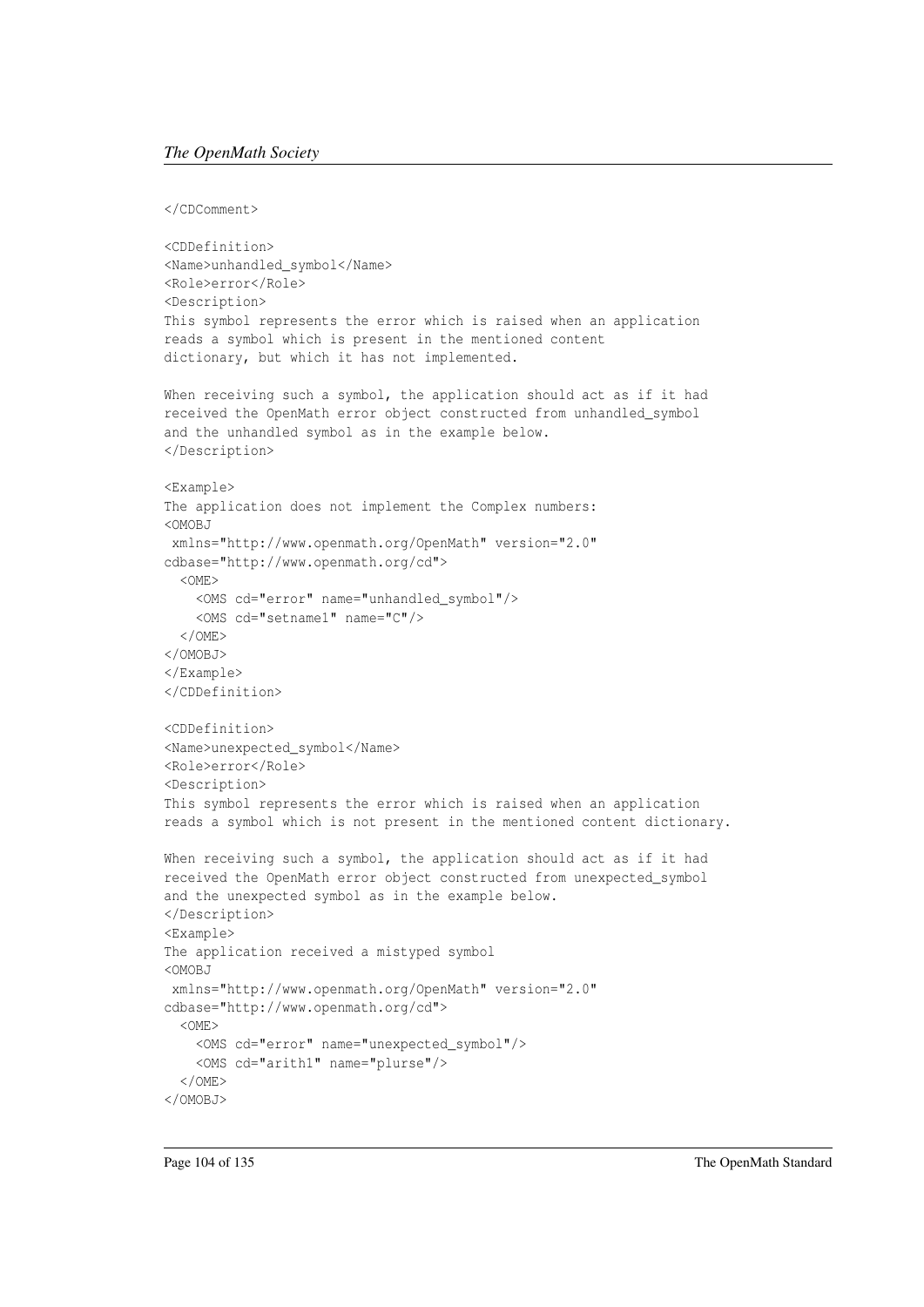```
</Example>
</CDDefinition>
<CDDefinition>
<Name>unsupported_CD</Name>
<Role>error</Role>
<Description>
This symbol represents the error which is raised when an application
reads a symbol where the mentioned content dictionary is not
present.
When receiving such a symbol, the application should act as if it had
received the OpenMath error object constructed from unsupported_CD and
the symbol from the unsupported Content Dictionary as in the example
below.
</Description>
<Example>
The application does not know about the CD specfun1
<OMOBJ
 xmlns="http://www.openmath.org/OpenMath" version="2.0"
cdbase="http://www.openmath.org/cd">
  <OME>
    <OMS cd="error" name="unsupported_CD"/>
    <OMS cd="specfun1" name="BesselJ"/>
  \langle/OME>
</OMOBJ>
</Example>
</CDDefinition>
```
 $\langle$ /CD>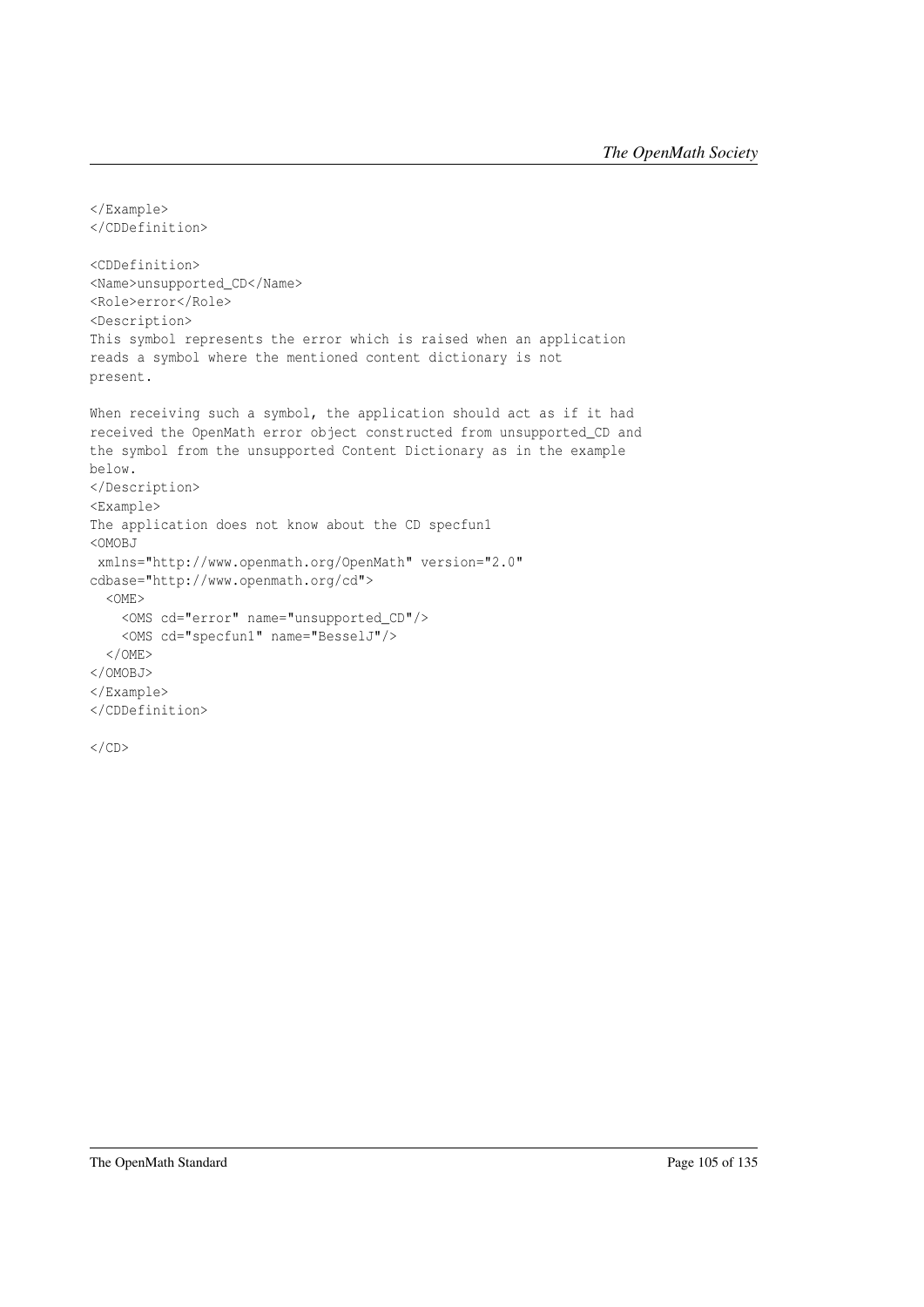### Appendix B

## *OpenMath* Schema in Relax NG XML Syntax (Normative)

This is the Relax NG Schema described in Section [3.1](#page-23-0) expressed according to the Relax NG XML Syntax.

```
<grammar
xmlns="http://relaxng.org/ns/structure/1.0" ns="http://www.openmath.org/OpenMath"
datatypeLibrary="http://www.w3.org/2001/XMLSchema-datatypes">
  <start>
   <ref name="OMOBJ"/>
  </start>
  <!-- OpenMath object constructor -->
  <define name="OMOBJ">
    <element name="OMOBJ">
      <ref name="compound.attributes"/>
      <optional>
       <attribute name="version">
         <data type="string"/>
       </attribute>
      </optional>
      <optional>
       <attribute name="cdgroup">
          <data type="anyURI"/>
       </attribute>
      </optional>
      <ref name="omel"/>
    </element>
  </define>
  <!-- Elements which can appear inside an OpenMath object -->
  <define name="omel">
    <choice>
      <ref name="OMS"/>
```
Page 106 of 135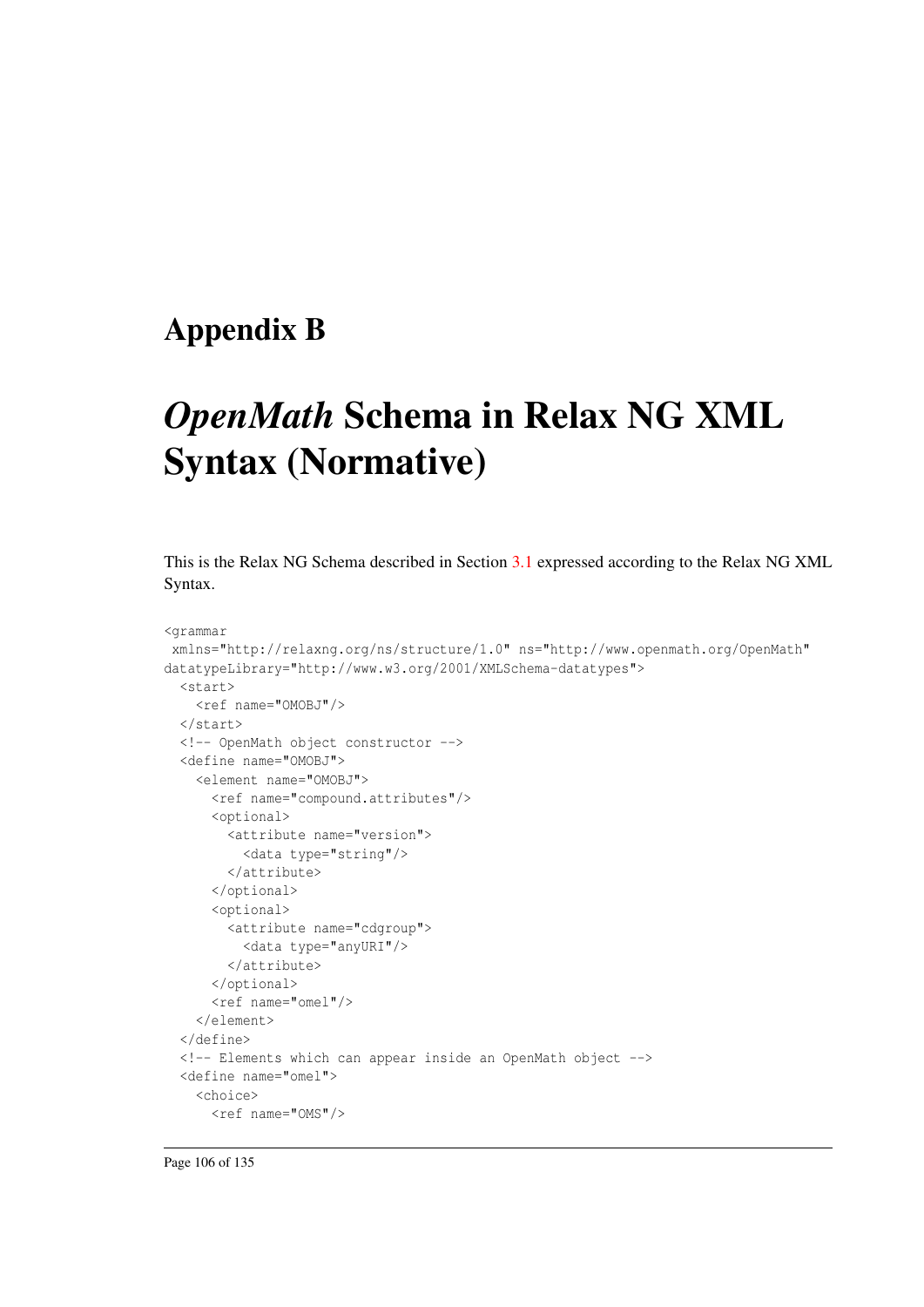```
<ref name="OMV"/>
   <ref name="OMI"/>
   <ref name="OMB"/>
   <ref name="OMSTR"/>
   <ref name="OMF"/>
   <ref name="OMA"/>
   <ref name="OMBIND"/>
   <ref name="OME"/>
   <ref name="OMATTR"/>
   <ref name="OMR"/>
 </choice>
</define>
<!-- things which can be variables -->
<define name="omvar">
 <choice>
   <ref name="OMV"/>
   <ref name="attvar"/>
 </choice>
</define>
<define name="attvar">
 <element name="OMATTR">
   <ref name="common.attributes"/>
   <group>
     <ref name="OMATP"/>
     <choice>
       <ref name="OMV"/>
       <ref name="attvar"/>
      </choice>
   </group>
 </element>
</define>
<define name="cdbase">
 <optional>
   <attribute name="cdbase">
     <data type="anyURI"/>
   </attribute>
 </optional>
</define>
<!-- attributes common to all elements -->
<define name="common.attributes">
 <optional>
   <attribute name="id">
     <data type="ID"/>
   </attribute>
 </optional>
</define>
<!-- attributes common to all elements that construct compount OM objects. -->
<define name="compound.attributes">
 <ref name="common.attributes"/>
```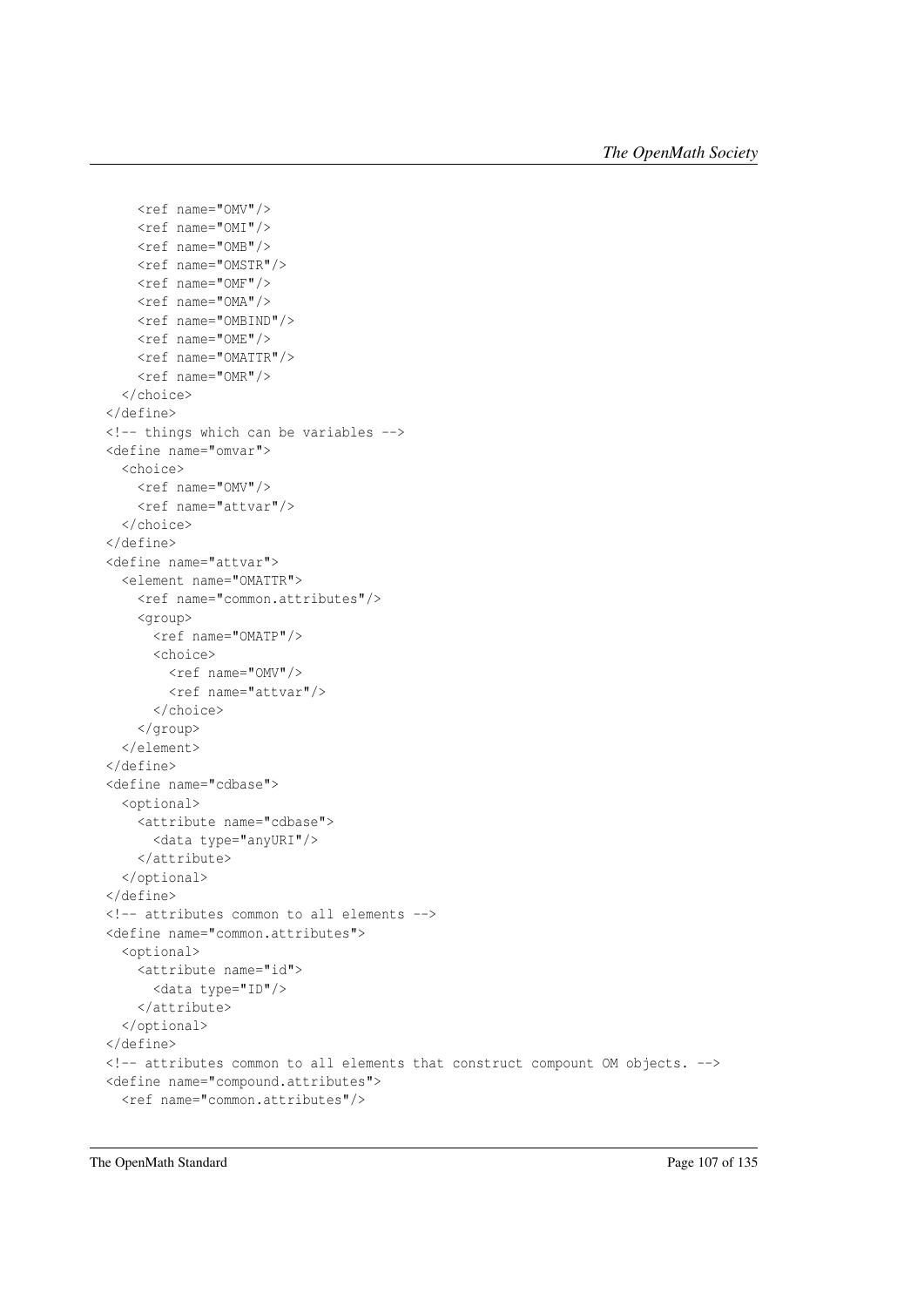```
<ref name="cdbase"/>
</define>
\langle !--symbol -- \rangle<define name="OMS">
  <element name="OMS">
    <ref name="common.attributes"/>
    <attribute name="name">
      <data type="NCName"/>
    </attribute>
    <attribute name="cd">
      <data type="NCName"/>
    </attribute>
    <ref name="cdbase"/>
  </element>
</define>
<!-- variable -->
<define name="OMV">
  <element name="OMV">
    <ref name="common.attributes"/>
    <attribute name="name">
      <data type="NCName"/>
    </attribute>
  </element>
</define>
<!-- integer -->
<define name="OMI">
  <element name="OMI">
    <ref name="common.attributes"/>
    <data type="string">
      \gamma <param name="pattern">\s*-?((\s*[0-9])+|x(\s*[0-9A-F])+)\s*</param>
    </data>
  </element>
</define>
<!-- byte array -->
<define name="OMB">
  <element name="OMB">
    <ref name="common.attributes"/>
    <data type="base64Binary"/>
  </element>
</define>
\left\langle \cdot \right\rangle -- string -->
<define name="OMSTR">
  <element name="OMSTR">
    <ref name="common.attributes"/>
    <text/>
  </element>
</define>
<!-- IEEE floating point number -->
<define name="OMF">
```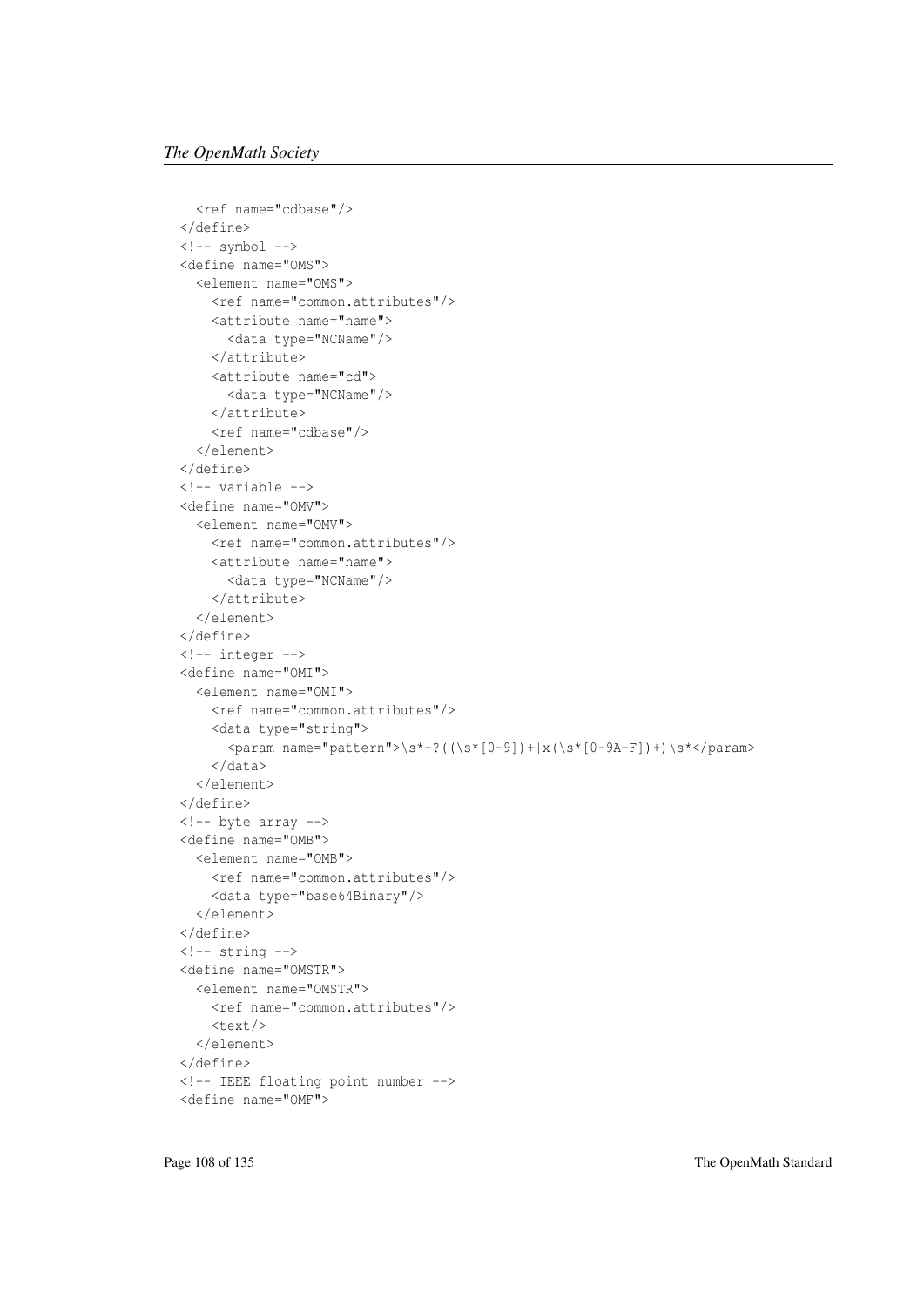```
<element name="OMF">
   <ref name="common.attributes"/>
   <choice>
     <attribute name="dec">
        <data type="double"/>
      </attribute>
     <attribute name="hex">
        <data type="string">
          <param name="pattern">[0-9A-F]+</param>
        </data>
      </attribute>
    </choice>
 </element>
</define>
<!-- apply constructor -->
<define name="OMA">
 <element name="OMA">
   <ref name="compound.attributes"/>
   <oneOrMore>
     <ref name="omel"/>
   </oneOrMore>
 </element>
</define>
<!-- binding constructor -->
<define name="OMBIND">
 <element name="OMBIND">
   <ref name="compound.attributes"/>
   <ref name="omel"/>
   <ref name="OMBVAR"/>
   <ref name="omel"/>
 </element>
</define>
<!-- variables used in binding constructor -->
<define name="OMBVAR">
 <element name="OMBVAR">
   <ref name="common.attributes"/>
   <oneOrMore>
     <ref name="omvar"/>
   </oneOrMore>
 </element>
</define>
<!-- error constructor -->
<define name="OME">
 <element name="OME">
   <ref name="compound.attributes"/>
   <ref name="OMS"/>
   <zeroOrMore>
     <choice>
        <ref name="omel"/>
```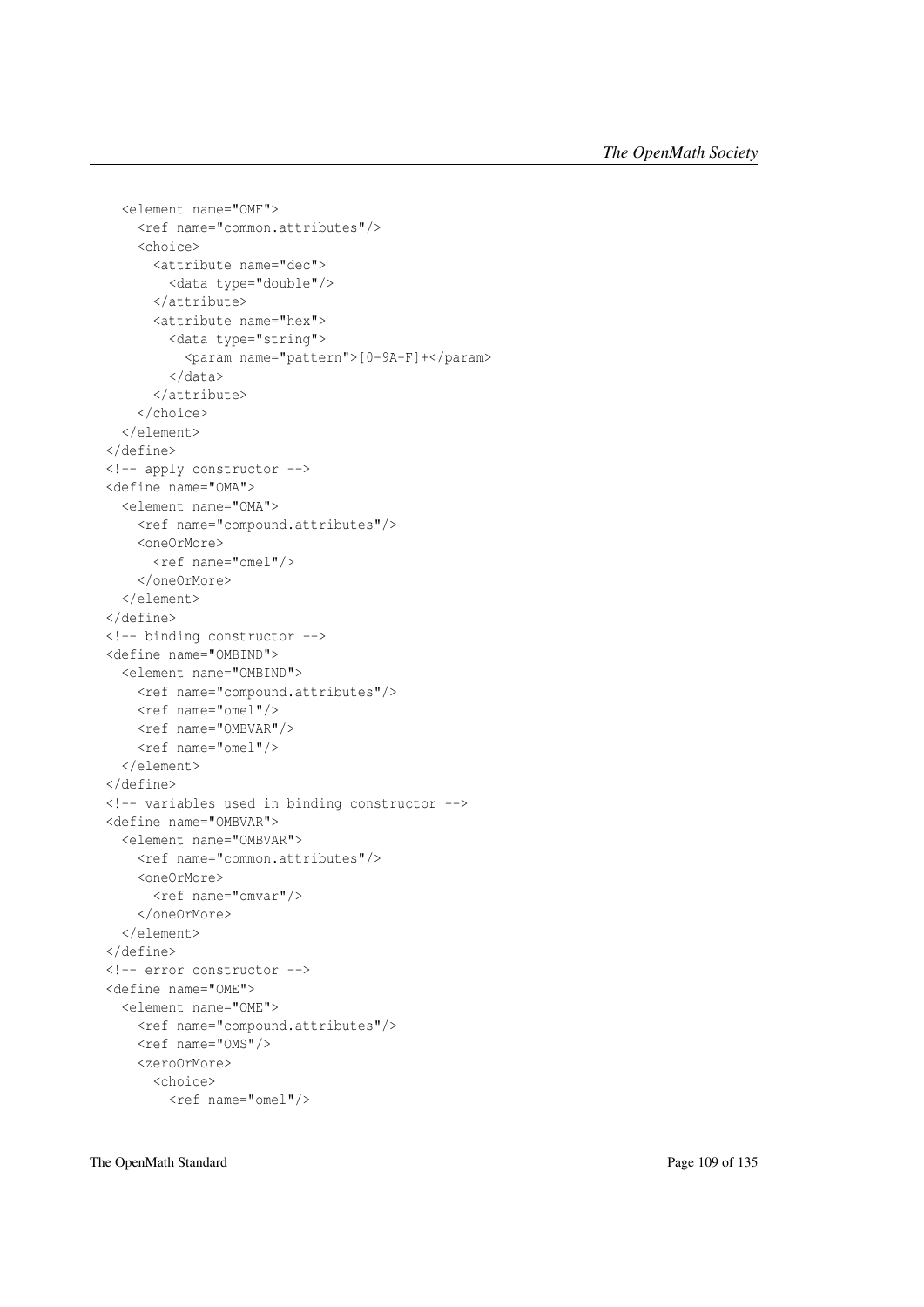```
<ref name="OMFOREIGN"/>
      </choice>
    </zeroOrMore>
  </element>
</define>
<!-- attribution constructor and attribute pair constructor -->
<define name="OMATTR">
  <element name="OMATTR">
    <ref name="compound.attributes"/>
    <ref name="OMATP"/>
    <ref name="omel"/>
  </element>
</define>
<define name="OMATP">
  <element name="OMATP">
    <ref name="compound.attributes"/>
   <oneOrMore>
     <ref name="OMS"/>
     <choice>
       <ref name="omel"/>
       <ref name="OMFOREIGN"/>
      </choice>
    </oneOrMore>
  </element>
</define>
<!-- foreign constructor -->
<define name="OMFOREIGN">
  <element name="OMFOREIGN">
    <ref name="compound.attributes"/>
    <optional>
      <attribute name="encoding">
        <data type="string"/>
      </attribute>
    </optional>
    <zeroOrMore>
      <choice>
       <ref name="omel"/>
        <ref name="notom"/>
      </choice>
    </zeroOrMore>
  </element>
</define>
< ! --Any elements not in the om namespace
  (valid om is allowed as a descendant)
\overline{z}<define name="notom">
  <choice>
    <element>
```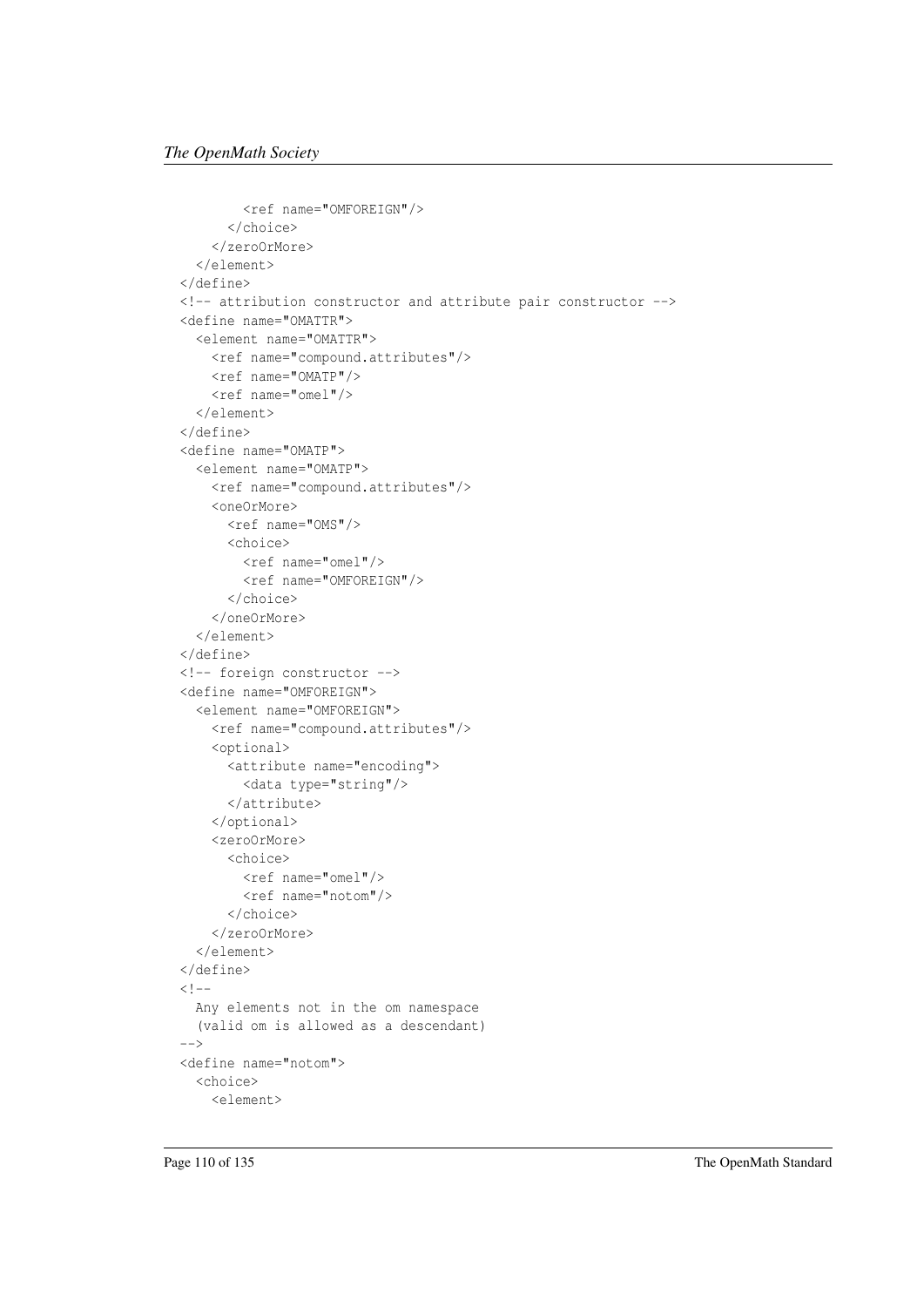```
<anyName>
         <except>
           <nsName/>
          </except>
        </anyName>
        <zeroOrMore>
          <attribute>
           <anyName/>
          </attribute>
        </zeroOrMore>
        <zeroOrMore>
          <choice>
           <ref name="omel"/>
           <ref name="notom"/>
          </choice>
        </zeroOrMore>
      </element>
      <text/>
   </choice>
 </define>
 <!-- reference constructor -->
 <define name="OMR">
   <element name="OMR">
     <ref name="common.attributes"/>
      <attribute name="href">
       <data type="anyURI"/>
      </attribute>
    </element>
 </define>
</grammar>
```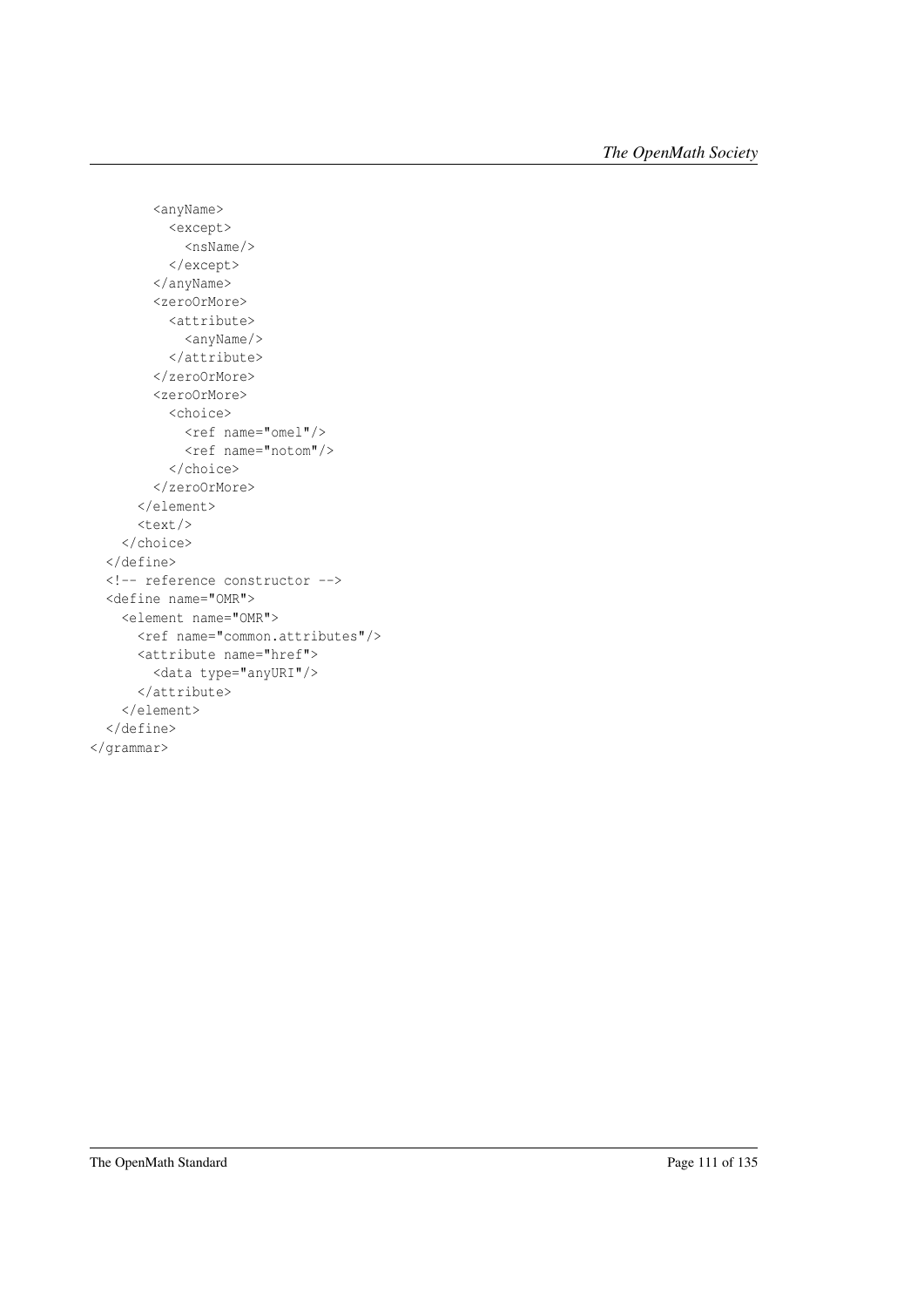### Appendix C

## Restricting the *OpenMath* Schema (Non-Normative)

Relax NG allows one to state constraints such as *if the cd attribute of OMS is arith1 then the name attribute must be one of lcm, gcd, plus etc.* Thus it is easy to use a stylesheet to generate for any given CD, a Relax NG schema that expresses the constraint that an OMS naming that CD must only use symbols defined in the specified dictionary. Similarly it is possible to use the *role* information contained in the CD to restrict which symbols can be the first child of an OMBIND or the odd-numbered children of an OMATP.

The modularisation mechanisms of Relax NG then allow one to include these schema for all the CDs that you want to allow and, for example, to replace the regexp-based validation of the OMS attributes by explicit lists of allowed CD names, and for each CD Name, a list of allowed symbol names.

For example, a CD-specific Relax NG Schema for the arith1 CD shown in Appendix [A.2](#page-79-0) would look like:

```
<?xml version="1.0" encoding="UTF-8"?>
<grammar xmlns="http://relaxng.org/ns/structure/1.0" datatypeLibrary="">
 <define name="cd.attlist.OMS" combine="choice">
   <attribute name="cd">
     <value type="string">arith1</value>
    </attribute>
    <attribute name="name">
      <choice>
        <value type="string">lcm</value>
       <value type="string">gcd</value>
       <value type="string">plus</value>
       <value type="string">unary_minus</value>
       <value type="string">minus</value>
        <value type="string">times</value>
        <value type="string">divide</value>
```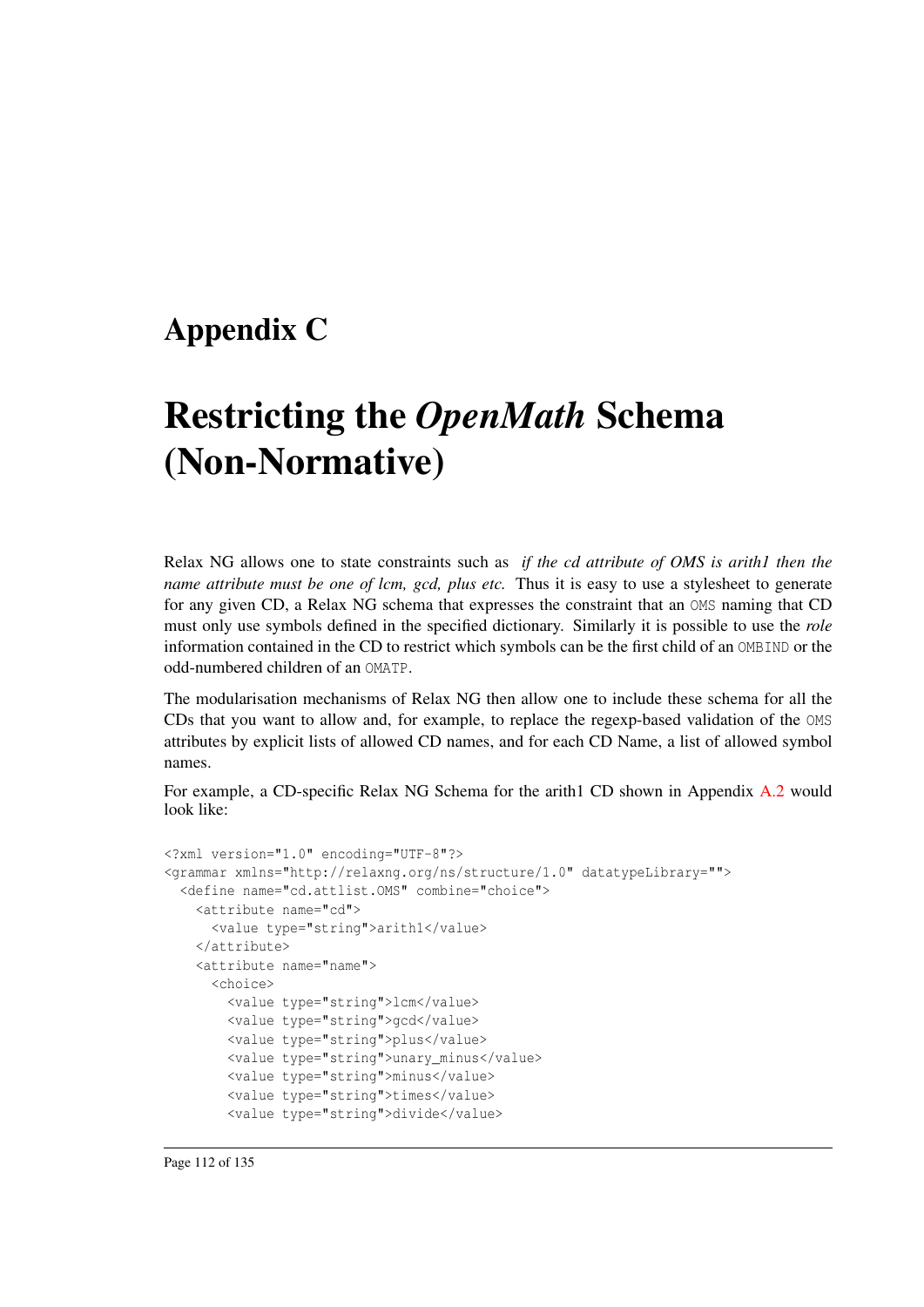```
<value type="string">power</value>
       <value type="string">abs</value>
       <value type="string">root</value>
       <value type="string">sum</value>
       <value type="string">product</value>
      </choice>
   </attribute>
 </define>
</grammar>
```
or, using the Relax NG compact syntax:

```
cd.attlist.OMS |=
attribute cd {string "arith1" },
attribute name {
string "lcm" |
string "gcd" |
string "plus" |
string "unary_minus" |
string "minus" |
string "times" |
string "divide" |
string "power" |
string "abs" |
string "root" |
string "sum" |
string "product" }
```
To build a schema that allows only symbols from arith1 we just need to include the *OpenMath* schema described in Section [3.1.1,](#page-24-0) override the attribute declarations for OMS, and then include the schema for arith1. For example:

```
<?xml version="1.0" encoding="UTF-8"?>
<grammar xmlns="http://relaxng.org/ns/structure/1.0">
 <include href="openmath.rng">
   <define name="attlist.OMS">
     <ref name="cd.attlist.OMS"/>
   </define>
 </include>
 <include href="arith1.rng"/>
</grammar>
```
or, in the compact syntax:

```
include "openmath.rnc" {
attlist.OMS = cd.attlist.OMS}
include "arith1.rnc"
```
Using this approach it is possible to include as many files as required.

```
The OpenMath Standard Page 113 of 135
```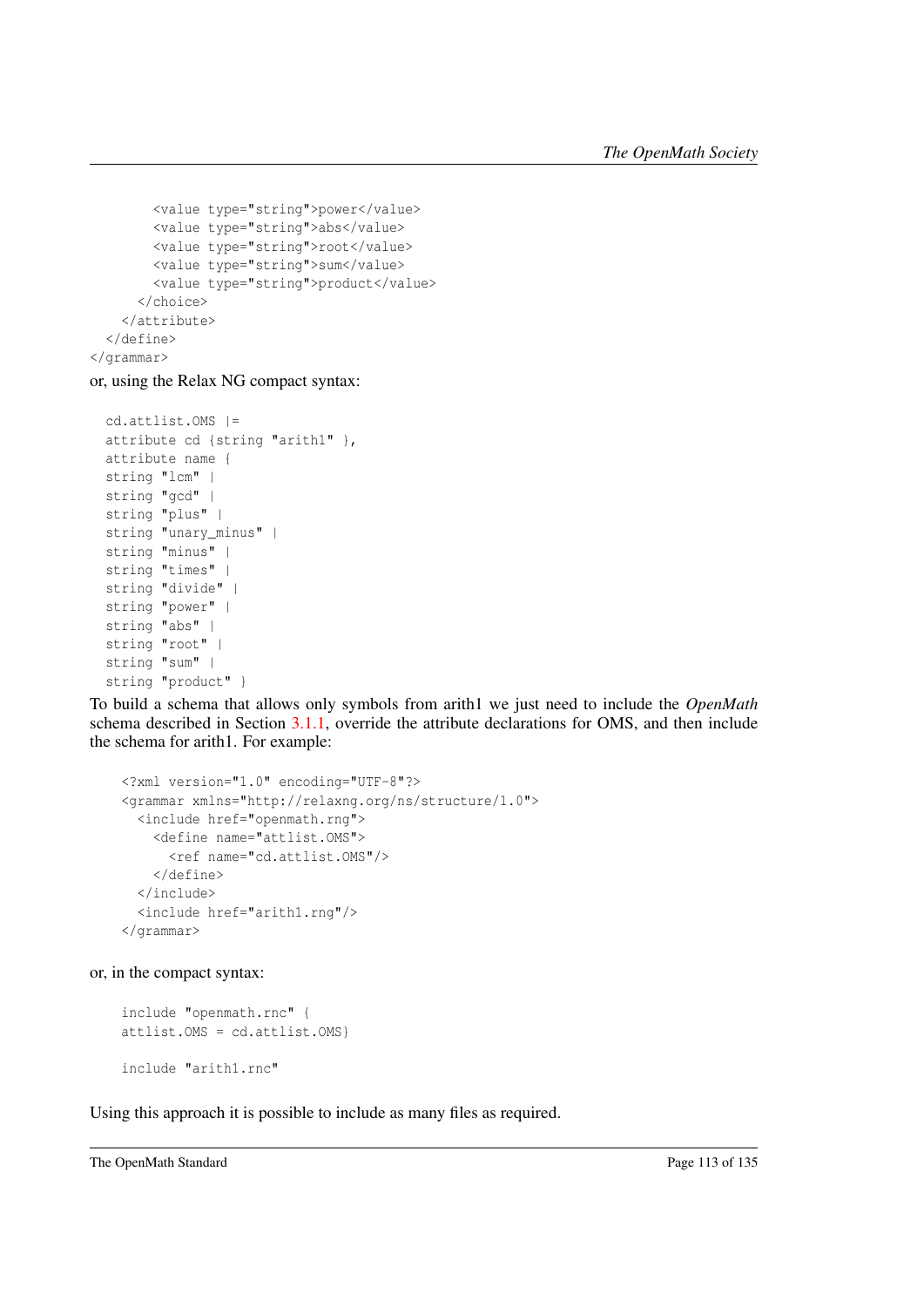### Appendix D

## *OpenMath* Schema in XSD Syntax (Non-Normative)

This is an XSD Schema generated from the Relax NG Schema described in Section [3.1.](#page-23-0)

```
<schema
xmlns:xs="http://www.w3.org/2001/XMLSchema"
xmlns:om="http://www.openmath.org/OpenMath" elementFormDefault="qualified"
targetNamespace="http://www.openmath.org/OpenMath">
 <!-- OpenMath object constructor -->
 <element name="OMOBJ">
    <complexType>
      <group ref="om:omel"/>
      <attributeGroup ref="om:compound.attributes"/>
      <attribute name="version" type="xs:string"/>
      <attribute name="cdgroup" type="xs:anyURI"/>
    </complexType>
 </element>
 <!-- Elements which can appear inside an OpenMath object -->
  <group name="omel">
    <choice>
      <element ref="om:OMS"/>
     <element ref="om:OMV"/>
     <element ref="om:OMI"/>
     <element ref="om:OMB"/>
     <element ref="om:OMSTR"/>
      <element ref="om:OMF"/>
      <element ref="om:OMA"/>
     <element ref="om:OMBIND"/>
     <element ref="om:OME"/>
      <group ref="om:OMATTR"/>
      <element ref="om:OMR"/>
    </choice>
```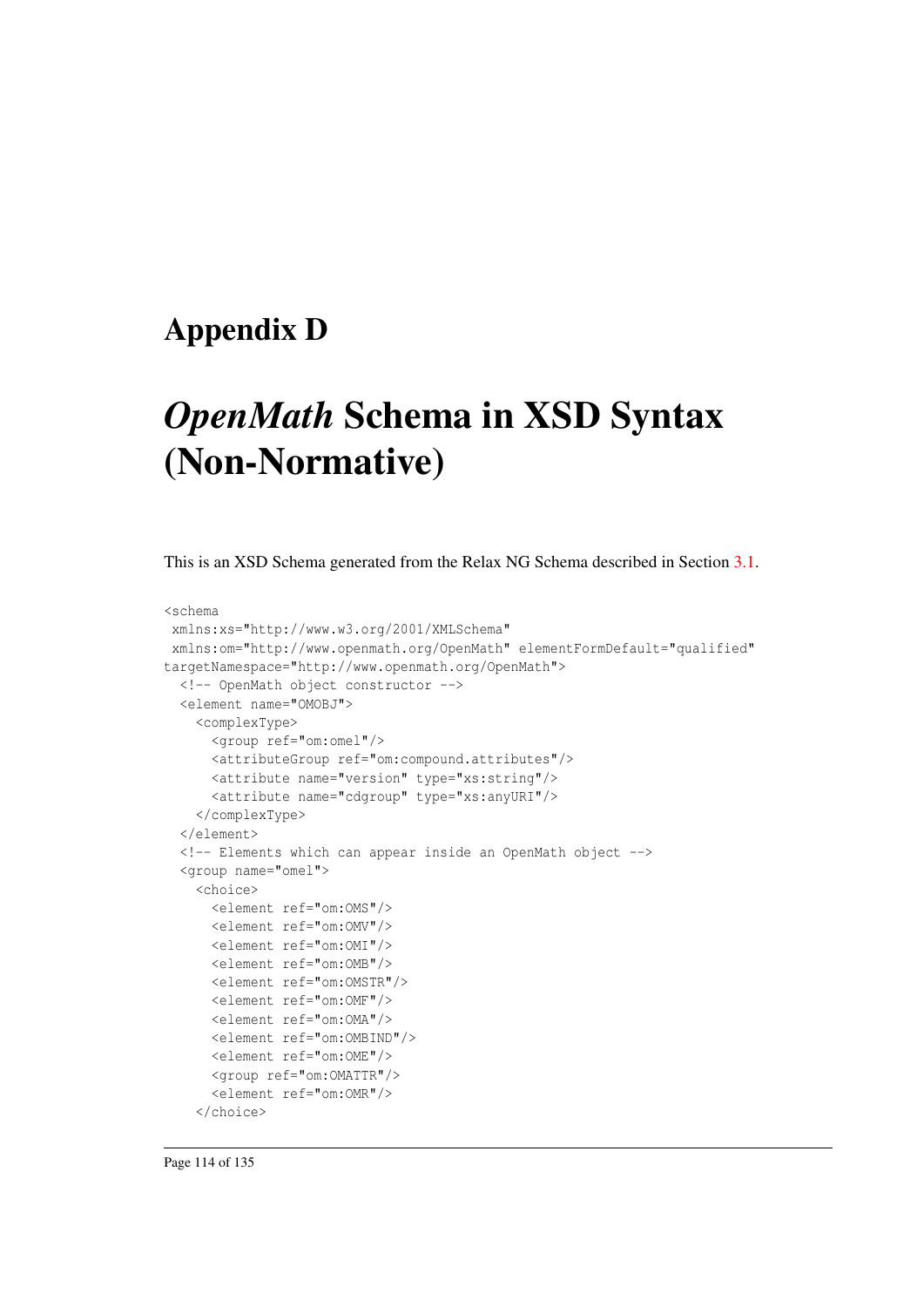```
</group>
<!-- things which can be variables -->
<group name="omvar">
  <choice>
    <element ref="om:OMV"/>
    <group ref="om:attvar"/>
  </choice>
</group>
<group name="attvar">
  <sequence>
    <element name="OMATTR">
      <complexType>
        <sequence>
          <element ref="om:OMATP"/>
          <choice>
            <element ref="om:OMV"/>
            <group ref="om:attvar"/>
          </choice>
        </sequence>
        <attributeGroup ref="om:common.attributes"/>
      </complexType>
    </element>
  </sequence>
</group>
<attributeGroup name="cdbase">
  <attribute name="cdbase" type="xs:anyURI"/>
</attributeGroup>
<!-- attributes common to all elements -->
<attributeGroup name="common.attributes">
  <attribute name="id" type="xs:ID"/>
</attributeGroup>
<!-- attributes common to all elements that construct compount OM objects. -->
<attributeGroup name="compound.attributes">
 <attributeGroup ref="om:common.attributes"/>
  <attributeGroup ref="om:cdbase"/>
</attributeGroup>
\left\langle \cdot \right\rangle -- symbol -->
<element name="OMS">
  <complexType>
    <attributeGroup ref="om:common.attributes"/>
    <attribute name="name" use="required" type="xs:NCName"/>
    <attribute name="cd" use="required" type="xs:NCName"/>
    <attributeGroup ref="om:cdbase"/>
  </complexType>
</element>
<!-- variable -->
<element name="OMV">
  <complexType>
    <attributeGroup ref="om:common.attributes"/>
```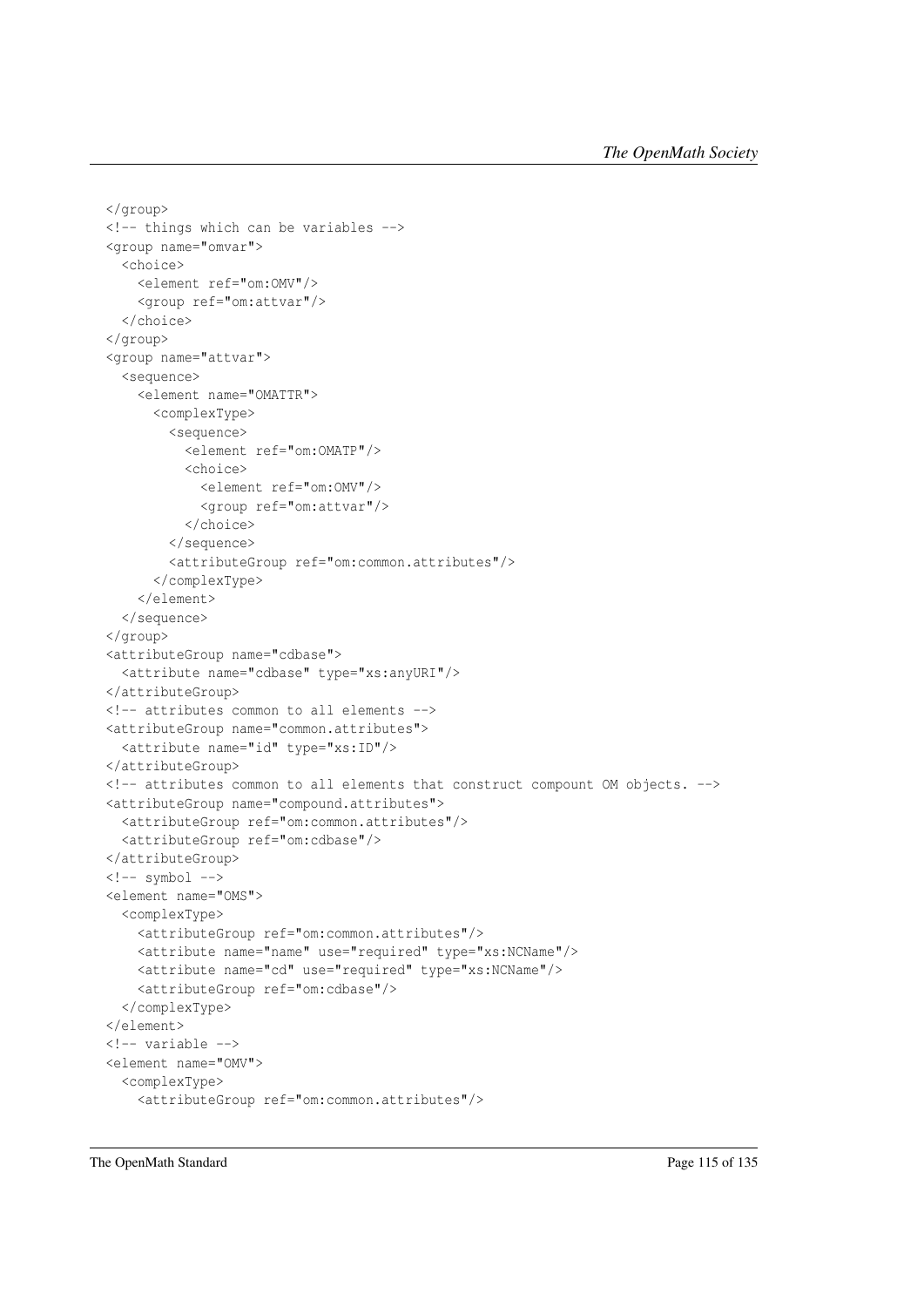```
<attribute name="name" use="required" type="xs:NCName"/>
  </complexType>
</element>
<!-- integer -->
<element name="OMI">
  <complexType>
    <simpleContent>
      <restriction base="xs:anyType">
        <simpleType>
          <restriction base="xs:string">
            \eta <pattern value="\s*-?((\s*[0-9])+|x(\s*[0-9A-F])+)\s*"/>
          </restriction>
        </simpleType>
        <attributeGroup ref="om:common.attributes"/>
      </restriction>
    </simpleContent>
  </complexType>
</element>
<!-- byte array -->
<element name="OMB">
  <complexType>
    <simpleContent>
      <extension base="xs:base64Binary">
        <attributeGroup ref="om:common.attributes"/>
      </extension>
    </simpleContent>
  </complexType>
</element>
\langle!-- string -->
<element name="OMSTR">
  <complexType mixed="true">
    <attributeGroup ref="om:common.attributes"/>
  </complexType>
</element>
<!-- IEEE floating point number -->
<element name="OMF">
  <complexType>
    <attributeGroup ref="om:common.attributes"/>
    <attribute name="dec" type="xs:double"/>
    <attribute name="hex">
      <simpleType>
        <restriction base="xs:string">
          <pattern value="[0-9A-F]+"/>
        </restriction>
      </simpleType>
    </attribute>
  </complexType>
</element>
<!-- apply constructor -->
```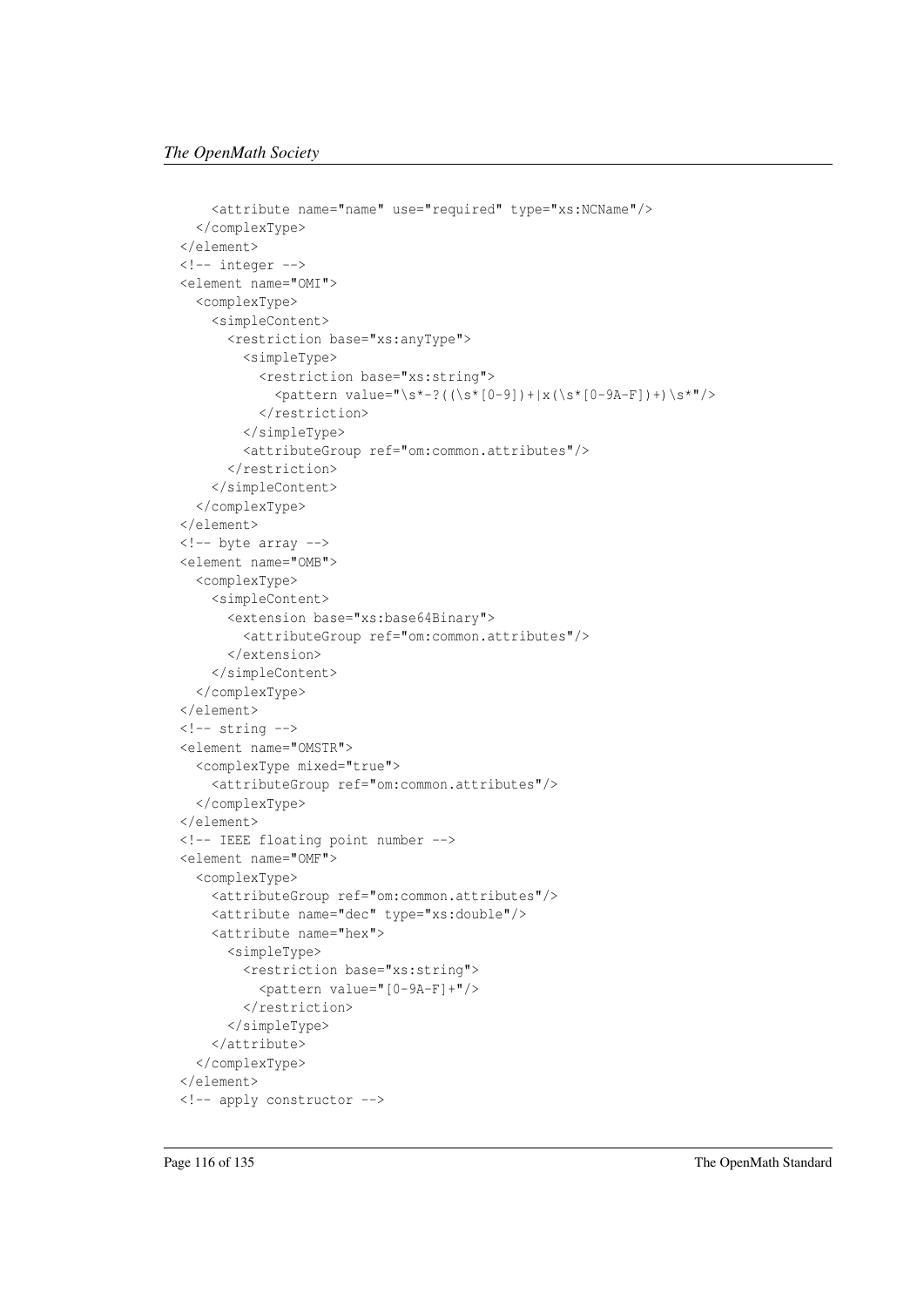```
<element name="OMA">
 <complexType>
   <group maxOccurs="unbounded" ref="om:omel"/>
   <attributeGroup ref="om:compound.attributes"/>
 </complexType>
</element>
<!-- binding constructor -->
<element name="OMBIND">
 <complexType>
   <sequence>
      <group ref="om:omel"/>
      <element ref="om:OMBVAR"/>
      <group ref="om:omel"/>
    </sequence>
    <attributeGroup ref="om:compound.attributes"/>
  </complexType>
</element>
<!-- variables used in binding constructor -->
<element name="OMBVAR">
 <complexType>
   <group maxOccurs="unbounded" ref="om:omvar"/>
    <attributeGroup ref="om:common.attributes"/>
 </complexType>
</element>
<!-- error constructor -->
<element name="OME">
 <complexType>
   <sequence>
      <element ref="om:OMS"/>
      <choice minOccurs="0" maxOccurs="unbounded">
        <group ref="om:omel"/>
        <element ref="om:OMFOREIGN"/>
      </choice>
    </sequence>
    <attributeGroup ref="om:compound.attributes"/>
 </complexType>
</element>
<!-- attribution constructor and attribute pair constructor -->
<group name="OMATTR">
  <sequence>
    <element name="OMATTR">
      <complexType>
        <sequence>
          <element ref="om:OMATP"/>
          <group ref="om:omel"/>
        </sequence>
        <attributeGroup ref="om:compound.attributes"/>
      </complexType>
    </element>
```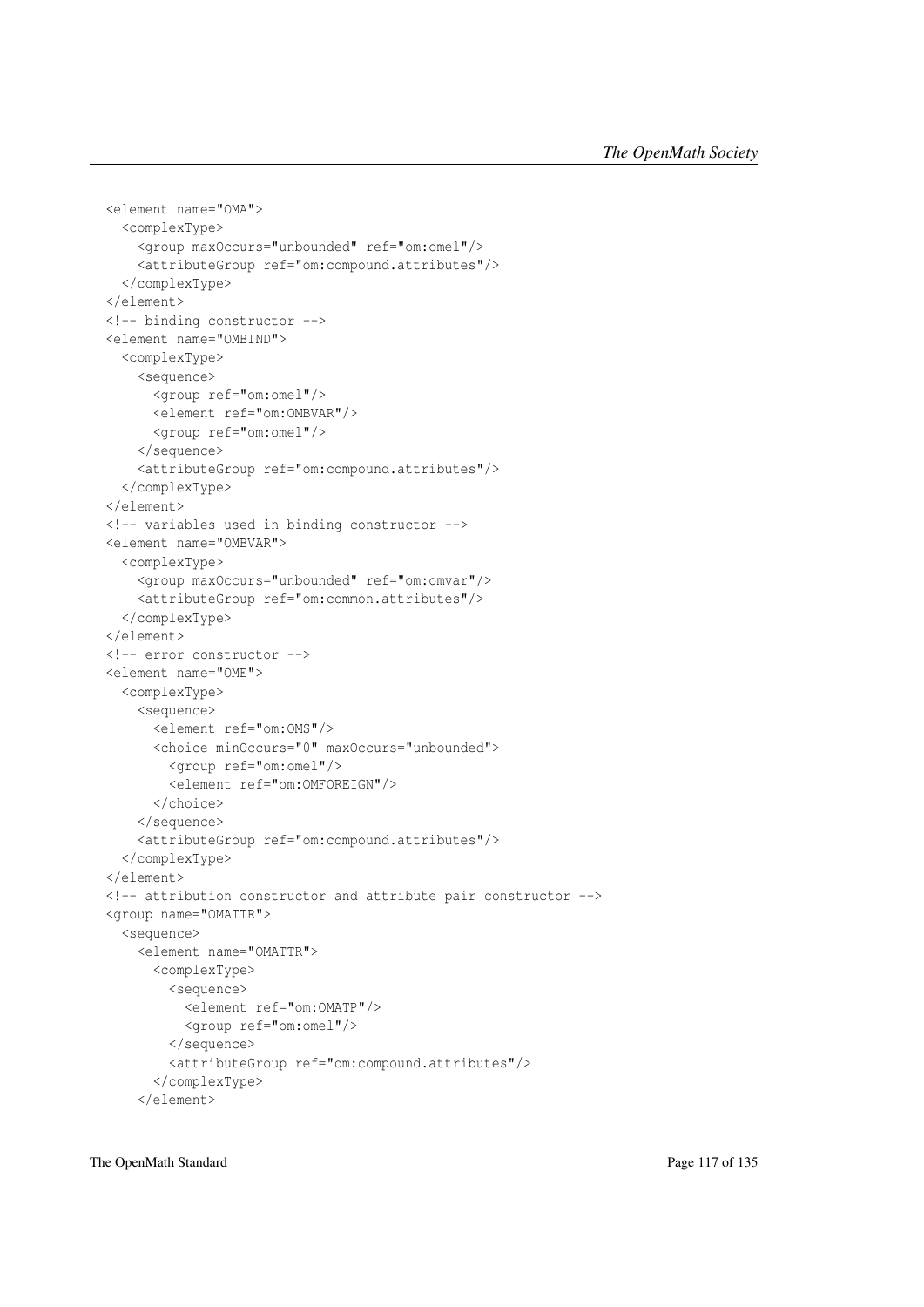```
</sequence>
 </group>
 <element name="OMATP">
    <complexType>
      <sequence maxOccurs="unbounded">
        <element ref="om:OMS"/>
        \zetachoice>
          <group ref="om:omel"/>
          <element ref="om:OMFOREIGN"/>
        </choice>
      </sequence>
      <attributeGroup ref="om:compound.attributes"/>
    </complexType>
 </element>
 <!-- foreign constructor -->
 <element name="OMFOREIGN">
    <complexType mixed="true">
      <choice minOccurs="0" maxOccurs="unbounded">
       <group ref="om:omel"/>
        <group ref="om:notom"/>
      </choice>
      <attributeGroup ref="om:compound.attributes"/>
      <attribute name="encoding" type="xs:string"/>
    </complexType>
  </element>
 \lt! --
   Any elements not in the om namespace
    (valid om is allowed as a descendant)
  \rightarrow<group name="notom">
    <sequence>
      <choice minOccurs="0">
       <any namespace="##other" processContents="skip"/>
        <any namespace="##local" processContents="skip"/>
      </choice>
    </sequence>
 </group>
 <!-- reference constructor -->
  <element name="OMR">
    <complexType>
      <attributeGroup ref="om:common.attributes"/>
      <attribute name="href" use="required" type="xs:anyURI"/>
    </complexType>
  </element>
</schema>
```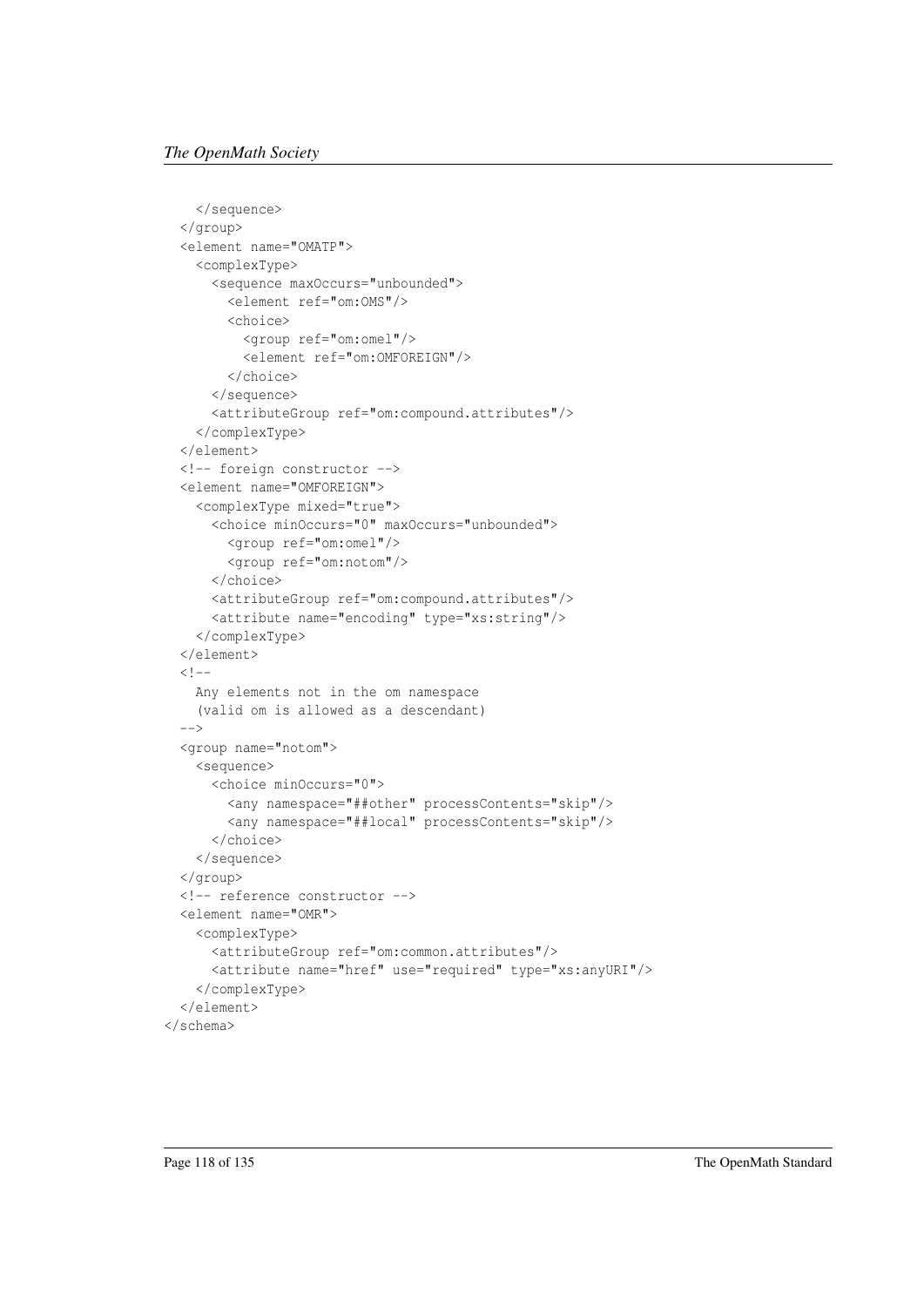### Appendix E

## *OpenMath* DTD (Non-Normative)

This is a DTD generated from the Relax NG Schema described in Section [3.1.](#page-23-0) Note that we cannot express the fact that the OMFOREIGN element can contain any well-formed XML, so we have simply restricted it to contain any XML defined in the DTD.

```
<?xml encoding="UTF-8"?>
< 1 - -RELAX NG Schema for OpenMath 2
Revision 2: Corrected regex for OMI to match the documented standard and allow hex
--&><!ENTITY % cdbase "
 cdbase CDATA #IMPLIED">
<!-- attributes common to all elements -->
<!ENTITY % common.attributes "
 id ID #IMPLIED">
<!-- attributes common to all elements that construct compount OM objects. -->
<!ENTITY % compound.attributes "
 %common.attributes;
  %cdbase;">
<!-- Elements which can appear inside an OpenMath object -->
<!ENTITY % omel "OMS|OMV|OMI|OMB|OMSTR|OMF
                 |OMA|OMBIND|OME|OMATTR|OMR">
<!-- OpenMath object constructor -->
```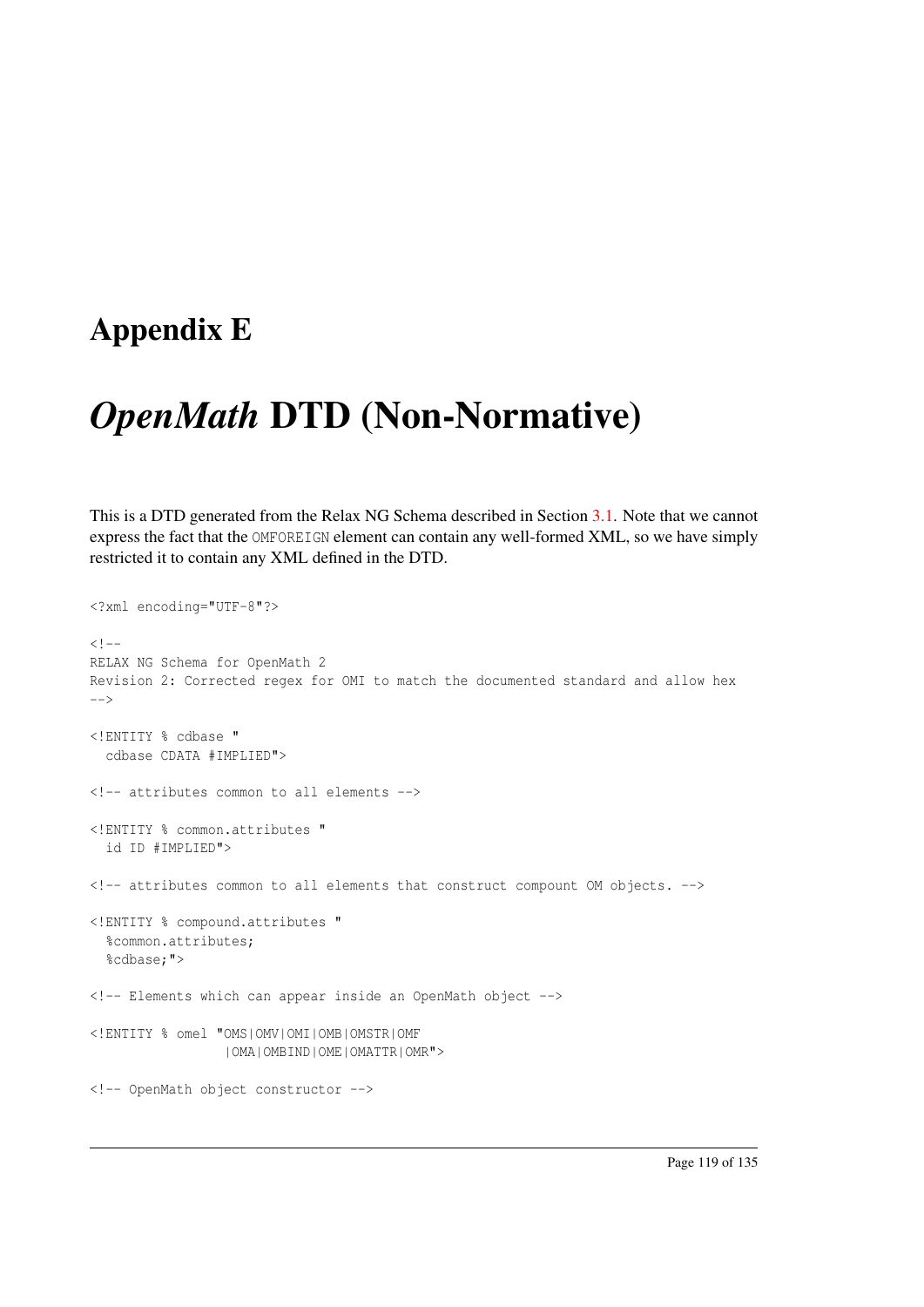```
<!ELEMENT OMOBJ (%omel;)>
<!ATTLIST OMOBJ
 xmlns CDATA #FIXED 'http://www.openmath.org/OpenMath'
 %compound.attributes;
 version CDATA #IMPLIED
 cdgroup CDATA #IMPLIED>
<!ENTITY % attvar "OMATTR">
<!-- things which can be variables -->
<!ENTITY % omvar "OMV|%attvar;">
\langle !--symbol -- \rangle<!ELEMENT OMS EMPTY>
<!ATTLIST OMS
 xmlns CDATA #FIXED 'http://www.openmath.org/OpenMath'
 %common.attributes;
 name NMTOKEN #REQUIRED
 cd NMTOKEN #REQUIRED
 %cdbase;>
<!-- variable -->
<!ELEMENT OMV EMPTY>
<!ATTLIST OMV
 xmlns CDATA #FIXED 'http://www.openmath.org/OpenMath'
 %common.attributes;
 name NMTOKEN #REQUIRED>
<!-- integer -->
<!ELEMENT OMI (#PCDATA)>
<!ATTLIST OMI
 xmlns CDATA #FIXED 'http://www.openmath.org/OpenMath'
 %common.attributes;>
<!-- byte array -->
<!ELEMENT OMB (#PCDATA)>
<!ATTLIST OMB
 xmlns CDATA #FIXED 'http://www.openmath.org/OpenMath'
 %common.attributes;>
\langle!-- string -->
<!ELEMENT OMSTR (#PCDATA)>
<!ATTLIST OMSTR
```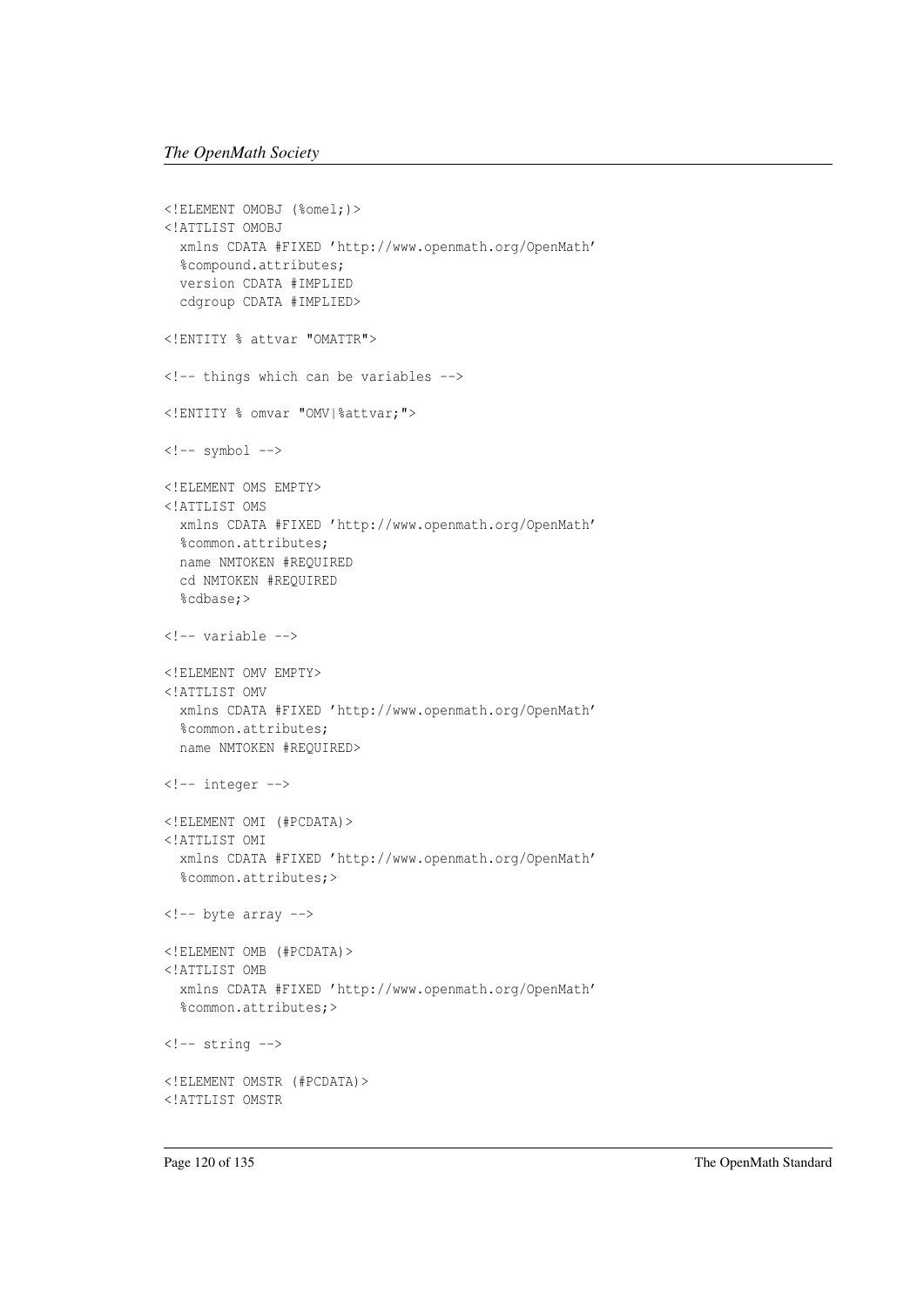```
xmlns CDATA #FIXED 'http://www.openmath.org/OpenMath'
  %common.attributes;>
<!-- IEEE floating point number -->
<!ELEMENT OMF EMPTY>
<!ATTLIST OMF
 xmlns CDATA #FIXED 'http://www.openmath.org/OpenMath'
  %common.attributes;
 dec CDATA #IMPLIED
 hex CDATA #IMPLIED>
<!-- apply constructor -->
<!ELEMENT OMA (%omel;)+>
<!ATTLIST OMA
 xmlns CDATA #FIXED 'http://www.openmath.org/OpenMath'
 %compound.attributes;>
<!-- binding constructor -->
<!ELEMENT OMBIND ((%omel;),OMBVAR,(%omel;))>
<!ATTLIST OMBIND
 xmlns CDATA #FIXED 'http://www.openmath.org/OpenMath'
  %compound.attributes;>
<!-- variables used in binding constructor -->
<!ELEMENT OMBVAR (%omvar;)+>
<!ATTLIST OMBVAR
 xmlns CDATA #FIXED 'http://www.openmath.org/OpenMath'
  %common.attributes;>
<!-- error constructor -->
<!ELEMENT OME (OMS,(%omel;|OMFOREIGN)*)>
<!ATTLIST OME
 xmlns CDATA #FIXED 'http://www.openmath.org/OpenMath'
  %compound.attributes;>
<!-- attribution constructor and attribute pair constructor -->
<!ELEMENT OMATTR (OMATP,(%omel;))>
<!ATTLIST OMATTR
 xmlns CDATA #FIXED 'http://www.openmath.org/OpenMath'
 %compound.attributes;>
<!ELEMENT OMATP (OMS,(%omel;|OMFOREIGN))+>
<!ATTLIST OMATP
```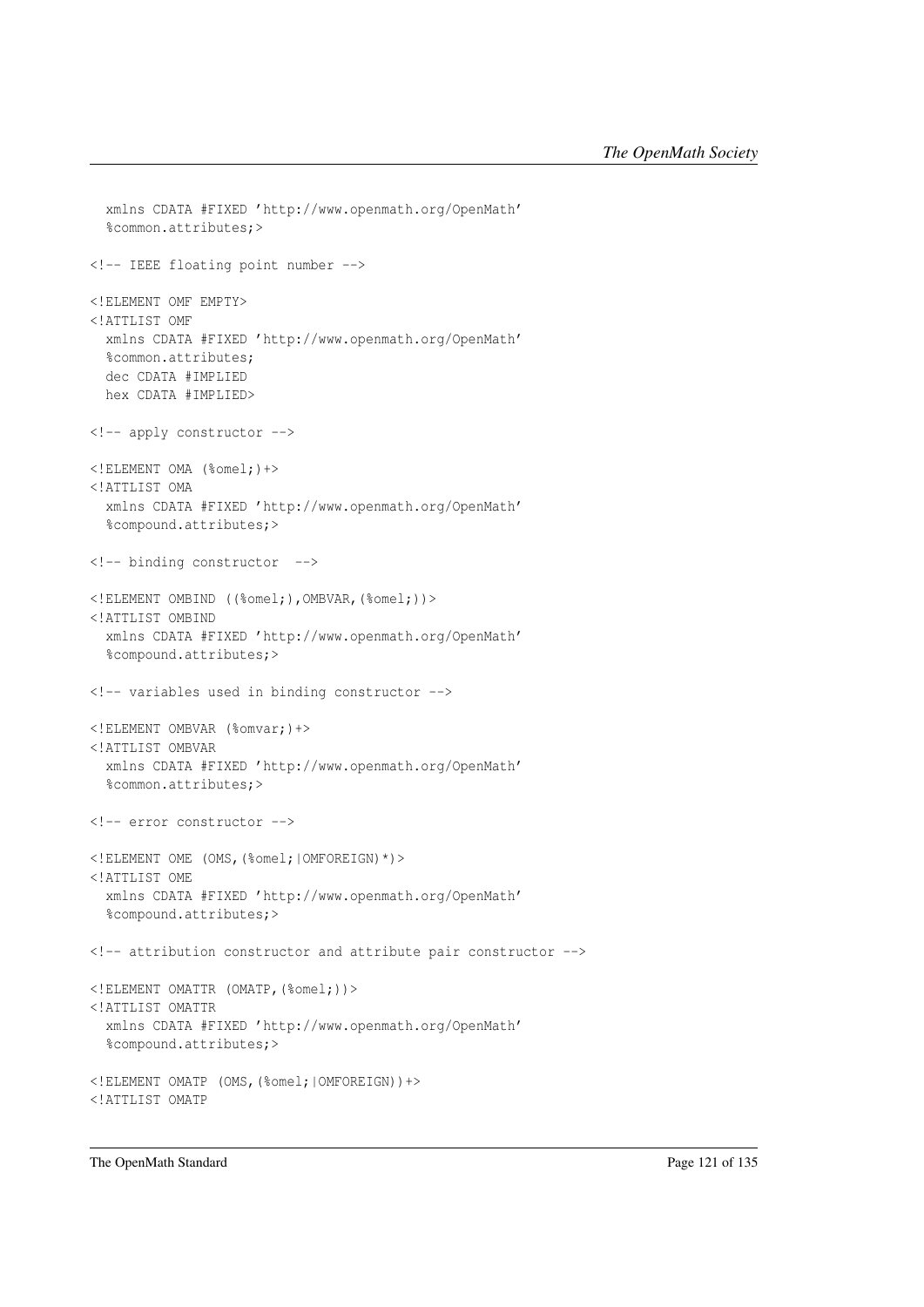```
xmlns CDATA #FIXED 'http://www.openmath.org/OpenMath'
  %compound.attributes;>
<!-- foreign constructor -->
<!ELEMENT OMFOREIGN ANY>
<!ATTLIST OMFOREIGN
 xmlns CDATA #FIXED 'http://www.openmath.org/OpenMath'
  %compound.attributes;
 encoding CDATA #IMPLIED>
<! --Any elements not in the om namespace
(valid om is allowed as a descendant)
-->
<!-- reference constructor -->
<!ELEMENT OMR EMPTY>
<!ATTLIST OMR
 xmlns CDATA #FIXED 'http://www.openmath.org/OpenMath'
 %common.attributes;
 href CDATA #REQUIRED>
```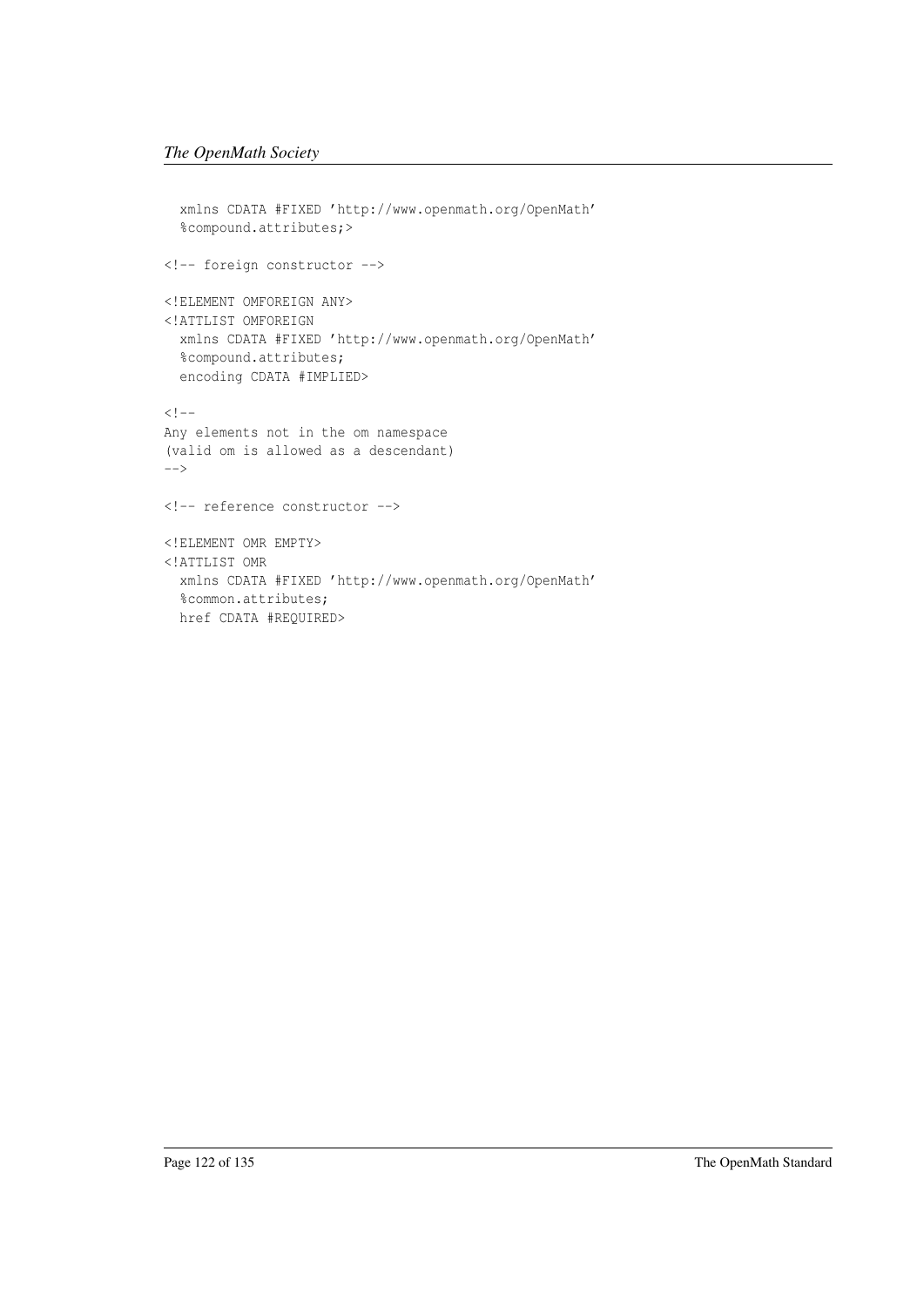### Appendix F

## *OpenMath* .d.ts (Normative)

JSON Schemas [\[3\]](#page-137-0) define a vocabulary allowing us to validate and annotate JSON documents. Unfortunately, JSON schema is often tedious to read and write for humans. This is especially true when it comes to recursively defined data structures. As OpenMath has many recursive structures, the normative JSON encoding is instead authored as a human readable TypeScript [\[2\]](#page-137-1) definition file. This file can be found below.

While JSON provides many types, sometimes more restrictions than the general type is required. The JSON Schema provides several facilities for this, for example strings matching a particular regular expression.

The schema uses the following helper types:

- uri represents any URI encoded as a string. This uses the JSONSchema format: uri.
- name represents any valid name. In this schema uses any kind of string.
- integerrepresents an arbitrary precise JSON-native integer. Uses JSON numbers as underlying type, and the JSON Schema number type.
- decimalInteger represents a string representing the decimal expansion of an integer. Uses the regular expression  $\sim -?$  [0-9]+\$.
- hexInteger represents a string representing the heximadecimal expansion of an integer. Uses the regular expression  $\sim -?x[0-9A-F]+S$ .
- float represents any IEEE 32-bit integer, represented as a native JSON integer.
- decimalFloat represents a string representing the decimal expansion of an IEEE floating point number. Uses the regular expression  $(0, -2)$  ( $[0, -9]$ +)?( $[0, -9]$ +)?( $[0, -9]$ +)?.
- hexFloat represents a string representing the hexadecimal expansion of an IEEE floating point number. Uses the regular expression  $\wedge$  ([0-9A-F]+)\$.
- byte represents a byte of data represented as an integer, between 0 and 255 (inclusive).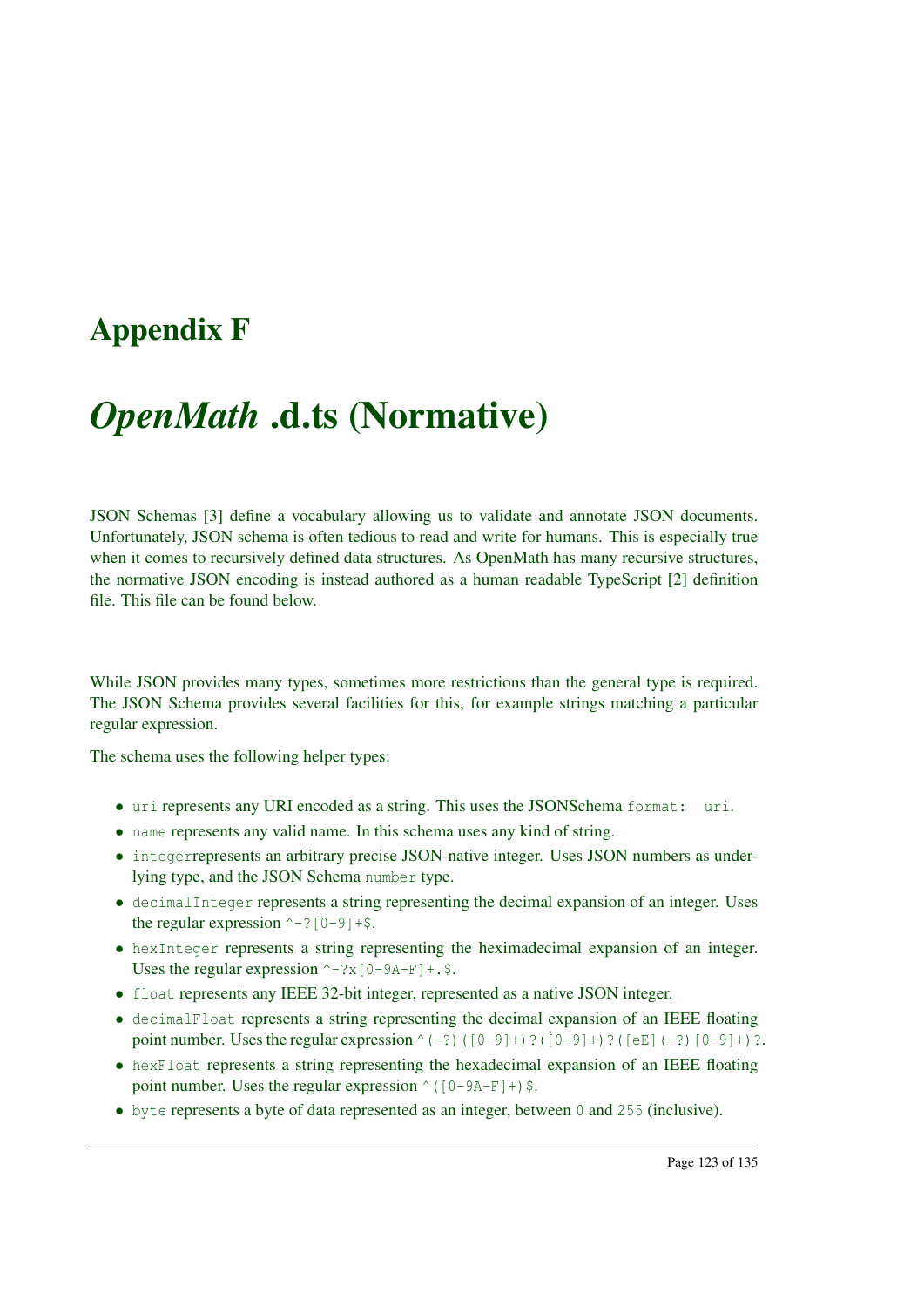• base64string represents a string representing a set of bytes encoded as a base64 string. Uses the regular expression ^(?:[A-Za-z0-9+/]{4}) \* (?:[A-Za-z0-9+/]{2}==|[A-Za-z0-9+/]{3}=)

The main type in the schema is the omel type. It is defined as any of the following:

- OMS
- OMV
- OMI
- OMB
- OMSTR
- OMF
- OMA
- OMBIND
- OME
- OMATTR
- OMR

Concrete (non-normative) examples can be found in Section [3.3.](#page-42-0)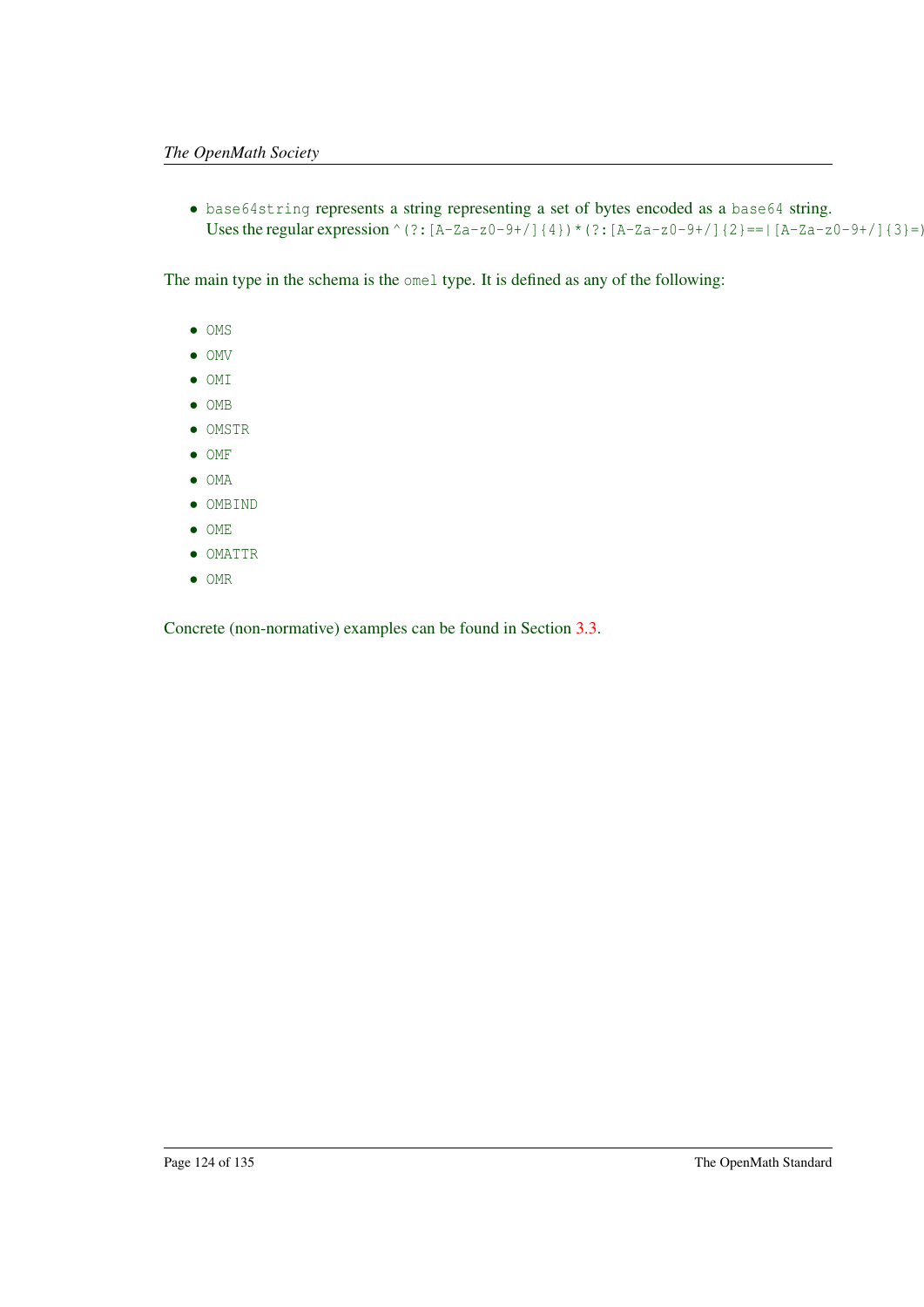## <span id="page-129-0"></span>Appendix G

# *OpenMath* .json Schema (Non-Normative)

This section contains the non-normative JSON Schema [\[3\]](#page-137-0) file for the *OpenMath* JSON encoding. It is generated using [\[11\]](#page-138-0) from the the TypeScript definition file in Appendix [G.](#page-129-0) It can be used to perform machine-validation of JSON-encoded *OpenMath* objects.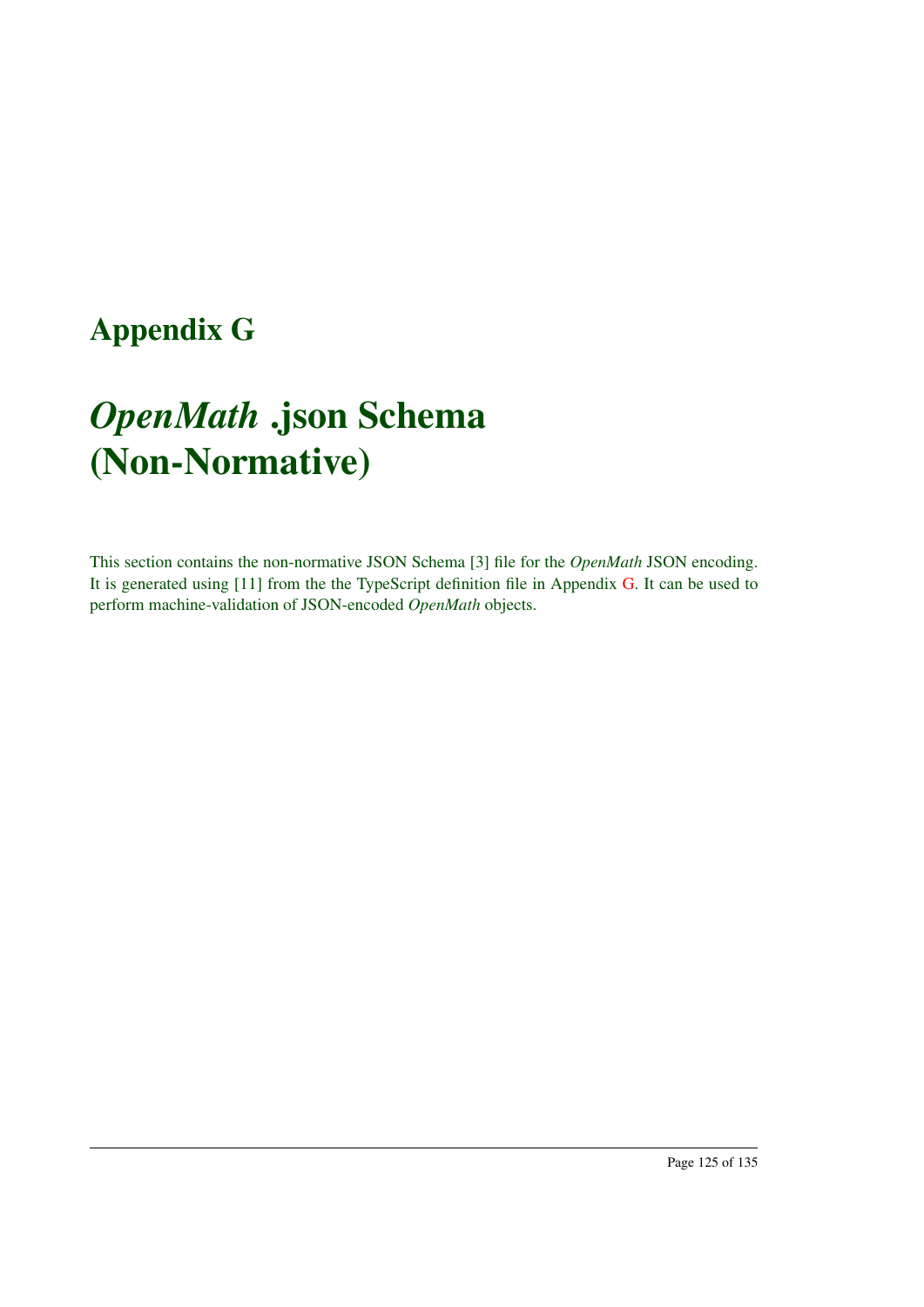## Appendix H

# Changes between *OpenMath* 1.1 and *OpenMath* 2 (Non-Normative)

In this appendix we describe the major changes that occurred between version 1.1 and version 2 of the *OpenMath* standard. All changes to the encodings and content dictionaries have been designed to be backward compatible, in other words all existing *OpenMath* objects and Content Dictionaries are still valid in *OpenMath* 2. On the other hand an existing *OpenMath* 1.1 application may not be able to process *OpenMath* 2 objects.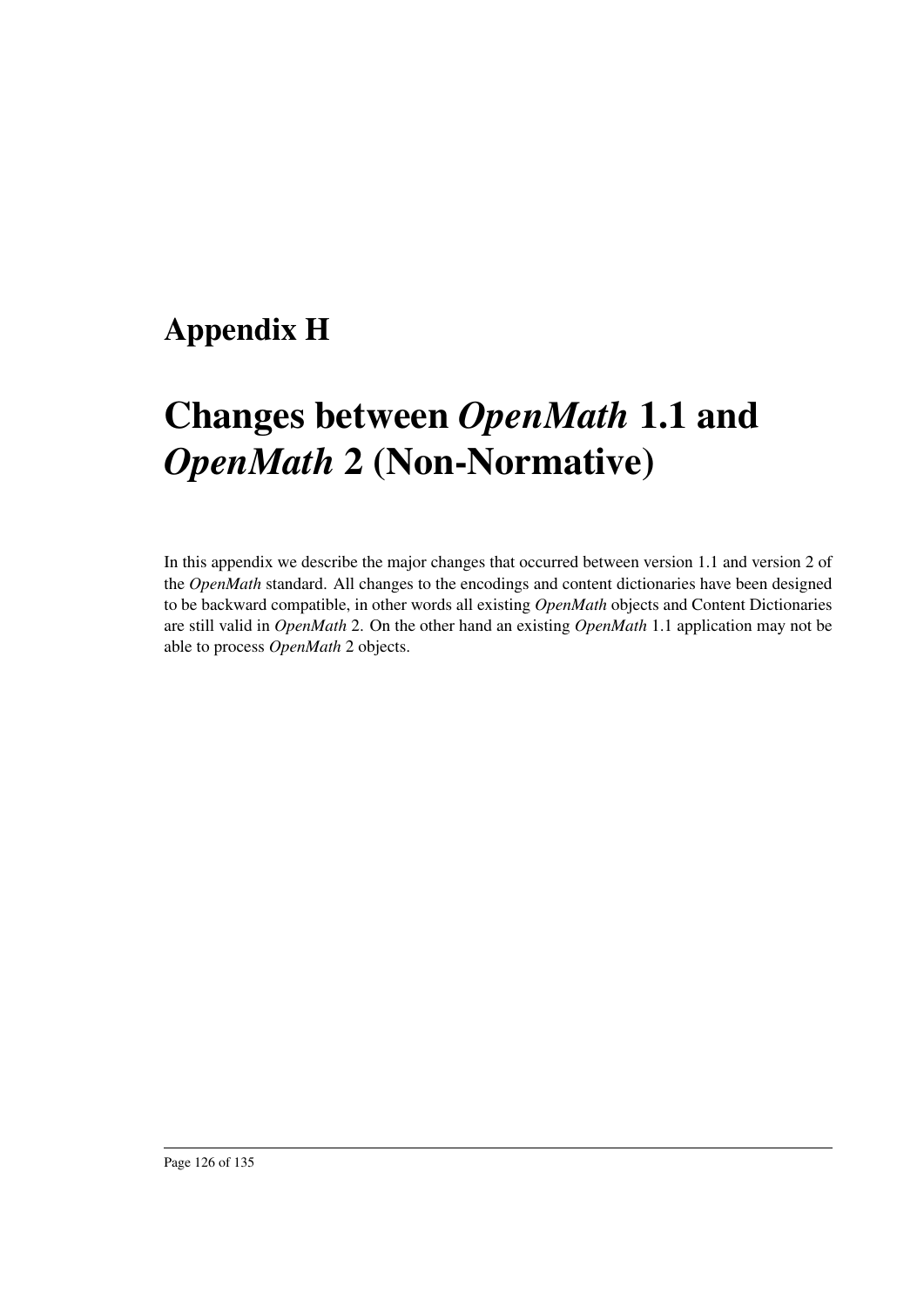#### H.1 Changes to the Formal Definition of Objects

Additional features of abstract objects have been introduced:

- *OpenMath* symbols have an optional role qualifier which restricts the place where they may occur within compound objects. Although part of the abstract description of a symbol this information is intended to be stored in the CD. In the XML encoding it may be used to provide a more restricted schema leading to tighter validation.
- In addition to their *name* and *cd* properties, symbols now have an optional *cdbase* property. This can be used to disambiguate between two CDs which are produced independently but have the same name, and can also be used to produce a canonical URI for any *OpenMath* symbol for use in frameworks such as RDFS or MathML which need one.
- An *OpenMath* object may be attributed with a non-*OpenMath* object using the new *foreign* constructor. This allows an XML-encoded *OpenMath* object to be attributed with appropriate Presentation MathML, for example, or a base-64 encoded MPEG file of its aural rendering.
- In addition, an *OpenMath* error object may take as its arguments non-*OpenMath* objects wrapped in the new *foreign* constructor.
- The new role property can be used to indicate that a symbol is an *attribution*, in which case an application may ignore or remove it, or a *semantic attribution* in which case removing it is no longer guaranteed to produce an equivalent object.
- Restrictions on the names of symbols, variables and content dictionaries have been relaxed to be compatible with XML and to be less Anglo-Saxon.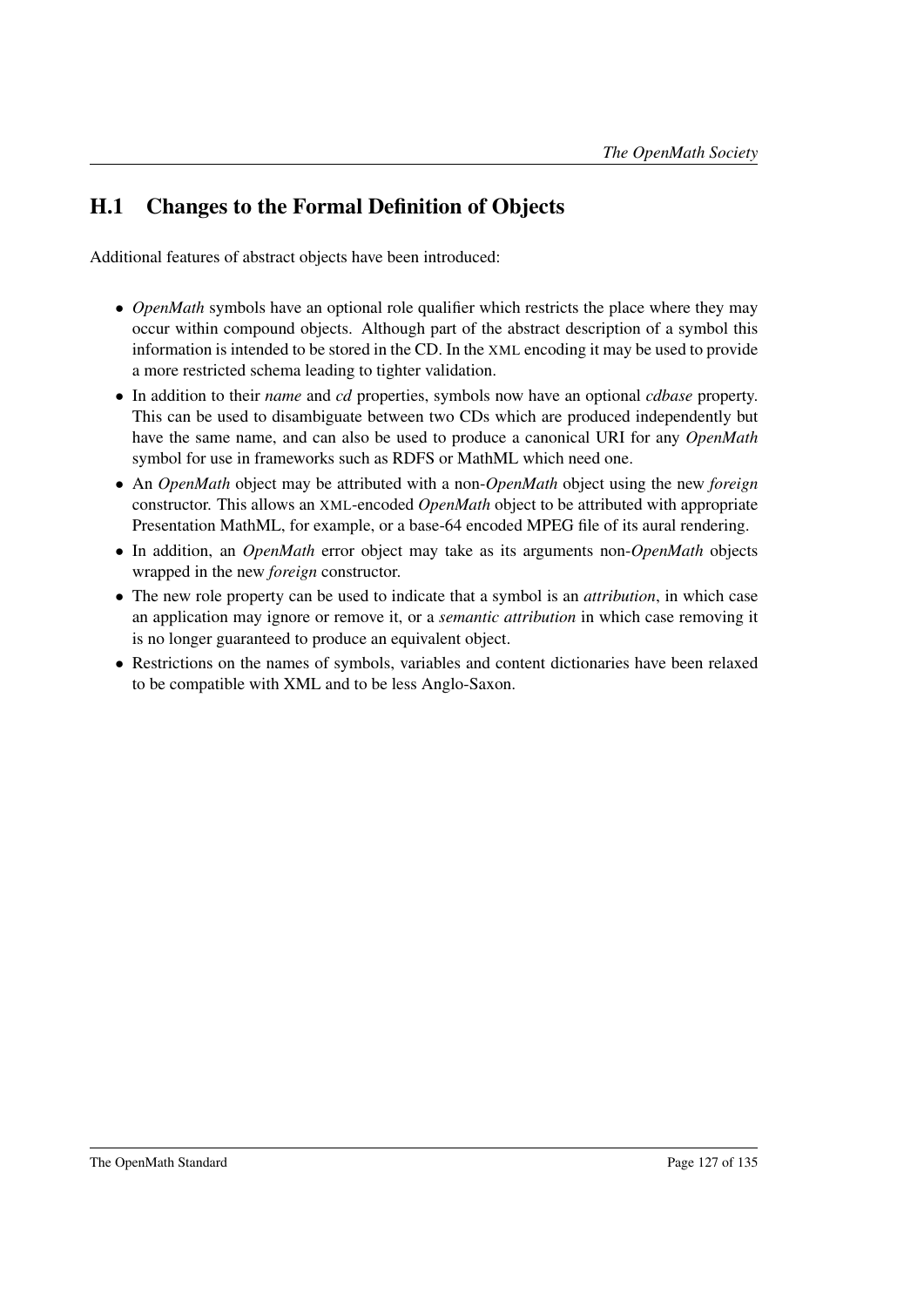#### H.2 Changes to the encodings

The *OpenMath* version 2 standard still mandates two encodings: XML and binary. The XML encoding in particular has been updated to reflect the latest development of XML and is now a full XML application. Version 2 encodings are backward compatible with version 1.1 encodings.

- Both encodings have been updated to support the changes to the model of abstract objects described above.
- Encodings support internal and external sharing of objects
- An optional attribute defining the version of the encoding can be specified for the encoded object
- The XML encoding in version 2 is defined by a Relax NG schema and the mandated characterbased grammar of version 1 has been removed, while the DTD has been relegated to an Appendix.
- The symbolic values INF, -INF and NaN have been added to the decimal attribute of an OMF in the XML encoding, and guidelines on the interpretation of NaNs added to the compliance section.
- The Binary encoding has been extended to support the streaming of objects.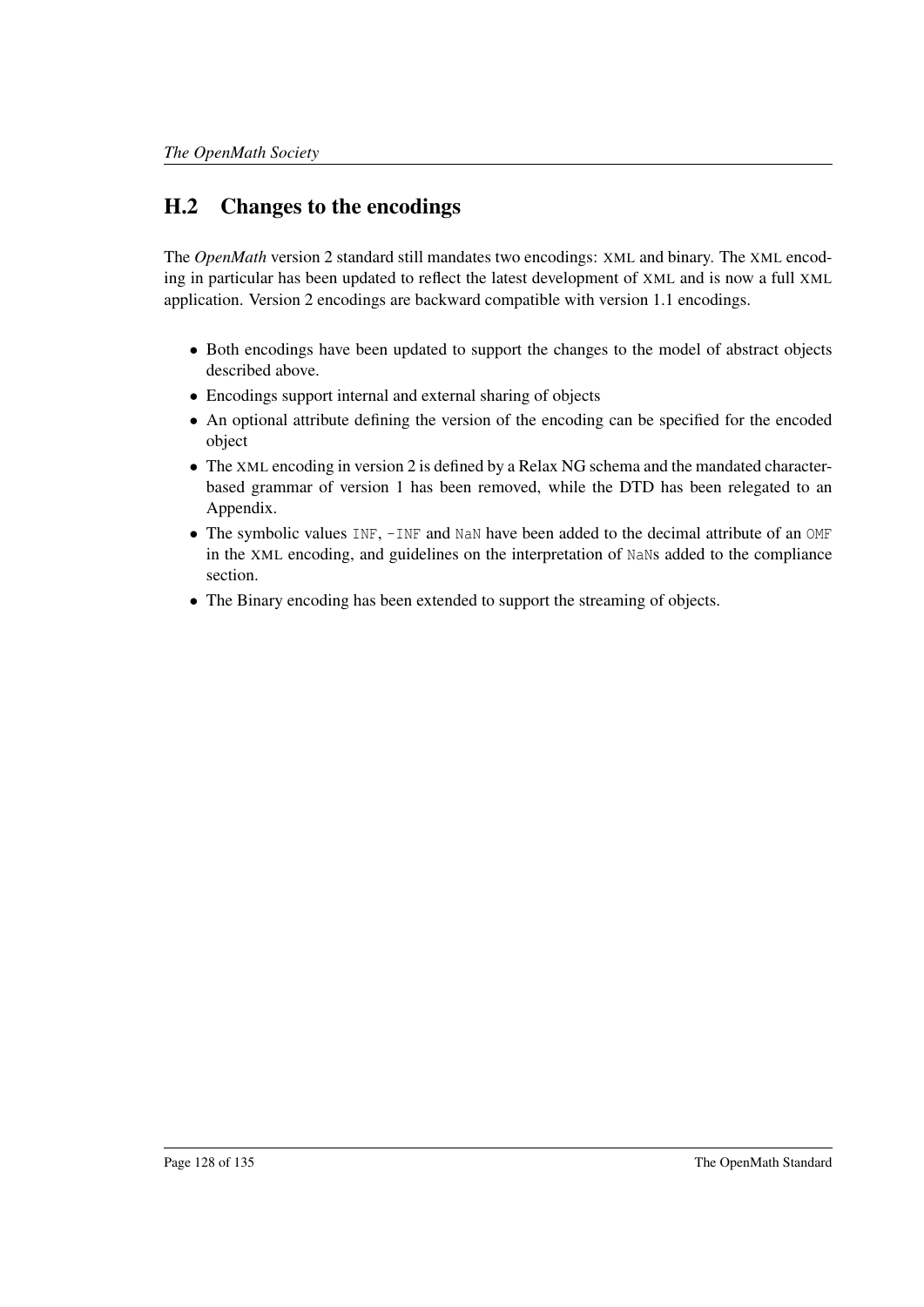#### H.3 Changes to Content Dictionaries

- In *OpenMath* version 2 Content Dictionaries are defined in terms of the abstract information content that needs to be specified for defining *OpenMath* symbols. The current implementation is thus just one possible encoding of this abstract model.
- The *CDUses* element is not part of this information model and has been made optional and deprecated in the reference encoding since it is trivial to extract its content automatically from the CD.
- A CD may now, optionally, define its cdbase.
- A CD symbol definition may now, optionally, define its role.
- An FMP may, optionally, have a kind attribute for use in classifying different kinds of definitions. The details of how this attribute is used are not mandated by the standard.
- The XML encoded Content Dictionaries now use elements from the namespace [http://](http://www.openmath.org/OpenMathCD) [www.openmath.org/OpenMathCD](http://www.openmath.org/OpenMathCD).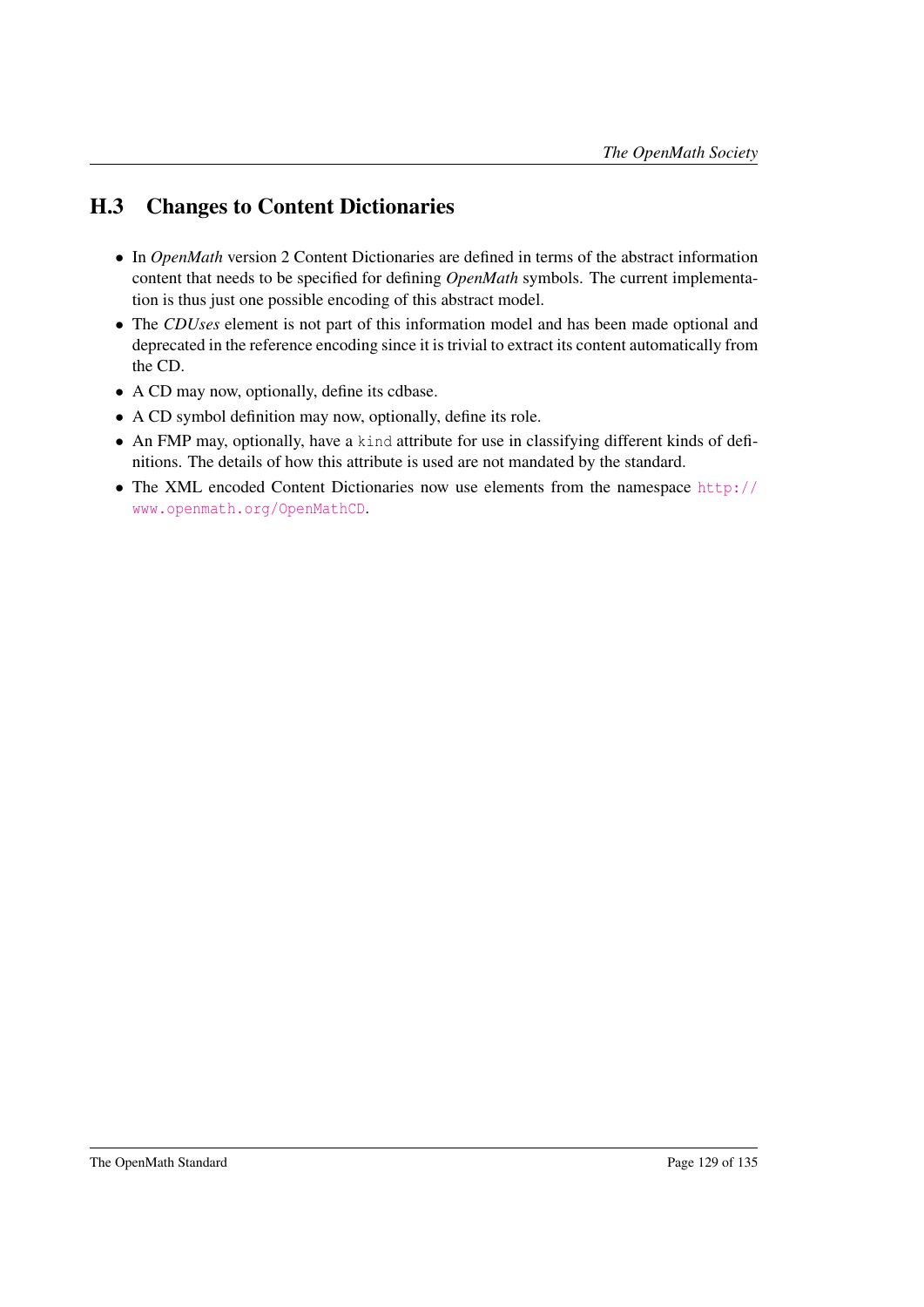#### H.4 Changes in 2.0 Revision 1

- There are now explicitly two XML encodings: the previous one and the Strict Content MathML one. This necessitated changes to the preamble and the start of Chapter 3.
- The description of the encoding of xfffffff1 in base 256 was corrected (the 0xab (base) 256/positive) byte was omitted and  $0 \times$ F1 had been written  $0 \times$ F1.
- The phrase "in little endian format" was unhelpfully included in the description of the binary integer encoding, which contradicted the later "network byte order". Now removed.
- Section [3.1.2](#page-26-0) described the OpenMath XML value of hex as "from lowest to highest bits using a least significant byte ordering". Replaced by the current "in network byte order".
- The example of binary encoding of floats in Section [3.2.2](#page-34-0) For example, 0.1 is encoded as 0x03 0x000000000000f03f" was wrong, and has been replaced by the same example as the XML encoding.
- A citation to MathML 3 was added.
- The "Note on names", which used to refer to Unicode 2.0, has been upgraded to allow for XML 1.0 5th edition and more specifically erratum NE17 in [\[20\]](#page-138-1), so that the current version of Unicode is incorporated.
- Various included example files (such as **arith1.ocd**) have been updated to match the versions on the OpenMath web site.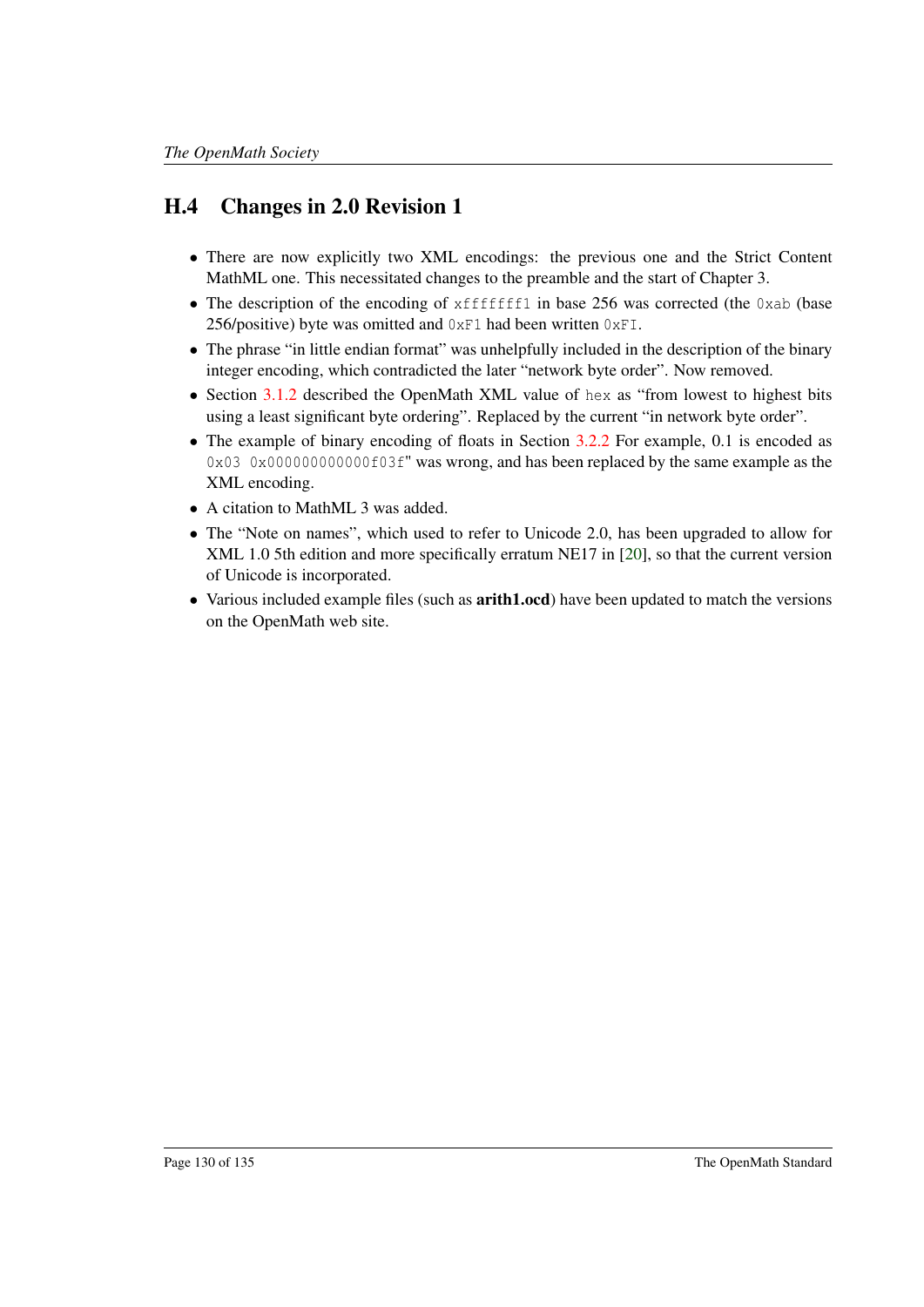#### H.5 Changes in 2.0 Revision 2

- *cdbase* and *cd url* are now defined in terms of Internationalized Resource Identifiers (IRIs) [\[10\]](#page-138-2).
- The notion of the head of an attribution has been introduced to clarify the notion of an attributed variable.

The notion of alphabetic renaming has been clarified. It now specifies what should happen in the presence of attributed bound variables: the variables in the attribute values need to be renamed as well.

Duplicate bound variables in binders have been deprecated, since they make no sense. The fallback semantics of duplicate variables been clarified for the case of attributed bound variables.

- The RelaxNG schema has been corrected to allow hexadecimal representation of integers to match Section [3.1.2.](#page-26-0)
- For a better alignment with MathML3, the OMOBJ element has been extended by a cdgroup attribute that specifies a CDGroup file that acts as a catalog for the CD bases of OMS elements in that OMOBJ. The inheritance for CD bases of OMS has been clarified. See sections 3.1.2 and 4.4.2.
- The meaning of CDGroup/CDGroupMember/CDName has been clarified in terms of uniqueness conditions and correspondence to name of the referenced CD.
- An inclusion mechanism has been introduced to make the cdgroup catalog mechanism in MathML more realistic and manageable.
- The top level elements of the XML encodings of CDs, CD signatures, and CD groups have been augmented with version attribute and the first two with a cdgroup attribute that give the defaults for the contained OMOBJ elements.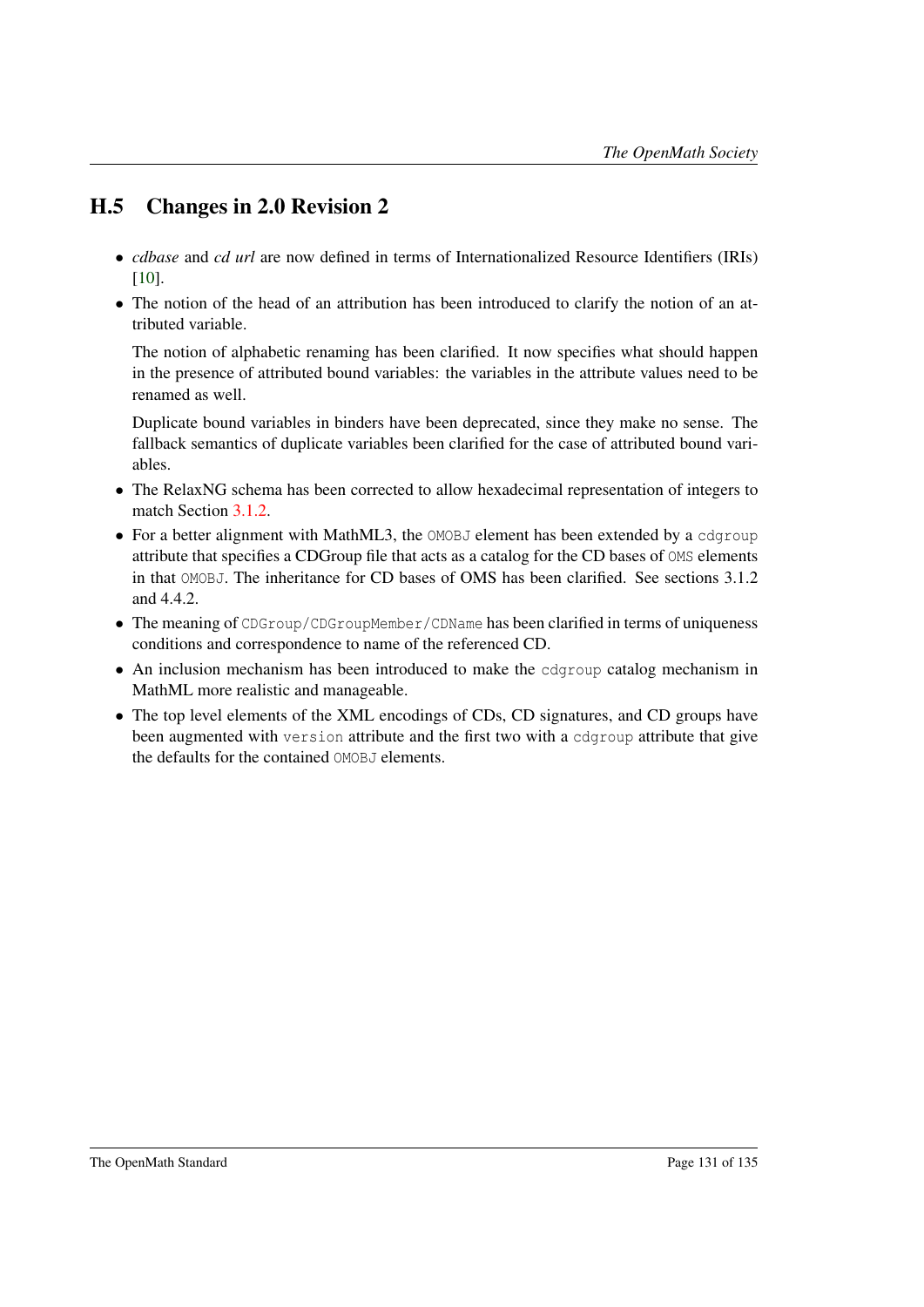#### H.6 Changes in 2.0 Revision 3

• A newly endorsed JSON encoding was added. JSON is a standard available in many programming languages, in particular in JavaScript and other languages powering modern web applications. The *OpenMath* JSON enocoding thus makes *OpenMath* web-interoperable. See newly added Section 3.3, Appendix F and Appendix G.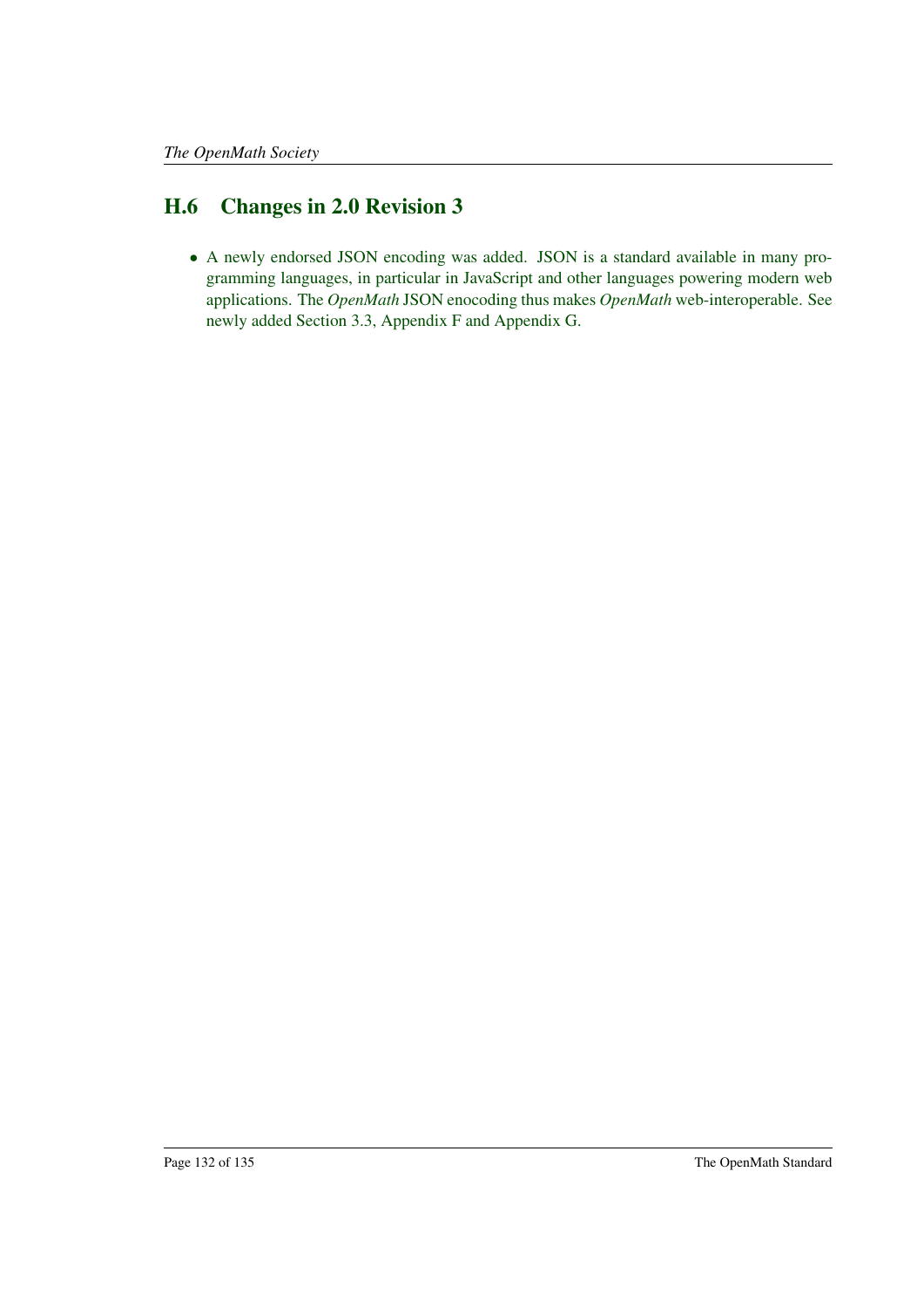### Appendix I

## Bibliography

- [1] *JSON (JavaScript Object Notation)* , July 5 2019. <;>http://json.org/;
- <span id="page-137-1"></span>[2] *TypeScript - JavaScript that scales.* , July 5 2019. <;>https://www.typescriptlang.org/;
- <span id="page-137-0"></span>[3] H. Andrews and A. Wright *JSON Schema: A Media Type for Describing JSON Documents* , March 19 2018. <;>https://tools.ietf.org/html/draft-handrews-json-schema-01;
- [4] N. Borenstein and N. Freed *MIME (Multipurpose Internet Mail Extensions) Part One: Format of Internet Message Bodies* , November 1996. <;>http://www.ietf.org/rfc/rfc2045.txt;
- [5] N. Borenstein and N. Freed *MIME (Multipurpose Internet Mail Extensions) Part Two: Media Types* , November 1996. <;>http://www.ietf.org/rfc/rfc2046.txt;
- [6] Olga Caprotti and Arjeh M. Cohen *A Type System for* OpenMath 1.3.2b *OpenMath* Esprit Consortium, February 1999. <;>http://www.openmath.org/standard/ecc.pdf;
- [7] J. Davenport *A Small* OpenMath *Type System* , April 1999. <;>http://www.openmath.org/standard/sts.pdf;
- [8] S. Freundt, P. Horn, A. Konovalov, S. Linton and D. Roozemond *Symbolic Computation Software Composability Protocol SCSCP Specification 1.3* , March 22, 2009. <;>https://github.com/OpenMath/scscp/blob/master/revisions/SCSCP\_1\_3.pdf;
- [9] IEEE and The Open Group *Std 1003.1, 2003 Edition, The Open Group Base Specifications Issue 6* , 2003. <;>http://www.unix.org/version3/ieee\_std.html;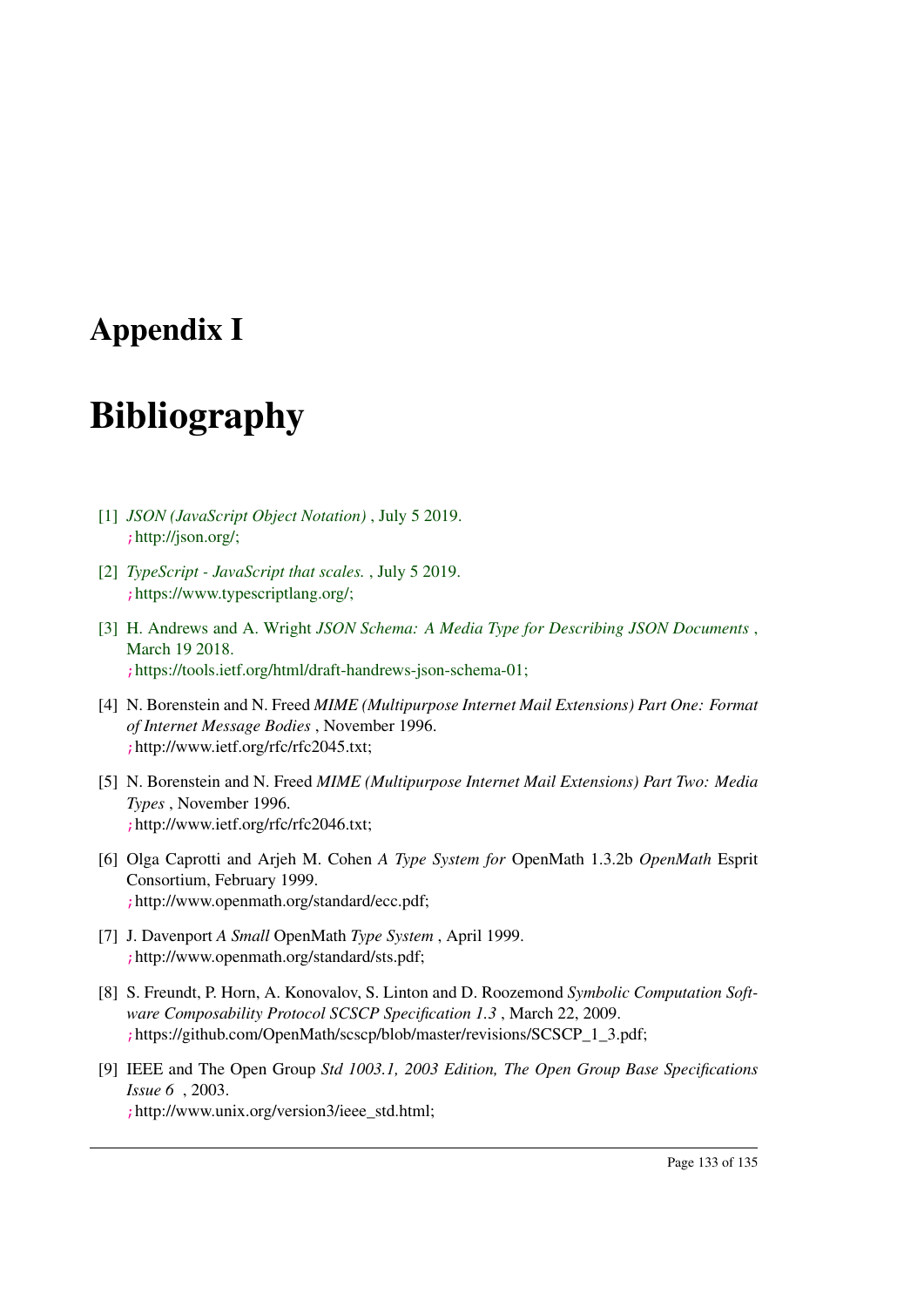- <span id="page-138-2"></span>[10] IETF *RFC 3987 - Internationalized Resource Identifiers (IRIs)* , January 2005. <;>http://www.ietf.org/rfc/rfc3987.txt;
- <span id="page-138-0"></span>[11] Dominik Moritz *ts-json-schema-generator* , July 5 2019. <;>https://github.com/vega/ts-json-schema-generator;
- [12] OASIS Committee Specification *RELAX NG Specification* , December 2001. <;>http://www.oasis-open.org/committees/relax-ng/spec-20011203.html;
- [13] OpenMath Consortium OpenMath *Version 2.0* , June 2004. <;>http://www.openmath.org/standard/om20-2004-06-30/;
- [14] OpenMath Consortium OpenMath *Primer* , June 2004. <;>http://www.openmath.org/standard/primer/;
- [15] Technical committee / subcommittee: JTC 1 *ISO 9660:1988 Information processing –Volume and File Structure of CDROM for Information Interchange* , 1988. <;>http://www.iso.org/iso/en/CatalogueDetailPage.CatalogueDetail?CSNUMBER=17505;
- [16] Unicode Consortium *The Unicode Standard: Version 4.0.0* Addison-Wesley, 2003. <;>Online edition available from http://www.unicode.org/versions/Unicode4.0.0;
- [17] World Wide Web Consortium *XML Schema Part 1: Structures & Part 2: Datatypes* , May 2001. <;>http://www.w3.org/TR/xmlschema-1/; <;>http://www.w3.org/TR/xmlschema-2/;
- [18] World Wide Web Consortium *Namespaces in XML* , January 1999. <;>http://www.w3.org/TR/REC-xml-names/;
- [19] World Wide Web Consortium *Extensible Markup Language (XML) 1.0.* , February 1998. <;>http://www.w3.org/TR/1998/REC-xml-19980210;
- <span id="page-138-1"></span>[20] World Wide Web Consortium *Namespaces in XML 1.0 (Second Edition) Errata* , November 2008. <;>https://www.w3.org/XML/2006/xml-names-errata;
- [21] World Wide Web Consortium *Extensible Markup Language (XML) 1.1. W3C Recommendation REC-xml11-20040204* , February 2004. <;>http://www.w3.org/TR/2004/REC-xml11-20040204/;
- [22] World Wide Web Consortium *Mathematical Markup Language (MathML) 2.0 Specification (Second Edition)* , October 2003. <;>http://www.w3.org/TR/MathML2/;
- [23] World Wide Web Consortium *Mathematical Markup Language (MathML) 3.0 Specification 2nd Edition* , April 2014. <;>http://www.w3.org/TR/MathML3/;